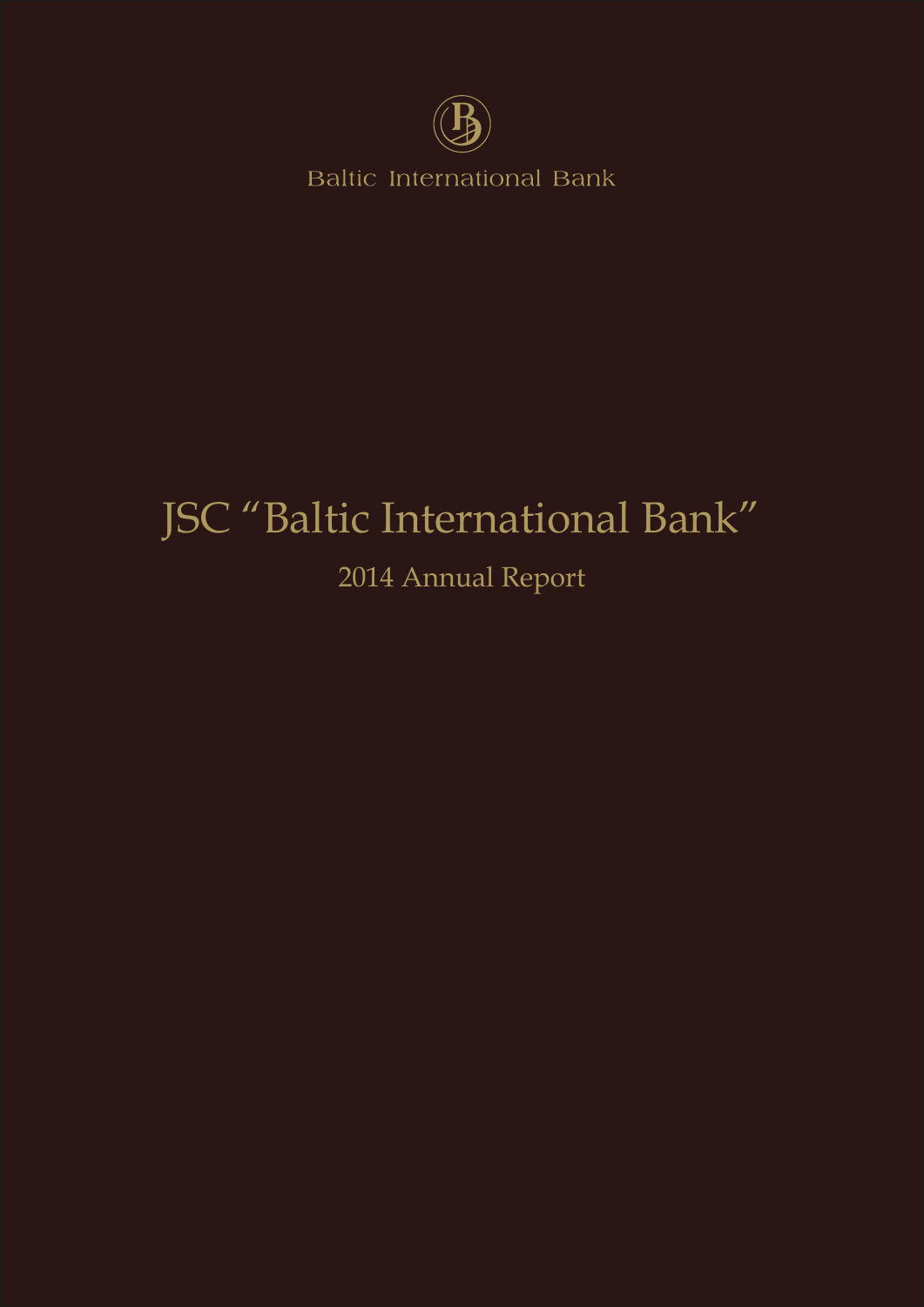# Table of Contents

#### 3–4 **Report of the Chairperson of the Supervisory Council and the Chairperson of the Management Board**

5 **Supervisory Council and Management Board**

6 **Statement of Management's Responsibility**

7–8 **Independent Auditors' Report**

#### **Financial Statements**

9 Group consolidated and Bank separate Statement of Comprehensive Income

10–11 Group consolidated and Bank separate Statement of Financial Position

12–13 Group consolidated and Bank separate Statement of Changes in Shareholders' Equity

14–16 Group consolidated and Bank separate Statement of Cash Flows

17–101 Notes to the Financial Statements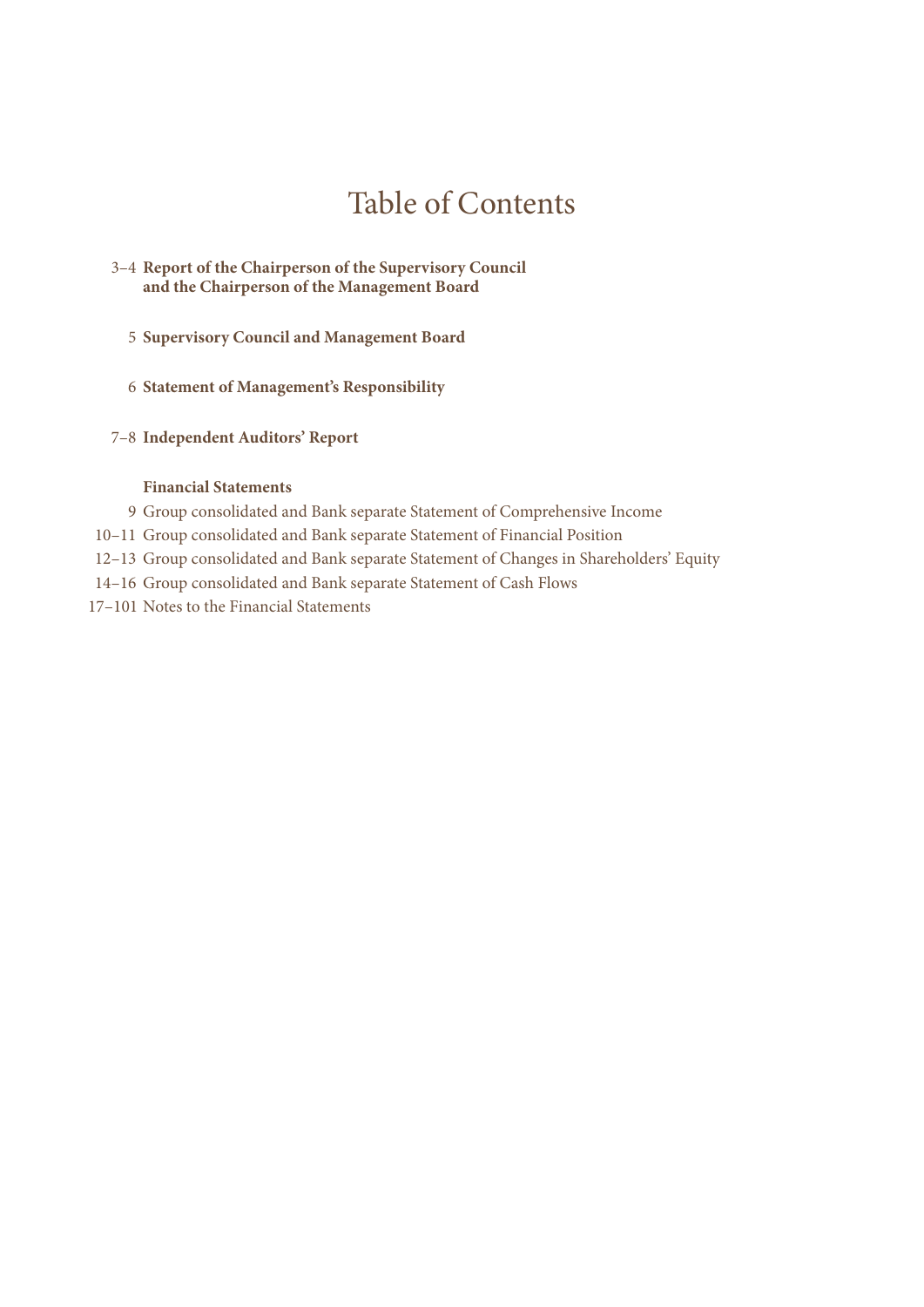## Report of the Chairperson of the Supervisory Council and the Chairperson of the Management Board

#### **Dear Ladies and Gentlemen,**

The Bank succeeded in boosting volumes across the areas of business such as attracting funds, development of products and services (designed specifically to bring broader investment and saving opportunities for customers), penetration of new markets (that are appropriate for the purpose of asset allocation), and income growth. Unfortunately, the above mentioned fundamental factors have adversely affected the quality of the Bank's assets. As a result, the Bank encountered the necessity to set aside additional allowances.

In 2014, the Bank continued to actively acquire new customers and made substantial strides in expanding its customer base. This in turn enabled the Bank to increase its funding base significantly – the volume of customer deposits, as compared with 31 December 2013, grew by 62.8 percent or EUR 172.96 million. The deposits totalled EUR 448.24 (448.23) million as at 31 December 2014 and made up 89.79 percent of the total liabilities. Customer deposits remain the primary funding source for the Bank's ongoing operations. The total customer funds, including off-balance sheet assets, grew by 39.21 percent (39.21 percent) over the year to reach EUR 676.88 (676.87) million. Throughout the reporting year, the Bank offered its customers effective solutions geared towards managing assets. The customers were actively interested in traditional asset management, project financing and fiduciary transactions.

During the reporting period, compared with 31 December 2013, the Bank's assets increased by 57.7 percent (57.6 percent) to reach EUR 530.87 million as at 31 December 2014 compared to EUR 336.66 million as at 31 December 2013.

The significant volume of external funds raised enabled the Bank to diversify its assets. The Bank carried out a substantial volume of investment operations to buy gilt-edged securities, and hence the structure of the securities portfolio (in terms of quality) changed tangibly. Sovereign bonds, bonds of multilateral development banks (MDB) and government bonds carrying investment grade credit ratings made up 86.90 percent of the portfolio. The volume of the securities portfolio totalled EUR 96.56 million or 18.19 percent (18.19 percent) of the total assets as at 31 December 2014. Optimisation of the securities portfolio delivered a stable income from the bonds portfolio.

The Bank has decided to boost its securities portfolio for the purposes of application of the Regulation

(EU) No 575/2013 of the European Parliament and of the Council of 26 June 2013 on prudential requirements for credit institutions and investment firms and amending Regulation (EU) No 648/2012 (prudential standards for capital adequacy and liquidity). Currently, the Bank's asset-liability structure is fully compliant with the regulatory ratios. The Bank's liquidity coverage ratio exceeded 100 percent as at 31 December 2014 and was 253.10 percent (252.63 percent); the total capital ratio met both the regulatory threshold and the minimum individual level; the leverage ratio was 5.08 percent (4.93 percent).

The acquisition of new subordinated deposits fostered growth of the Bank's balance-sheet. According to 2014 financial results, the volume of subordinated deposits totalled EUR 16.70 million and showed the increase at an annualised rate of 50.44 percent.

While carrying out product diversification to gain access to funding sources, the Bank launched several new bond issues in 2014. The customers viewed the bonds as an attractive long-term investment vehicle. Thus, the Bank successfully closed its Bond Offering Programme No 1 for the issue of bonds totalling EUR 20 million.

The volume of the loan portfolio totalled EUR 97.75 (96.09) million as at 31 December 2014. The loan portfolio as a percentage of the total assets does not exceed 20 percent and is indicative of 5.6 percent shrinkage of the portfolio. Mortgage loans prevail in the portfolio (72.1 percent of the total portfolio). This reflects the Bank's conservative approach to credit risk. Notably, the geopolitical tension between Russia and Ukraine is fuelling country risk. As the existing country risk may jeopardise the quality of the Bank's assets, the Bank has set aside extra allowances totalling EUR 2.92 million and has also actively embarked on restructuring a portion of customers' credit obligations. Simultaneously, the Bank-funded projects show a greater tendency to shift to Western Europe.

As far as diversification of the resources is concerned, the Bank's participation in the ECB's program of so-called targeted longer-term refinancing operations (TLTROs) is worth mentioning. Under the scheme, the Bank has borrowed long-term resources totalling EUR 3.78 million against highly liquid bonds pledged as collateral. The Bank's participation in the TLTROs was driven primarily by the Bank's intention to use the money borrowed for funding customers' business projects.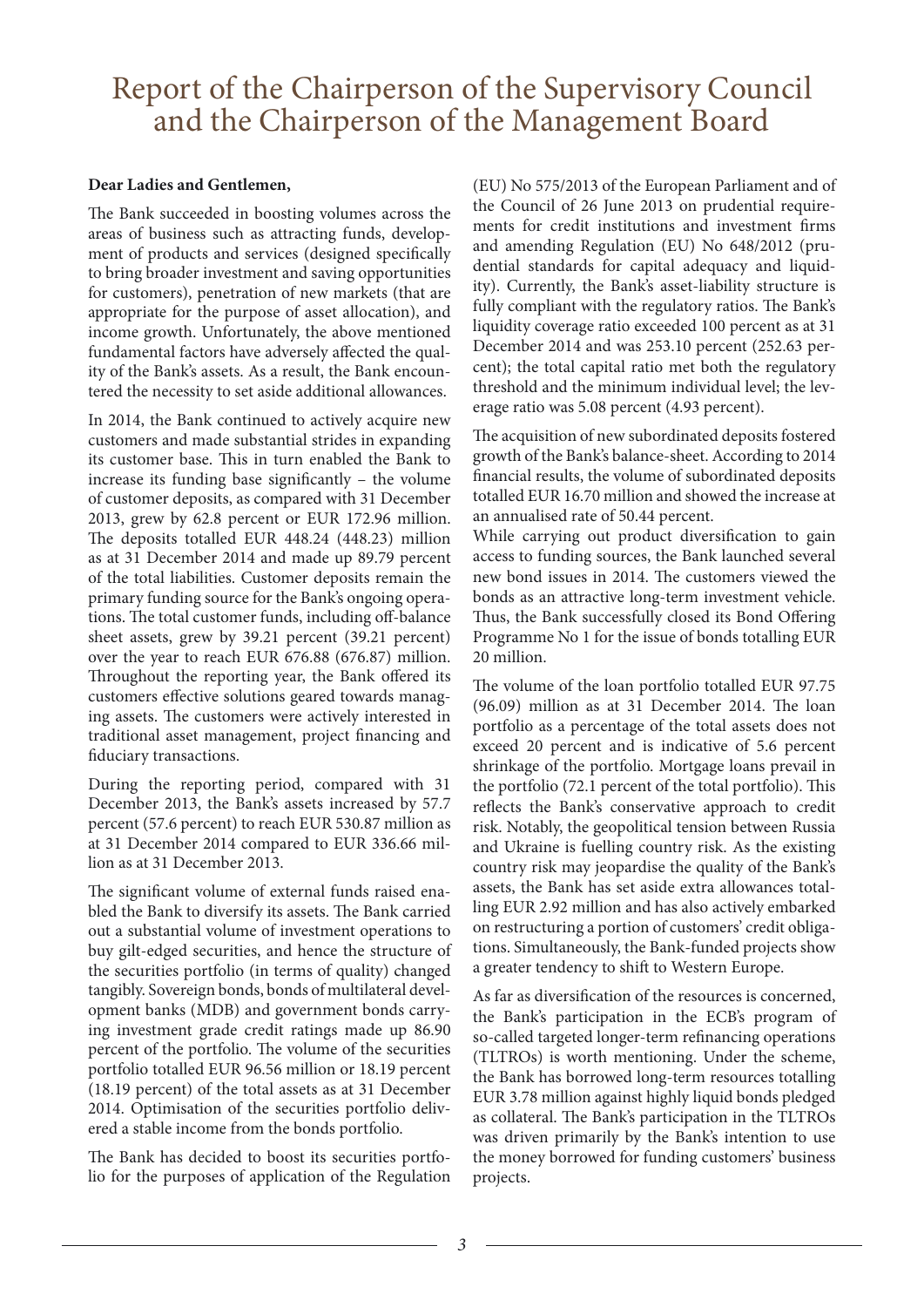According to 2014 financial results, the Bank's operating income grew at a moderate pace (up 8.7 percent) to reach EUR 14.58 million. As the customers were increasingly prone to using payment & cash services, brokerage services, trust services and card products, the net fee and commission income grew by 13.2 percent (13.2 percent). The percentage of the net fee and commission income within the operating income totalled 41 percent which is up from 39 percent in 2013. The Bank's project-funding offers stimulated customer interest towards asset management and hence contributed to the fee and commission income. Changes observed in the foreign exchange market enabled the Bank to report a threefold increase in foreign currency transaction gains. Foreign currency transaction gains grew up to EUR 3.91 (3.90) million and made up 27 percent of the total operating income.

The Bank continued to develop technologies in its efforts to provide more convenience in money management. Bank also rolled out new technology solutions, including financial instruments-related service in the Internet Banking environment. The Bank offered e-commerce solutions to its corporate customers.

At the end of 2014, the Bank unveiled a mobile application for BIB Internet Banking. The new application enabled the customers to check their account status, and loans more conveniently, as well as to obtain information about the financial instruments they have purchased. The application is available for the customers (smart phone users) on Apple and Android devices.

As a socially responsible enterprise (SCE), the Bank sponsored a number of culture and business specific projects:

- Publication of a unique album "Terra Mariana. 1186–1888" (facsimile copies, with scholarly commentaries)
- The film "I WILL NOT DIE" dedicated to Ilmars Blumbergs. The film signifies a continuance of the partnership with Ilmars Blumbergs. Originally, fundamentals of the partnership were laid down in 2009.
- Commercialization Reactor, a technology commercialization platform tailor-made for encouraging high-tech start-ups and acquisition of investments.

In 2014, the Bank adopted its Operational Excellence Strategy 2015–2017 (a medium-term plan). The Strategy places a major emphasis on the Bank's and the Group's investments services. The investments services are seen as being intended to boost asset management business.

The Bank's future prospects are associated not only with managing standard financial instrument portfolios, but also with providing alternative investment solutions. To fit into the area, the Bank needs to reshape certain processes, obtain a range of extra competencies, and expand the partner network.

We wish to thank our customers for making the past year interesting and marked by heightened activity, for the tasks posed, and for a vast amount of mutually beneficial transactions. We hope to continue our successful co-operation. Our special thanks are also due to the Bank's team whose harmonious efforts are the cornerstone of stability and further development.

30 March 2015

Valeri Belokon Chairperson of the Council

Ilona Gulchak Chairperson of the Board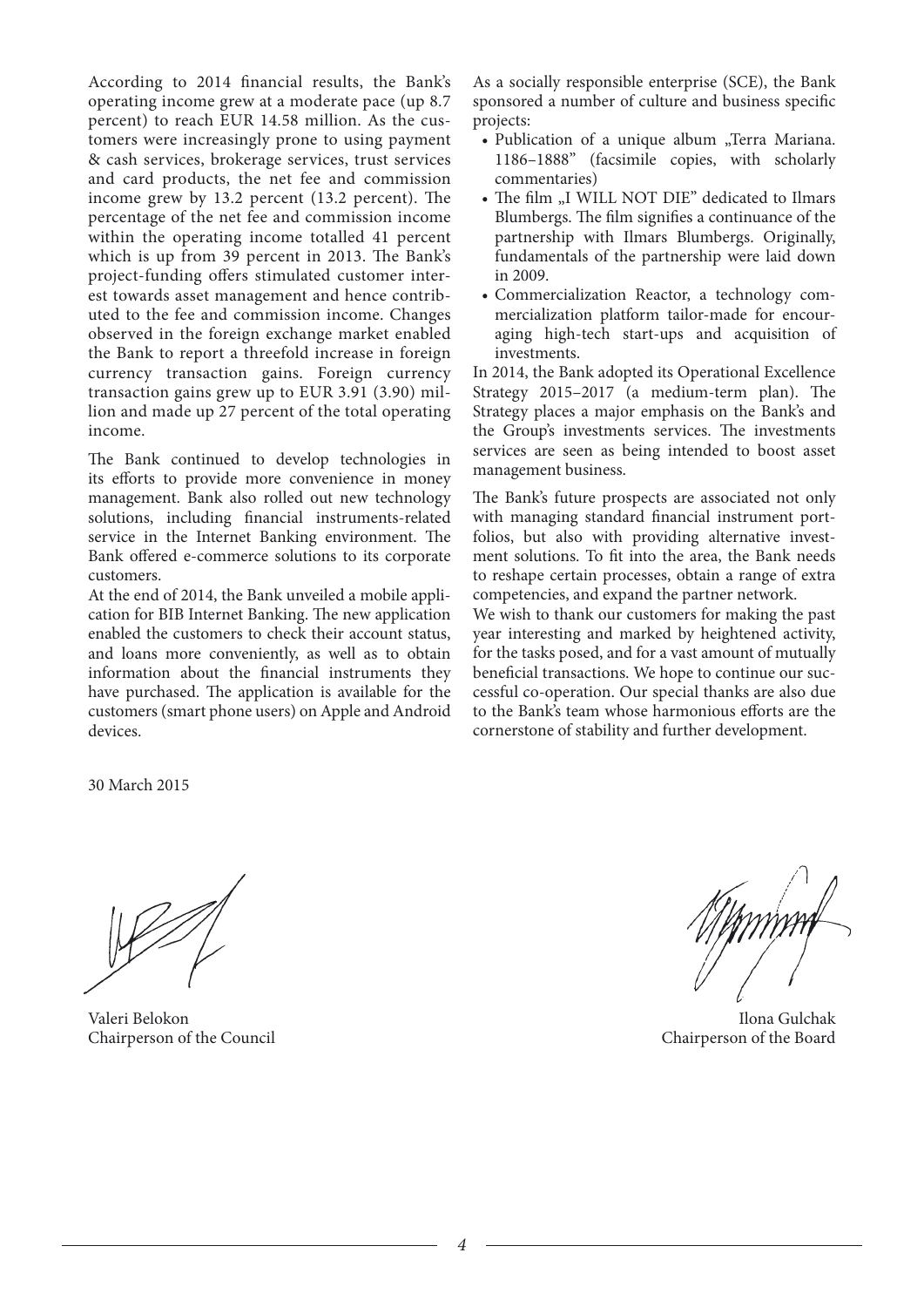# Supervisory Council and Management Board

### Supervisory Council (as of 31 December 2014)

| <b>Name</b>    | <b>Position held</b>              | Appointed  | Re-appointed |
|----------------|-----------------------------------|------------|--------------|
| Valeri Belokon | Chairperson of the Council        | 15/09/2010 | 19/08/2011   |
| Albert Reznik  | Deputy Chairperson of the Council | 15/09/2010 | 19/08/2011   |
|                | Member of the Council             | 09/08/2010 | 19/08/2011   |
| Vlada Belokon  | Member of the Council             | 19/08/2011 |              |

### Management Board (as of 31 December 2014)

| <b>Name</b>       | <b>Position held</b>            | Appointed  | Re-appointed |
|-------------------|---------------------------------|------------|--------------|
| Ilona Gulchak     | Chairperson of the Board        | 25/01/2008 |              |
| Natalya Tkachenko | Deputy Chairperson of the Board | 26/02/2008 |              |
|                   | Member of the Board             | 01/08/2007 | 01/08/2010   |
| Alon Nodelman     | Member of the Board             | 15/08/2003 | 01/08/2010   |
| Dinars Kolpakovs  | Member of the Board             | 13/09/2005 | 21/05/2010   |
| Inese Lazdovska   | Member of the Board             | 17/10/2014 |              |

In the year ended 31 December 2014, no changes have been made in the Council membership.

During the year ended 31 December 2014 the following changes were made in the composition of JSC "Baltic International Bank" Management Board:

Janis Apelis have withdrawn their membership in the Management Board of JSC "Baltic International

Bank". According to the Council's resolution of 17 October 2014, Inese Lazdovska was elected as a member of the Board.

There were no changes in the Supervisory Council or the Management Board of the Bank during the period from 1 January 2015 to the date of the approval of these financial statements.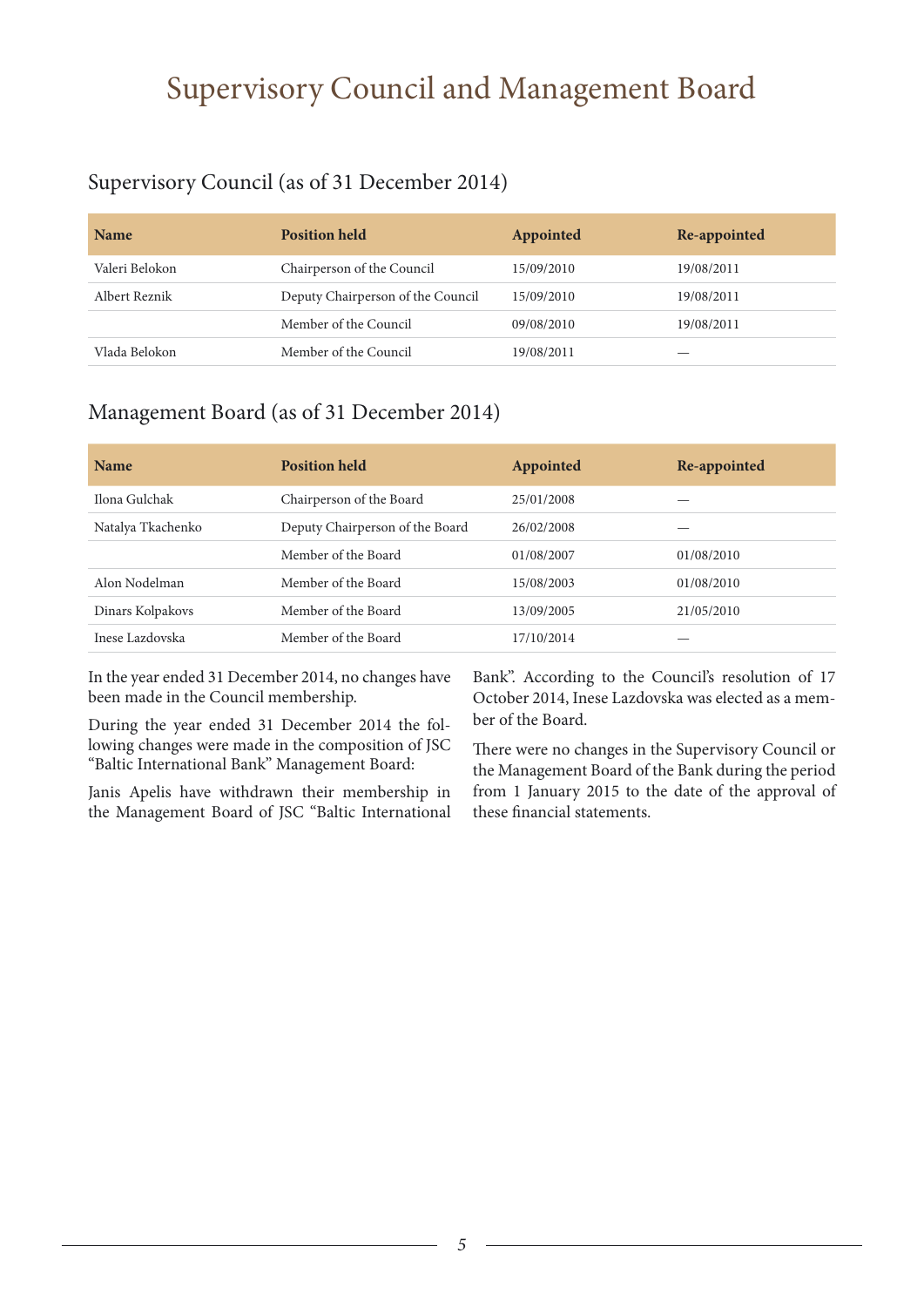### Statement of Management's Responsibility

The management of JSC "Baltic International Bank" (the Bank) is responsible for the preparation of the consolidated financial statements of the Bank and its subsidiaries (the Group) as well as for the preparation of the separate financial statements of the Bank. The financial statements are prepared in accordance with International Financial Reporting Standards (IFRSs) as adopted by the European Union (EU) on a going concern basis. Appropriate accounting policies have been applied on a consistent basis. Prudent and reasonable judgements and estimates have been made by the Management in the preparation of the financial statements.

The Financial Statements on pages 9 to 102 are prepared in accordance with the source documents and

On behalf of the Management of the Bank and Group:

Riga, 30.03.2015

fairly present the financial position of the Group and Bank as at 31 December 2014 and the results of their performance and cash flows for the for the year ended 31 December 2014.

The Management of the Bank is responsible for the maintenance of proper accounting records, the safeguarding of the Group's and Bank's assets and the prevention and detection of fraud and other irregularities in the Group and Bank. The Management is also responsible for operating the Group and Bank in compliance with the Law on Credit Institutions, regulations of the Financial and Capital Market Commission and other legislation of the Republic of Latvia applicable to the credit institutions.

Valeri Belokon Chairperson of the Council

Ilona Gulchak Chairperson of the Board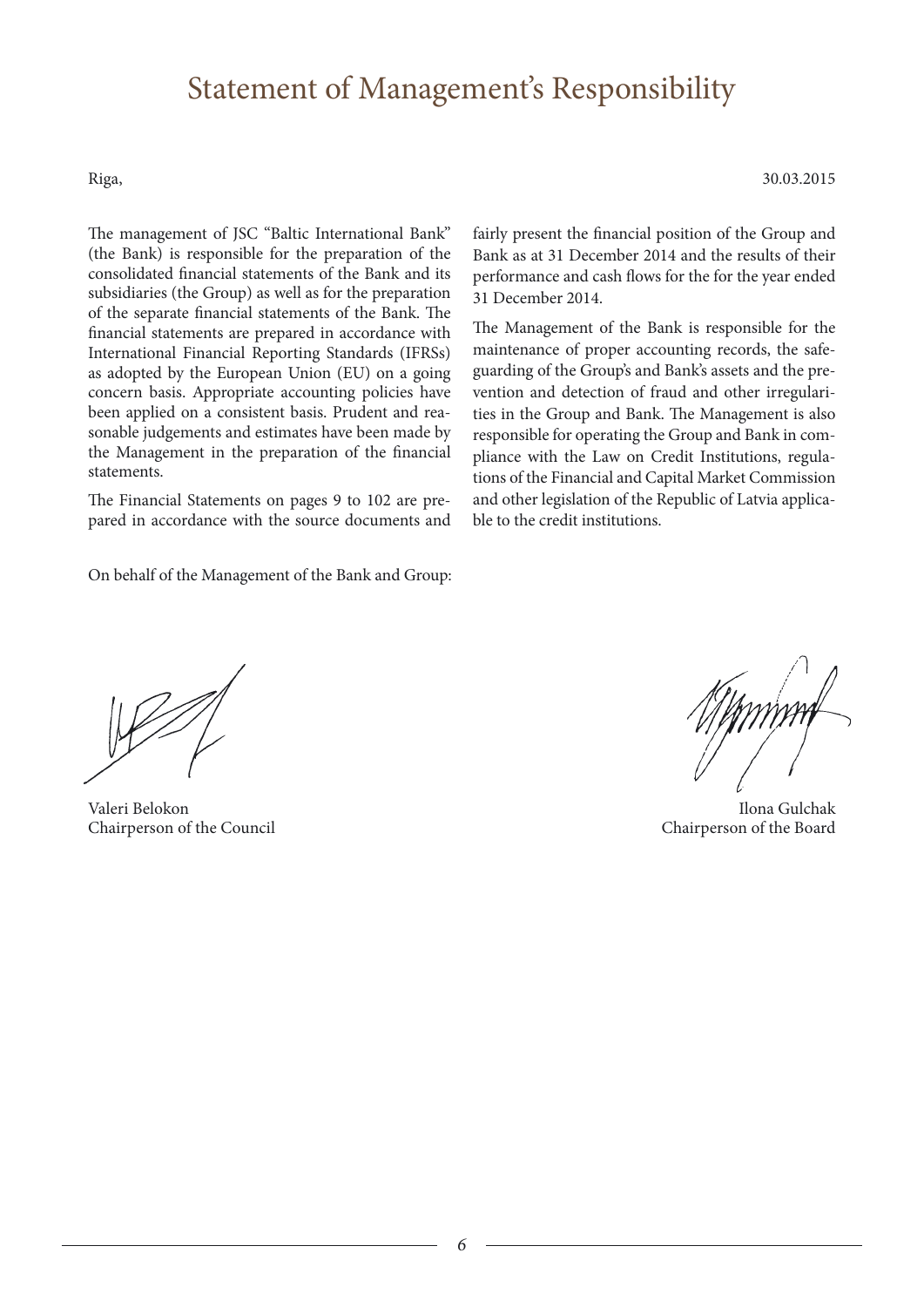

**KPMG Baltics Ltd.** Vesetas street 7 Riga, LV-1013, Latvia

Phone  $+371\,670\,380\,00$ Fax  $+371\,670\,380\,02$ Web www.kpmg.lv

# Independent Auditors' Report

#### To the shareholders of JSC "Baltic International Bank"

#### **Report on the Separate and Consolidated Financial Statements**

We have audited the accompanying separate financial statements of JSC "Baltic International Bank" ("the Bank"), which comprise the separate statement of financial position as at 31 December 2014, the separate statements of comprehensive income, changes in equity and cash flows for the year then ended, and a summary of significant accounting policies and other explanatory notes, as set out on pages 9 to 102. We have also audited the accompanying consolidated financial statements of JSC "Baltic International Bank" and its subsidiaries ("the Group"), which comprise the consolidated statement of financial position as at 31 December 2014, the consolidated statements of comprehensive income, changes in equity and cash flows for the year then ended, and a summary of significant accounting policies and other explanatory notes, as set out on pages 9 to 102.

#### *Management's Responsibility for the Financial Statements*

Management is responsible for the preparation and fair presentation of these separate and consolidated financial statements in accordance with International Financial Reporting Standards as adopted by the European Union and for such internal controls as management determines are necessary to enable the preparation of these financial statements that are free from material misstatement, whether due to fraud or error.

#### *Auditors' Responsibility*

Our responsibility is to express an opinion on these separate and consolidated financial statements based on our audit. We conducted our audit in accordance with International Standards on Auditing. Those standards require that we comply with relevant ethical requirements and plan and perform the audit to obtain reasonable assurance whether these financial statements are free of material misstatement.

An audit involves performing procedures to obtain audit evidence about the amounts and disclosures in the separate and consolidated financial statements. The procedures selected depend on our judgment, including the assessment of the risks of material misstatement of these financial statements, whether due to fraud or error. In making those risk assessments, we consider internal controls relevant to the Bank's and Group's preparation and fair presentation of these financial statements in order to design audit procedures that are appropriate in the circumstances, but not for the purpose of expressing an opinion on the effectiveness of the Bank's and Group's internal controls. An audit also includes evaluating the appropriateness of accounting principles used and the reasonableness of accounting estimates made by Bank's and Group's management, as well as evaluating the overall presentation of the separate and consolidated financial statements.

*KPMG Baltics SlA, a Latvian limited liability company and a member firm of the KPMG network of independent member firms affiliated with KPMG International Cooperative ("KPMG International"), a Swiss entity.*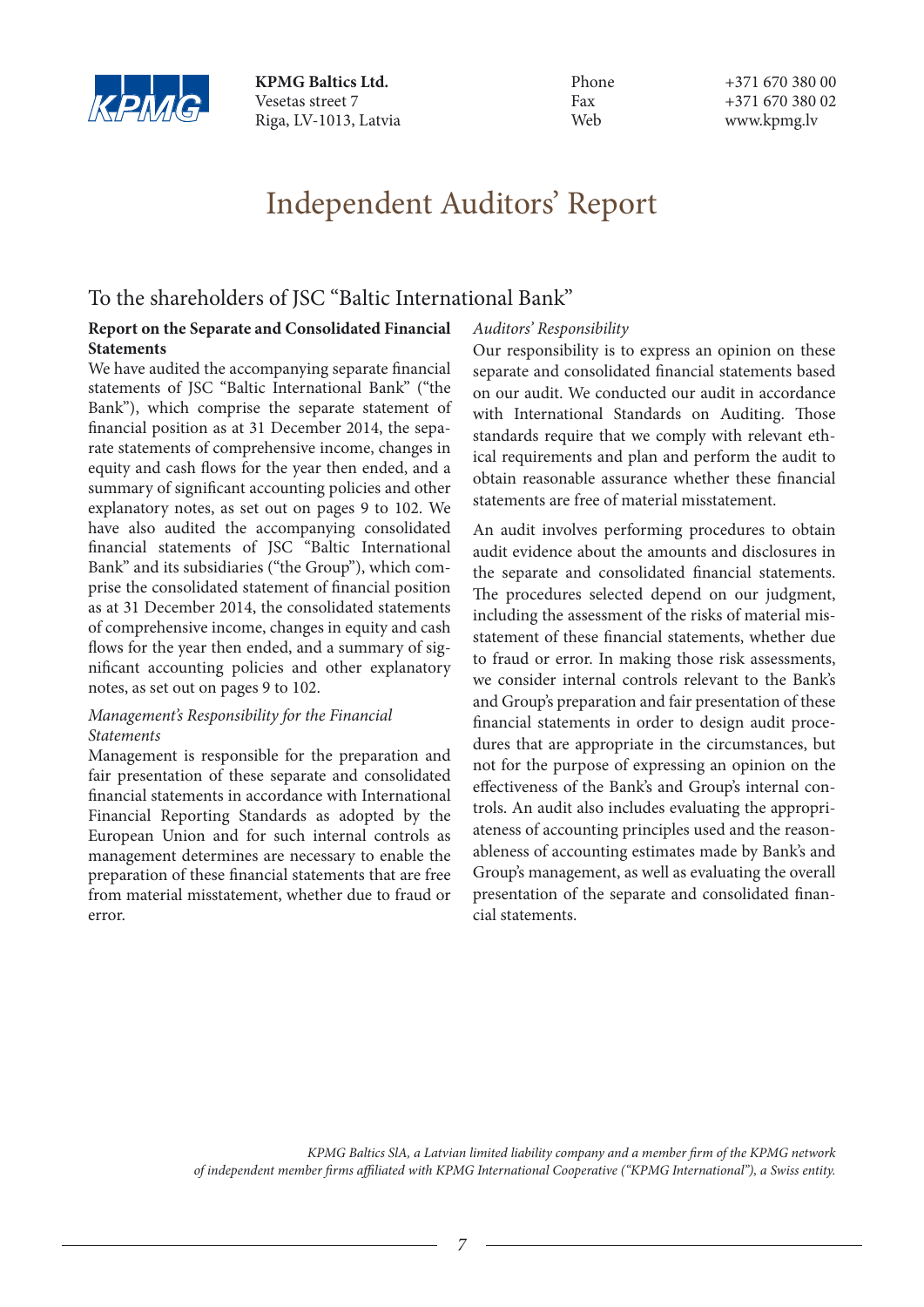We believe that the audit evidence we have obtained is sufficient and appropriate to provide a basis for our opinion.

#### *Opinion*

In our opinion, the separate financial statements give a true and fair view of the financial position of the JSC "Baltic International Bank" as at 31 December 2014, and of its financial performance and its cash flows for the year then ended in accordance with International Financial Reporting Standards as adopted by the European Union.

In our opinion, the consolidated financial statements give a true and fair view of the consolidated financial position of the JSC "Baltic International Bank" and its subsidiaries as at 31 December 2014, and of the consolidated financial performance and cash flows for the year then ended in accordance with International Financial Reporting Standards as adopted by the European Union.

#### *Emphasis of matter*

Without qualifying our opinion, we draw attention to Note 49 of the separate and consolidated financial statements which describes political and economic situation in Ukraine and the Bank's and Group's

exposures in Ukraine, and management's assessment of potential impact of the events in Ukraine on the Bank's and the Group's operating activities and financial position as at and for the year ended 31 December 2014. The outcome of these events is uncertain. The note further describes the management assumptions and actions as to the material uncertainty in relation to the Bank's and Group's ability to continue as a going concern in light of the capital adequacy requirements.

#### **Report on Other Legal and Regulatory Requirements**

In addition, our responsibility is to assess whether the accounting information included in the Consolidated Management Report, as set out on pages 3 to 4, the preparation of which is the responsibility of management, is consistent with the consolidated financial statements. Our work with respect to the Consolidated Management Report was limited to the aforementioned scope and did not include a review of any information other than drawn from the consolidated financial statements of the Group. In our opinion, the Consolidated Management Report is consistent with the consolidated financial statements.

KPMG Baltics SIA Licence No 55

 $\sum_{i=1}^{n} \frac{1}{i} \sum_{j=1}^{n} \frac{1}{j} \sum_{i=1}^{n} \frac{1}{j} \sum_{i=1}^{n} \frac{1}{j} \sum_{j=1}^{n} \frac{1}{j} \sum_{i=1}^{n} \frac{1}{j} \sum_{i=1}^{n} \frac{1}{j} \sum_{i=1}^{n} \frac{1}{j} \sum_{i=1}^{n} \frac{1}{j} \sum_{i=1}^{n} \frac{1}{j} \sum_{i=1}^{n} \frac{1}{j} \sum_{i=1}^{n} \frac{1}{j} \sum_{i=1}^{n} \frac{1}{j$ 

Ondrej Fikrle Partner pp KPMG Baltics SIA Riga, Latvia 30 March 2015

Marze

Valda Užāne Sworn Auditor Certificate No 4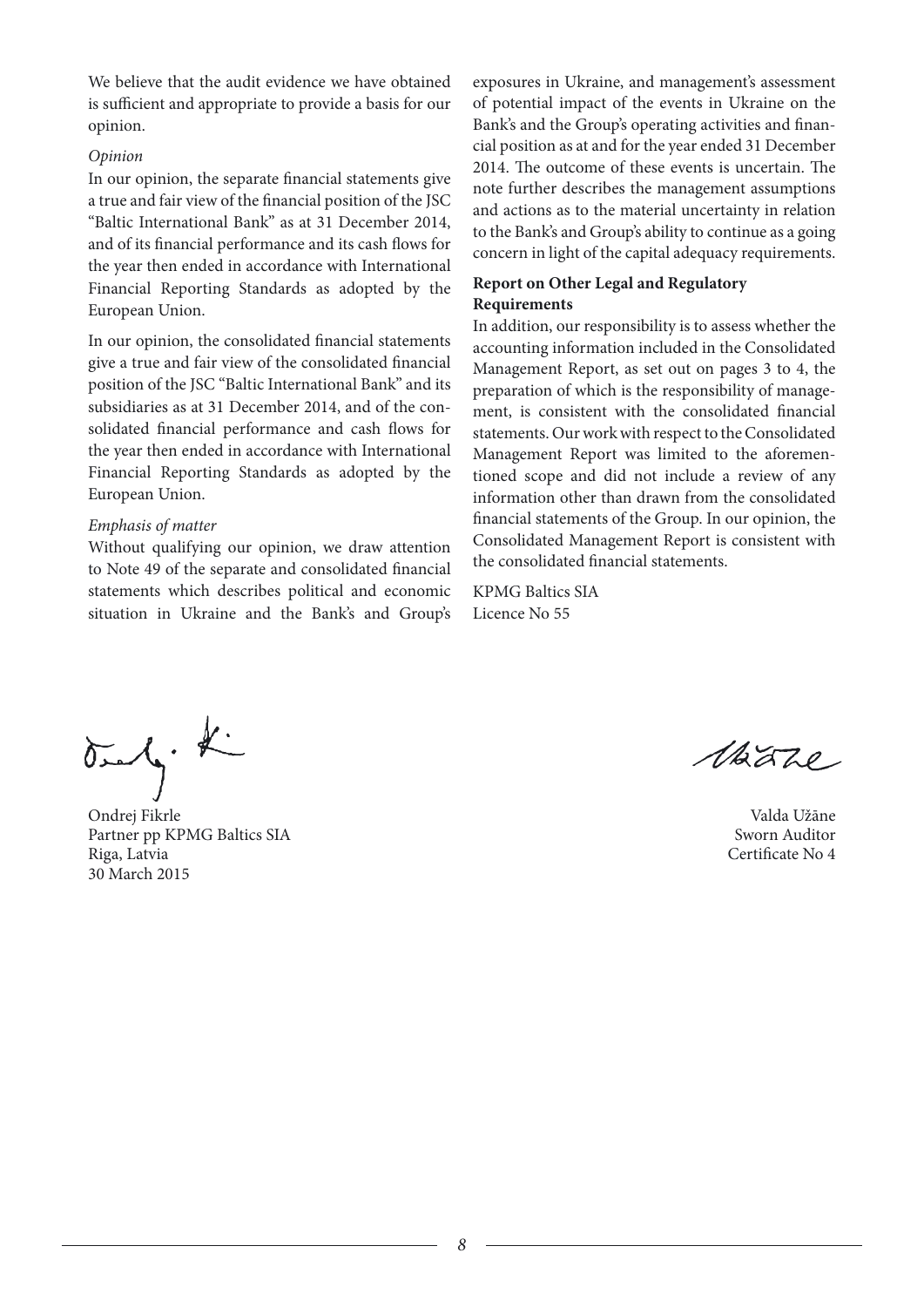## Group Consolidated and Bank Separate Statement of Comprehensive Income

*for the year ended 31 December 2014*

|                                                                   | <b>Notes</b><br>$\theta$ | Group<br>31.12.2014<br><b>EUR</b> | <b>Bank</b><br>31.12.2014<br><b>EUR</b> | Group<br>31.12.2013<br><b>EUR</b> | <b>Bank</b><br>31.12.2013<br><b>EUR</b> |
|-------------------------------------------------------------------|--------------------------|-----------------------------------|-----------------------------------------|-----------------------------------|-----------------------------------------|
| Interest income                                                   | 6                        | 7 337 472                         | 7 397 759                               | 8 746 375                         | 8 8 3 7 4 5 8                           |
| Interest expense                                                  | 7                        | (2694816)                         | (2694651)                               | (2169976)                         | (2169976)                               |
| Net interest income                                               |                          | 4 642 656                         | 4703108                                 | 6 576 399                         | 6 6 6 7 4 8 2                           |
| Fee and commission income                                         | 8                        | 7681208                           | 7682384                                 | 6 238 557                         | 6 240 031                               |
| Fee and commission expense                                        | 9                        | (1704521)                         | (1704207)                               | (960017)                          | (960017)                                |
| Net fee and commission income                                     |                          | 5976687                           | 5978177                                 | 5 278 540                         | 5 280 014                               |
| Dividend income                                                   |                          | 6614                              | 6 6 1 4                                 | 14 9 8 9                          | 14 9 89                                 |
| Net trading loss                                                  | 10                       | (326964)                          | (326964)                                | (35145)                           | (35145)                                 |
| Net foreign exchange income                                       | 10                       | 3 902 339                         | 3 913 340                               | 1 341 946                         | 1 343 202                               |
| Other operating income                                            |                          | 518 231                           | 309 251                                 | 243 832                           | 151 860                                 |
| Total operating income                                            |                          | 14719563                          | 14 583 526                              | 13 420 561                        | 13 422 402                              |
| Administrative expenses                                           | 11                       | (13021025)                        | (12843185)                              | (12494075)                        | (12386092)                              |
| Other operating expenses                                          |                          | (184177)                          | (181 499)                               | (300 262)                         | (202364)                                |
| Net impairment loss                                               | 12                       | (2921920)                         | (2921920)                               | (937129)                          | (715 757)                               |
| (Loss)/profit on revaluation of investment property               | 24                       | (279 329)                         | (242 482)                               | 79 588                            | 17 203                                  |
| (Loss)/profit before income tax                                   |                          | (168688)                          | (1605560)                               | (231317)                          | 135 392                                 |
| Income tax (expense)/benefit                                      | 13                       | 130 253                           | 131 079                                 | (83577)                           | (106 882)                               |
| (Loss)/profit for the period                                      |                          | (1556635)                         | (1474481)                               | (314894)                          | 28 5 10                                 |
| Other comprehensive loss                                          |                          |                                   |                                         |                                   |                                         |
| Items that are or may be reclassified to profit or loss           |                          |                                   |                                         |                                   |                                         |
| Available-for-sale financial assets -<br>net change in fair value |                          | (183 894)                         | (183 894)                               |                                   |                                         |
| Total comprehensive (loss)/income for the period                  |                          | (1740529)                         | (1658375)                               | (314894)                          | 28 5 10                                 |

The accompanying notes on pages 17 to 102 are an integral part of these financial statements.

Valeri Belokon Chairperson of the Council

Ilona Gulchak Chairperson of the Board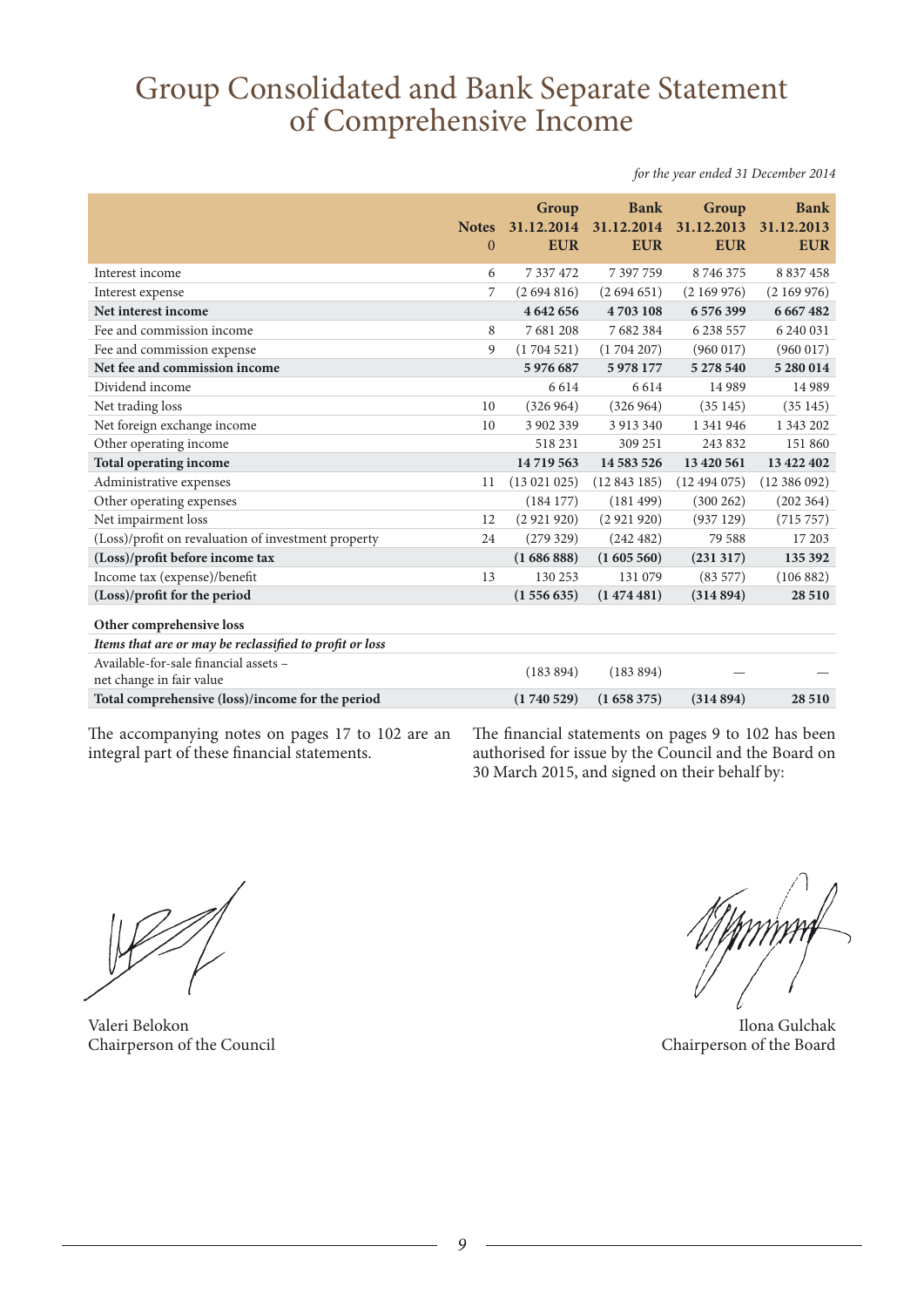# Group Consolidated and Bank Separate Statement of Financial Position

*as at 31 December 2014*

| <b>ASSETS</b>                             | <b>Notes</b> | Group<br>31.12.2014<br><b>EUR</b> | <b>Bank</b><br>31.12.2014<br><b>EUR</b> | Group<br>31.12.2013<br><b>EUR</b> | <b>Bank</b><br>31.12.2013<br><b>EUR</b> |
|-------------------------------------------|--------------|-----------------------------------|-----------------------------------------|-----------------------------------|-----------------------------------------|
| Cash and due from central banks           | 14           | 23 529 755                        | 23 525 223                              | 31 445 566                        | 31 444 203                              |
| Financial assets held-for-trading         |              | 2 8 8 1 8 5 1                     | 2 8 8 1 8 5 1                           | 3 135 362                         | 3 135 362                               |
| Securities held-for-trading               | 16           | 476 839                           | 476839                                  | 1 668 770                         | 1 668 770                               |
| Derivative financial instruments          | 17           | 2 405 012                         | 2 405 012                               | 1 466 592                         | 1 466 592                               |
| Due from credit institutions              | 18           | 277 591 255                       | 277 591 255                             | 154 968 015                       | 154 968 015                             |
| Loans                                     | 19           | 96 086 863                        | 97 753 368                              | 101 560 553                       | 103 580 577                             |
| Available for sale instruments            | 20           | 87 357 267                        | 87 357 267                              | 4 3 8 2 2 7 2                     | 4 3 8 2 2 7 2                           |
| Securities held-to-maturity               | 21           | 8730659                           | 8730659                                 | 5 7 1 3 1 1 3                     | 5713113                                 |
| Investments in equity accounted investees | 22           | 1 144 547                         | 1 144 547                               | 1 144 547                         | 1 144 547                               |
| Investments in subsidiaries               | 23           | $\overline{\phantom{0}}$          | 1943074                                 |                                   | 1943074                                 |
| Investment property                       | 24           | 7475877                           | 3 917 853                               | 7919135                           | 4 160 335                               |
| Property and equipment                    | 25           | 17 401 095                        | 17 401 002                              | 17 503 120                        | 17 502 701                              |
| Intangible assets                         | 26           | 4 3 2 1 2 7 6                     | 4 3 2 1 2 7 6                           | 4 5 6 7 5 9 8                     | 4 5 6 7 5 9 8                           |
| Current income tax assets                 |              | 285 301                           | 285 301                                 | 227 867                           | 227 867                                 |
| Deferred expenses and accrued income      | 27           | 2 3 8 6 3 3 4                     | 2 3 8 3 3 7 6                           | 2 2 6 2 2 6 1                     | 2 2 6 1 4 1 7                           |
| Other assets                              | 28           | 1768433                           | 1626388                                 | 2 064 396                         | 1 624 924                               |
| <b>Total assets</b>                       |              | 530 960 513                       | 530 867 440                             | 336 893 805                       | 336 656 005                             |

The accompanying notes on pages 17 to 102 are an integral part of these financial statements.

Valeri Belokon Chairperson of the Council

Ilona Gulchak Chairperson of the Board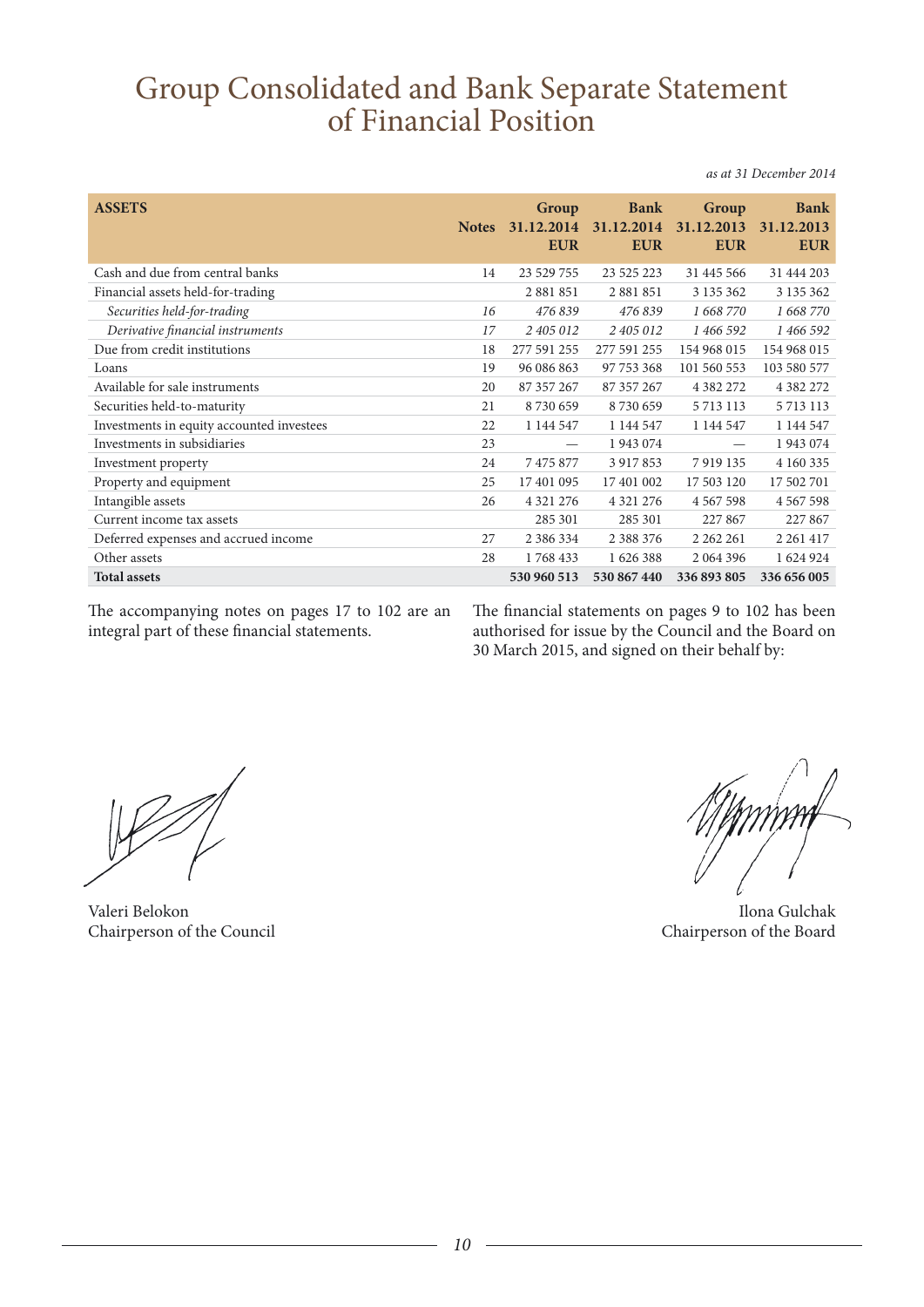# Group Consolidated and Bank Separate Statement of Financial Position

*as at 31 December 2014*

| <b>ASSETS</b><br><b>Liabilities</b>                | <b>Notes</b> | <b>Group</b><br>31.12.2014<br><b>EUR</b> | <b>Bank</b><br>31.12.2014<br><b>EUR</b> | Group<br>31.12.2013<br><b>EUR</b> | <b>Bank</b><br>31.12.2013<br><b>EUR</b> |
|----------------------------------------------------|--------------|------------------------------------------|-----------------------------------------|-----------------------------------|-----------------------------------------|
| Derivative financial instruments                   | 17           | 1965060                                  | 1965060                                 | 622 676                           | 622 676                                 |
| Due to credit institutions                         | 29           | 10 236 079                               | 10 236 079                              | 7625947                           | 7625947                                 |
| Deposits                                           | 30           | 448 233 466                              | 448 244 286                             | 275 280 527                       | 275 288 611                             |
| Debt securities in issue                           | 31           | 18 241 785                               | 18 241 785                              | 5 0 5 3 3 1 8                     | 5 0 5 3 3 1 8                           |
| Accrued expenses, provisions and deferred income   | 32           | 1 488 662                                | 1 483 680                               | 1 169 283                         | 1 166 600                               |
| Deferred tax liabilities                           | 13           | 1 139 316                                | 1 139 316                               | 1 270 395                         | 1 270 395                               |
| Other liabilities                                  | 33           | 1 616 660                                | 1 177 713                               | 1691735                           | 1 190 652                               |
| Subordinated liabilities                           | 34           | 16 701 727                               | 16 701 727                              | 11 101 637                        | 11 101 637                              |
| <b>Total liabilities</b>                           |              | 499 622 755                              | 499 189 646                             | 303 815 518                       | 303 319 836                             |
| Shareholders' equity                               |              |                                          |                                         |                                   |                                         |
| Share capital                                      | 35           | 29 49 6 389                              | 29 496 389                              | 29 556 042                        | 29 556 042                              |
| Reserve capital                                    | 35           | 835 152                                  | 835 152                                 | 775 499                           | 775 499                                 |
| Property revaluation reserve                       | 25           | 34 900                                   | 34 900                                  | 34 900                            | 34 900                                  |
| Available for sale instruments revaluation reserve | 20           | (183894)                                 | (183894)                                |                                   |                                         |
| Retained earnings                                  |              | 1 1 5 2 1 1                              | 1 495 247                               | 2 7 1 1 8 4 6                     | 2969728                                 |
| Total shareholders' equity                         |              | 31 337 758                               | 31 677 794                              | 33 078 287                        | 33 336 169                              |
| Total liabilities and shareholders' equity         |              | 530 960 513                              | 530 867 440                             | 336 893 805                       | 336 656 005                             |
| <b>Commitments and contingencies</b>               |              |                                          |                                         |                                   |                                         |
| Sureties (guarantees)                              | 36           | 2961317                                  | 2961317                                 | 2 544 936                         | 2 544 936                               |
| Commitments to customers                           | 36           | 12 040 035                               | 12 134 805                              | 16 686 429                        | 16 790 230                              |
| <b>Total commitments and contingencies</b>         |              | 15 001 352                               | 15 096 122                              | 19 231 365                        | 19 335 166                              |

The accompanying notes on pages 17 to 102 are an integral part of these financial statements.

Valeri Belokon Chairperson of the Council

Ilona Gulchak Chairperson of the Board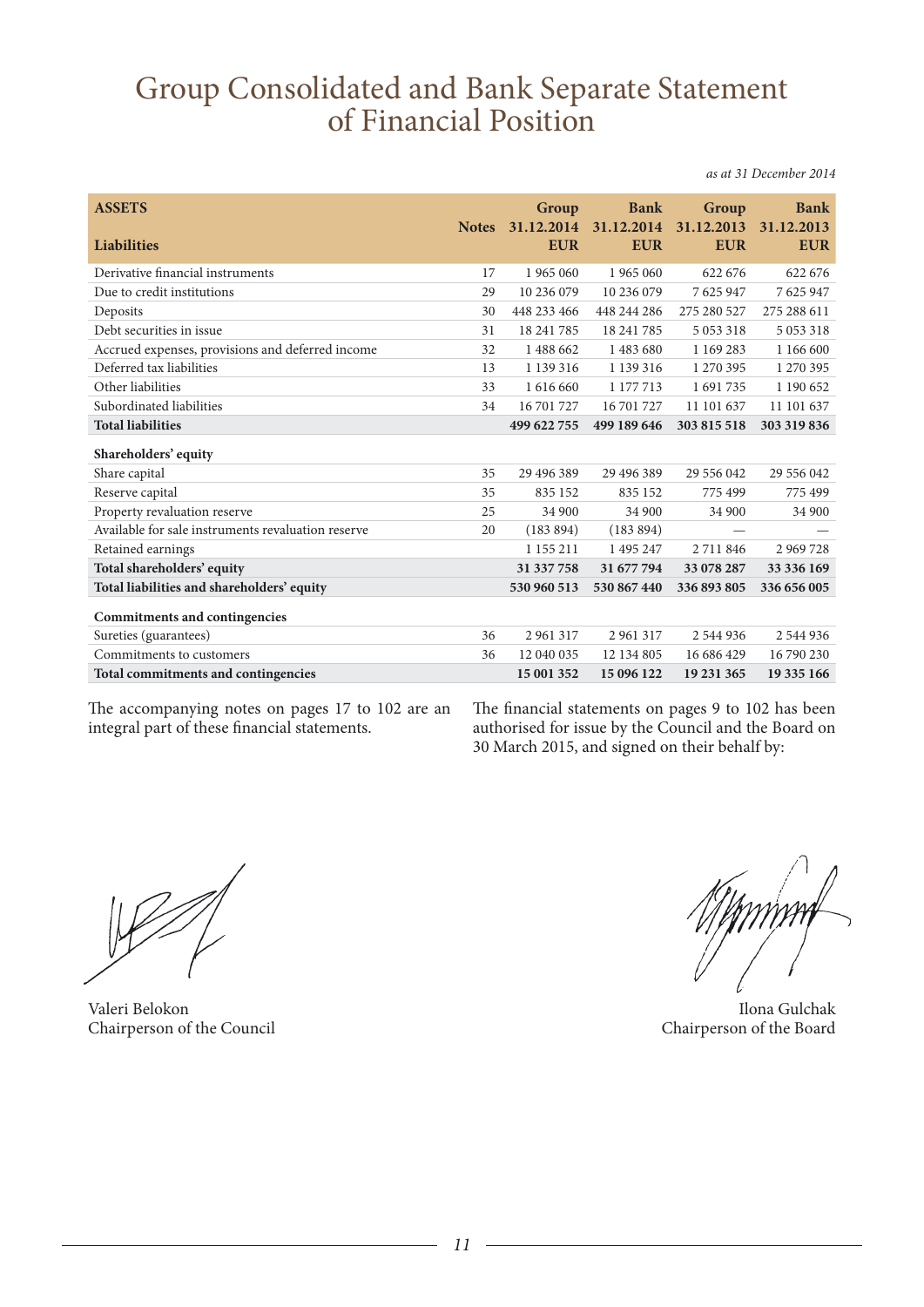# Group Consolidated Statement of Changes in Shareholders' Equity

*for the year ended 31 December 2014*

|                                                                 | <b>Share</b><br>capital | <b>Reserve</b><br>capital | <b>Property</b><br>revaluation<br>reserve | <b>Available for</b><br>sale instru-<br>ments revalua-<br>tion reserve | Retained<br>earnings | <b>TOTAL</b> |
|-----------------------------------------------------------------|-------------------------|---------------------------|-------------------------------------------|------------------------------------------------------------------------|----------------------|--------------|
|                                                                 |                         |                           |                                           |                                                                        |                      |              |
|                                                                 | <b>EUR</b>              | <b>EUR</b>                | <b>EUR</b>                                | <b>EUR</b>                                                             | <b>EUR</b>           | <b>EUR</b>   |
| Balance as of 31 December 2012                                  | 29 556 042              | 775499                    | 34 900                                    |                                                                        | 3 026 740            | 33 393 181   |
| Total comprehensive loss                                        |                         |                           |                                           |                                                                        |                      |              |
| Net loss for the period                                         |                         |                           |                                           |                                                                        | (314894)             | (314894)     |
| <b>Total comprehensive loss</b>                                 |                         |                           |                                           |                                                                        | (314894)             | (314894)     |
| Balance as of 31 December 2013                                  | 29 556 042              | 775499                    | 34 900                                    |                                                                        | 2711846              | 33 078 287   |
| Total comprehensive income                                      |                         |                           |                                           |                                                                        |                      |              |
| Net profit for the period                                       |                         |                           |                                           |                                                                        | (1556635)            | (1556635)    |
| Available for sale instruments<br>revaluation reserve           |                         |                           |                                           | (183 894)                                                              |                      | (183 894)    |
| Total comprehensive income                                      |                         |                           |                                           | (183 894)                                                              | (1556635)            | (1740529)    |
| <b>Transactions with owners,</b><br>recorded directly in equity |                         |                           |                                           |                                                                        |                      |              |
| Transfer to reserve capital (Note 35)                           | (59653)                 | 59 653                    |                                           |                                                                        |                      |              |
| Total transactions with owners,<br>recorded directly in equity  | (59653)                 | 59 653                    |                                           |                                                                        |                      |              |
| Balance as of 31 December 2014                                  | 29 496 389              | 835 152                   | 34 900                                    | (183894)                                                               | 1 1 5 2 1 1          | 31 337 758   |

The accompanying notes on pages 17 to 102 are an integral part of these financial statements.

Valeri Belokon Chairperson of the Council

Ilona Gulchak Chairperson of the Board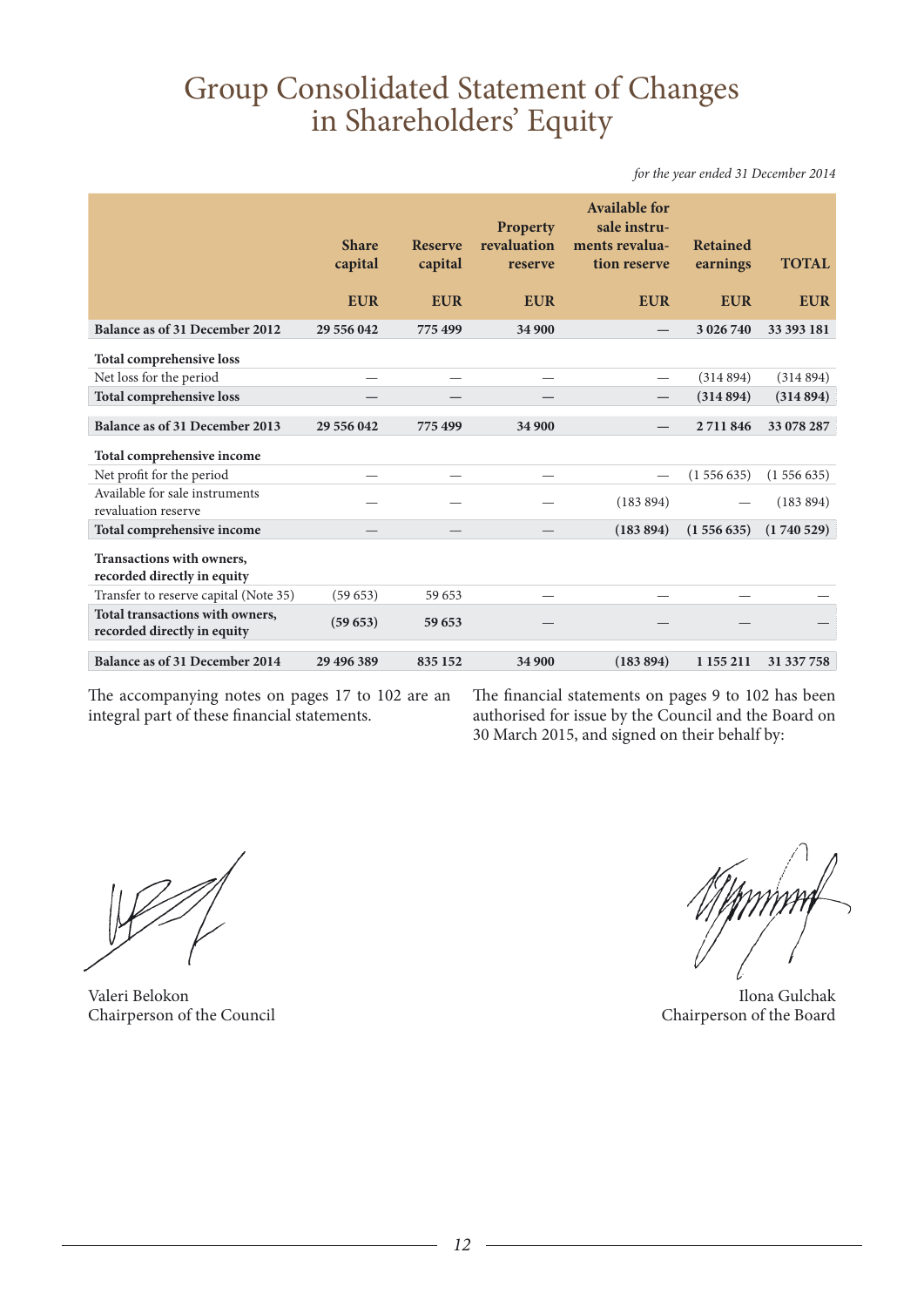# Bank Separate Statement of Changes in Shareholders' Equity

*for the year ended 31 December 2014*

|                                                                 |              |                | Property    | <b>Available for</b><br>sale instru- |                 |              |
|-----------------------------------------------------------------|--------------|----------------|-------------|--------------------------------------|-----------------|--------------|
|                                                                 | <b>Share</b> | <b>Reserve</b> | revaluation | ments revalua-                       | <b>Retained</b> |              |
|                                                                 | capital      | capital        | reserve     | tion reserve                         | earnings        | <b>TOTAL</b> |
|                                                                 | <b>EUR</b>   | <b>EUR</b>     | <b>EUR</b>  | <b>EUR</b>                           | <b>EUR</b>      | <b>EUR</b>   |
| Balance as of 31 December 2012                                  | 29 556 042   | 775 499        | 34 900      |                                      | 2941218         | 33 307 659   |
| Total comprehensive income                                      |              |                |             |                                      |                 |              |
| Net profit for the period                                       |              |                |             |                                      | 28 510          | 28 510       |
| Total comprehensive income                                      |              |                |             |                                      | 28 5 10         | 28 5 10      |
| Balance as of 31 December 2013                                  | 29 556 042   | 775499         | 34 900      |                                      | 2969728         | 33 336 169   |
| Total comprehensive income                                      |              |                |             |                                      |                 |              |
| Net profit for the period                                       |              |                |             |                                      | (1474481)       | (1474481)    |
| Available for sale instruments<br>revaluation reserve           |              |                |             | (183 894)                            |                 | (183 894)    |
| Total comprehensive income                                      |              |                |             | (183 894)                            | (1474481)       | (1658375)    |
| <b>Transactions with owners,</b><br>recorded directly in equity |              |                |             |                                      |                 |              |
| Transfer to reserve capital (Note 35)                           | (59653)      | 59 653         |             |                                      |                 |              |
| Total transactions with owners,<br>recorded directly in equity  | (59653)      | 59 653         |             |                                      |                 |              |
| Balance as of 31 December 2014                                  | 29 496 389   | 835 152        | 34 900      | (183 894)                            | 1495247         | 31 677 794   |

The accompanying notes on pages 17 to 102 are an integral part of these financial statements.

Valeri Belokon Chairperson of the Council

Ilona Gulchak Chairperson of the Board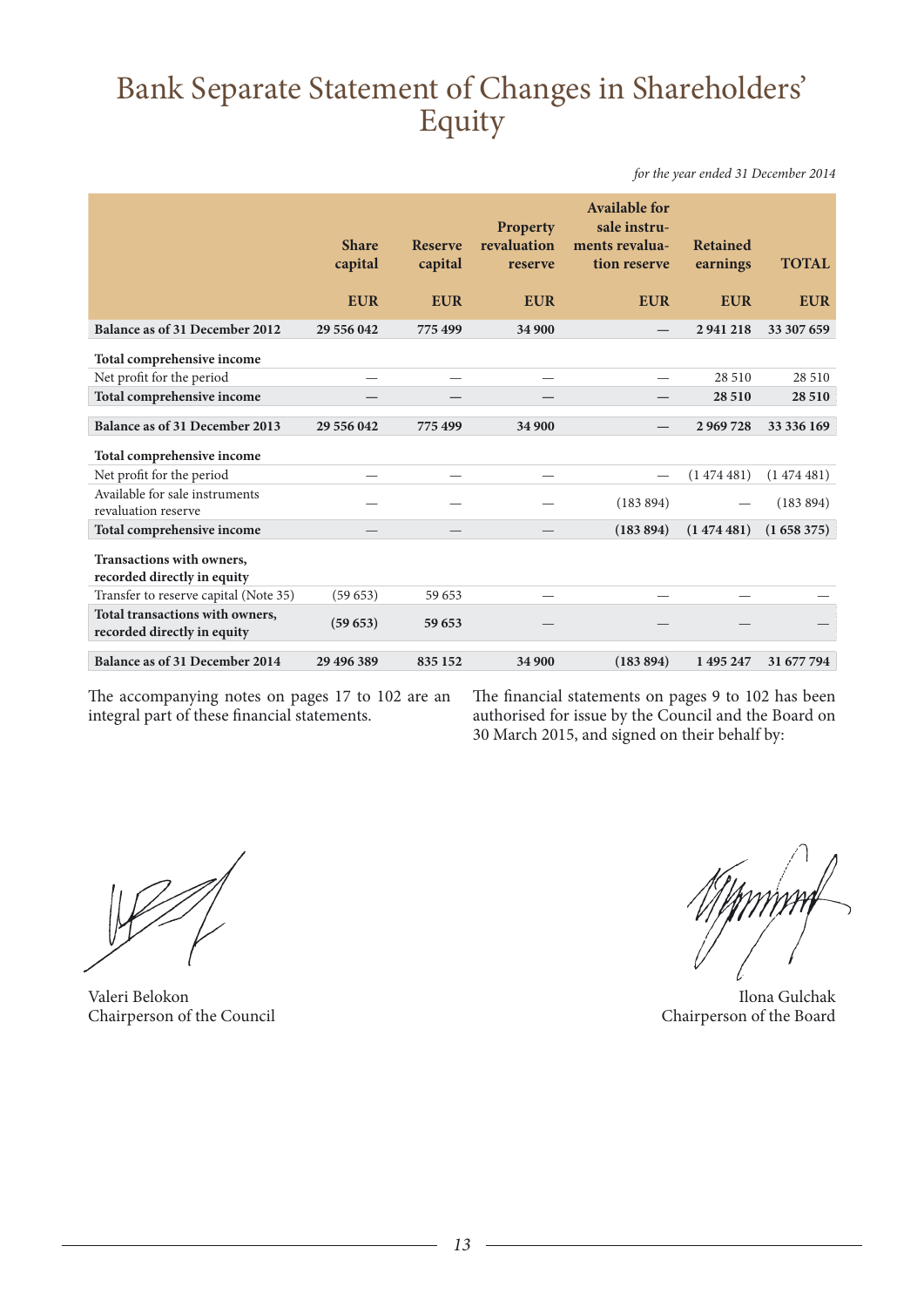# Group Consolidated and Bank Separate Statement of Cash Flows

*for the year ended 31 December 2014*

|                                                                                                             | Group<br>31.12.2014<br><b>EUR</b> | <b>Bank</b><br>31.12.2014<br><b>EUR</b> | Group<br>31.12.2013<br><b>EUR</b> | <b>Bank</b><br>31.12.2013<br><b>EUR</b> |
|-------------------------------------------------------------------------------------------------------------|-----------------------------------|-----------------------------------------|-----------------------------------|-----------------------------------------|
| Cash flows from operating activities                                                                        |                                   |                                         |                                   |                                         |
| (Loss)/profit before income tax                                                                             | (168688)                          | (1605560)                               | (231318)                          | 135 392                                 |
| Amortisation and depreciation                                                                               | 1 261 683                         | 1 261 357                               | 1 1 1 5 5 1 3                     | 1 1 1 5 5 1 3                           |
| Increase in impairment allowance                                                                            | 2921920                           | 2921920                                 | 937 129                           | 715757                                  |
| Unrealised loss/(profit) on revaluation of investment property                                              | 279 329                           | 242 482                                 | (79588)                           | (17203)                                 |
| (Profit)/loss on disposal of property and equipment and investment<br>property                              | (39102)                           |                                         | 91 892                            |                                         |
| Increase in cash and cash equivalents from operating activities<br>before changes in assets and liabilities | 2736942                           | 2820199                                 | 1833628                           | 1949 159                                |
| Decrease/(increase) in loans                                                                                | 2 5 6 7 2 5 8                     | 2920777                                 | (14413649)                        | (14443811)                              |
| Decrease/(increase) in due from credit institutions                                                         | 4886343                           | 4886343                                 | (8529284)                         | (8529284)                               |
| Decrease/(increase) in financial assets held-for-trading                                                    | 253 511                           | 253 511                                 | (24315)                           | (24315)                                 |
| Increase in deferred expenses and accrued income                                                            | (124073)                          | (126959)                                | (523647)                          | (517 207)                               |
| Increase in other assets                                                                                    | (334070)                          | (465 052)                               | (735065)                          | (477 775)                               |
| Increase in term deposits placed by central banks                                                           | 3781559                           | 3781559                                 |                                   |                                         |
| Increase in due to credit institutions                                                                      | 263                               | 263                                     | 81                                | 81                                      |
| Increase in deposits                                                                                        | 172 952 939                       | 172 955 675                             | 3 988 601                         | 3 994 647                               |
| Increase/(decrease) in derivative liabilities                                                               | 1 342 384                         | 1 342 384                               | (119860)                          | (119860)                                |
| Increase in accrued expenses, provisions and deferred income                                                | 319 379                           | 317 080                                 | 19 150                            | 19 150                                  |
| (Decrease)/increase in other liabilities                                                                    | (75075)                           | (12939)                                 | 606 236                           | 538 090                                 |
| Increase/(decrease) in cash and cash equivalents resulting from<br>operating activities                     | 188 307 360                       | 188 672 841                             | $(17898124)$ $(17611125)$         |                                         |

The accompanying notes on pages 17 to 102 are an integral part of these financial statements.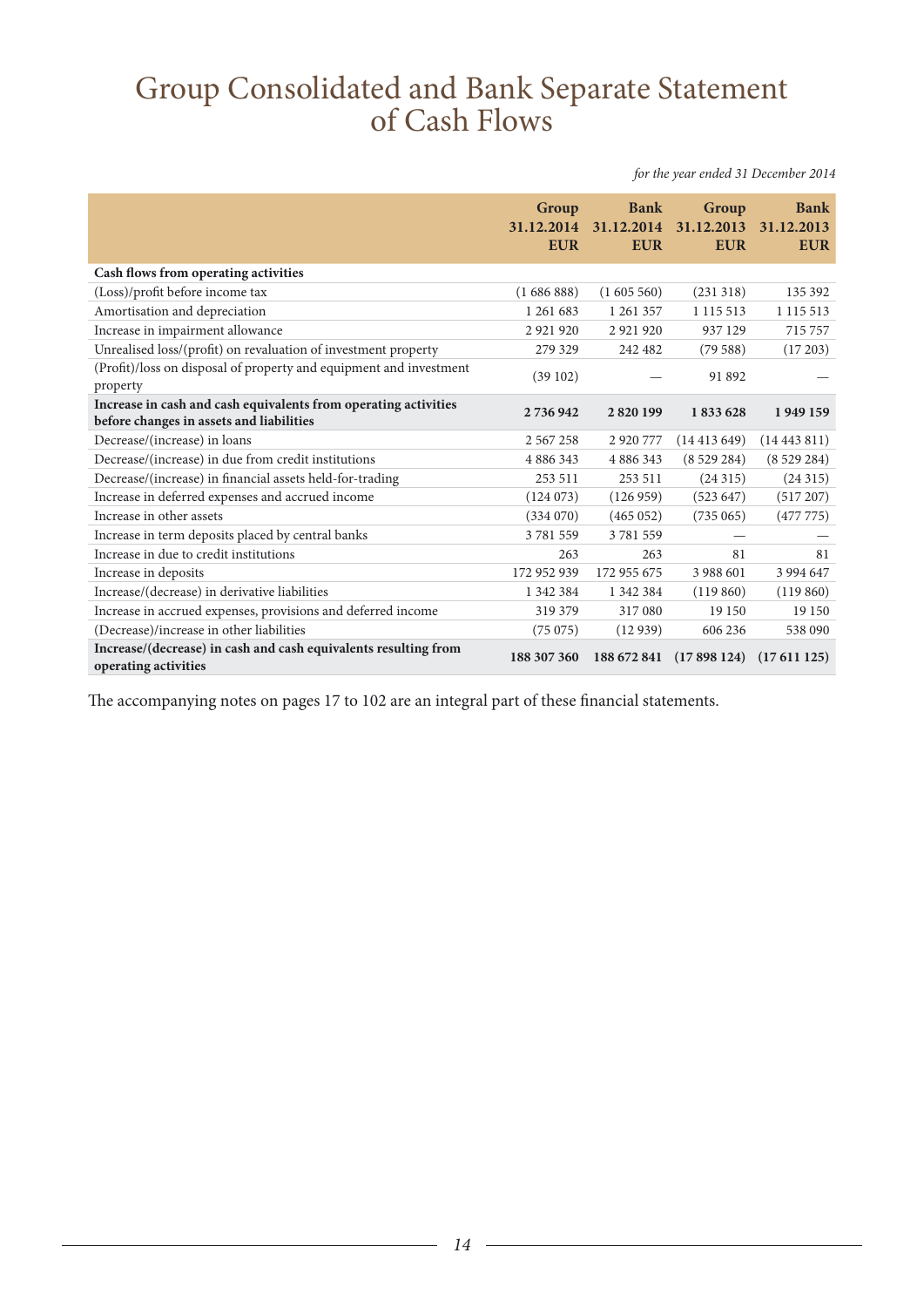# Group Consolidated and Bank Separate Statement of Cash Flows

*for the year ended 31 December 2014*

|                                                                                     | Group<br>31.12.2014<br><b>EUR</b> | <b>Bank</b><br>31.12.2014<br><b>EUR</b> | Group<br>31.12.2013<br><b>EUR</b>     | <b>Bank</b><br>31.12.2013<br><b>EUR</b> |
|-------------------------------------------------------------------------------------|-----------------------------------|-----------------------------------------|---------------------------------------|-----------------------------------------|
| Corporate income tax paid                                                           | (58260)                           | (57434)                                 | (330640)                              | (330160)                                |
| Increase/(decrease) in cash and cash equivalents from operating<br>activities       | 188 249 100                       |                                         | 188 615 407 (18 228 764) (17 941 285) |                                         |
| Cash flow from investing activities                                                 |                                   |                                         |                                       |                                         |
| Acquisition of property and equipment, intangible assets and<br>investment property | (918306)                          | (913336)                                | (4485165)                             | (4469344)                               |
| Proceeds from sale of property and equipment and investment property                | 179 594                           | 10 695                                  | 303 900                               | 233                                     |
| Acquisition of non-current assets held for sale                                     | (29 291)                          | (29 291)                                |                                       |                                         |
| Proceeds from sale of non-current assets held for sale                              | 282 802                           | 282 802                                 |                                       |                                         |
| Acquisition of shares in equity accounted investees                                 |                                   |                                         | (534122)                              | (534122)                                |
| Purchase of available-for-sale instruments                                          | (82974995)                        | (82974995)                              | (2105416)                             | (2105416)                               |
| Purchase of securities held-to-maturity                                             | (5910326)                         | (5910326)                               | (2381532)                             | (2381532)                               |
| Redemption of held-to-maturity investments                                          | 2892780                           | 2 892 780                               | 6 001 810                             | 6 001 810                               |
| Decrease in cash and cash equivalents as a result of investing<br>activities        | $(86\,477\,742)$                  | (86641671)                              | $(3\,200\,525)$                       | (3488371)                               |

The accompanying notes on pages 17 to 102 are an integral part of these financial statements.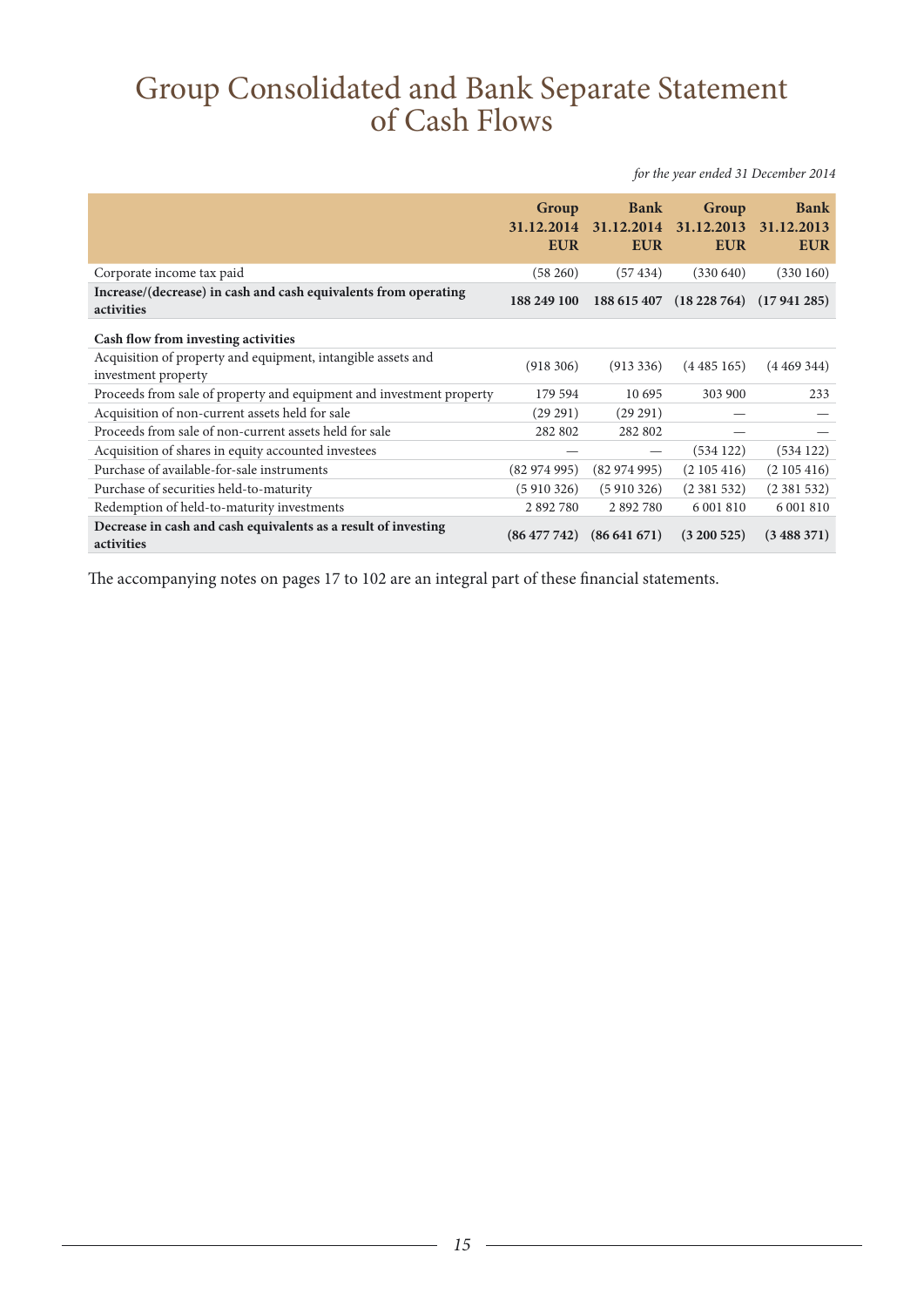# Group Consolidated and Bank Separate Statement of Cash Flows

*for the year ended 31 December 2014*

|                                                                              | <b>Notes</b> | Group<br>31.12.2014<br><b>EUR</b> | <b>Bank</b><br>31.12.2014<br><b>EUR</b> | Group<br>31.12.2013<br><b>EUR</b> | <b>Bank</b><br>31.12.2013<br><b>EUR</b> |
|------------------------------------------------------------------------------|--------------|-----------------------------------|-----------------------------------------|-----------------------------------|-----------------------------------------|
| Cash flows from financing activities                                         |              |                                   |                                         |                                   |                                         |
| Subordinated liabilities                                                     |              | 5 600 090                         | 5 600 090                               | 5 228 476                         | 5 2 2 8 4 7 6                           |
| Issuance of debt securities                                                  |              | 13 394 014                        | 13 394 014                              | 5 0 5 3 3 1 8                     | 5 0 5 3 3 1 8                           |
| Buyback of debt securities                                                   |              |                                   | (205 547)                               |                                   |                                         |
| Increase in cash and cash equivalents as a result of<br>financing activities |              | 18 994 104                        | 18788557                                | 10 281 794                        | 10 281 794                              |
| Increase/(decrease) in cash and cash equivalents                             |              | 120 765 462                       | 120 762 293                             | (11147495)                        | (11147862)                              |
| Cash and cash equivalents at the beginning of the<br>period                  | 15           | 167 499 693                       | 167 498 330                             | 178 647 188                       | 178 646 192                             |
| Cash and cash equivalents at the end of the period                           | 15           | 288 265 155                       | 288 260 623                             | 167 499 693                       | 167 498 330                             |

The accompanying notes on pages 17 to 102 are an integral part of these financial statements.

Valeri Belokon Chairperson of the Council

mmm

Ilona Gulchak Chairperson of the Board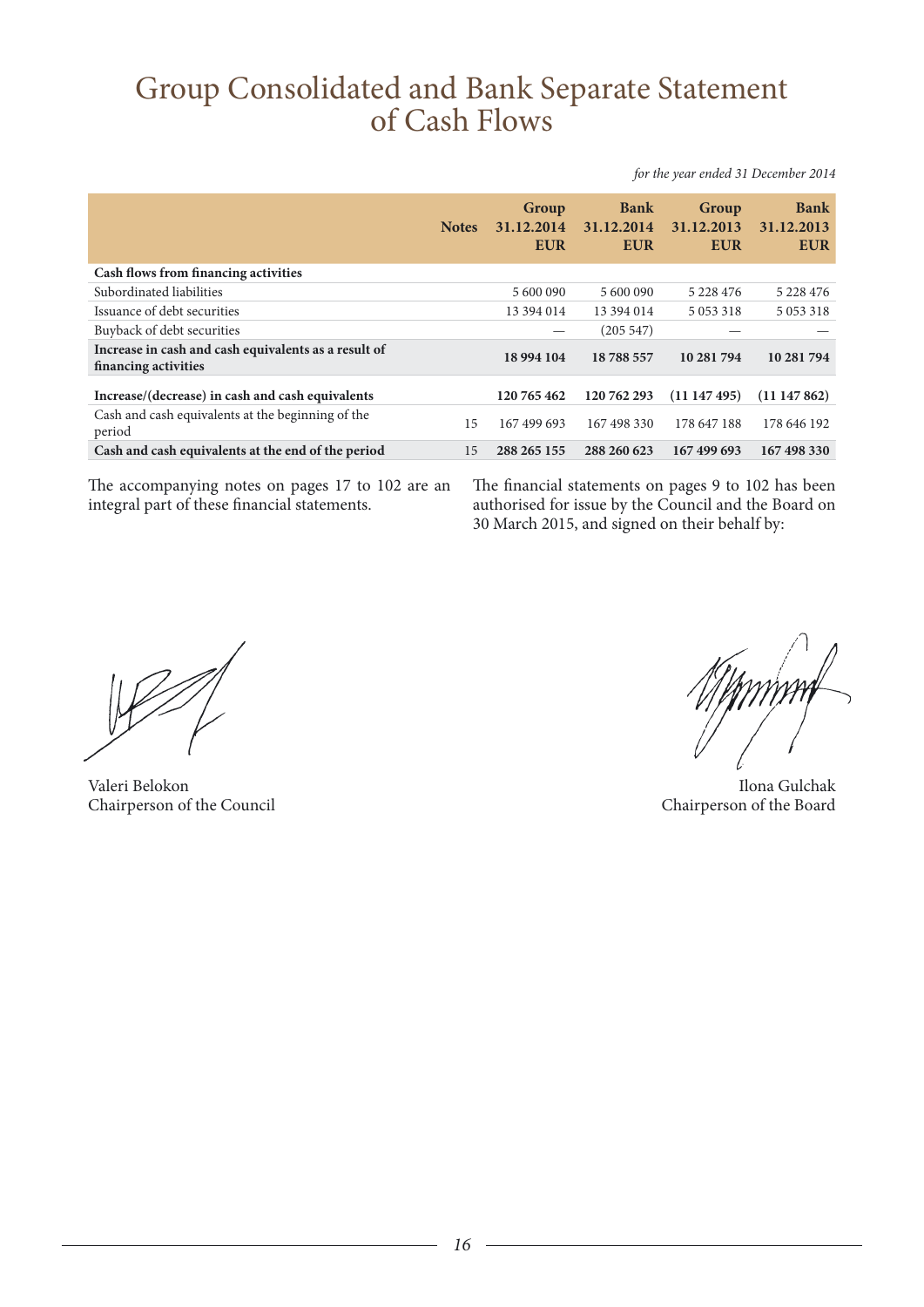### 1. General Information

These Consolidated Financial Statements comprise the financial statements of JSC "Baltic International Bank" (hereinafter together referred to as the "Bank") and its subsidiaries (hereinafter together referred to as the "Group"). The subsidiaries are as follows: real estate company "BIB Real Estate" SIA (acquired on 11 June 2009) that in turn owns several subsidiaries, and "BIB Consulting" SIA (registered on 9 September 2011) to provide legal advice, asset protection services and advice and guidance on taxation and tax planning.

JSC "Baltic International Bank" is a joint stock company registered in the Republic of Latvia. The registered office address is: Kalēju iela 43, Riga, LV-1050,

### 2. Basis of Preparation

#### **Statement of Compliance**

The Financial Statements have been prepared in accordance with International Financial Reporting Standards ("IFRS") as adopted by the European Union ("EU") and in accordance with the requirements of the Latvian Financial and Capital Market Commission in force as at the reporting date. The local accounting legislation requires the preparation of the Group consolidated аnd Bank separate financial statements in accordance with IFRS as adopted by the European Union.

The financial statements were authorised for issue by the Management Board on 30 March 2015. The financial statements may be amended by the shareholders and re-issue of the statements may be required.

Latvia. On 8 April 1993, the Bank of Latvia approved JSC "Baltic International Bank" as a credit institution and issued Banking Licence No. 103. The activities of the Bank are regulated by the Bank of Latvia and the Financial and Capital Market Commission of the Republic of Latvia ("FCMC").

Established to cater to the needs of both individuals and corporate customers, JSC "Baltic International Bank" provides a comprehensive range of financial services: personal and corporate loans, acceptance of money deposits and other funds, funds transfers, treasury and capital market services carried out according to customer instructions and for the Bank's own trading purposes.

The financial statements for the years ended 31 December 2014 and 31 December 2013 are available at the Bank's website (www.bib.eu).

#### **Functional and Presentation Currency**

On 1 January 2014 the Republic of Latvia joined the euro-zone and the Latvian lat was replaced by the euro. As a result, the Bank and the Group converted its financial accounting to euros as from 1 January 2014 and the financial statements are presented in euros. The comparative information was translated into euros using the official exchange rate of LVL 0.702804 to EUR 1.

These consolidated financial statements are presented in euro. Subsidiaries of the Group operate in the functional currenci of euro.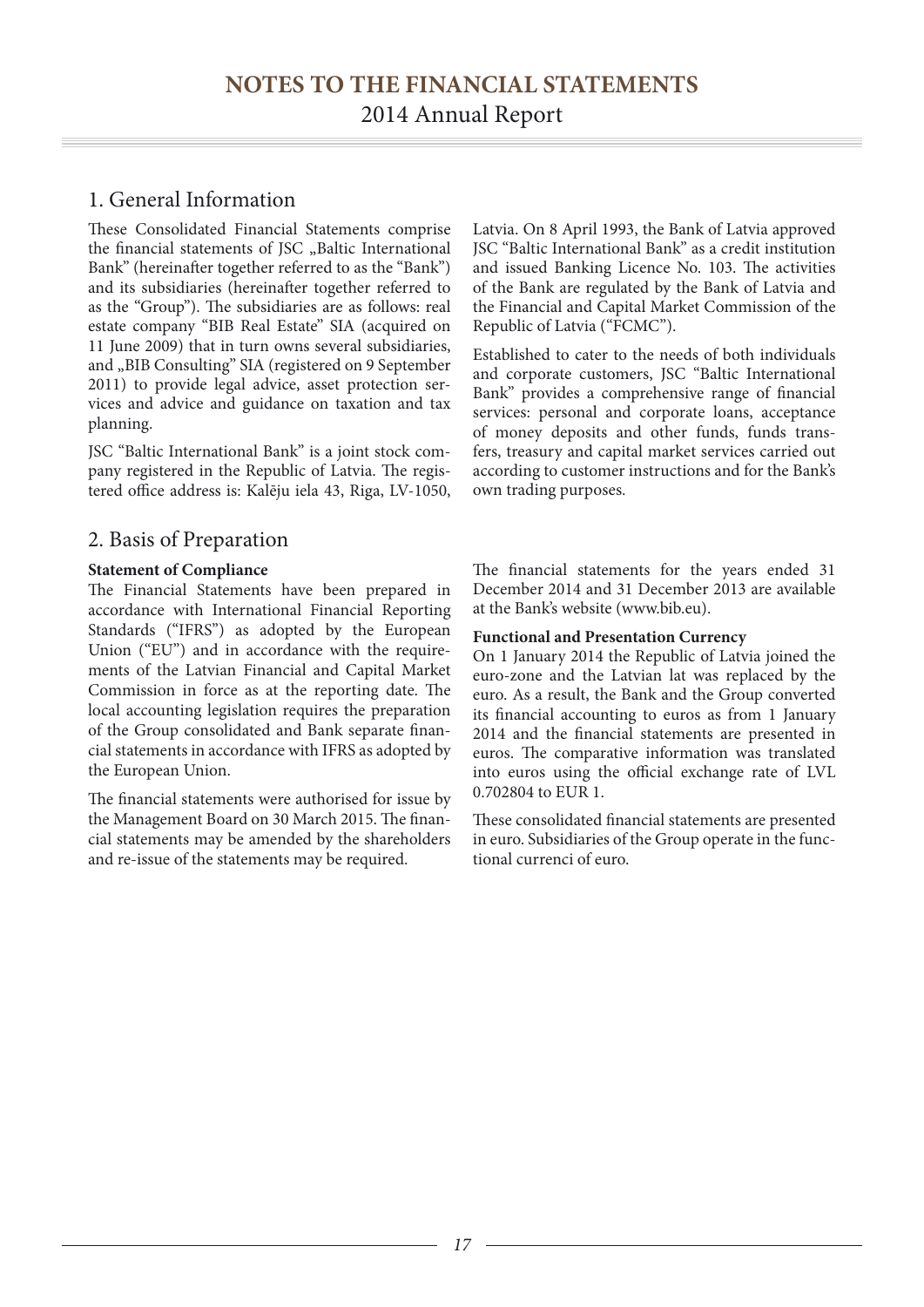#### **Basis of measurement**

The Financial Statements are prepared on the historical cost basis except for the following:

- financial instruments held-for-trading are stated at fair value;
- derivative instruments are stated at fair value;
- available-for-sale assets are stated at fair value, except for those whose fair value cannot be determined reliably and derivative instruments linked to such available-for sale assets;
- investment property is measured at fair value;
- part of property and equipment motor vehicles that is measured using a revaluation model.

#### **Use of estimates and judgements**

The preparation of financial statements in conformity with IFRSs as adopted by the EU requires management to make judgements, estimates and assumptions that affect the application of policies and reported amounts of assets and liabilities, income and expenses. Although these estimates are based on management's best knowledge of current events and actions, actual results ultimately may differ from those estimates.

The estimates and underlying assumptions are reviewed on an ongoing basis. Revisions to accounting estimates are recognised in the period, in which the estimate is revised, if the revision affects only that period, or in the period of the revision and future periods if the revision affects both current and future periods.

#### *Judgements:*

#### *Going concern*

Please refer to Note 49 for the details on going concern uncertainty assessment.

#### *Consolidation*

These consolidated financial statements include financial information of subsidiaries. The annual evaluation of the Group structure and identification of entities in which the Group has control as defined in Note 3 requires judgement to be made by the Group management, see also Note 23.

#### *Key sources of estimation uncertainty*

The key sources of estimation uncertainty are as follows: allowances for credit losses, valuation and impairment of financial instruments, valuation of investment property, recognition of deferred tax asset.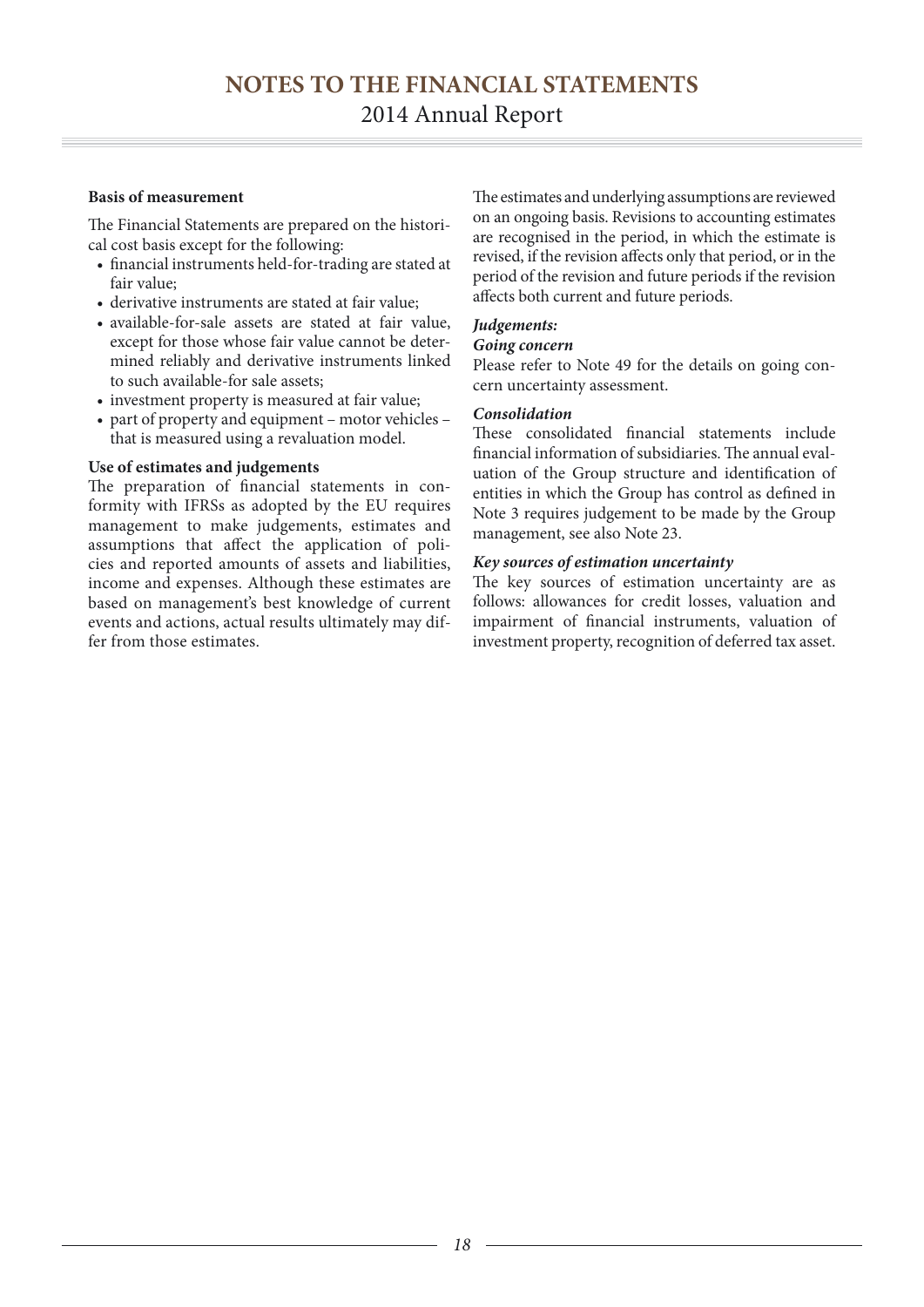#### *Allowances for credit losses*

The specific counterparty component of the total allowances for impairment applies to financial assets evaluated individually for impairment and is based upon management's best estimate of the present value of the cash flows that are expected to be received. In estimating these cash flows, management makes judgements about a counterparty's financial situation and the net realisable value of any underlying collateral. Each impaired asset is assessed on its merits, and the workout strategy and estimate of cash flows considered recoverable are independently approved by the Risk Management, Statements and Analysis Department.

#### *Impairment of other financial instruments*

The Bank has investments in Available for sale equity instruments whose fair value cannot be assessed reasonably. The Bank management follows these exposures closely and assesses if there is any information indicating that fair value can be determined reliably or that there are any impairment indicators. Please refer to Note 12 for more detail.

For the purposes of impairment loss measurement, the Bank's management makes estimates of any expected changes in future cash flows from a specific financial instrument based on analysis of financial position of the issuer of the financial instrument.

#### *Valuation of investment property*

Investment property is stated at its fair value with all changes in fair value recorded to profit or loss. When measuring the fair value of the investment property, the management relies on external valuations and assesses the reliability of such valuation in light of the current market situation.

For the purposes of impairment loss measurement, the Bank's management makes estimates of any expected changes in future cash flows from a specific financial instrument based on analysis of financial position of the issuer of the financial instrument.

#### *Recognition of deferred tax asset*

A deferred tax asset from carry forward of tax losses and other temprorary differences is recognised only to the extent that it is probable that future taxable profits will be available against which the asset can be utilised. Management has to make judgements about amounts of taxable profits in the future that will be available for asset utilization.

#### *Measurement of fair values*

A number of the Group's accounting policies and disclosures require the measurement of fair values, for both financial and non-financial assets and liabilities. Fair value is the price that would be received to sell an asset or paid to transfer a liability in an orderly transaction between market participants at the measurement date in the principal, or in its absence, the most advantageous market to which the Group has access at that date. The fair value of a liability reflects its non-performance risk.

When applicable, the Group measures the fair value of an instrument using quoted price in an active market for that instrument. A market is regarded as active if transactions for the asset or liability take place with sufficient frequency and volume to provide pricing information on an ongoing basis.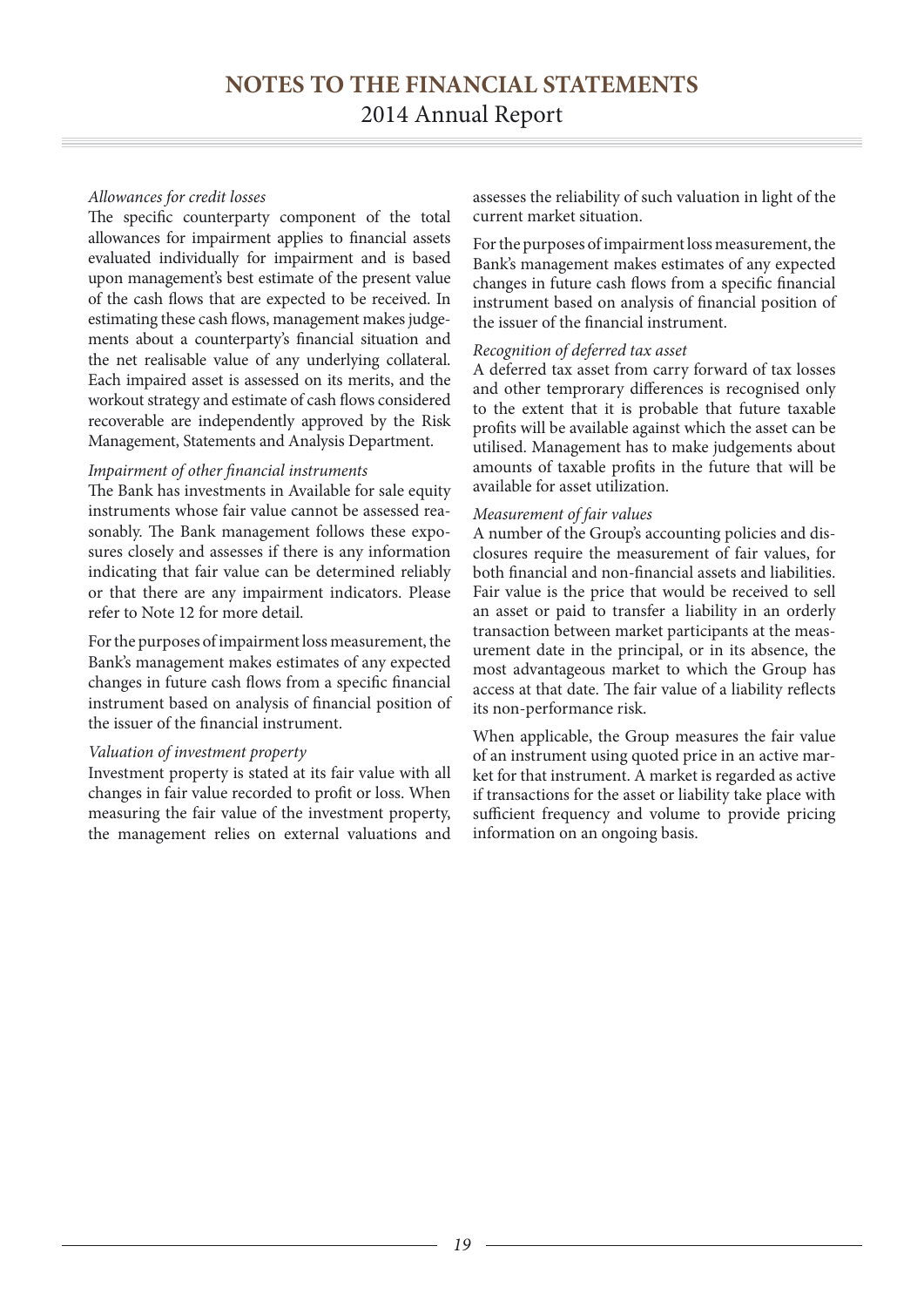### **NOTES TO THE FINANCIAL STATEMENTS** 2014 Annual Report

The determination of fair value for financial assets and liabilities for which there is no observable market price requires the use of valuation techniques as described in accounting policy. For financial instruments that trade infrequently and have little price transparency, fair value is less objective, and requires varying degrees of judgement depending on liquidity, concentration, uncertainty of market factors, pricing assumptions and other risks affecting the specific instrument. Therefore, further information is disclosed in Notes 16, 20, 48.

The Group has an established control framework with respect to the measurement of fair values. This includes a valuation team that has overall responsibility for overseeing all significant fair value measurements, including Level 3 fair values, and reports directly to the management.

Specific controls include:

- Verification of observable pricing;
- Re-performance of model valuations;
- A review and approval process for new models against observed market transactions;
- Analysis and investigation of significant daily valuation movements;
- Review of significant unobservable inputs, valuation adjustments and significant changes to the fair value measurement of Level 3 instruments compared to previous month, by CFO.

Where third-party information, such as broker quotes or pricing services, are used to measure fair value, Finance Director assesses and documents the evidence obtained from the third parties to support the conclusion that such valuations meet the requirements of IFRS as adopted by EU. This includes:

• Verifying that the broker or pricing service is approved by the Group for use in pricing the relevant type of financial or non-financial instrument;

- Understanding how the fair value has been arrived at and the extent to which it represents actual market transactions;
- When prices for similar instruments are used to measure fair value, how these prices have been adjusted to reflect the characteristics of the instrument subject to measurement;

When measuring the fair value of an asset or a liability, the Group uses market observable data as far as possible. Fair values are categorised into different levels in a fair value hierarchy based on the inputs used in the valuation techniques as follows:

Level 1: quoted prices (unadjusted) in active markets for identical assets or liabilities.

Level 2: inputs other than quoted prices included in Level 1 that are observable for the asset or liability, either directly (i.e. as prices) or indirectly (i.e. derived from prices).

Level 3: inputs for the asset or liability that are not based on observable market data (unobservable inputs).

If the inputs used to measure the fair value of an asset or a liability might be categorised in different levels of the fair value hierarchy, the fair value measurement is categorised in its entirety in the same level of the fair value hierarchy as the lowest level input that is significant to the entire measurement.

The Group recognises transfers between levels of the fair value hierarchy at the end of the reporting period during which the change has occurred. Further information about fair value analysis is disclosed in note 48.

Further information about the methods used, assumptions made in measuring fair values is dislcosed in Notes 16, 17, 20, 24, 48.

### 3. Significant Accounting Policies

#### **Changes in accounting policies**

Except for the changes below, the Group has consistently applied the accounting policies set out in Note 3 to all periods presented in these Bank's and consolidated financial statements.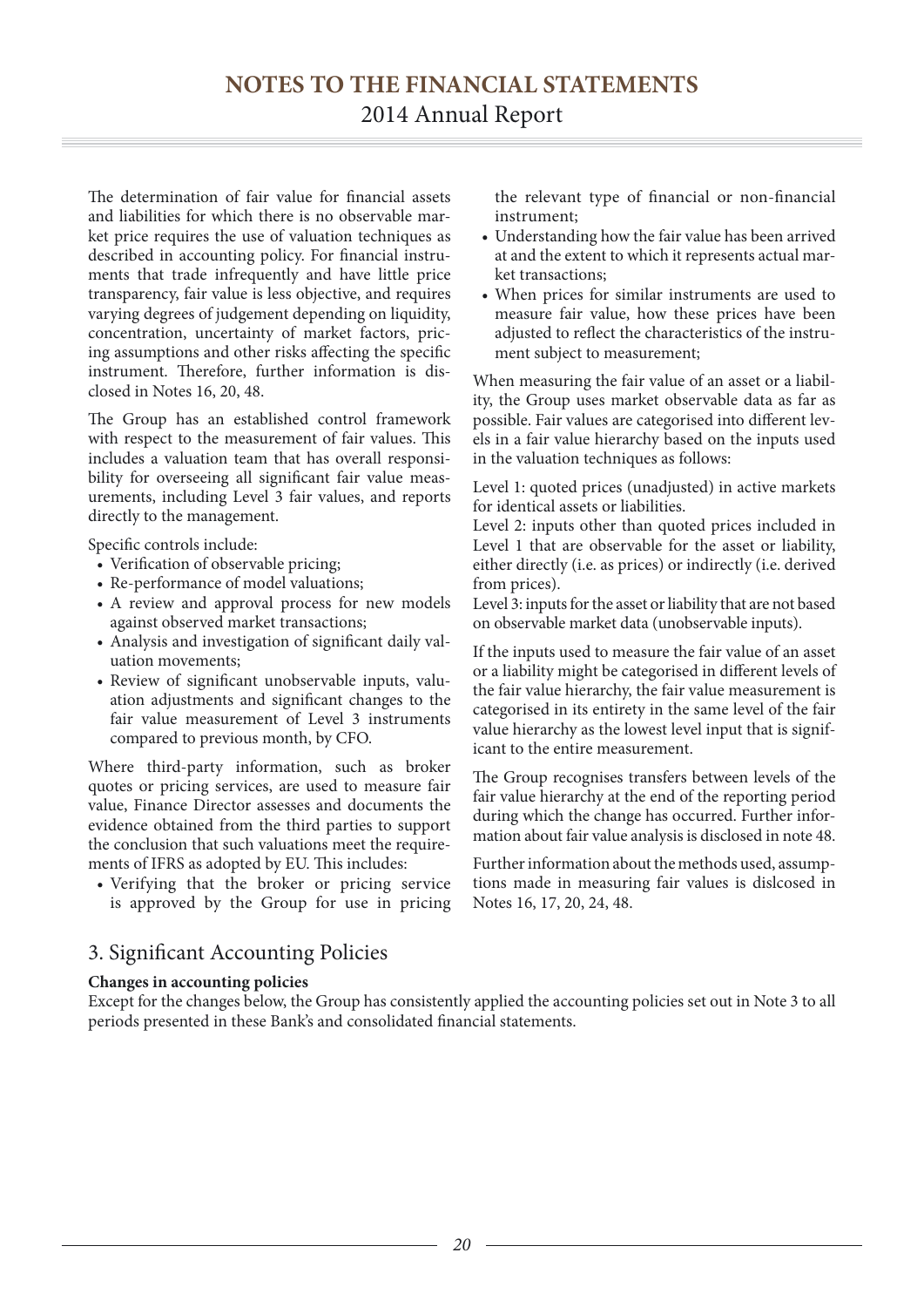The Group has adopted the following new standards and amendments to standards, including any consequential amendments to other standards, with a date of initial application of 1 January 2014:

- *IFRS 10 Consolidated Financial Statements (2011)*
- *IFRS 11 Joint Arrangements*
- *IFRS 12 Disclosure of Interests in Other Entities*

*IFRS 10 Consolidated Financial Statements (2011)*

As a result of IFRS 10 (2011), the Group has changed its accounting policy for determining whether it has control over and consequently whether it consolidates its investees. IFRS 10 (2011) introduces a new control model that focuses on whether the Group has power over an investee, exposure or rights to variable returns from its involvement with the investee and ability to use its power to affect those returns.

In accordance with the transitional provisions of IFRS 10 (2011), the Group reassessed the control conclusion for its investees at 1 January 2014. The Group concluded that there are no changes in control assessment as a consequence of new rules introduced by IFRS 10 (2011).

#### *IFRS 11 Joint Arrangements*

Under IFRS 11, the structure of the joint arrangement, although still an important consideration, is no longer the main factor in determining the type of joint arrangement and therefore the subsequent accounting.

- The Group's interest is a joint operation, which is an arrangement in which the parties have rights to the assets and obligations for the liabilities, will be accounted for on the basis of the Group's interest in those assets and liabilities.

- The Group's interest in a joint venture, which is an arrangement in which the parties have rights to the net assets, will be equity-accounted.

The Group concluded that there are no changes as a consequence of new rules introduced by IFRS 11 because the Group's interest in a joint venture has been accounted as equity-accounted before.

#### *IFRS 12: Disclosure of Interests in Other Entities*

IFRS 12 brings together into a single standard all the disclosure requirements about an entity's interest in subsidiaries, joint arrangements, associates and unconsolidated structured entities. The Group has assessed new requirements and disclosed information about its interests in subsidiaries (Notes 23) and equity accounted investees (Note 22).

#### *Other amendments to standards*

The following amendments to standards with effective date of 1 January 2014 did not have any impact on these consolidated and separate financial statements:

- Amendments to IAS 32 on Offsetting Financial Assets and Financial Liabilities
- Amendments to IAS 36 on Recoverable Amount Disclosures for Non-Financial Assets
- Amendments to IAS 39 on Novation of Derivatives and Continuation of Hedge Accounting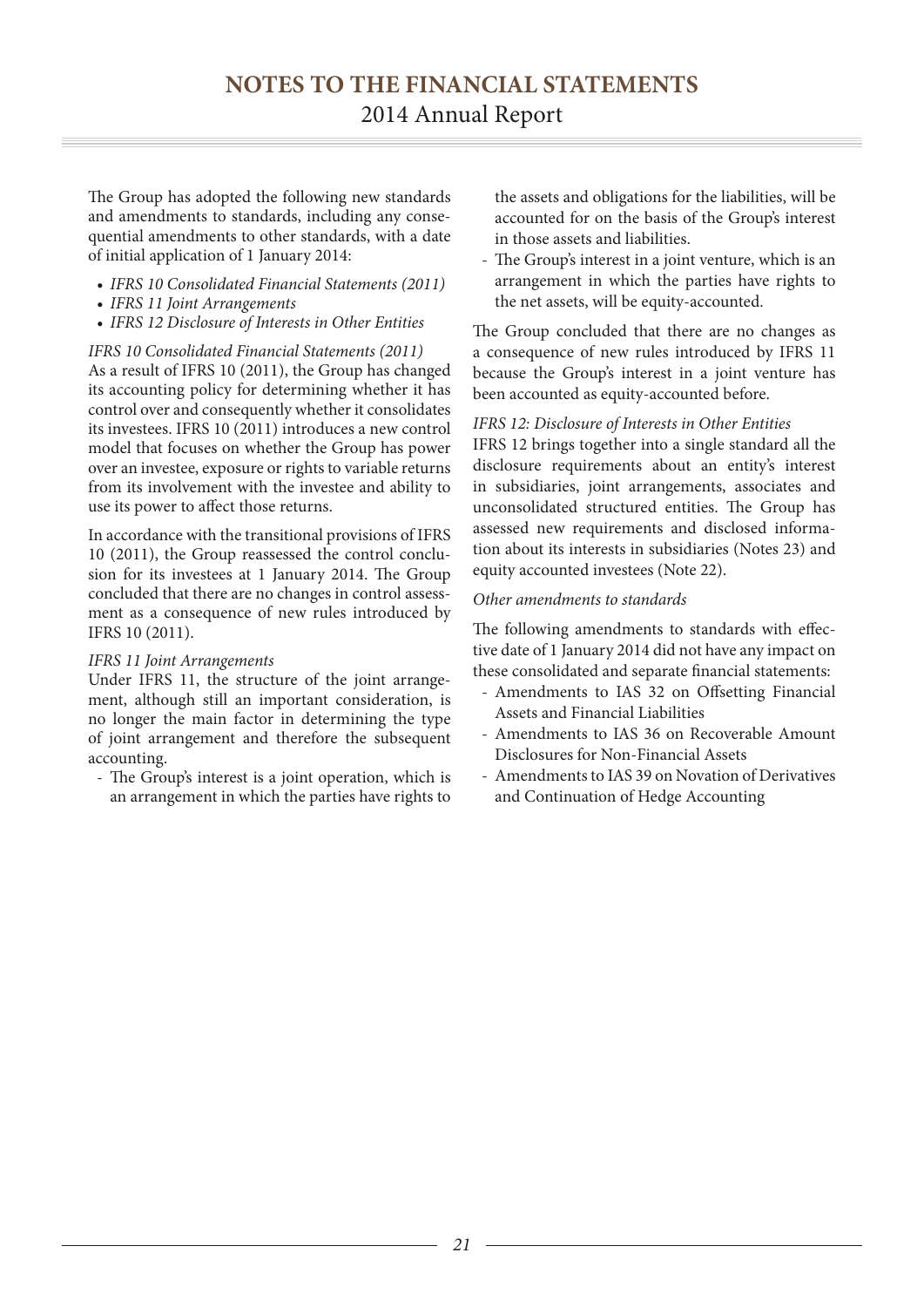#### *New standards and interpretations not yet adopted*

A number of new standards, amendments to standards and interpretations are effective for annual periods beginning after 1 January 2014, and have not been applied in preparing these consolidated financial statements. Those which may be relevant to the Group are set out below. The Group does not plan to adopt these standards early.

#### *IAS 19 – Defined Benefit Plans: Employee Contributions (effective for annual periods beginning on or after 1 February 2015)*

The amendments are relevant only to defined benefit plans that involve contributions from employees or third parties meeting certain criteria. When these criteria are met, a company is permitted (but not required) to recognise them as a reduction of the service cost in the period in which the related service is rendered.

The Group and Bank does not expect the amendment to have any impact on the consolidated and Banks separate financial statements since they does not have any defined benefit plans that involve contributions from employees or third parties.

#### *IFRIC 21 Levies (effective for annual periods beginning on or after 17 June 2014)*

The Interpretation provides guidance as to the identification of the obligating event giving rise to a liability, and to the timing of recognising a liability to pay a levy imposed by government. In accordance with the Interpretation, the obligating event is the activity that triggers the payment of that levy, as identified in the relevant legislation and as a consequence, the liability for paying the levy is recognised when this event occurs. The liability to pay a levy is recognised progressively if the obligating event occurs over a period of time. If the obligating event is the reaching of a minimum activity threshold, the corresponding liability is recognised when that minimum activity threshold is reached. The Interpretation sets out that and entity cannot have a constructive obligation to pay a levy that will be triggered by operating in a future period as a result of the entity being economically compelled to continue to operate in that future period.

It is expected that the Interpretation, when initially applied, will not have a material impact on the consolidated and separate financial statements, since it does not result in a change in the entity's accounting policy regarding levies imposed by governments.

#### *Annual Improvements to IFRSs*

The improvements introduce eleven amendments to nine standards and consequential amendments to other standards and interpretations. Most of these amendments are applicable to annual periods beginning on or after 1 February 2015, with earlier adoption permitted. Another four amendments to four standards are applicable to annual periods beginning on or after 1 January 2015, with earlier adoption permitted.

None of these amendments are expected to have a significant impact on the consolidated and separate financial statements of the Group and Bank.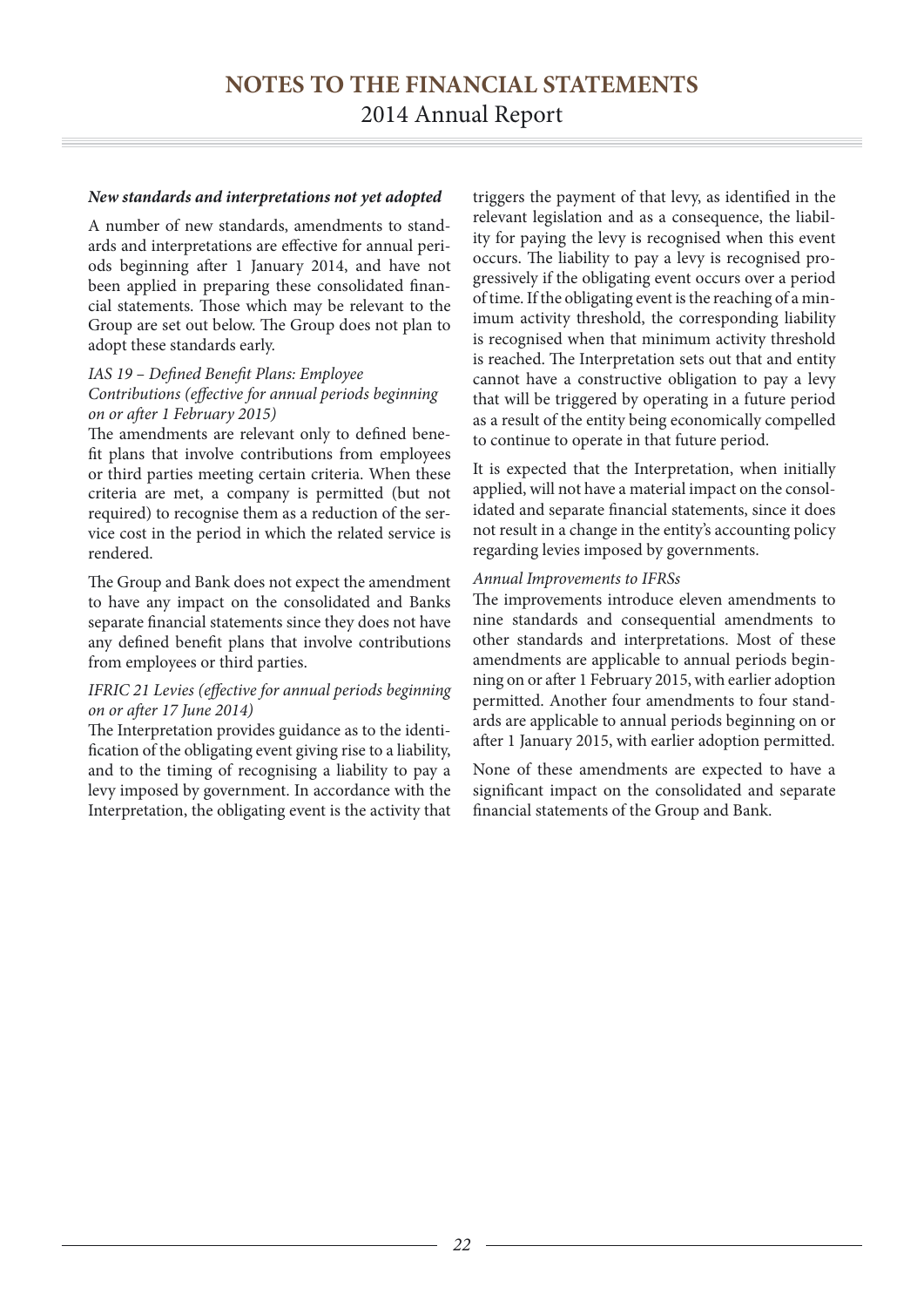#### **Basis of Consolidation**

#### *Subsidiaries*

Subsidiaries are entities controlled by the Group. The Group controls an entity when it is exposed to, or has rights to, variable returns from is involvement with the entity and has the ability to affect those returns through its power over the entity. The financial statements of subsidiaries are included in the consolidated financial statements from the date on which control commences until the date on which control ceases.

#### *Loss of control*

When the Group loses control over a subsidiary, it derecognises the assets and liabilities of the subsidiary, and any related NCI and other components of equity. Any resulting gain or loss is recognised in profit or loss. Any interest retained in the former subsidiary is measured at fair value when control is lost.

#### *Transactions eliminated on consolidation*

Intra-Group balances and transactions, and any unrealised gains arising from intra-Group transactions, are eliminated in preparing the consolidated financial statements. Unrealised gains arising from transactions with associates are eliminated to the extent of the Bank's interest in the enterprise. Unrealised losses are eliminated in the same way as unrealised gains except that they are only eliminated to the extent that there is no evidence of impairment.

#### **Related parties**

Related parties represent both legal entities and private individuals related to the company in accordance with the following rules.

a) A person or a close member of that person's family is related to a reporting entity if that person:

- i. has control or joint control over the reporting entity;
- ii. has significant influence over the reporting entity; or
- iii. is a member of the key management personnel of the reporting entity or of a parent of the reporting entity.

b) An entity is related to a reporting entity if any of the following conditions applies:

- i. the entity and the reporting entity are members of the same group (which means that each parent, subsidiary and fellow subsidiary is related to the others);
- ii. one entity is an associate or joint venture of the other entity (or an associate or joint venture of a member of a group of which the other entity is a member);
- iii. both entities are joint ventures of the same third party;
- iv. one entity is a joint venture of a third entity and the other entity is an associate of the third entity;
- v. the entity is a post-employment benefit plan for the benefit of employees of either the reporting entity or an entity related to the reporting entity. If the reporting entity is itself such a plan, the sponsoring employers are also related to the reporting entity;
- vi. the entity is controlled, or jointly controlled by a person identified in (a);
- vii. a person identified in (a)(i) has significant influence over the entity or is a member of the key management personnel of the entity (or of a parent of the entity).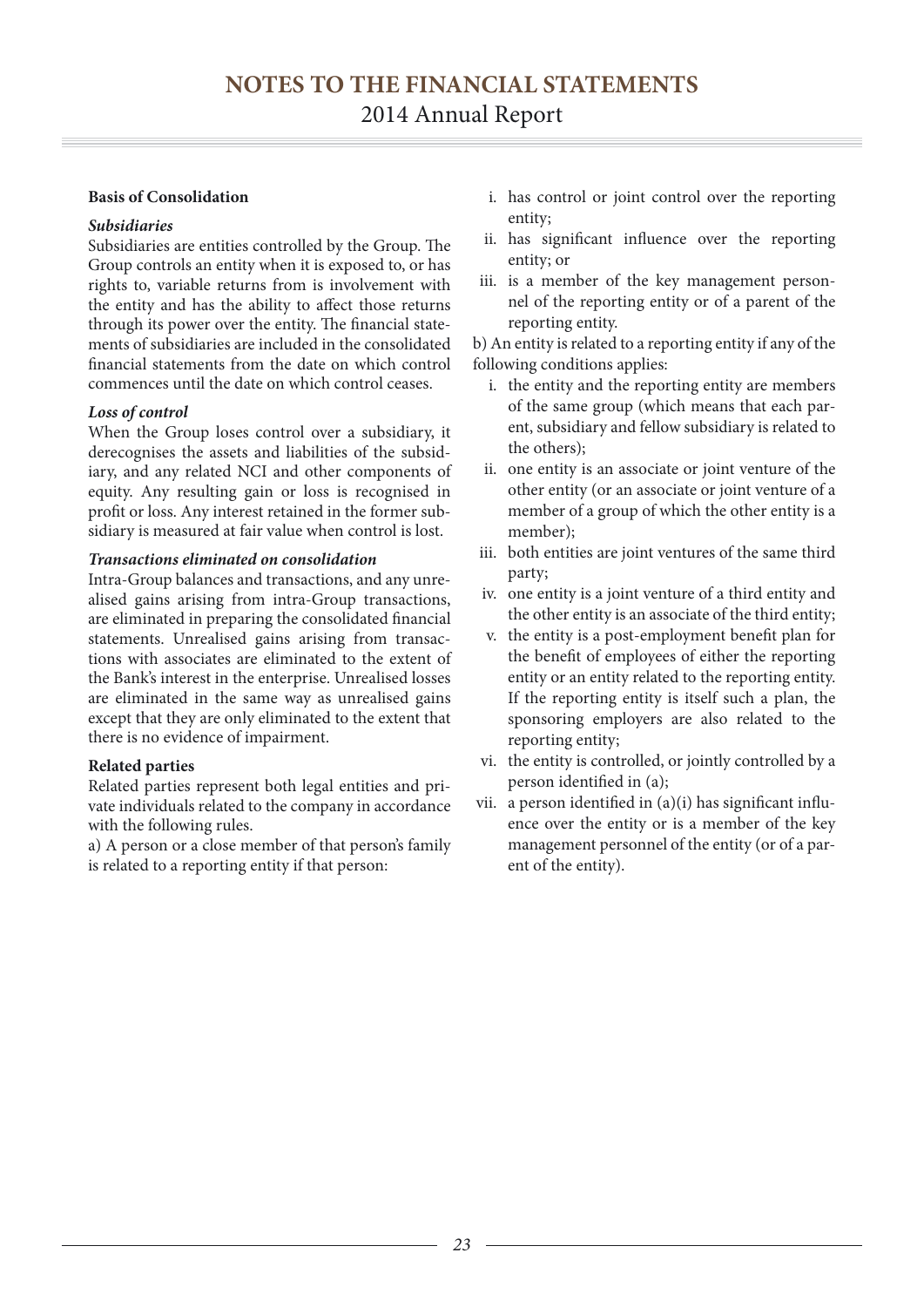Related party transaction - a transfer of resources, services or obligations between a reporting entity and a related party, regardless of whether a price is charged.

#### **Foreign currency translation**

Transactions denominated in foreign currencies are translated into the functional currency (eiro) at the European Central Bank's official exchange rate prevailing on the date of the transaction. Monetary assets and liabilities denominated in foreign currencies are translated into euro at the European Central Bank's official exchange rate prevailing at the end of the period. The foreign currency gain or loss on monetary items is the difference between amortised cost in the functional currency at the beginning of the period, adjusted for effective interest and payments during the period, and the amortised cost in foreign currency translated at the exchange rate at the end of the period. Non-monetary assets and liabilities denominated in foreign currencies that are measured at cost and fair value are retranslated at the exchange rate at the date that the cost or fair value was determined. Foreign currency differences arising on retranslation are recognised in statement of comprehensive income, except for differences arising on the retranslation of available-for-sale equity instruments, which are recognised in other comprehensive income.

| Currency<br>name |     | 31.12.2014              | 31.12.2013              |
|------------------|-----|-------------------------|-------------------------|
| 1 GBP            |     | 0.7789000<br>EUR.       | 0.8336940<br><b>EUR</b> |
| 1 RUB            | $=$ | EUR 72.3370000          | EUR 45.0515385          |
| 1 USD            | $=$ | 1.2141000<br><b>FUR</b> | 1.3646680<br>EUR.       |
| 1 LVL            |     | 1.4228718<br>EUR.       | 1.4228718<br>EUR.       |

#### **Income and expense recognition**

With the exception of financial assets held-for-trading and other financial instruments at fair value through profit or loss, interest income and expense are recognised in the profit or loss using the effective interest rate method. Interest income on financial assets heldfor-trading and on other financial instruments at fair value through profit or loss comprises coupon interest received.

The effective interest rate method is a method of calculating the amortised cost of a financial asset or a financial liability and of allocating the interest income or interest expense over the relevant period. The effective interest rate is the rate that exactly discounts estimated future cash payments or receipts through the expected life of the financial instrument or, when appropriate, a shorter period to the net carrying amount of the financial asset or financial liability.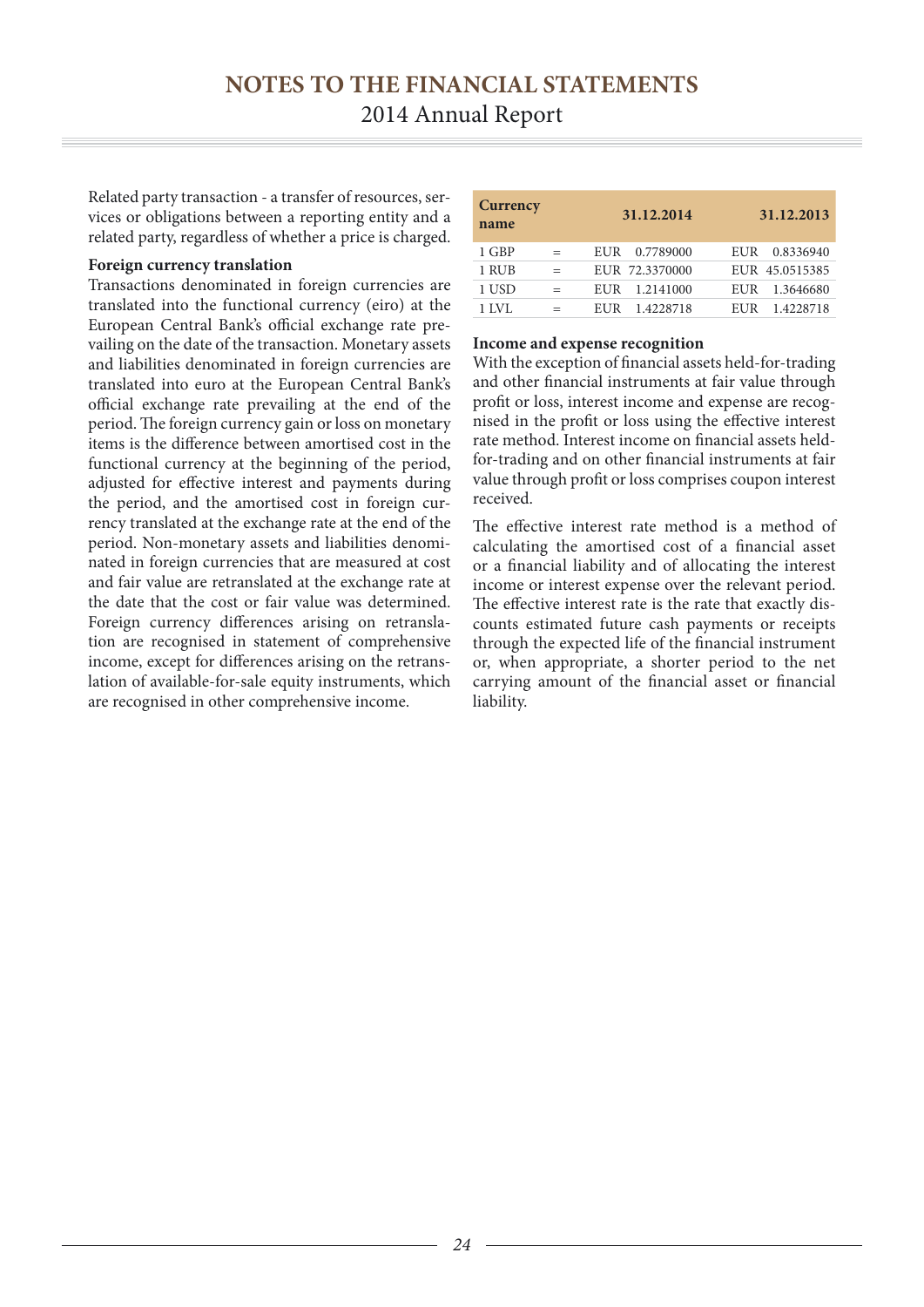### **NOTES TO THE FINANCIAL STATEMENTS** 2014 Annual Report

The effective interest rate is established on initial recognition of the financial asset and liability and is not revised subsequently. When calculating the effective interest rate, the Group and Bank estimates cash flows considering all contractual terms of the financial instrument (for example, prepayment options) but does not consider future credit losses. The calculation includes all fees and points paid or received between parties to the contract, transaction costs and all other premiums or discounts that are an integral part of the effective interest rate. Transaction costs are incremental costs that are directly attributable to the acquisition, issue or disposal of a financial asset or liability. Once a financial asset or a group of similar financial assets has been written down as a result of an impairment loss, interest income is recognised using the rate of interest used to discount the future cash flows for the purpose of measuring the impairment loss.

Loan origination fees and other fees that are considered to be integral to the overall profitability of a loan, together with the related direct costs, are deferred and amortised to the interest income over the estimated life of the financial instrument using the effective interest rate method.

Other fees, commissions and other income and expense items are recognised when the corresponding service has been provided/received.

Dividend income is recognised in the profit or loss on the date that the dividend is declared.

#### **Financial instruments**

Securities acquired by the Bank are categorised into portfolios in accordance with the Bank's intent at the time of the acquisition of the securities and pursuant to the Bank's investment strategy. The Bank developed a security investment strategy and, reflecting the intent of the acquisition, allocated securities to "Securities held-to-maturity", "Financial assets at fair value through profit or loss" and "Securities available-for-sale".

All financial instruments held by the Bank are recognised at trade date and are initially measured at fair value plus for instruments not at fair value through profit or loss any directly attributable transaction cost. The best evidence of the fair value of a financial instrument at initial recognition is normally the transaction price, i.e., the fair value of the consideration given or received. If the Group determines that the fair value at initial recognition differs from the transaction price and the fair value is evidenced neither by a quoted price in an active market for an identical asset or liability nor based on a valuation technique that used only data from observable markets, the financial instrument is initially measured at fair value, adjusted to defer the difference between the fair value at initial recognition and the transaction price. Subsequently, that difference is recognised in profit or loss on an appropriate basis over the life of the instrument but no later than when the valuation is supported wholly by observable market data or the transaction is closed out.

Loans and receivables are recognised on drawdown. From the date of signing a contractual agreement till drawdown they are accounted for as loan commitments off balance sheet.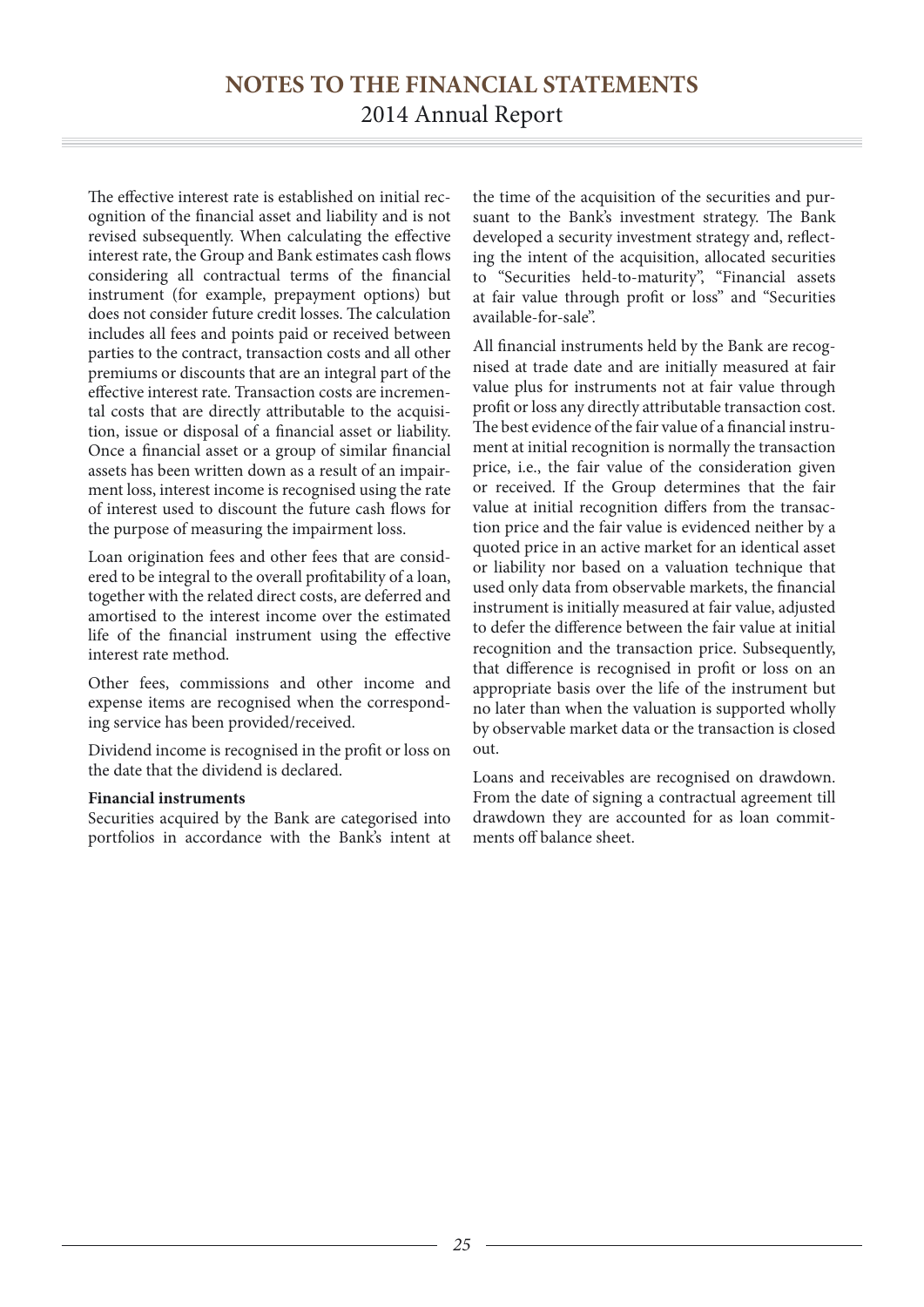#### *Financial instruments and liabilities at fair value through profit or loss*

Financial assets and liabilities at fair value through profit or loss include those that are classified as heldfor-trading (including derivative financial instruments) and those that are originally designated in this category.

Held-for-trading instruments are securities and shares that the Bank principally holds for the purpose of reselling and generating a profit from short-term fluctuations in the prices of the instruments. Securities held-for-trading are subsequently re-measured to fair value based on market prices. Realised and unrealised gains or losses are recorded as net trading income or net trading loss, respectively.

#### *Derivative financial instruments*

Derivative financial instruments include swap, forward, futures, spot transactions and options in interest rate, foreign exchange, precious metals and stock markets, and any combinations of these instruments.

Derivatives are initially recognised at fair value on the date on which a derivative contract is entered into and

are subsequently remeasured at fair value. All derivatives are carried as assets when their fair value is positive and as liabilities when their fair value is negative.

Changes in the fair value of derivatives are recognised immediately in the profit or loss.

Derivatives may be embedded in another contractual arrangement (a "host contract"). An embedded derivative is separated from the host contract and it is accounted for as a derivative if, and only if the economic characteristics and risks of the embedded derivative are not closely related to the economic characteristics and risks of the host contract, and a separate instrument with the same terms as the embedded derivative would meet the definition of a derivative; and the combined instrument is not measured at fair value with changes in fair value recognised in the profit or loss. Derivatives embedded in financial assets or financial liabilities at fair value through profit or loss are not separated.

Although the Group trades in derivative instruments for risk hedging purposes, the Group does not adopt hedge accounting.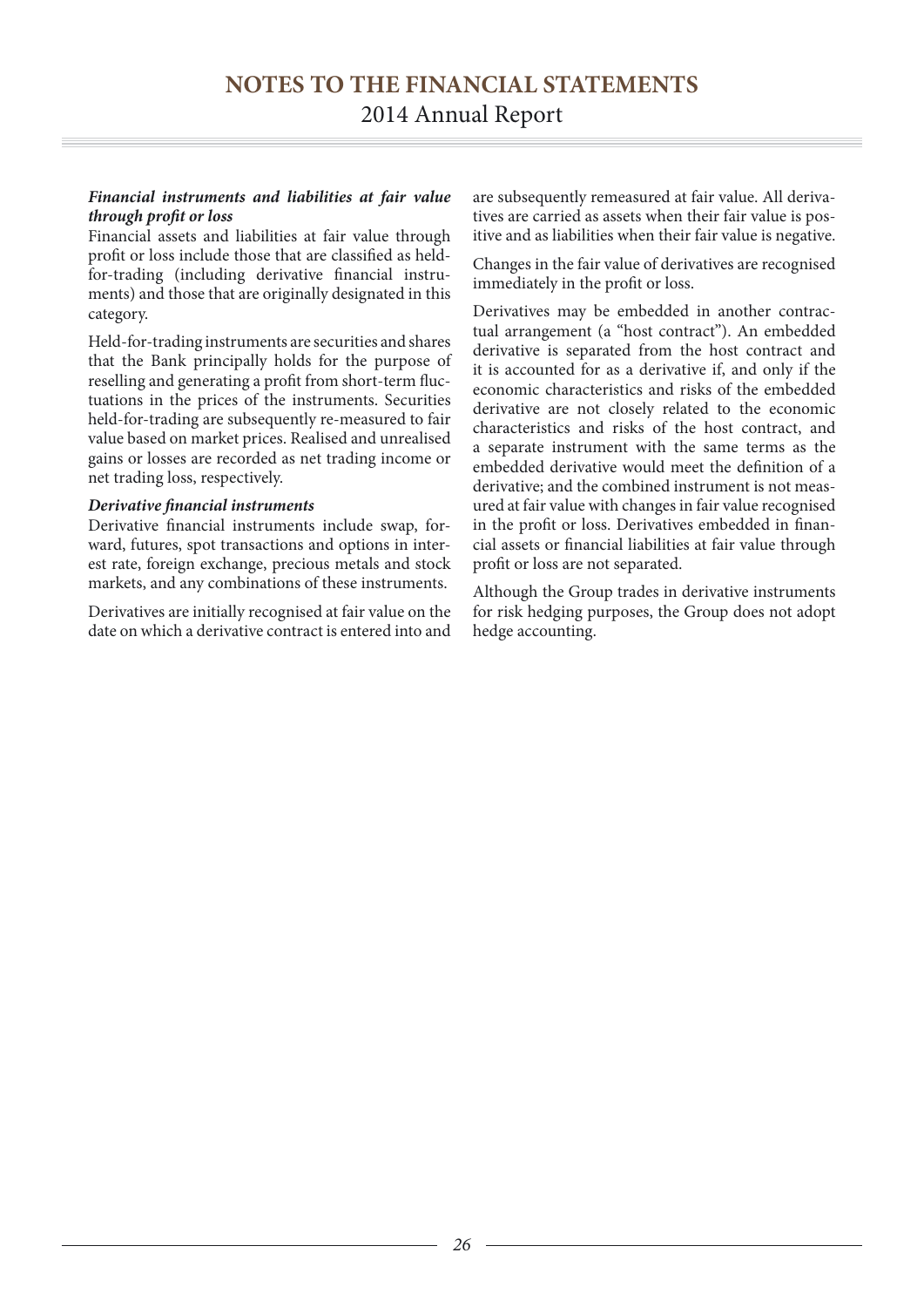### **NOTES TO THE FINANCIAL STATEMENTS** 2014 Annual Report

#### *Securities available-for-sale*

Securities available-for-sale are acquired to be held for an indefinite period of time. Securities, whose quoted market value is not determined in an active market and whose fair value cannot be reliably measured, are carried at acquisition cost. All other securities available-for-sale are carried at fair value. Gains or losses resulting from the change in fair value of available-for-sale securities, except for impairment losses, are recognised in other comprehensive income until the financial asset is derecognised; thereafter, the cumulative gain or loss previously recognised in other comprehensive income is recognised in profit or loss. Securities available-for-sale are initially measured at its fair value plus transaction costs that are directly attributable to the acquisition of the financial asset.

#### *Securities held-to-maturity*

Held-to-maturity investments are non-derivative financial assets with fixed or determinable payments and fixed maturity that the Bank has the positive intention and ability to hold to maturity. Securities held-to-maturity include government securities and corporate bonds which after initial recognition at fair value plus transaction costs that are directly attributable to its acquisition, are recognised at amortised cost and are securities with respect to which the Bank has a positive intent and ability to hold to maturity. Securities held-to-maturity are accounted for using a trade date basis for purchases. Subsequently the effective interest rate method is applied for amortising discounts over the term to maturity.

#### *Loans*

Loans are non-derivative financial assets with fixed or determinable payments that are not quoted in an active market, other than (a) those that the Bank intends to sell immediately or in the short-term, (b) those that the Bank upon initial recognition designates as at the fair value through profit or loss or as available-for-sale; or (c) those for which the holder may not recover substantially all of its initial investments, other than because of credit deterioration.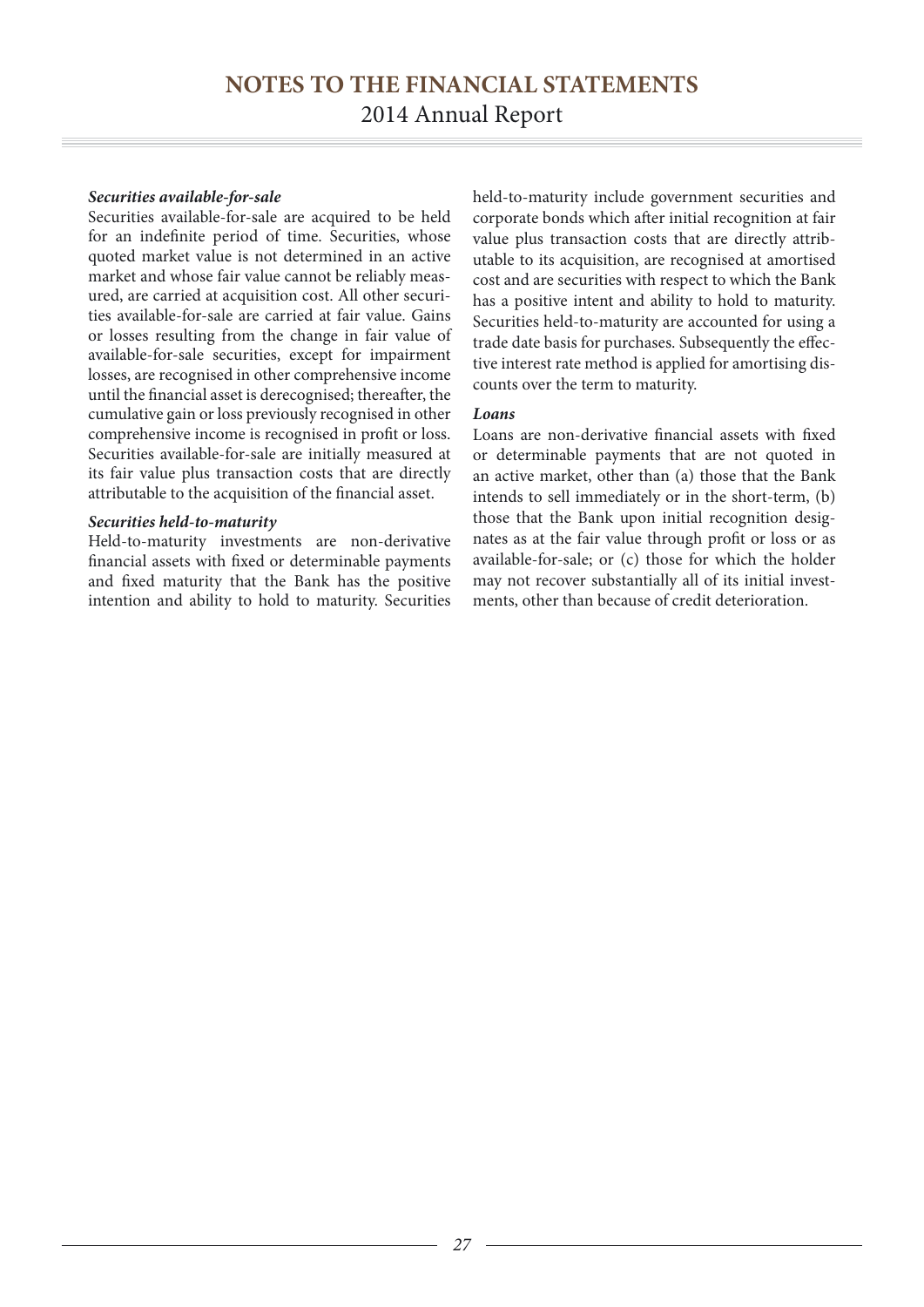After initial recognition at fair value plus transaction costs that are directly attributable to its acquisition, loans are measured at amortised cost using the effective interest rate method.

When a loan is considered to be uncollectible it is written off against the related allowance for credit losses; subsequent recoveries are credited to the impairment loss expense in the profit or loss.

#### **Due to credit institutions**

Due to credit institutions comprise all liabilities resulting from transactions with domestic and foreign credit institutions as well as liabilities to the Bank of Latvia and other central banks, including vostro balances due to credit institutions, due to credit institutions for outstanding foreign exchange deals and interbank loans.

Due to credit institutions are initially measured at fair value and subsequently are carried at amortised cost using the effective interest rate method.

#### **Deposits**

Deposits are liabilities carried at amortised cost and include current accounts and deposits from customers and deposits and balances from credit institutions.

#### **Derecognition**

A financial asset is derecognised when the contractual rights to the cash flows from the financial asset expire or when the Bank transfers substantially all of the risks and rewards of ownership of the financial asset. Any rights or obligations created or retained in the transfer are recognised separately as assets or liabilities. A financial liability is derecognised when it is extinguished.

The Bank also derecognises certain assets when it writes off balances pertaining to the assets deemed to be uncollectible.

#### **Offsetting**

Financial assets and liabilities are offset and the net amount reported in the statement of financial position when there is a legally enforceable right to set off the recognised amounts and there is an intention to settle on a net basis, or realise the asset and settle the liability simultaneously.

#### **Fair value measurement of financial assets and financial liabilities**

A number of the Bank's accounting policies and disclosures require the determination of fair value for financial assets and liabilities. Fair value is the amount for which an asset could be exchanged, or a liability settled, between knowledgeable, willing parties in an arm's length transaction on the measurement date. The methods described below have been used for the determination of fair values. When applicable, further information about the assumptions made in determining fair values is disclosed in the respective notes.

#### *Due from credit institutions*

The fair value of placements on demand, overnight deposits and floating rate placements is their carrying amount. The estimated fair value of fixed interest bearing deposits is based on discounted cash flows using prevailing money-market interest rates for debts with similar credit risk and remaining maturity.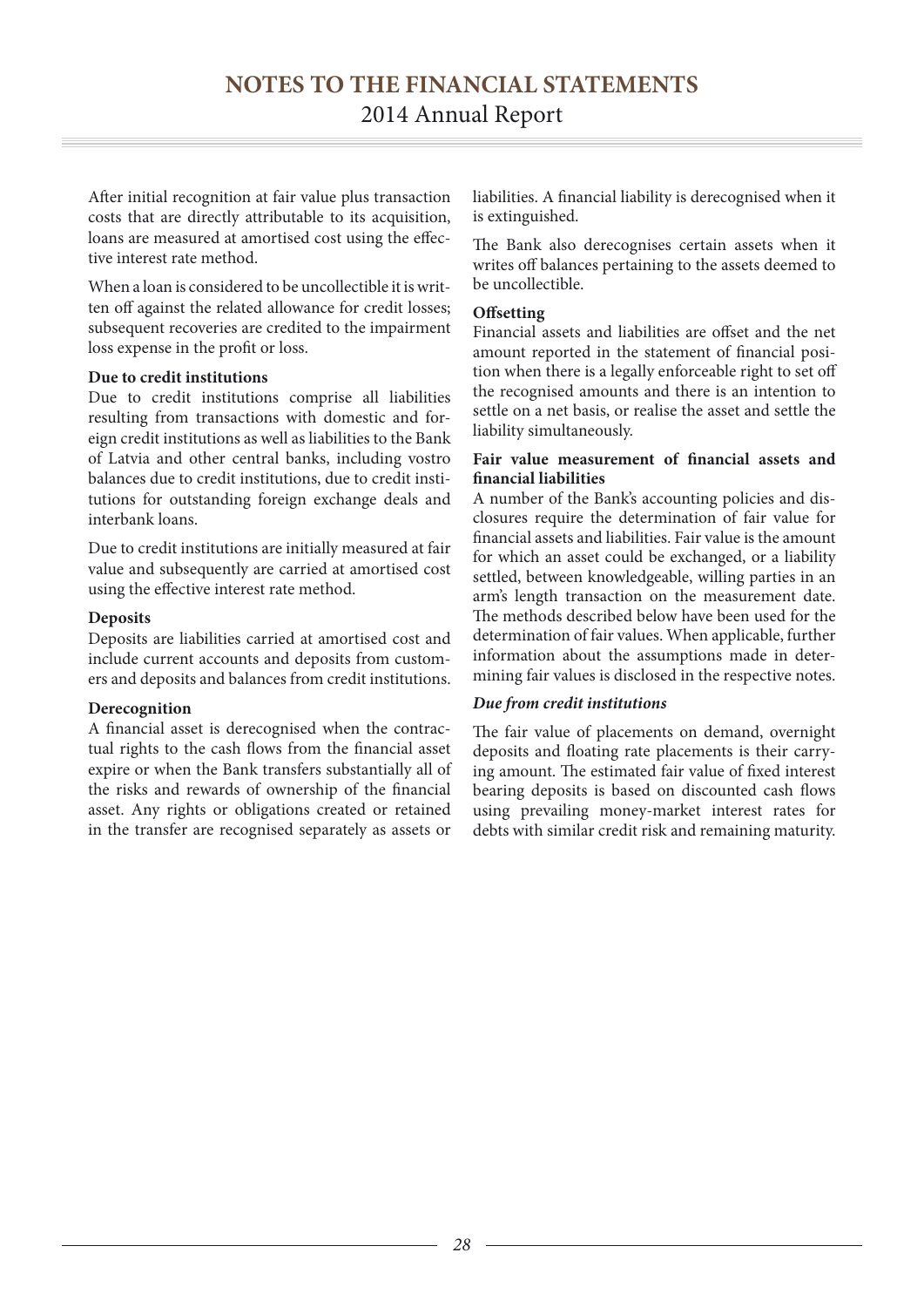#### *Loans to customers*

The estimated fair value of loans represents the discounted amount of estimated future cash flows expected to be received. The interest rates used to discount estimated cash flows are based on the prevailing money-market interest rates curve plus an adequate credit spread.

#### *Shares and other securities with non-fixed income*

The fair value of shares and other securities with non-fixed income is determined by reference to their quoted bid price at the reporting date, if available. For non-listed shares, where disposal is limited, the assumption was made that the reliable estimate of fair value is not possible; such items are carried at cost less impairment.

#### *Derivative financial instruments*

The fair value of currency swaps is estimated by discounting the contractual cash flows to be received and to be paid in appropriate foreign currencies for the residual maturity, and translating the difference of the discounted cash flows into eiro, applying the exchange rate set by the European Central Bank. EURIBOR and LIBOR interest rates are used as benchmark for riskfree interest rate for discounting purposes.

#### *Due to credit institutions and customers*

The estimated fair value of deposits with no stated maturity, which includes non-interest-bearing deposits, is the amount repayable on demand. The estimated fair value of overnight deposits is their carrying amount. The estimated fair value of fixed interest-bearing deposits not quoted in the active market is based on discounted cash flows using interest rates for new debts with similar remaining maturity.

#### **Impairment**

#### *Financial assets*

At each reporting date the Bank assesses whether there is objective evidence that financial assets not carried at fair value through profit or loss are impaired. Financial assets are impaired when objective evidence demonstrates that a loss event has occurred after the initial recognition of the asset, and that the loss event has an impact on the future cash flows of the asset that can be estimated reliably.

Objective evidence that financial assets are impaired can include default or delinquency by a borrower or issuer, restructuring of a loan or advance by the Group and Bank on terms that the Group and Bank would not otherwise consider, indications that a borrower or issuer will enter bankruptcy, the disappearance of an active market for a security, or other observable data relating to a group of assets such as adverse changes in the payment status of borrowers or issuers in the group, or economic conditions that correlate with defaults in the group. In addition, for an investment in an equity security, a significant or prolonged decline in its fair value below its cost is objective evidence of impairment.

All loans and receivables from customers and held-to-maturity and available-for-sale investment securities are assessed for specific impairment. Accordingly, the Bank does not set aside a collective impairment allowance on loans and receivables due from customers and held-to-maturity investment securities.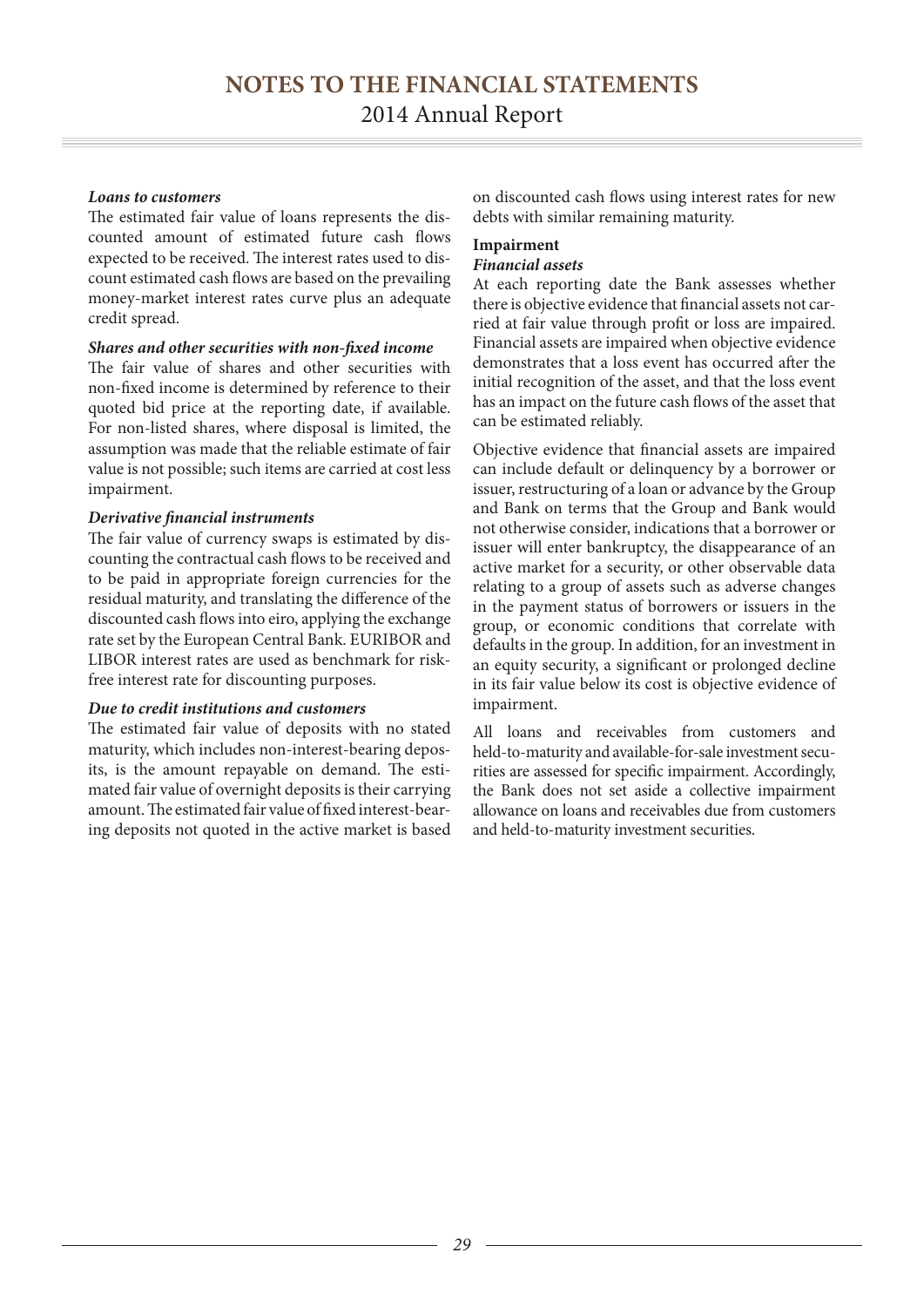Loans and receivables are stated in the statement of financial position at amortised cost, less any allowances for credit losses. Impairment losses and recoveries are recognised monthly based on regular loan reviews. Allowances during the period are reflected in the profit or loss.

Impairment losses on assets carried at amortised cost are measured as the difference between the carrying amount of the financial asset and the present value of estimated future cash flows discounted at the asset's original effective interest rate. Losses are recognised in profit or loss and reflected in an allowance account against loans and receivables or held to maturity financial investments. Interest on the impaired asset continues to be recognised through the unwinding of the discount. When a subsequent event causes the amount of impairment loss to decrease, the decrease in impairment loss is reversed through profit or loss.

Impairment losses on available-for-sale assets are recognised by transferring the cumulative loss that has been recognised as other comprehensive income to profit or loss. The cumulative loss that is removed from equity and recognised in profit or loss is the difference between the acquisition cost, net of any principal repayment and amortisation, and the current fair value, less any impairment loss previously recognised in income statement.

If, in a subsequent period, the fair value of an impaired available-for-sale debt security increases and the increase can be objectively related to an event occurring after the impairment loss was recognised in profit or loss, the impairment loss is reversed, with the amount of the reversal recognised in profit or loss. However, any subsequent recovery in the fair value of an impaired available-for-sale equity security is recognised as other comprehensive income.

#### *Non-financial assets*

The carrying amounts of the Bank's non-financial assets, other than investment property and deferred tax assets, are reviewed at each reporting date to determine whether there is any indication of impairment. If any such indication exists then the asset's recoverable amount is estimated.

An impairment loss is recognised if the carrying amount of an asset or its cash-generating unit exceeds its recoverable amount. A cash-generating unit is the smallest identifiable asset group that generates cash flows that largely are independent from other assets and groups. Impairment losses are recognised in profit or loss. Impairment losses recognised in respect of cash-generating units are allocated first to reduce the carrying amount of any goodwill allocated to the units and then to reduce the carrying amount of the other assets in the unit (group of units) on a pro rata basis.

The recoverable amount of an asset or cash-generating unit is the greater of its value in use and its fair value less costs to sell. In assessing value in use, the estimated future cash flows are discounted to their present value using a pre-tax discount rate that reflects current market assessments of the time value of money and the risks specific to the asset.

An impairment loss in respect of goodwill is not reversed. In respect of other assets, impairment losses recognised in prior periods are assessed at each reporting date for any indications that the loss has decreased or no longer exists. An impairment loss is reversed if there has been a change in the estimates used to determine the recoverable amount. An impairment loss is reversed only to the extent that the asset's carrying amount does not exceed the carrying amount that would have been determined, net of depreciation or amortisation, if no impairment loss had been recognised.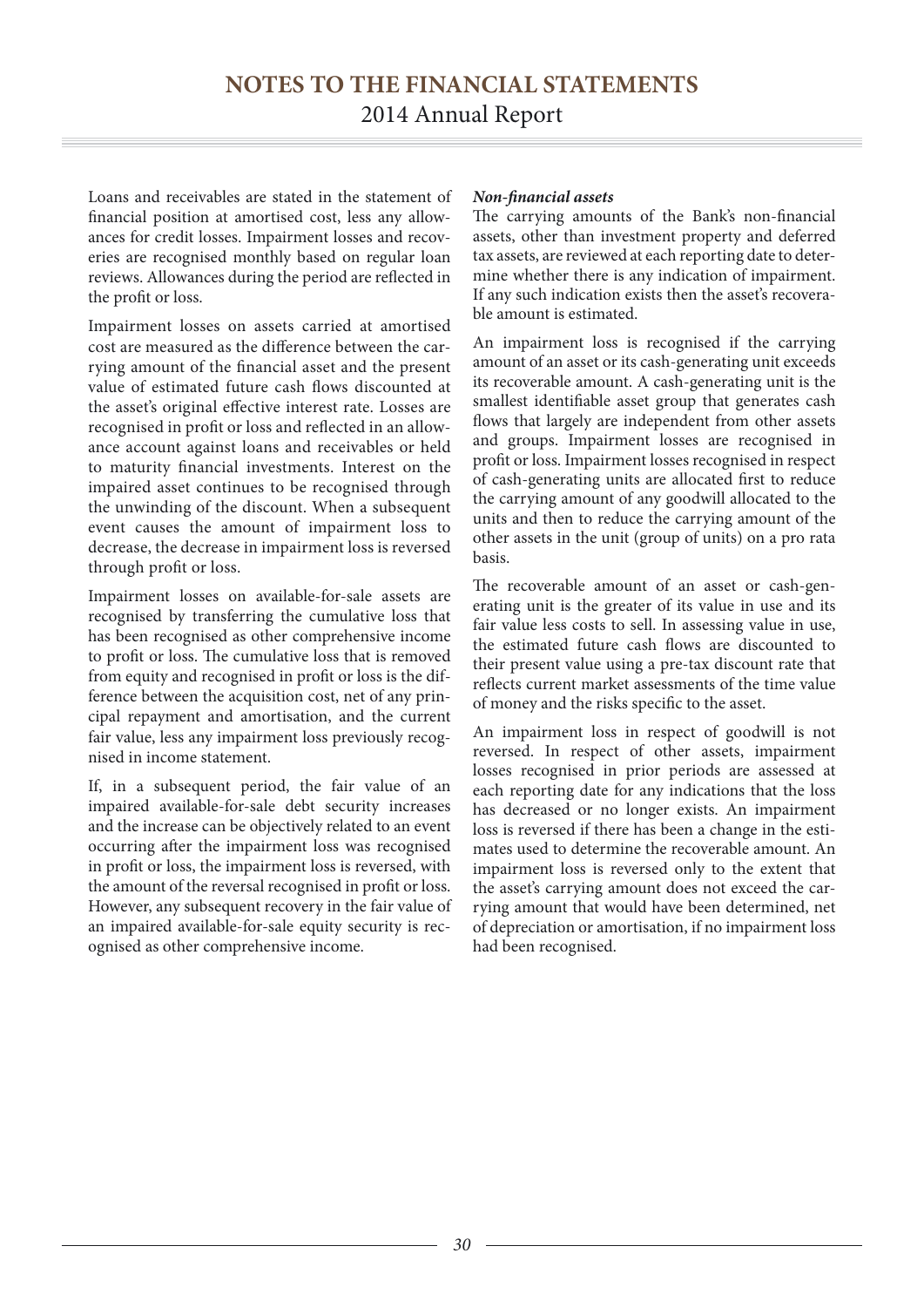### **NOTES TO THE FINANCIAL STATEMENTS** 2014 Annual Report

#### *Assumed collateral*

As part of the normal course of business the Group and the Bank occasionally take possession of property that originally was pledged as security for a loan. When the Group or the Bank acquires (i.e. gains a full title to) a property in this way, the property's classification follows the nature of its intended use by the Group or the Bank. When the Group or the Bank is uncertain of its intentions with respect to land and buildings that it has repossessed, those properties are classified as investment property. Other types of collateral are classified as other assets.

#### **Intangible assets**

The Bank's intangible assets comprise software licences. The intangible assets are accounted for at

their historical cost less amortisation and impairment, if any. The intangible asset's amortisation term of two to twenty years is determined by the Bank based on the intangible asset's useful life, if any; in the event that such a term is not stated, the Bank amortises the intangible asset over a period of 5 years. The Bank applies the straight-line method of amortisation of intangible assets.

#### **Property and equipment**

Property and equipment, exept for motor vehicles, are recorded in the Financial Statements at their historical cost less accumulated depreciation and impairment, if any.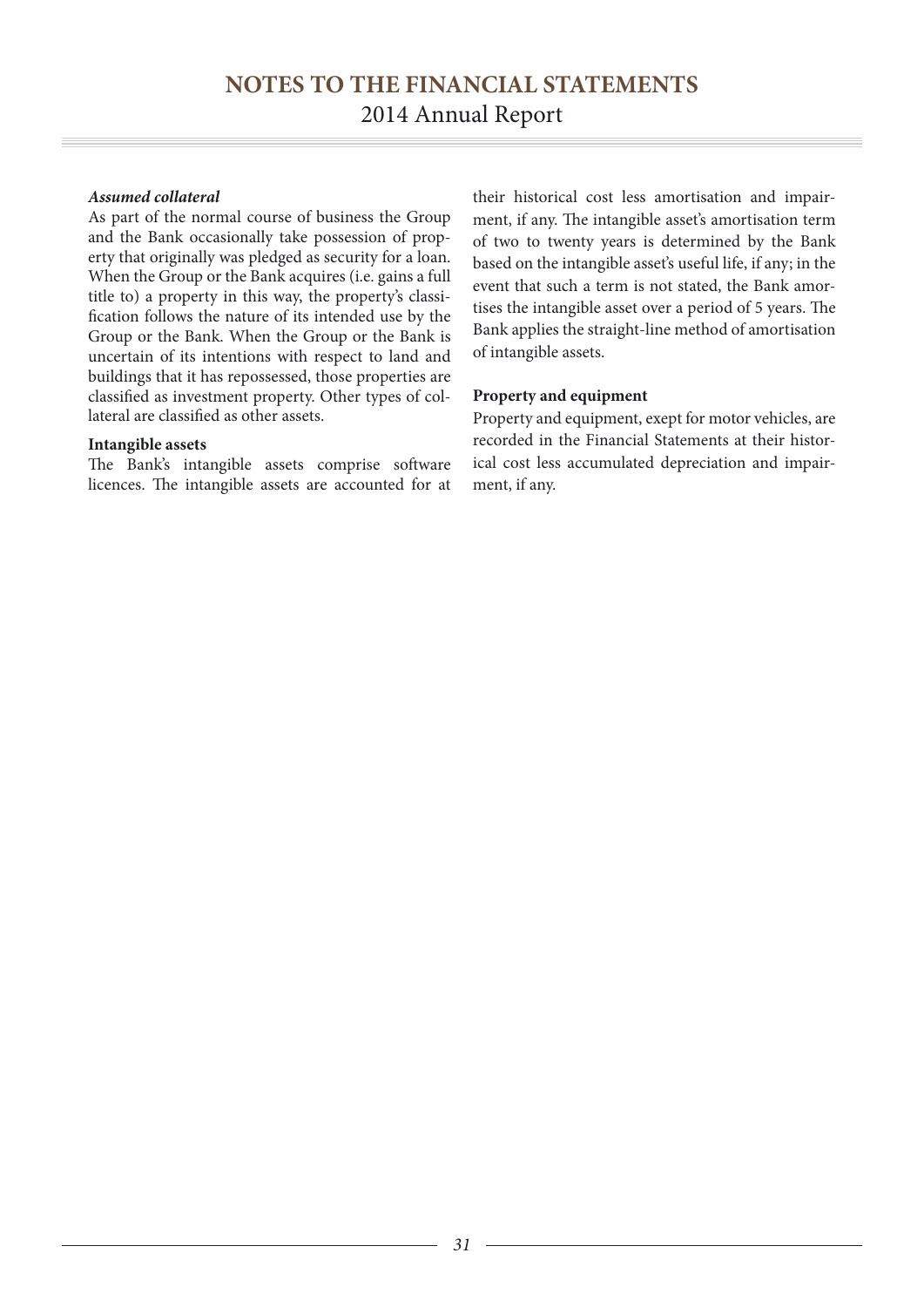### **NOTES TO THE FINANCIAL STATEMENTS** 2014 Annual Report

| Depreciation periods for individual categories of assets |           |
|----------------------------------------------------------|-----------|
| Ruildence                                                | $50$ year |

| <b>Buildings</b>            | 50 years |
|-----------------------------|----------|
| Machinery                   | 5 years  |
| Motor vehicles              | 5 years  |
| Other tangible fixed assets | 10 years |
| Computers                   | 5 years  |

Land and assets under construction are not depreciated. Costs relating to the maintenance and repair of the Group`s and Bank's property and equipment are included in the profit or loss when they arise. Whenever a complete repair and renovation prolong the asset's useful life (change the value of the asset), then the repair and renovation expenditure amount is added to the fixed asset's carrying amount.

Depreciation methods, useful lives and residual values are reviewed annually.

Items of property and equipment are carried at cost less accumulated depreciation and accumulated impairment losses, except for motor vehicles which are carried at revalued amounts as described below. Cost is the amount of cash or cash equivalents paid or the fair value of the consideration given to acquire an asset at the time of its acquisition or construction. The cost includes expenditures that are directly attributable to the acquisition of the asset.

Motor vehicles are subject to revaluation on a regular basis, at least every 5 years. The frequency of revaluation depends upon the extent of the estimated movements in the fair values of the vehicles being revalued. A revaluation increase on a vehicle is recognised in other comprehensive income except to the extent that it reverses a previous revaluation decrease recognised in the income statement, in which case it is recognised in the income statement.

A revaluation decrease on a vehicle is recognised in the income statement except to the extent that it reverses a previous revaluation increase recognised in other comprehensive income, in which case it is recognised in other comprehensive income.

Fair value of vehicles is determined using the comparative method, which is based on recent market transactions with comparable vehicles. For valuation of selected vehicles, for which there are no observable data on recent market transactions, management relies on external valuations based on comparative valuation method and assesses the reliability of such valuation in light of the current market situation.

#### **Investment property**

Investment property is property held either to earn rental income or for capital appreciation or for both, but not for sale in the ordinary course of business, use in the supply of services or for administrative purposes. Some investment property has been acquired through the enforcement of security over loans and advances.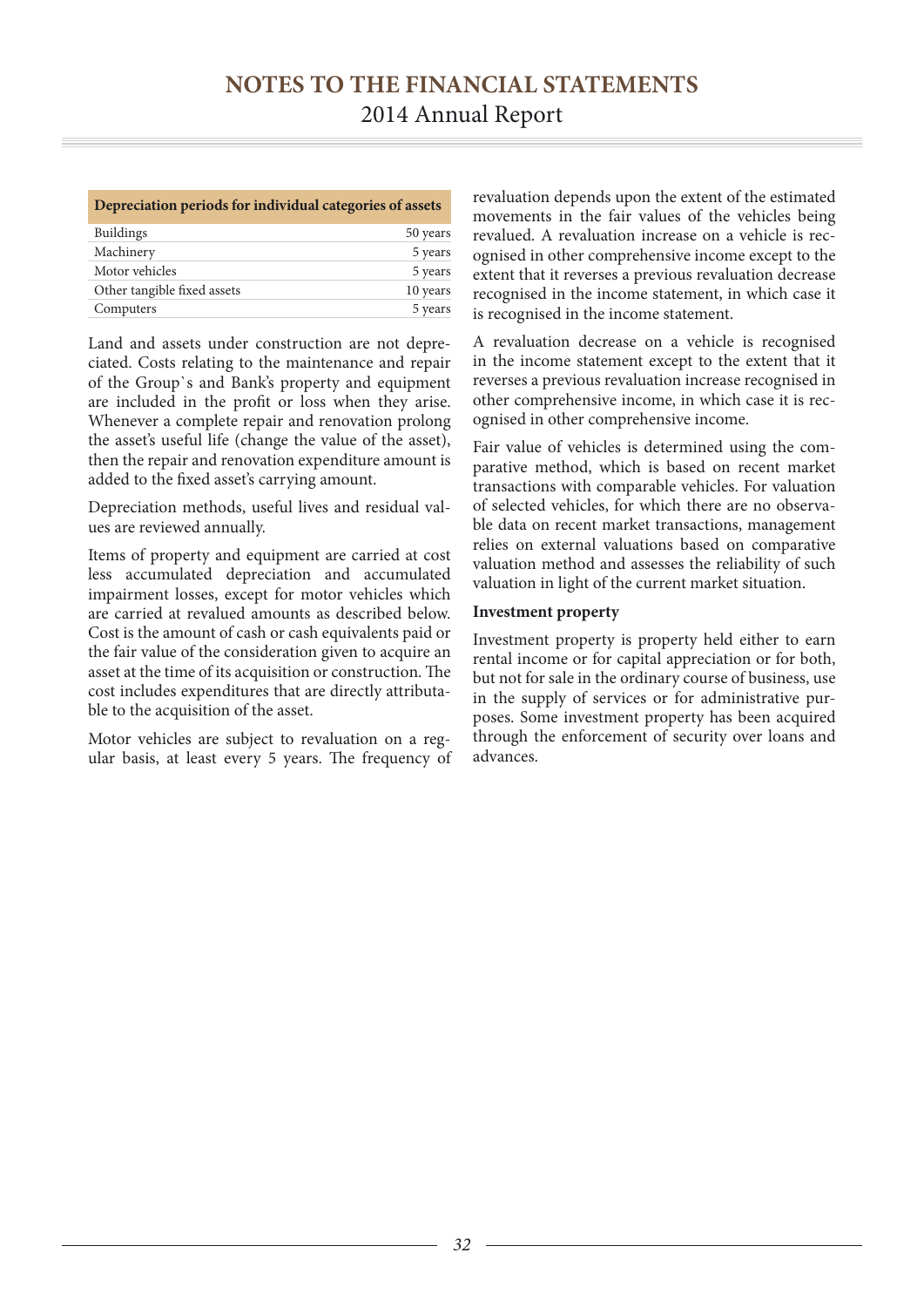When the use of a property changes such that it is reclassified as property and equipment, its fair value at the date of reclasiffication becomes its deemed cost for subsequent accounting.

Investment property is initially recognised in the statement of financial position at its acquisition cost. Subsequently, the investment property is revalued and accounted for at its fair value based on its market price. Fair market value for land plots, buildings and other real property items is determined on the basis of annual property appraisals from certified appraisers. Gain or loss from the change in the value is recorded in the profit or loss and reported under the item "Gain or loss on revaluation of investment property".

#### **Non-current assets held for sale**

Non-current assets that are expected to be recovered primarily through sale or distribution rather than through continuing use within the next 12 months are classified as held for sale. Immediately before classification as held for sale, a plan to sell must have been initiated, the assets or components of a disposal group are remeasured in accordance with Group's and Bank's accounting policies. Thereafter generally the assets, or disposal group, are measured at lower of their carrying amount and fair value less cost to sell. Any impairment loss on a disposal group is allocated first to goodwill, and then to the remaining assets and liabilities on pro rata basis, except that no loss is allocated to financial assets, deferred tax assets, employee benefit assets, investment property, which continue to be measured in accordance with the Group's and Bank's accounting policies. Impairment losses on

initial classification as held for sale and subsequent gains and losses on remeasurement are recognised in statement of comprehensive income. Gains are not recognised in excess of any cumulative impairment loss.

Once classified as held for sale, intangible assets and property, plant and equipment are no longer amortised and depreciated, and any equity-accounted investee is no longer equity accounted.

#### **Interests in equity-accounted investees**

The Group's interests in equity-accounted investees comprise interests in associates and a joint ventures.

Associates are those entities in which the Group has significant influence, but not control or joint control, over the financial and operating policies.

A joint venture is an arrangement in which the Group has joint control, whereby the Group has rights to the net assets of the arrangement, rather than rights to its assets and obligations for its liabilities.

Interests in associates and the joint venture are accounted for using the equity method.

Subsequent to initial recognition, the consolidated financial statements include the Group's share of the profit or loss and OCI of equity-accounted investees, until the date on which significant influence or joint control ceases. When the Group's share of losses exceeds its interest in the equity accounted investees, that interest is reduced to nil and recognition of further losses is discontinued except to the extent that the Group has incurred obligations in respect of the equity accounted investees.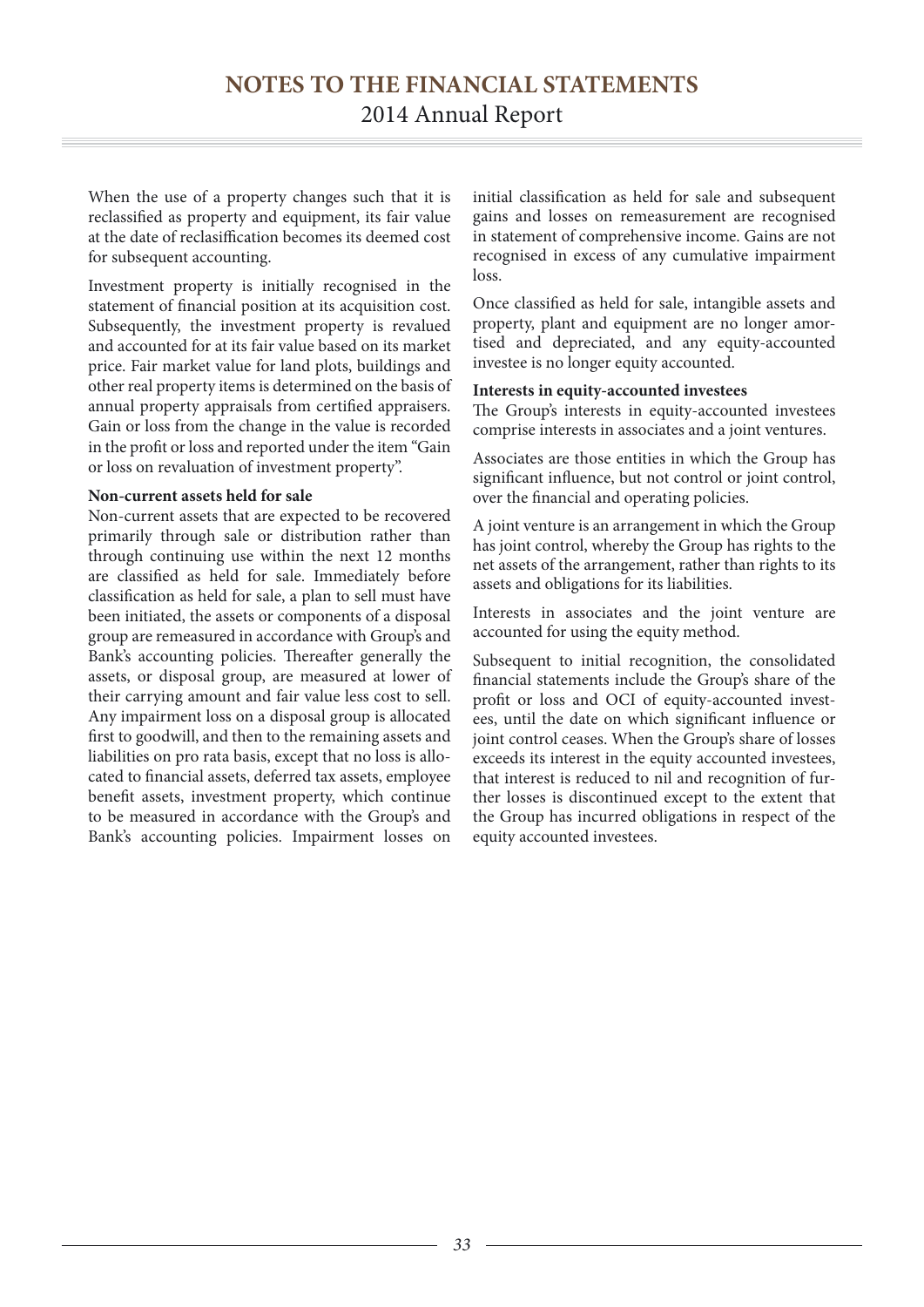#### **Repo operations (repos)**

Securities sold under sale and repurchase ("repo") agreements are accounted for as secured financing transactions, with the securities retained in the statement of financial position and the counterparty liability included in amounts payable under repo transactions. The difference between the sale and repurchase price represents the interest expense and is recognised in the profit or loss over the term of the repo agreement using the effective interest rate method.

Securities purchased under agreements to resell ("reverse repo") are recorded as amounts receivable under reverse repo transactions. The differences between the purchase and resale prices are treated as interest income and accrued over the term of the reverse repo agreement using the effective interest method.

If assets purchased under agreement to resell are sold to third parties, the obligation to return securities is recorded as a trading liability and measured at fair value.

#### **Cash and cash equivalents**

Cash and cash equivalents comprises cash and deposits with the Bank of Latvia and other credit institutions with an original maturity of less than 3 months, less balances due to the Bank of Latvia and credit institutions with an original maturity of less than 3 months.

#### **Taxation**

Income tax expense comprises current and deferred tax. Income tax expense is recognised in the profit or loss except to the extent that it relates to items recognised directly in equity or in other comprehensive income.

Current tax is the expected tax payable on the taxable income for the year, using tax rates enacted or substantively enacted at the reporting date, and any adjustment to tax payable in respect of previous years.

Deferred tax is provided for temporary differences between the carrying amounts of assets and liabilities for financial reporting purposes and the amounts used for taxation purposes. Deferred tax is not recognised for the following temporary differences: the initial recognition of goodwill, the initial recognition of assets or liabilities in a transaction that is not a business combination and that affects neither accounting nor taxable profit or loss, and differences relating to investments in subsidiaries to the extent that they probably will not reverse in the foreseeable future. Deferred tax is measured at the tax rates that are expected to be applied to the temporary differences when they reverse, based on the laws that have been enacted or substantively enacted by the reporting date.

A deferred tax asset is recognised only to the extent that it is probable that future taxable profits will be available against which the asset can be utilised. Deferred tax assets are reviewed at each reporting date and are reduced to the extent that it is no longer probable that the related tax benefit will be realised.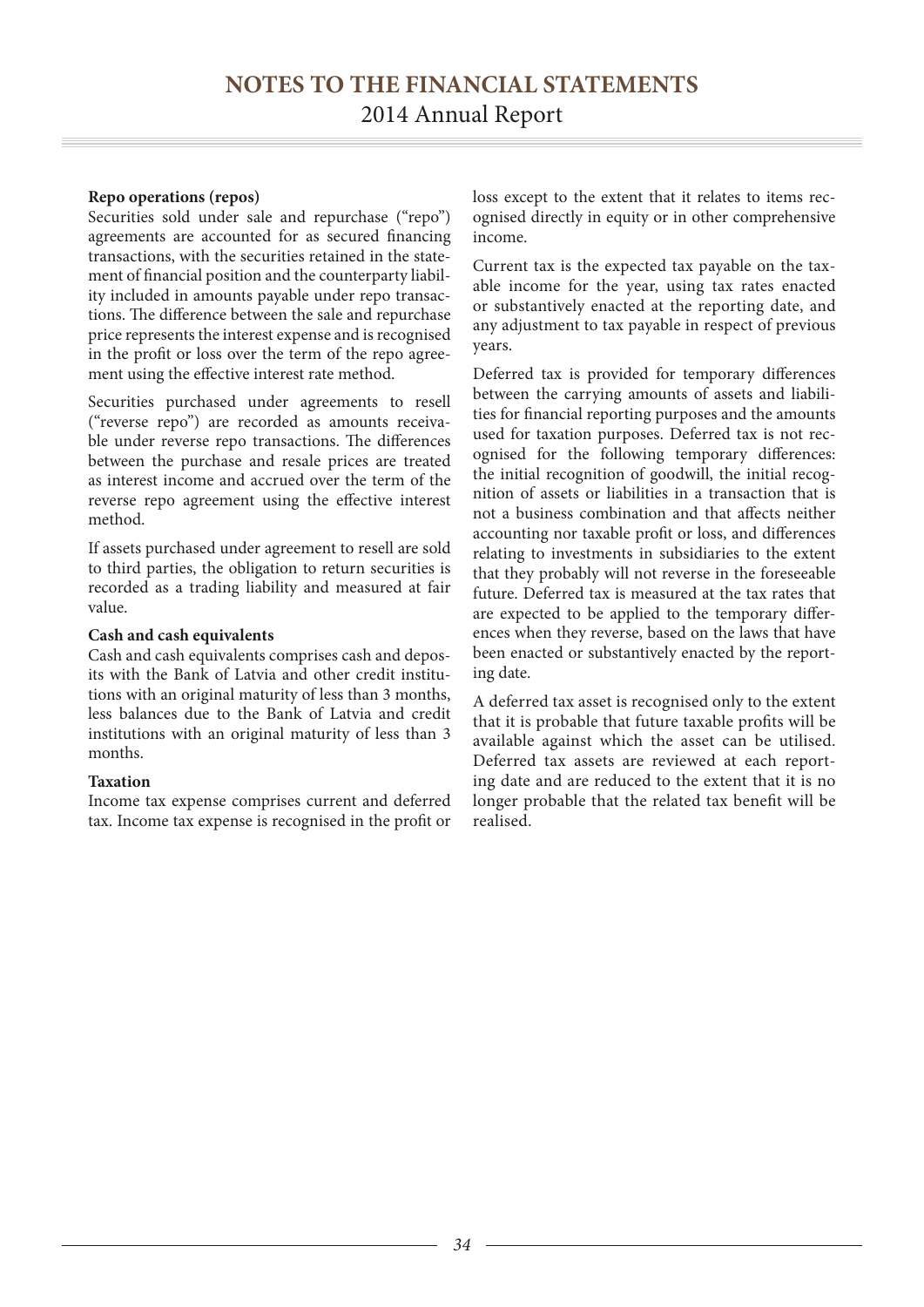#### **Provisions**

A provision is recognised in the statement of financial position when the Group or Bank has a legal or constructive obligation as a result of a past event, and it is probable that an outflow of economic benefits will be required to settle the obligation. If the effect is material, provisions are determined by discounting the expected future cash flows at a pre-tax rate that reflects current market assessments of the time value of money and, where appropriate, the risks specific to the liability.

#### **Short-term employee benefits**

Short-term employee benefits like salaries, social benefit payments, bonuses and vacation pay are measured on an undiscounted basis and are expensed as the related service is provided in accordance with accrual principle.

A provision is recognised for the amount expected to be paid under short-term cash bonus of profit sharing plans if the Bank has a present legal or constructive obligation to pay this amount as a result of past service provided by the employee and the obligation can be estimated reliably.

The provision for employee holiday pay is calculated for each Group and Bank employee based on the total number of holidays earned but not taken, multiplied by the average daily remuneration expense for the preceding six months, to which the relevant social security expense is added.

#### **Credit related commitments**

In the normal course of business, the Bank enters into credit related commitments, comprising undrawn loan commitments, letters of credit and guarantees, and provides other forms of credit insurance.

Financial guarantees are contracts that require the Bank to make specified payments to reimburse the holder for a loss it incurs because a specified debtor fails to make payment when due in accordance with the terms of a debt instrument.

A financial guarantee liability is recognised initially at fair value net of associated transaction costs, and is measured subsequently at the higher of the amount initially recognised less cumulative amortisation or the amount of provision for losses under the guarantee. Provisions for losses under financial guarantees and other credit related commitments are recognised when losses are considered probable and can be measured reliably.

Financial guarantee liabilities and provisions for other credit related commitment are included within other liabilities.

#### **Dividends**

The ability of the Group to declare and pay dividends is subject to the rules and regulations of the Latvian legislation.

Dividends in relation to ordinary shares are reflected as an appropriation of retained earnings in the period when they are declared.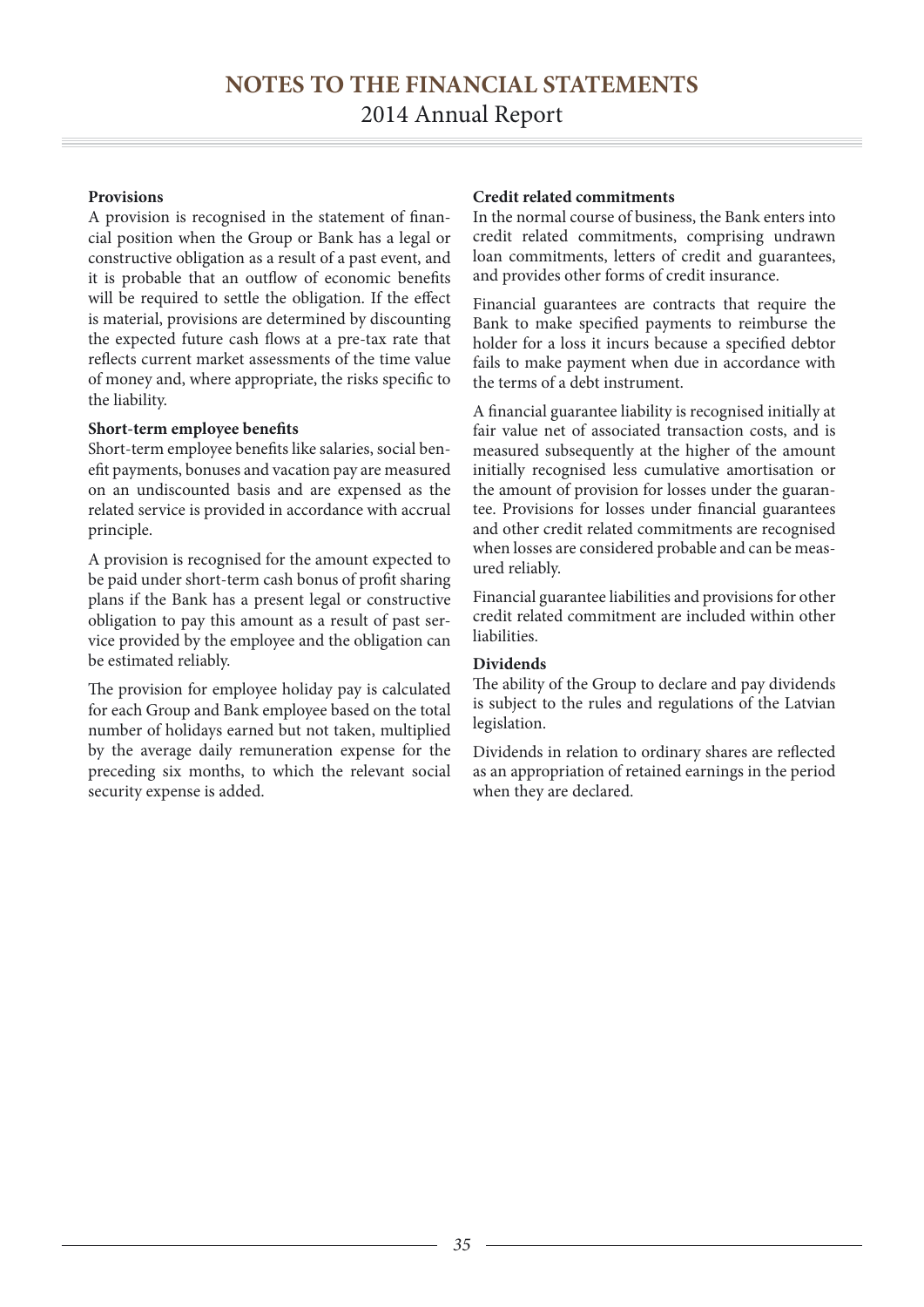### 4. Risk Management

All aspects of the Group's and Bank's risk management objectives and policies are consistent with that disclosed in the Financial Statements as at and for the year ended 31 December 2014 and as at and for the year ended 31 December 2013.

The Bank's activities expose it to a variety of financial and non-financial risks and those activities involve the analysis, evaluation, acceptance and management of some degree of risk or combination of risks. Taking risks is core to the financial business, and these risks are an inevitable consequence of being in business. The Bank's strategic aim is therefore to achieve an appropriate balance between risk and return and minimise potential adverse effect on the Bank's financial performance.

The risk management system, being an integral part of internal control system of the Bank, is based on the principal requirements of effective supervision of banks by Financial and the Capital Market Commission and the Basel Committee on Banking Supervision.

The most important types of risk are compliance and reputational risk, credit risk, liquidity risk, interest rate risk, foreign exchange risk and operational risk. The independent risk control process does not include business risks such as changes in the environment, technology and industry. They are monitored through the Bank's strategic planning process.

Risk management in the Bank is centralised and is carried out by the Management Board under policies approved by Supervisory Council. Risk management polices are subject to yearly review. There are three committees in the Bank responsible for risk management – the Credit Committee, the Resources Supervision Committee and Customer Due Diligence Committee. In addition, internal audit is responsible for the independent review of risk management and control environment.

The Management Board of the Bank is responsible for monitoring and implementation of risk mitigation measures and making sure that the Bank operates within the established risk parameters. The Head of Risk Department of the Bank is responsible for the overall risk management and compliance functions, ensuring the implementation of common principles and methods for identifying, measuring, managing and reporting both financial and non-financial risks.

The Bank's risk management policies are designed to identify, analyse and measure significant risks, to set appropriate risk limits and controls, and to monitor the risk and adherence to limits by means of reliable and up-to-date management information system. As of 31 December 2014 the Bank has implemented the Directive 2013/36/EU on access to the activity of credit institutions and the prudential supervision of credit institutions and investment firms and the Regulation (EU) No 575/2013 on prudential requirements for credit institutions and investment firms.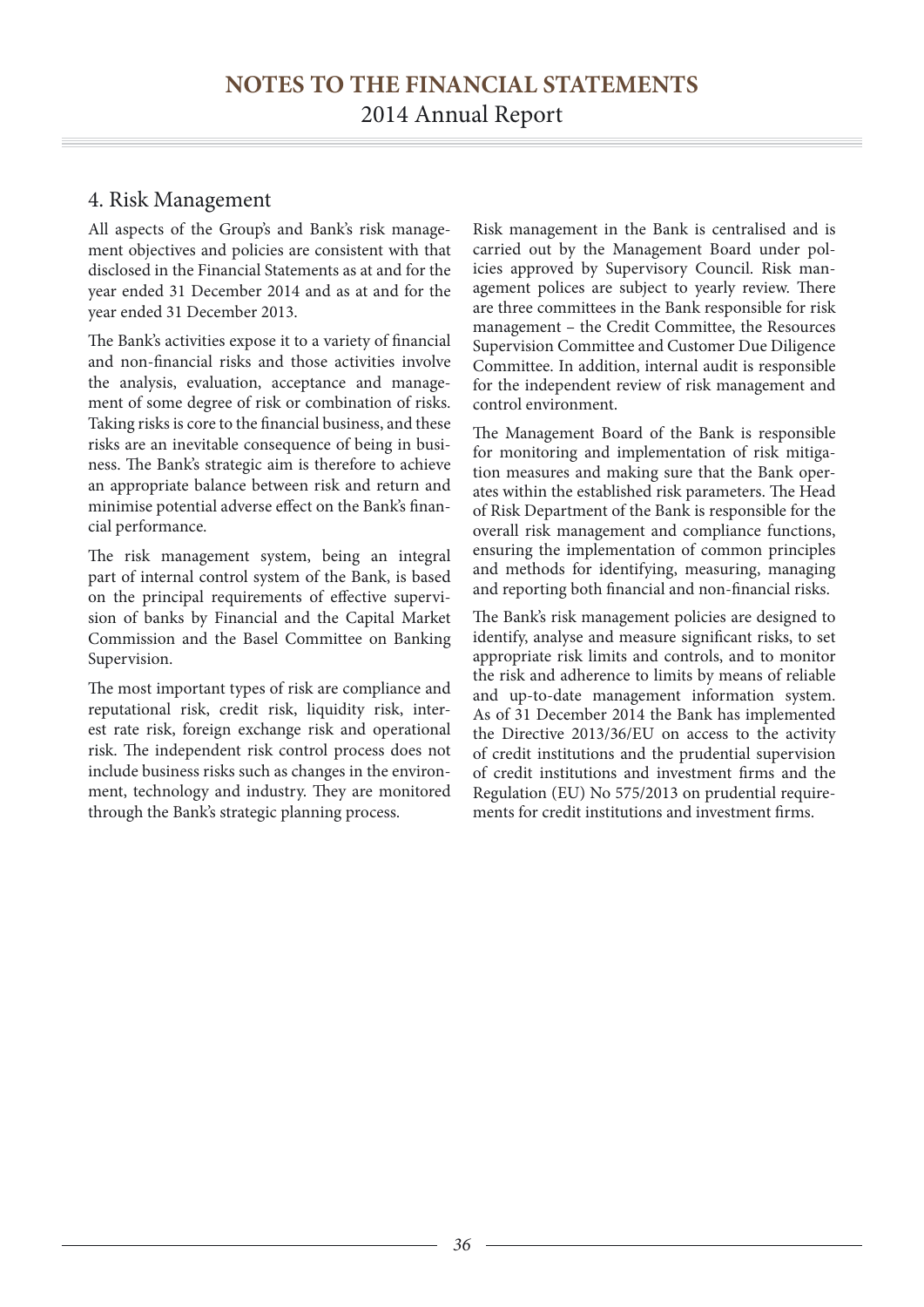### **Compliance and reputational risk**

Banks are inherently at risk for potential money laundering and the financing of terrorism, and this factor poses a serious threat to corporate reputation, unless banks ensure an adequate level of due diligence to be able to identify, monitor and avoid reputational risk. The Bank therefore develops and consequently implements its internal policies and procedures in order to comply with the guidelines and requirements outlined in international and domestic regulatory documents:

- 1. The applicable laws of the Republic of Latvia
- 2. Regulatory recommendations from the Financial and Capital Market Commission;
- 3. Guidelines from the Association of Latvian Commercial Banks;
- 4. Global Anti-Money Laundering/Counter-Financing of Terrorism (AML/CFT) policies and regulations
- 5. International best practices.

The Bank's AML/CFT and Know Your Сustomer (KYC) policies and procedures provide guidelines for:

- 1. Performing customer due diligence (CDD) through identification and verification processes
- 2. On-going supervision and monitoring of customer's business activities
- 3. Carrying out customer's business process analysis (BPA)
- 4. Identifying suspicious and unusual financial transactions; filing suspicious activity reports (SARs) to investigative, law enforcement and judicial authorities
- 5. Retaining of the information concerning Bank's customers and their business and financial activity
- 6. Employee training sessions.

### **Credit risk**

The Bank takes on exposures to credit risk, which is the risk that counterparty will cause a financial loss for the Bank by failing to discharge a contractual obligation. Credit risk is the most significant risk for the Bank's business and therefore exposures to credit risk are subject to careful management.

#### *Sources of credit risk*

Credit risk of the Bank arises principally from the placements with credit institutions as well as from lending and investment activities and transactions in derivative financial instruments. There is also credit risk in financial instruments such as letters of credit, guarantees and payment cards' overdraft commitments. There is a delivery risk in relation to foreign exchange transactions.

For the Bank as a payment bank, exposure to credit risk may interfere with liquidity management activities as the Bank should maintain sufficient funds on accounts with principal correspondents to provide necessary customers' payments, which sometimes causes significant concentrations with particular counterparties.

#### *Management and control of credit exposures*

The Bank manages, limits and controls concentrations of credit risk whenever they are identified, in particular, to individual counterparties and groups, and to industries and countries.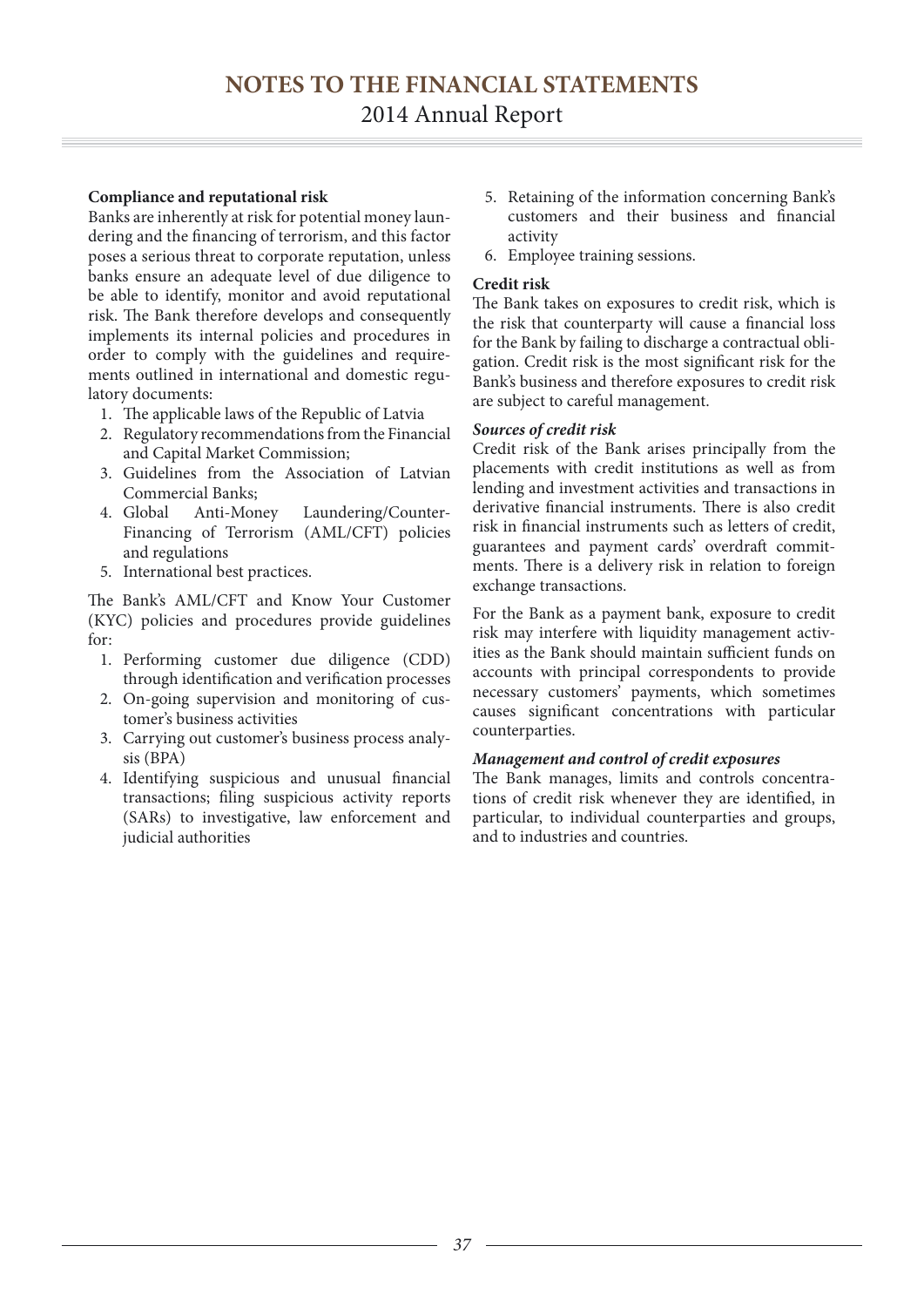The Group and Bank structures the levels of credit risk it undertakes by placing limits on the amount of risk accepted in relation to one counterparty, or group of counterparties, and to geographical and industry segments. Such limits are monitored on a revolving basis and subject to an annual or more frequent review, when considered necessary.

Exposures to credit risk are managed through regular analysis of the ability of the existing and potential borrowers and counterparties to meet interest and principal repayment obligations and by changing lending limits where appropriate. The financial analysis, the analysis of external ratings and analysis of business environment of borrowers and counterparties is taken into consideration for such decision-making.

The Group and Bank uses different credit risk management techniques for credit institutions and nonbanks, but techniques are applied consistently to all financial instruments used, including sureties and commitments exposures with particular counterparty or group of related counterparties, as well as delivery risk in relation to foreign exchange transactions.

Limits on exposures to credit institutions are set by Resources Supervision Committee and approved by the Management Board. Limits on exposures to non-banks are considered by Credit Committee and approved by the Management Board or Supervisory Council according to the approval authorities.

Exposures to related groups of counterparties and counterparties related to the Group and Bank are also subject to regulatory requirements.

According to regulations, any credit risk exposure to a non-related counterparty may not exceed 25% of the Bank's equity. Regulation states though that some exposures, such as due from credit institutions with maturity up to 1 year, are not considered to be credit risk exposures for regulatory requirements noted above.

According to regulations the total credit risk exposures to parties related to Bank shall not exceed 15% of the Bank's equity.

### *Credit risk mitigation policies*

The Bank employs a range of credit risk mitigation techniques. The most traditional of these is taking security for funds disbursements, which is common practice. The Bank implements guidelines on the criteria for specific classes of collateral taken.

The amount of collateral required may vary depending on the type of exposure but usually it is set at least to cover principal amount of the outstanding debt.

The Bank's exposures to credit institutions are usually unsecured.

### *Quantitative disclosures*

Further quantitative disclosures in respect of credit risk are presented in Note 46.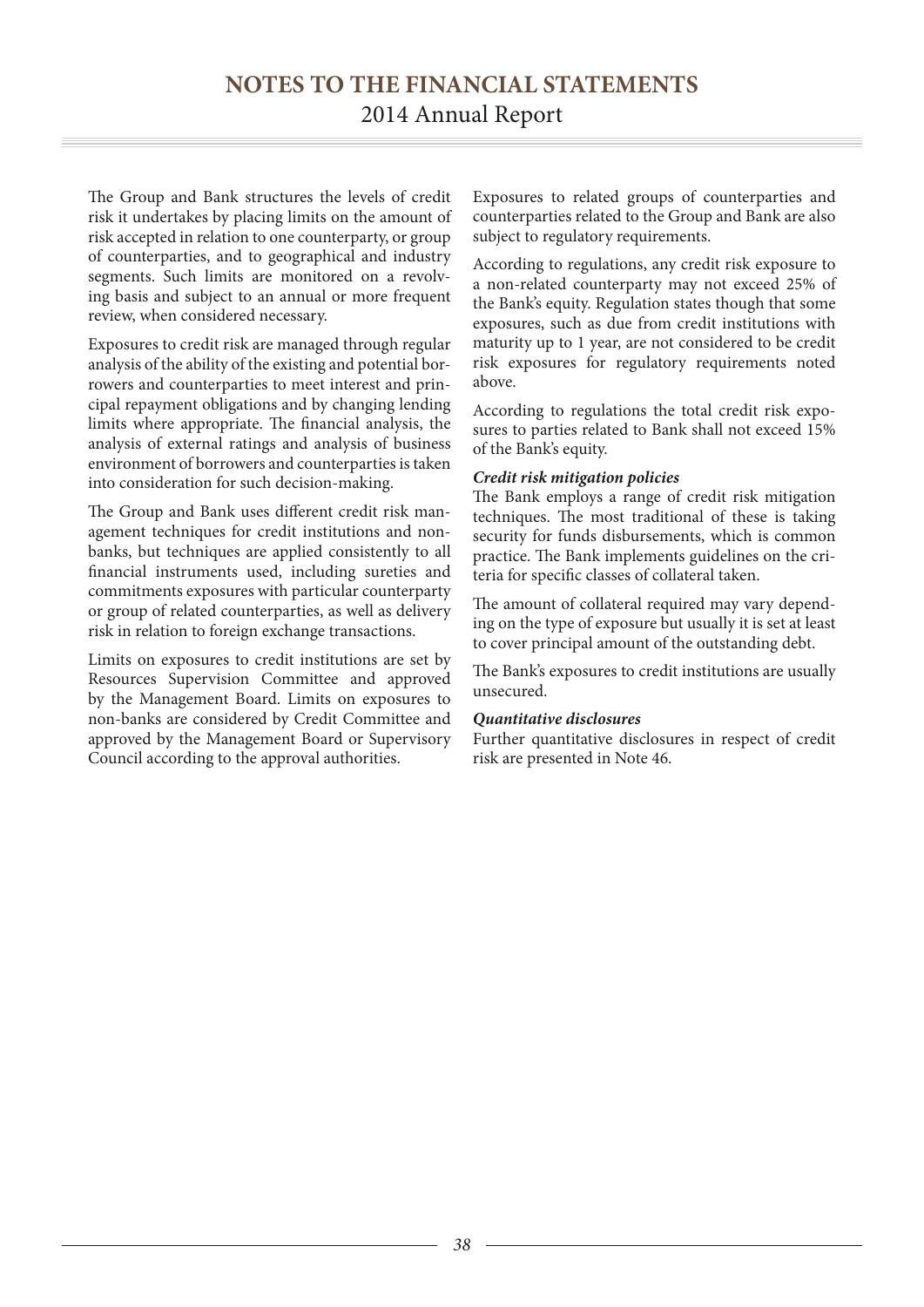### **Liquidity risk**

Liquidity risk is the risk that the Bank will encounter difficulty in raising funds to meet its commitments. Liquidity risk exists when the maturities of assets and liabilities do not match. The matching and/or controlled mismatching of the maturities and interest rates of assets and liabilities is fundamental to the management of financial institutions, including the Bank. It is unusual for financial institutions ever to be completely matched since business transacted is often of an uncertain term and of different types. An unmatched position potentially enhances profitability, but can also increase the risk of losses.

#### *Liquidity risk management process*

The Bank maintains liquidity management with the objective of ensuring that funds will be available at all times to honor all cash flow obligations as they become due.

The Bank seeks to actively support a diversified and stable funding base comprising debt securities in issue, long-term and short-term loans from other banks, core corporate and retail customer deposits, accompanied by diversified portfolios of highly liquid assets, in order to be able to respond quickly and smoothly to unforeseen liquidity requirements.

The Bank's liquidity policy is reviewed and approved by the Management Board. The policy states that the Bank is obliged to hold sufficient liquid assets reserve to meet its financial commitments, however not less than 30% of the Bank's total current liabilities.

The Bank calculates the mandatory liquidity ratio on a daily basis in accordance with the requirements of the Financial and Capital Market Commission.

The Bank's liquidity ratio as at 31 December 2014 was 87.16%, compared to 71.53% as at 31 December 2013.

The liquidity management policy of the Bank requires:

- projecting cash flows by major currencies and considering the level of liquid assets necessary in relation thereto;
- maintaining a diverse range of funding sources;
- managing the concentration and profile of debts;
- maintaining debt financing plans;
- maintaining a portfolio of highly marketable assets that can easily be liquidated as protection against any interruption to cash flow;
- maintaining liquidity and funding contingency plans;
- monitoring statement of financial position liquidity ratios against regulatory requirements.

Monitoring and reporting take the form of cash flow measurement and projections for the next day and month respectively, as these are key periods for liquidity management. The starting point for these projections is an analysis of the contractual maturity of the financial liabilities and the expected collection data of the financial assets.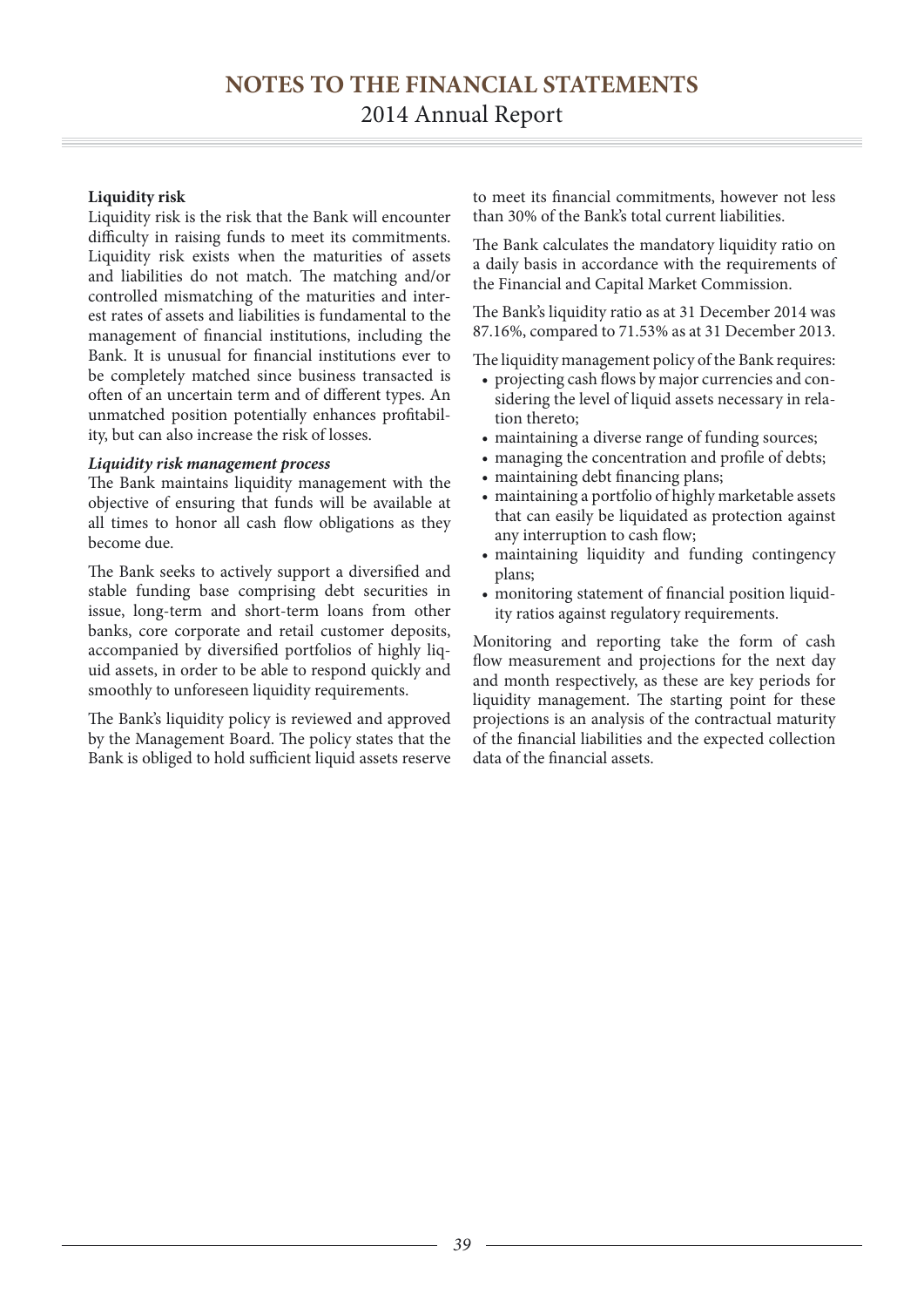The Treasury Department receives information from business units regarding the liquidity profile of their financial assets and liabilities and details of other projected cash flows arising from projected future business. The Treasury Department then provides for an adequate portfolio of short-term liquid assets to be maintained, largely made up of short-term liquid trading securities, loans to banks and other interbank facilities, to ensure that sufficient liquidity is maintained within the Bank as a whole.

Daily projections are based on assets and liabilities contractual maturities monitoring and analysis of information concerning customers' incoming and outgoing payments. Monthly projections are based on assets and liabilities term structure analysis.

The daily liquidity position is monitored and regular liquidity stress testing under a variety of scenarios covering both normal and more severe market conditions is performed by the Treasury Department. Under the normal market conditions, liquidity reports covering the liquidity position of the Bank are presented to senior management on a weekly basis. Decisions on the Bank's liquidity management are made by the Treasury Committee and implemented by the Treasury Department.

#### *Quantitative disclosures*

Further quantitative disclosures in respect of liquidity risk are presented in Notes 41 and 42.

#### **Currency (foreign exchange) risk**

Foreign exchange risk relates to the effects of fluctuations in the prevailing foreign currency

exchange rates on the Bank's financial position and cash flows.

The Bank has assets and liabilities denominated in several foreign currencies. Foreign currency risk arises when the actual or forecasted assets in a foreign currency are either greater or less than the liabilities in that currency. For further information on the Bank's exposure to currency risk at year end refer to Note 43 and Note 44.

An analysis of sensitivity of the Bank's net income for the year and equity to changes in the foreign currency exchange rates based on positions existing as at 31 December 2014 and 31 December 2013 and a simplified scenario of a 10% – 20% drop in the value of the eiro versus other currencies is shown in Note 44.

#### *Foreign exchange risk management process*

Currency risk management policy determines and regulates risk control and regulatory principles related to the currency exchange transactions that help the Bank in controlling its foreign currency open positions.

Limits on open foreign currency positions in a single currency and aggregate open foreign currency position are set for both overnight and intra-day positions, which are monitored daily.

The Credit Institution Law states that the open position in each separate currency must not exceed 10% of the Bank's equity and the aggregate open position in all foreign currencies must not exceed 20% of the Bank's equity.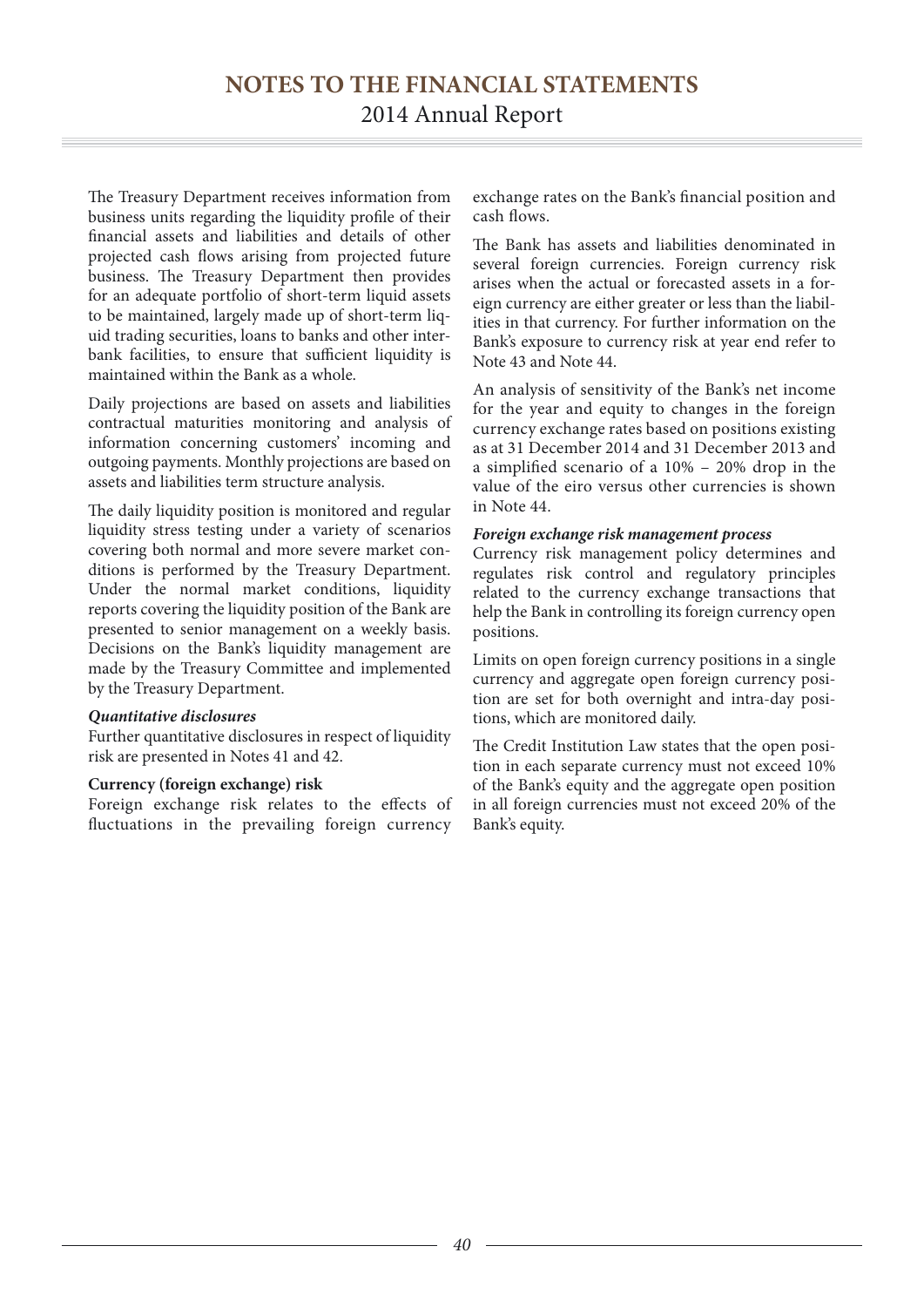### *Quantitative disclosures*

Further quantitative disclosures in respect of foreign exchange risk are presented in Note 43 and Note 44.

#### **Interest rate risk**

Interest rate risk represents the risk that there may be changes in the future cash flows connected with financial instruments (cash flow interest rate risk) or fair value of financial instruments (fair value interest rate risk) resulting from changes in the interest rates on the market. The period when interest rate of the financial instruments is constant determines how it is exposed to the interest rate risk.

#### *Sources of interest rate risk*

Interest rate risk arises when the actual or forecasted assets of a given maturity period are either greater or less than the actual or forecasted liabilities in that maturity period.

The Bank is exposed to the cash flow interest rate risk which represents the effect of changes in the interest rates on the Bank's net interest margin and the amount of net interest income due to an inadequate term structure of interest rate sensitive assets and liabilities. The Bank is not exposed to significant interest rate risk of the fair value of financial instruments.

#### *Interest risk management process*

Interest rate risk is the risk that movements in interest rates will affect the Group's income or the value of its portfolios of financial instruments.

The Group is exposed to the effects of fluctuations in the prevailing levels of market interest rates on its financial position and cash flows. Interest margins may increase as a result of such changes but may also reduce or create losses in the event that unexpected movements arise.

### *Quantitative disclosures*

An analysis of sensitivity of the net income for the year and equity as a result of changes in fair value of held-for-trading and financial assets available-for-sale due to changes in the interest rates based on positions existing as at 31 December 2014 and 31 December 2013 and a simplified scenario of a 100 basis point (bp) symmetrical fall or rise in all yield curves is shown in Note 45.

### **Market risk**

The Bank focuses a lot of attention on the monitoring and analysis of market risk. The Bank has adopted its Trading Portfolio Policy designed to define the structure of the Bank's trading portfolio and to set out the maximum effective open position transacted with an individual issuer and the limits by the maturity profile of the securities. The Resources Supervision Committee is charged with the responsibility of implementing the Trading Portfolio Policy. The Internal Audit Department is charged with a continuing control function.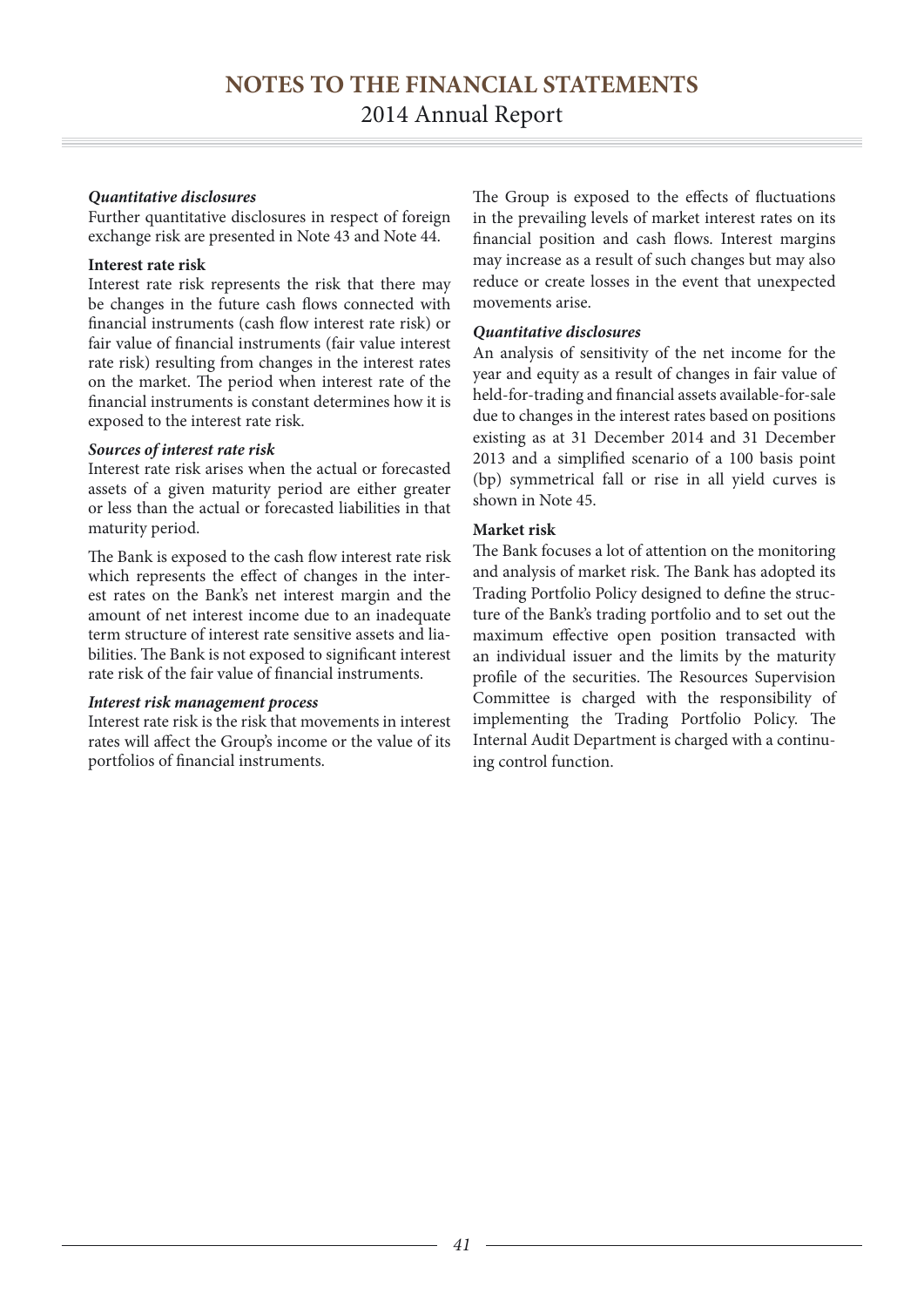#### **Price risk**

Price risk is the risk that the value of a financial instrument will fluctuate as a result of changes in market prices, whether those changes are caused by factors specific to the individual instrument or factors affecting all instruments traded in the market. Price risk arises when the Bank takes a long or short position in a financial instrument.

An analysis of sensitivity of the Bank's net income for the year and equity to changes in securities prices based on positions existing as at 31 December 2014 and 31 December 2013 and a simplified scenario of a 5% change in all securities prices is as follows:

|                                  | <b>Net</b> |            | <b>Net</b>                                  |            |
|----------------------------------|------------|------------|---------------------------------------------|------------|
|                                  | income     | Equity     | income                                      | Equity     |
|                                  |            |            | 31.12.2014 31.12.2014 31.12.2013 31.12.2013 |            |
|                                  | <b>EUR</b> | <b>EUR</b> | <b>EUR</b>                                  | <b>EUR</b> |
| 5% increase in securities prices | 23 842     | 0.08%      | 83 439                                      | 0.28%      |
| 5% decrease in securities prices | (23842)    | $-0.08%$   | (83439)                                     | $-0.28%$   |

The sensitivity analyses of the Group's and the Bank's net income for the year and equity to changes in securities prices do not vary significantly.

#### **Operational risk**

Operational risk is the risk of direct or indirect loss resulting from inadequate or failed internal processes, people and systems or from external events – various types of human (staff members) or technical (software and hardware failures) errors, contingencies, fire

### 5. Capital Management

The Financial and Capital Market Commission sets and monitors capital requirements for the Bank and the Group.

The Bank defines as capital those items defined by statutory regulation as capital. Under the current capital requirements set by Financial and Capital Market and other factors of this sort. To prevent losses caused by operational risk, the Bank has adopted internal guidance documents, such as the internal by-law, fire safety regulations, technical system and facility safety regulations, information classification rules and other rules, regulations and directives. The Bank's Board has appointed a task force whose task is to ensure the implementation of the regulatory requirements set forth in the aforesaid internal guidance documents.

Commission, banks have to maintain a ratio of capital to risk weighted assets ("statutory capital ratio") above the prescribed minimum level of 8%.

The Bank's risk based capital adequacy ratio, as at 31 December 2014, was 14.14% (31 December 2013: 14.24%).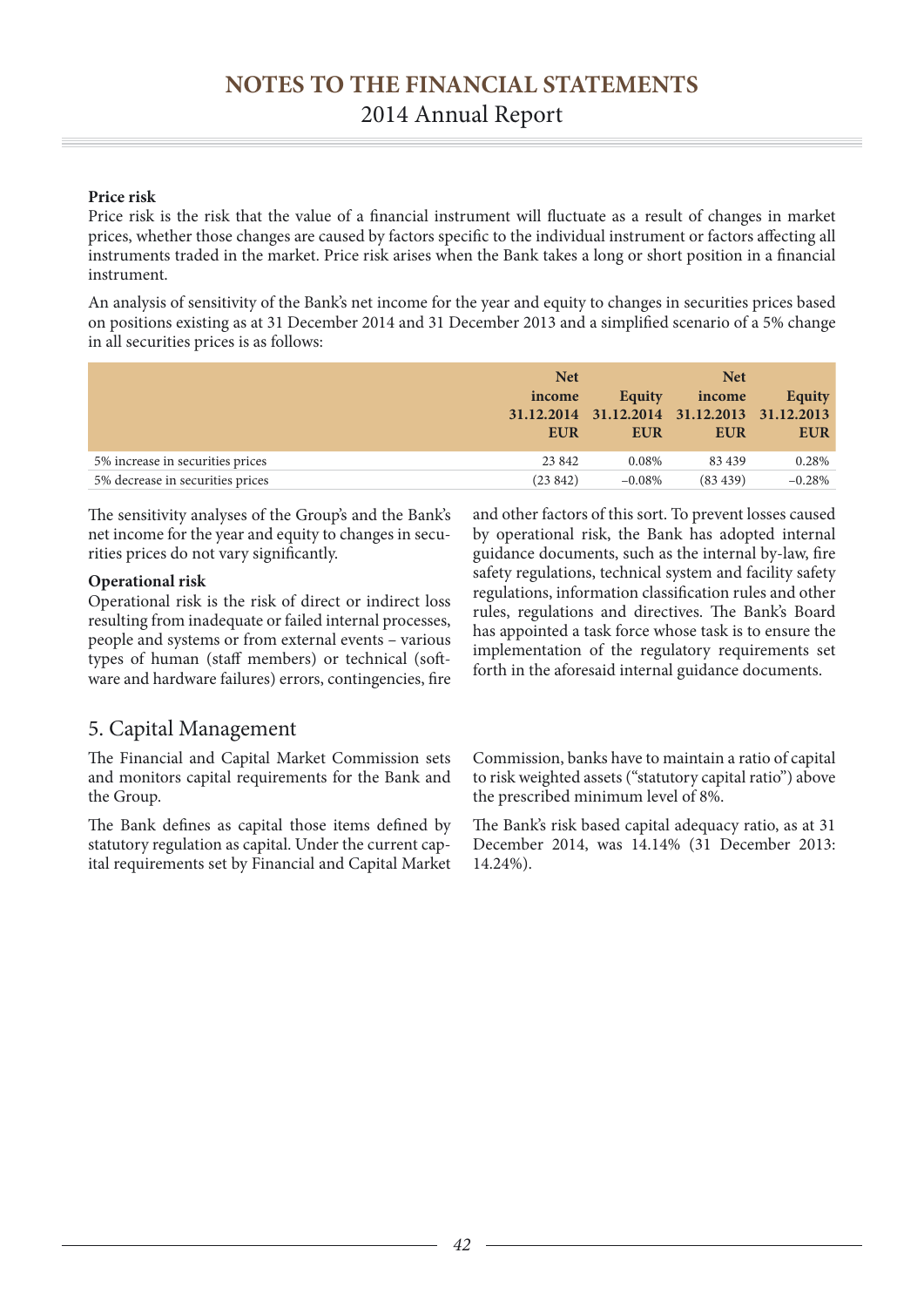Аccording to the specific requirement of the FCMC, the Bank should maintain a capital adequacy ratio above minimum level – 13.7% for the period starting from 30 Оctober 2014 to 30 September 2015 (from 30 Оctober 2013.7 to 30 September 2014: 14.5%). As at 31 December 2014, the Bank and the Group were in compliance with the requirements of the FCMC for capital adequacy and minimum equity, as well as satisfied the higher ratio as requested by the FCMC.

The Bank's objectives when managing capital, which is a broader concept than the "equity" on the face of statement of financial position, are:

- to comply with the capital regulatory requirements;
- to safeguard the Bank's ability to continue as a going concern so that it can continue to provide returns for shareholders;
- to maintain the strong capital base to support the development of its business.

Capital adequacy and the use of regulatory capital are monitored daily by the Bank's management, employing techniques based on the guidelines developed by the Basel Committee and the European Community directives, as implemented by the Financial and Capital Market Commission. The required information is filed with the Financial and Capital Market Commission on a monthly basis.

The Credit Institution Law and regulations developed by the Financial and Capital Market Commission for the application of the norms of this law, require Latvian banks to maintain a capital adequacy ratio of 8%, i.e., the Bank's capital ratio against the risk weighted assets and memorandum items and the sum of notional risk weighted assets and memorandum items. The sum of notional risk weighted assets and memorandum items is determined as the sum of capital requirements of market risks, multiplied by 12.5.

The guidelines of the Financial and Capital Market Commission for calculation of capital adequacy basically agree with the recommendations under the Basle Capital Accord and amendments thereto. According to the Basle Capital Accord, the capital adequacy ratio should be at least 8%.

#### *Quantitative disclosures*

Further quantitative disclosures in respect of capital management are presented in Note 40.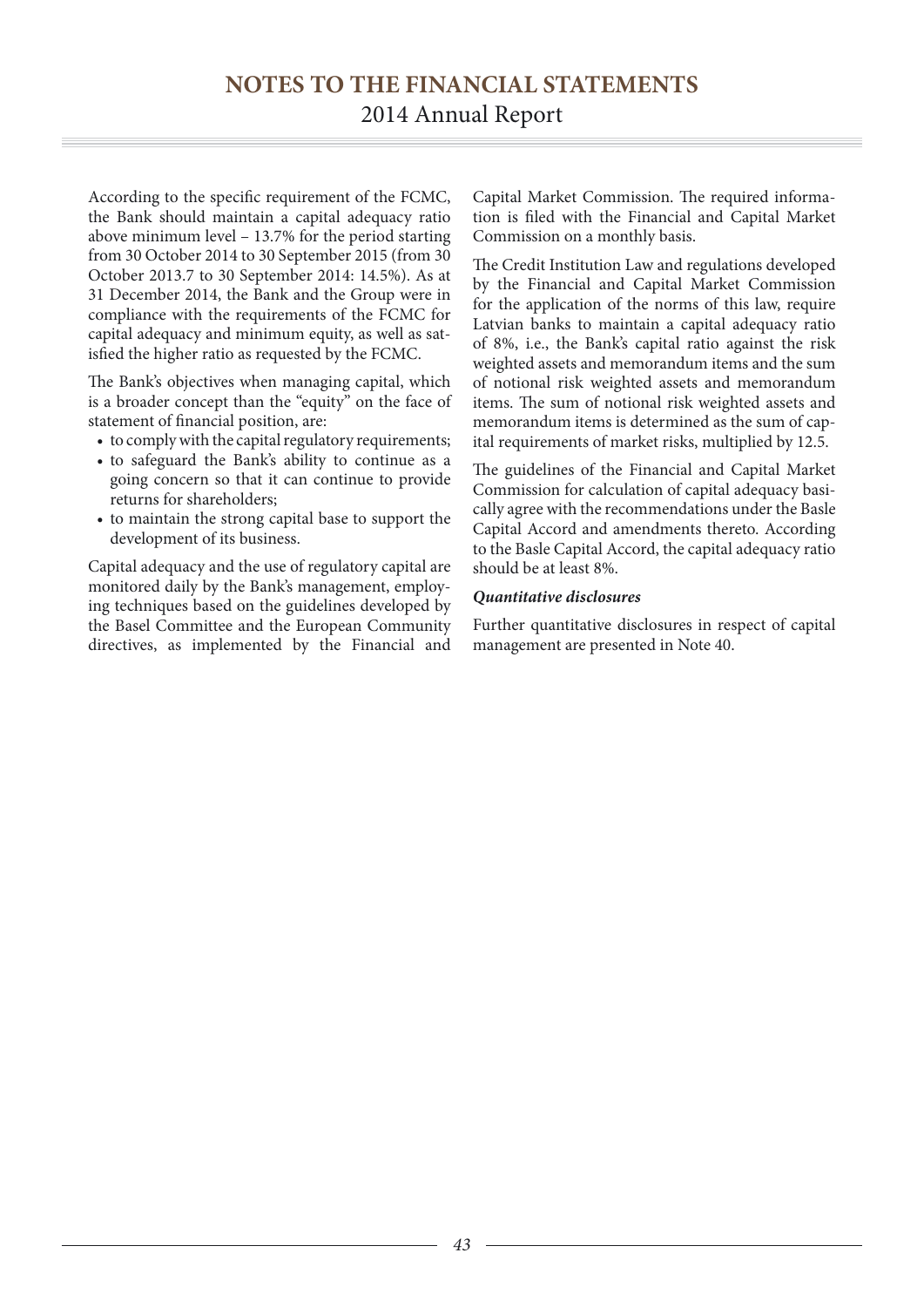# 6. Interest Income

|                                              | Group<br>31.12.2014<br><b>EUR</b> | <b>Bank</b><br>31.12.2014<br><b>EUR</b> | <b>Group</b><br>31.12.2013<br><b>EUR</b> | <b>Bank</b><br>31.12.2013<br><b>EUR</b> |
|----------------------------------------------|-----------------------------------|-----------------------------------------|------------------------------------------|-----------------------------------------|
| Loans                                        | 6 3 5 8 3 2 6                     | 6 423 299                               | 7611381                                  | 7 702 464                               |
| Loans,                                       | 6 3 1 3 5 4 6                     | 6378519                                 | 7 571 058                                | 7 662 141                               |
| including interest incomes on impaired loans | 1 033 166                         | 1 033 166                               | 112653                                   | 112653                                  |
| Payment cards                                | 44 780                            | 44 780                                  | 40 323                                   | 40 323                                  |
| Securities held-to-maturity                  | 334 416                           | 334 416                                 | 589824                                   | 589824                                  |
| Due from credit institutions                 | 302759                            | 302 759                                 | 422 069                                  | 422 069                                 |
| Available for sale instruments               | 212 262                           | 212 262                                 |                                          |                                         |
| Securities held-for-trading                  | 119 477                           | 119 477                                 | 118 031                                  | 118 031                                 |
| Due from Bank of Latvia                      | 5 5 4 6                           | 5 5 4 6                                 | 5 0 7 0                                  | 5 0 7 0                                 |
| Other interest income                        | 4 6 8 6                           |                                         |                                          |                                         |
|                                              | 7 3 3 7 4 7 2                     | 7 397 759                               | 8746375                                  | 8 8 3 7 4 5 8                           |

# 7. Interest Expense

|                                         | Group<br>31.12.2014<br><b>EUR</b> | <b>Bank</b><br>31.12.2014<br><b>EUR</b> | Group<br>31.12.2013<br><b>EUR</b> | <b>Bank</b><br>31.12.2013<br><b>EUR</b> |
|-----------------------------------------|-----------------------------------|-----------------------------------------|-----------------------------------|-----------------------------------------|
| Liabilities at amortised cost           | 1 905 481                         | 1 905 481                               | 1 587 600                         | 1 587 600                               |
| Deposits                                | 1 074 627                         | 1 074 627                               | 1 183 626                         | 1 183 626                               |
| Subordinated liabilities                | 513 102                           | 513 102                                 | 385 958                           | 385 958                                 |
| Debt securities                         | 314 961                           | 314 961                                 | 16 373                            | 16 373                                  |
| Due to credit institutions              | 2 7 9 1                           | 2 7 9 1                                 | 1643                              | 1643                                    |
| Contributions to Deposit Guarantee Fund | 775 048                           | 775 048                                 | 553 961                           | 553 961                                 |
| Other interest expense                  | 14 2 8 7                          | 14 122                                  | 28 4 15                           | 28 4 15                                 |
|                                         | 2694816                           | 2 694 651                               | 2 169 976                         | 2 169 976                               |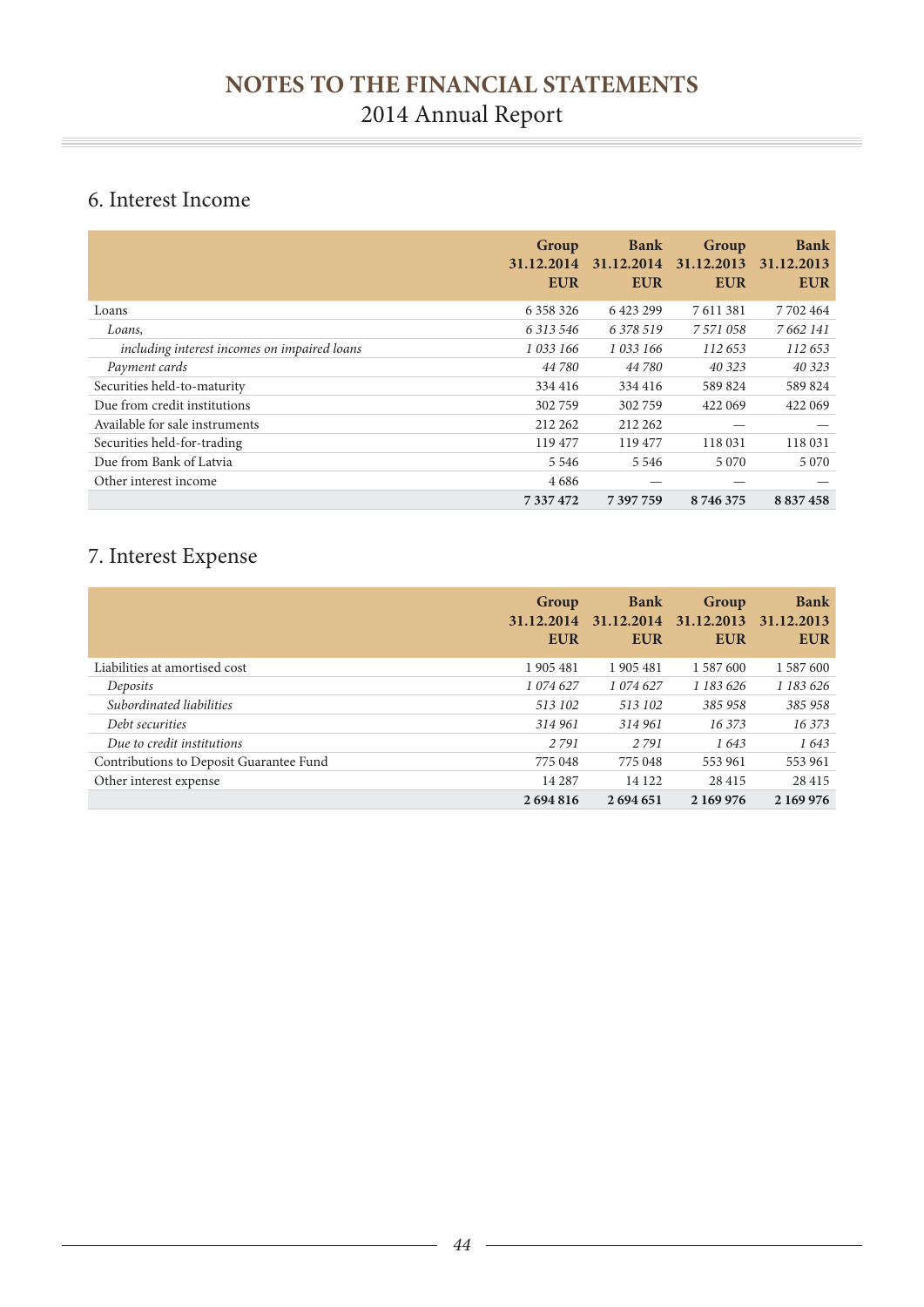### 8. Fee and Commission Income

|                                            | Group<br>31.12.2014<br><b>EUR</b> | <b>Bank</b><br>31.12.2014<br><b>EUR</b> | Group<br>31.12.2013<br><b>EUR</b> | <b>Bank</b><br>31.12.2013<br><b>EUR</b> |
|--------------------------------------------|-----------------------------------|-----------------------------------------|-----------------------------------|-----------------------------------------|
| Servicing of transactions                  | 3 9 3 9 2 8 5                     | 3 940 461                               | 3 204 455                         | 3 205 929                               |
| Securities accounts administration charges | 1 194 731                         | 1 194 731                               | 289 637                           | 289 637                                 |
| Payment cards                              | 895 864                           | 895 864                                 | 437 698                           | 437 698                                 |
| Trust operations                           | 688 023                           | 688 023                                 | 778 934                           | 778 934                                 |
| Forex transactions                         | 404 680                           | 404 680                                 | 960 127                           | 960 127                                 |
| Letters of credit                          | 288 395                           | 288 395                                 | 303 107                           | 303 107                                 |
| Fees and commissions from banks            | 232 831                           | 232 831                                 | 197 106                           | 197 106                                 |
| Cash operations                            | 16 138                            | 16 138                                  | 16 211                            | 16 211                                  |
| Transactions in precious metals            | 11 0 59                           | 11 0 59                                 | 42 766                            | 42766                                   |
| Other                                      | 10 20 2                           | 10 20 2                                 | 8 5 1 6                           | 8 5 1 6                                 |
|                                            | 7681208                           | 7682384                                 | 6 238 557                         | 6 240 031                               |

# 9. Fee and Commission Expense

|                                 | Group<br>31.12.2014<br><b>EUR</b> | <b>Bank</b><br>31.12.2014<br><b>EUR</b> | Group<br>31.12.2013<br><b>EUR</b> | <b>Bank</b><br>31.12.2013<br><b>EUR</b> |
|---------------------------------|-----------------------------------|-----------------------------------------|-----------------------------------|-----------------------------------------|
| Payment cards                   | 560 360                           | 560 360                                 | 401 330                           | 401 330                                 |
| Services of agents and brokers  | 460 540                           | 460 540                                 | 56 195                            | 56 195                                  |
| Services of correspondent banks | 408 793                           | 408 793                                 | 387 331                           | 387 331                                 |
| Securities-based transactions   | 261 264                           | 261 264                                 | 102 830                           | 102 830                                 |
| Foreign exchange operations     | 1 2 6 6                           | 1 2 6 6                                 | 46                                | 46                                      |
| Other                           | 12 298                            | 11984                                   | 12 2 8 5                          | 12 2 8 5                                |
|                                 | 1704521                           | 1704 207                                | 960 017                           | 960 017                                 |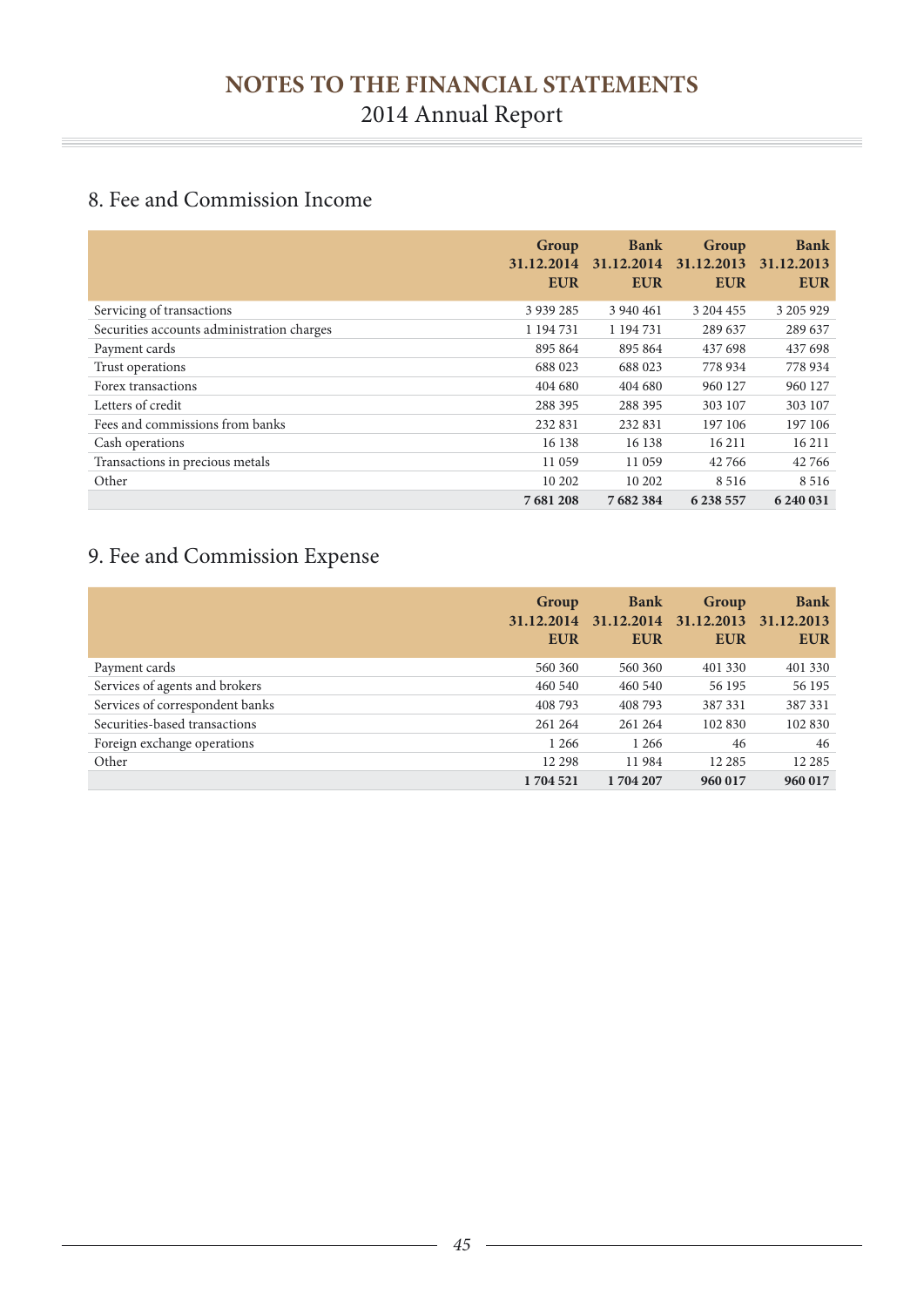# 10. Net Trading Income

|                                                             | Group<br>31.12.2014<br><b>EUR</b> | <b>Bank</b><br>31.12.2014<br><b>EUR</b> | Group<br>31.12.2013<br><b>EUR</b> | <b>Bank</b><br>31.12.2013<br><b>EUR</b> |
|-------------------------------------------------------------|-----------------------------------|-----------------------------------------|-----------------------------------|-----------------------------------------|
| Gain/(loss) on foreign exchange operations                  | 6839632                           | 6 850 633                               | (2408593)                         | (2407337)                               |
| (Loss)/gain on revaluation of positions in foreign currency | (2937293)                         | (2937293)                               | 3750539                           | 3750539                                 |
|                                                             | 3 902 339                         | 3913340                                 | 1 341 946                         | 1 343 202                               |
| Loss on trading in financial instruments                    | (312785)                          | (312785)                                | (272074)                          | (272074)                                |
| (Loss)/gain on revaluation of financial instruments         | (14 179)                          | (14179)                                 | 236929                            | 236929                                  |
|                                                             | (326964)                          | (326964)                                | (35145)                           | (35145)                                 |
|                                                             | 3 5 7 5 3 7 5                     | 3 586 376                               | 1 306 801                         | 1 308 057                               |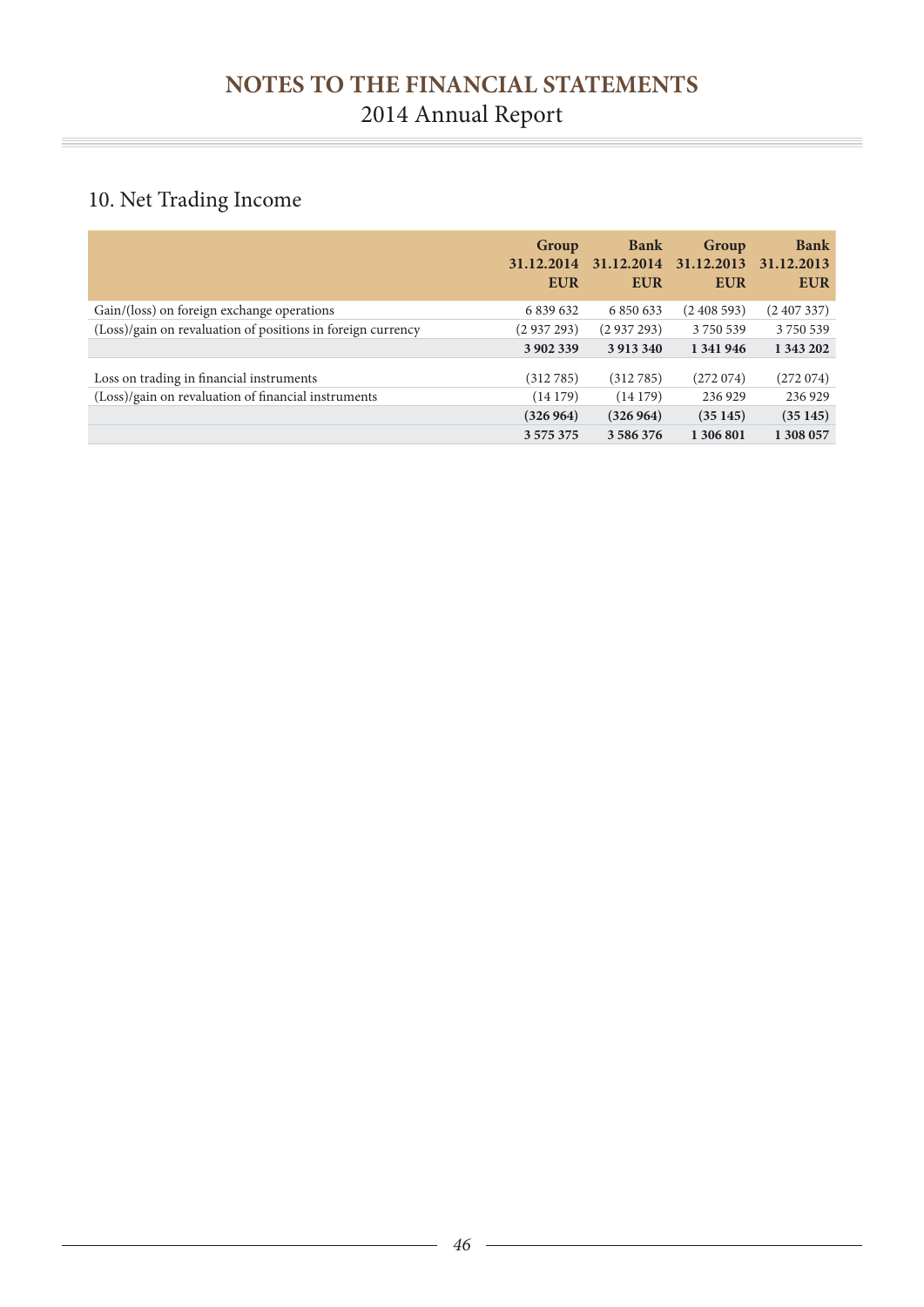# 11. Administrative Expenses

|                                                             | Group<br>31.12.2014<br><b>EUR</b> | <b>Bank</b><br>31.12.2014<br><b>EUR</b> | Group<br>31.12.2013<br><b>EUR</b> | <b>Bank</b><br>31.12.2013<br><b>EUR</b> |
|-------------------------------------------------------------|-----------------------------------|-----------------------------------------|-----------------------------------|-----------------------------------------|
| Staff salaries                                              | 5486968                           | 5 404 061                               | 4763183                           | 4700787                                 |
| Amortisation and depreciation (Notes 25, 26)                | 1 261 683                         | 1 261 357                               | 1 1 1 5 5 1 3                     | 1 1 1 5 2 1 3                           |
| Social insurance payments                                   | 1 127 753                         | 1 108 195                               | 1 100 839                         | 1 085 806                               |
| Representation expenses                                     | 918 524                           | 918 524                                 | 1 083 774                         | 1 083 774                               |
| Professional services                                       | 726 440                           | 707 222                                 | 897 740                           | 887 274                                 |
| Lease, renovation and maintenance of property and equipment | 613 351                           | 603 700                                 | 489 136                           | 484 320                                 |
| <b>Business trips</b>                                       | 404 446                           | 404 446                                 | 321 054                           | 321 054                                 |
| Non-deductible input VAT                                    | 334 892                           | 312 227                                 | 435 090                           | 435 090                                 |
| Advertising and publicity                                   | 188 415                           | 188 415                                 | 114 183                           | 114 183                                 |
| Communication                                               | 187518                            | 186 864                                 | 190 000                           | 189 464                                 |
| Charity and sponsorship                                     | 169 028                           | 169 028                                 | 363 605                           | 363 605                                 |
| Event organisation                                          | 149 812                           | 149 812                                 | 122 420                           | 122 420                                 |
| Stationary goods and household equipment                    | 123 671                           | 123 671                                 | 80 359                            | 80 360                                  |
| Motor vehicles                                              | 120 181                           | 114 591                                 | 121 473                           | 116 297                                 |
| Real estate tax                                             | 101 013                           | 84 968                                  | 61780                             | 53 578                                  |
| Security                                                    | 37 655                            | 37 655                                  | 80 199                            | 80 199                                  |
| Taxes paid overseas                                         | 17901                             | 17901                                   | 37 770                            | 37 770                                  |
| Insurance                                                   | 11 806                            | 11 175                                  | 11764                             | 11 041                                  |
| Other                                                       | 1 039 968                         | 1 0 3 9 3 7 3                           | 1 104 193                         | 1 103 857                               |
|                                                             | 13 021 025                        | 12843185                                | 12 494 075                        | 12 386 092                              |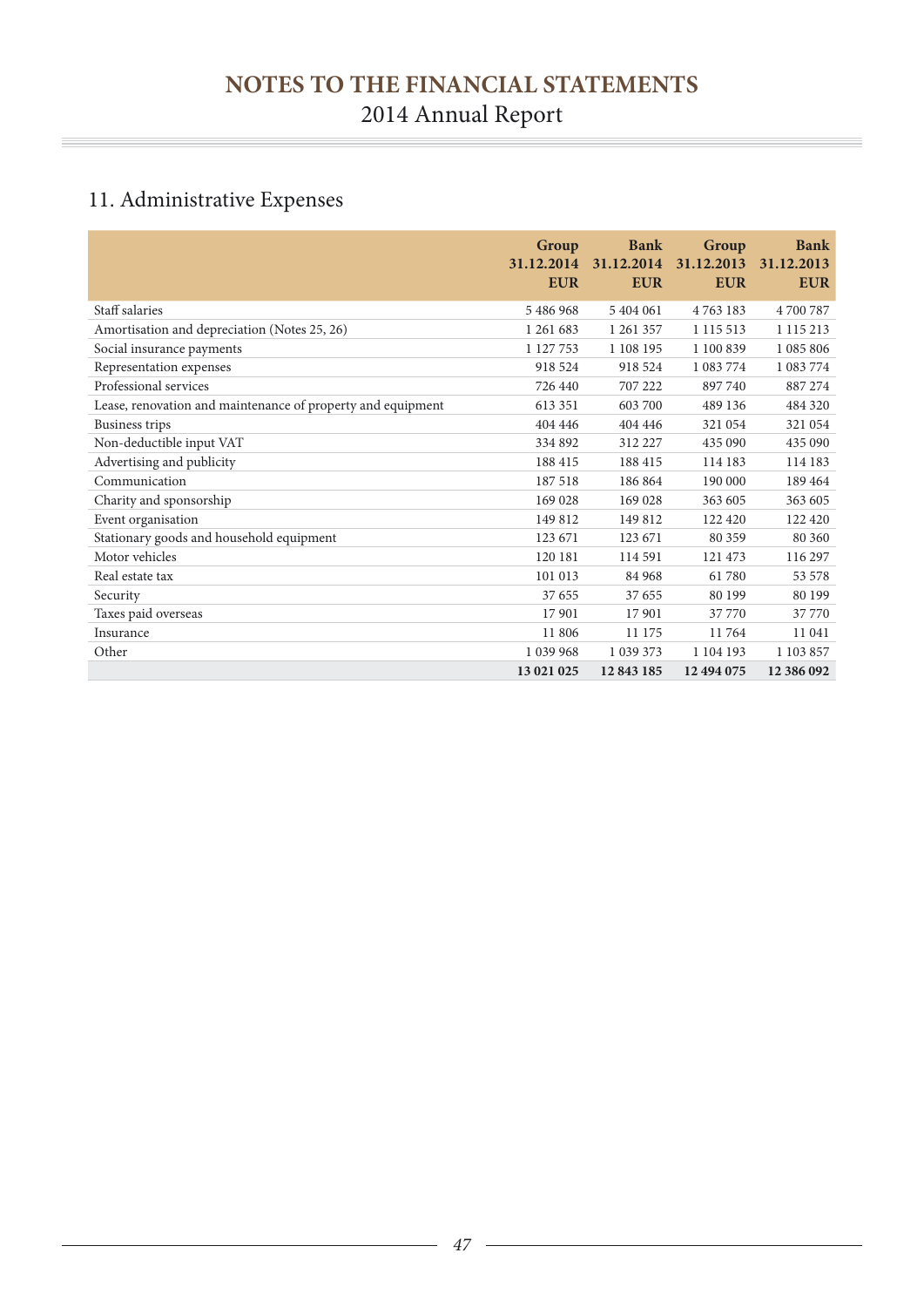### 12. Analysis of Changes in Impairment Loss Allowance for Asset Exposures

| <b>GROUP</b>                                                         | <b>Allowances</b><br>for claims<br>on the<br>credit<br>institutions<br><b>EUR</b> | <b>Allowances</b><br>for securi-<br>ties availa-<br>ble-for-sale<br><b>EUR</b> | <b>Allowances</b><br>for loans<br><b>EUR</b> | <b>Allowances</b><br>for accrued<br>income<br><b>EUR</b> | <b>Allowances</b><br>for other<br>assets<br><b>EUR</b> | Recovery<br>of writ-<br>ten-off<br>assets<br><b>EUR</b> | <b>TOTAL</b><br><b>EUR</b> |
|----------------------------------------------------------------------|-----------------------------------------------------------------------------------|--------------------------------------------------------------------------------|----------------------------------------------|----------------------------------------------------------|--------------------------------------------------------|---------------------------------------------------------|----------------------------|
| Allowances as of 31 December 2012                                    | 6 127 548                                                                         | 39 749                                                                         | 5 254 030                                    | 2705                                                     | 144 069                                                | $\overline{\phantom{0}}$                                | 11 568 101                 |
| Increase in allowances                                               |                                                                                   |                                                                                | 915 231                                      | 3 0 9 6                                                  | 222 196                                                | -                                                       | 1 140 523                  |
| Reversal of allowances                                               | (5965965)                                                                         | (39135)                                                                        | (164259)                                     | $\overline{\phantom{0}}$                                 | $\overline{\phantom{0}}$                               | -                                                       | (6169359)                  |
| Net impairment loss for the period                                   | (5965965)                                                                         | (39135)                                                                        | 750 972                                      | 3096                                                     | 222 196                                                | —                                                       | (5028836)                  |
| Amounts written-off                                                  |                                                                                   |                                                                                | (349 258)                                    |                                                          | (536)                                                  | -                                                       | (349794)                   |
| Difference due to fluctuations in<br>foreign currency exchange rates | (161557)                                                                          | (614)                                                                          | (65993)                                      | (200)                                                    |                                                        | -                                                       | (228 364)                  |
| Allowances as of 31 December 2013                                    | 26                                                                                | $\qquad \qquad -$                                                              | 5 5 8 9 7 5 1                                | 5601                                                     | 365 729                                                | $\qquad \qquad$                                         | 5961107                    |
| Increase in allowances                                               | 108                                                                               |                                                                                | 2927809                                      | $\overline{\phantom{0}}$                                 | 20 11 5                                                | -                                                       | 2948032                    |
| Reversal of allowances                                               | (134)                                                                             |                                                                                | (21377)                                      | $\overline{\phantom{0}}$                                 | $\qquad \qquad$                                        | -                                                       | (21511)                    |
| Recovery of written-off assets                                       | $\overline{\phantom{0}}$                                                          | $\overline{\phantom{m}}$                                                       | -                                            | -                                                        | $\overline{\phantom{m}}$                               | (4601)                                                  | (4601)                     |
| Net impairment loss for the period                                   | (26)                                                                              | $\overline{\phantom{0}}$                                                       | 2906432                                      | $\overline{\phantom{0}}$                                 | 20 11 5                                                | (4601)                                                  | 2921920                    |
| Amounts written-off                                                  | -                                                                                 |                                                                                | (2685)                                       |                                                          | (20393)                                                |                                                         | (23078)                    |
| Difference due to fluctuations in<br>foreign currency exchange rates |                                                                                   |                                                                                | 312 641                                      | 695                                                      | 304                                                    | -                                                       | 313 640                    |
| Allowances as of 31 December 2014                                    |                                                                                   |                                                                                | 8806139                                      | 6296                                                     | 365 755                                                | (4601)                                                  | 9 173 589                  |

| <b>BANK</b>                                                          | <b>Allowances</b><br>for claims<br>on the<br>credit<br><b>institutions</b><br><b>EUR</b> | <b>Allowances</b><br>for securi-<br>ties availa-<br>ble-for-sale<br><b>EUR</b> | <b>Allowances</b><br>for loans<br><b>EUR</b> | <b>Allowances</b><br>for accrued<br>income<br><b>EUR</b> | <b>Allowances</b><br>for other<br>assets<br><b>EUR</b> | Recovery<br>of writ-<br>ten-off<br>assets<br><b>EUR</b> | <b>TOTAL</b><br><b>EUR</b> |
|----------------------------------------------------------------------|------------------------------------------------------------------------------------------|--------------------------------------------------------------------------------|----------------------------------------------|----------------------------------------------------------|--------------------------------------------------------|---------------------------------------------------------|----------------------------|
| Allowances as of 31 December 2012                                    | 6 127 548                                                                                | 39 749                                                                         | 5 650 269                                    | 2705                                                     | 144 069                                                | $\overline{\phantom{0}}$                                | 11 964 340                 |
| Increase in allowances                                               |                                                                                          |                                                                                | 915 231                                      | 3 0 9 6                                                  | 824                                                    | -                                                       | 919 151                    |
| Reversal of allowances                                               | (5965965)                                                                                | (39135)                                                                        | (164259)                                     |                                                          | $\overline{\phantom{m}}$                               | —                                                       | (6169359)                  |
| Net impairment loss for the period                                   | (5965965)                                                                                | (39135)                                                                        | 750 972                                      | 3096                                                     | 824                                                    | —                                                       | (5250208)                  |
| Amounts written-off                                                  |                                                                                          |                                                                                | (349 258)                                    | -                                                        | (536)                                                  | -                                                       | (349794)                   |
| Difference due to fluctuations in<br>foreign currency exchange rates | (161557)                                                                                 | (614)                                                                          | (65993)                                      | (200)                                                    |                                                        | -                                                       | (228364)                   |
| Allowances as of 31 December 2013                                    | 26                                                                                       |                                                                                | 5985990                                      | 5601                                                     | 144 357                                                | —                                                       | 6 135 974                  |
| Increase in allowances                                               | 108                                                                                      |                                                                                | 2927809                                      |                                                          | 20 11 5                                                | -                                                       | 2948032                    |
| Reversal of allowances                                               | (134)                                                                                    |                                                                                | (21377)                                      |                                                          |                                                        |                                                         | (21511)                    |
| Recovery of written-off assets                                       | $\overline{\phantom{0}}$                                                                 |                                                                                |                                              | $\overline{\phantom{0}}$                                 | $\overline{\phantom{m}}$                               | (4601)                                                  | (4601)                     |
| Net impairment loss for the period                                   | (26)                                                                                     |                                                                                | 2906432                                      |                                                          | 20 11 5                                                | (4601)                                                  | 2921920                    |
| Amounts written-off                                                  | -                                                                                        |                                                                                | (2685)                                       | $\overline{\phantom{0}}$                                 | (20393)                                                | -                                                       | (23078)                    |
| Difference due to fluctuations in<br>foreign currency exchange rates |                                                                                          |                                                                                | 312 641                                      | 695                                                      | 304                                                    |                                                         | 313 640                    |
| Allowances as of 31 December 2014                                    |                                                                                          |                                                                                | 9 202 378                                    | 6296                                                     | 144 383                                                | (4601)                                                  | 9 3 4 8 4 5 6              |

*\*During 2012, the Bank made an impairment allowance totalling EUR 5 965 965 for due from credit institutions. The allowance was made in respect of the amounts – whose recovery was assessed as doubtful – previously blocked with the Bank's counterparty. According to the relevant deposit agreement, the Bank's client has reimbursed (from client's funds placed with the Bank) the Bank for the losses incurred. Therefore, the Bank's operating results were not directly affected by the impairment allowance.*

*Reversal of allowances during 2013 has not directly affected the Bank's operating results because the Bank has paid back the Client his money used to compensate the loss incurred by the Bank through making impairment allowances since the Bank's counterparty released the funds previously blocked.*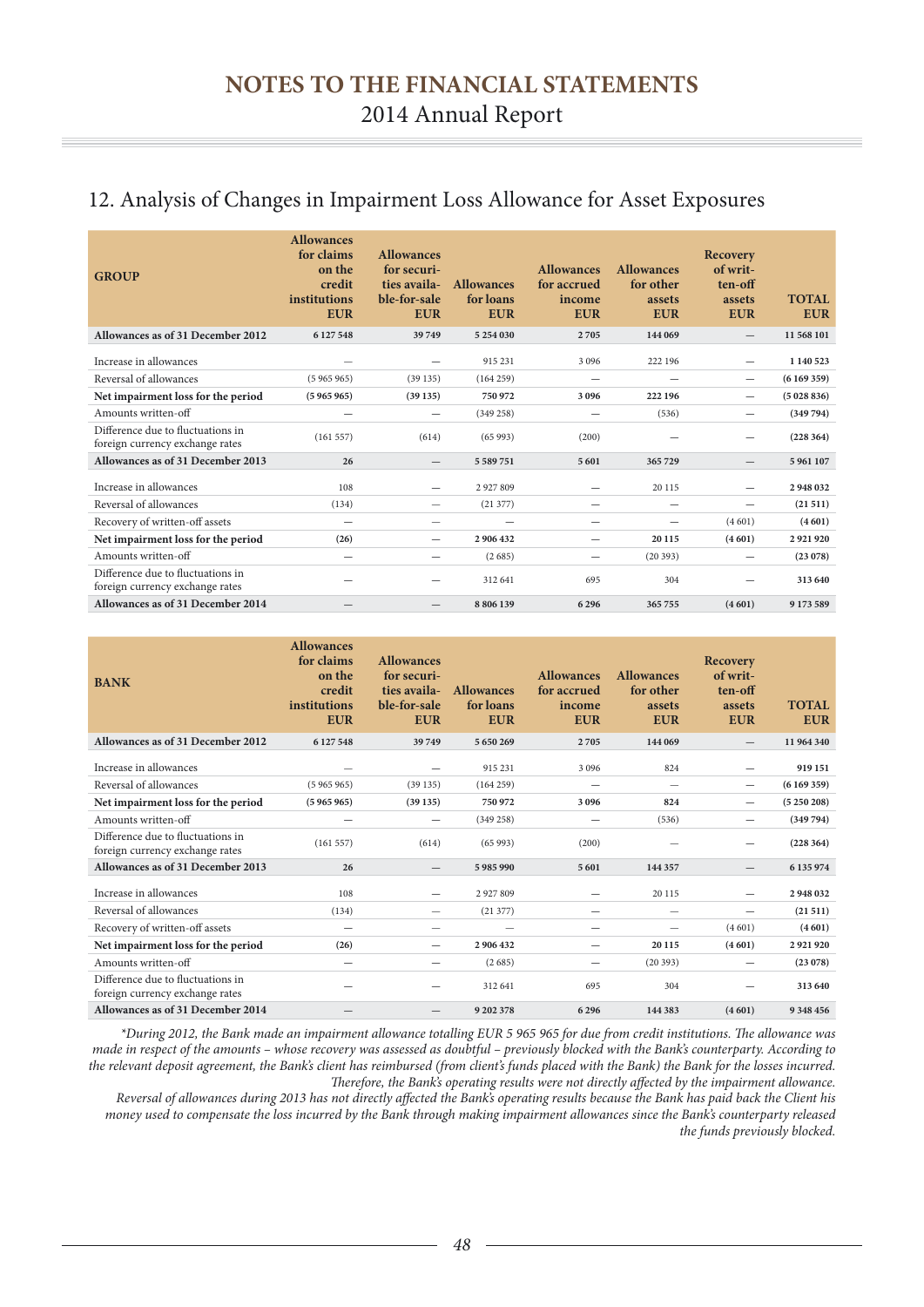### 13. Income Tax

### **(a) Income tax charge**

|                                       | Group<br><b>EUR</b> | <b>Bank</b><br>EUR | Group<br>31.12.2014 31.12.2014 31.12.2013 31.12.2013<br><b>EUR</b> | <b>Bank</b><br><b>EUR</b> |
|---------------------------------------|---------------------|--------------------|--------------------------------------------------------------------|---------------------------|
| Current income tax expense            | 826                 |                    | 480                                                                |                           |
| Deferred income tax expense/(benefit) | (131079)            | (131079)           | 83 097                                                             | 106 882                   |
|                                       | (130 253)           | (131079)           | 83 577                                                             | 106 882                   |

The Group's and the Bank's applicable tax rate is 15% (2013: 15%).

### **(b) Reconciliation between tax expense/(benefit) and accounting profit**

|                                                 | Group<br>31.12.2014<br><b>EUR</b> | <b>Bank</b><br>31.12.2014<br><b>EUR</b> | Group<br>31.12.2013<br><b>EUR</b> | <b>Bank</b><br>31.12.2013<br><b>EUR</b> |
|-------------------------------------------------|-----------------------------------|-----------------------------------------|-----------------------------------|-----------------------------------------|
| (Loss)/profit before income tax                 | (168688)                          | (1605560)                               | (231317)                          | 135 392                                 |
| Theoretically calculated tax at tax rate of 15% | (253 033)                         | (240834)                                | (34698)                           | 20 309                                  |
| Non-deductible expenses                         | 272 620                           | 259 595                                 | 363 642                           | 363 642                                 |
| Non-taxable income                              | (149840)                          | (149840)                                | (245 367)                         | (277069)                                |
|                                                 | (130 253)                         | (131079)                                | 83 577                            | 106882                                  |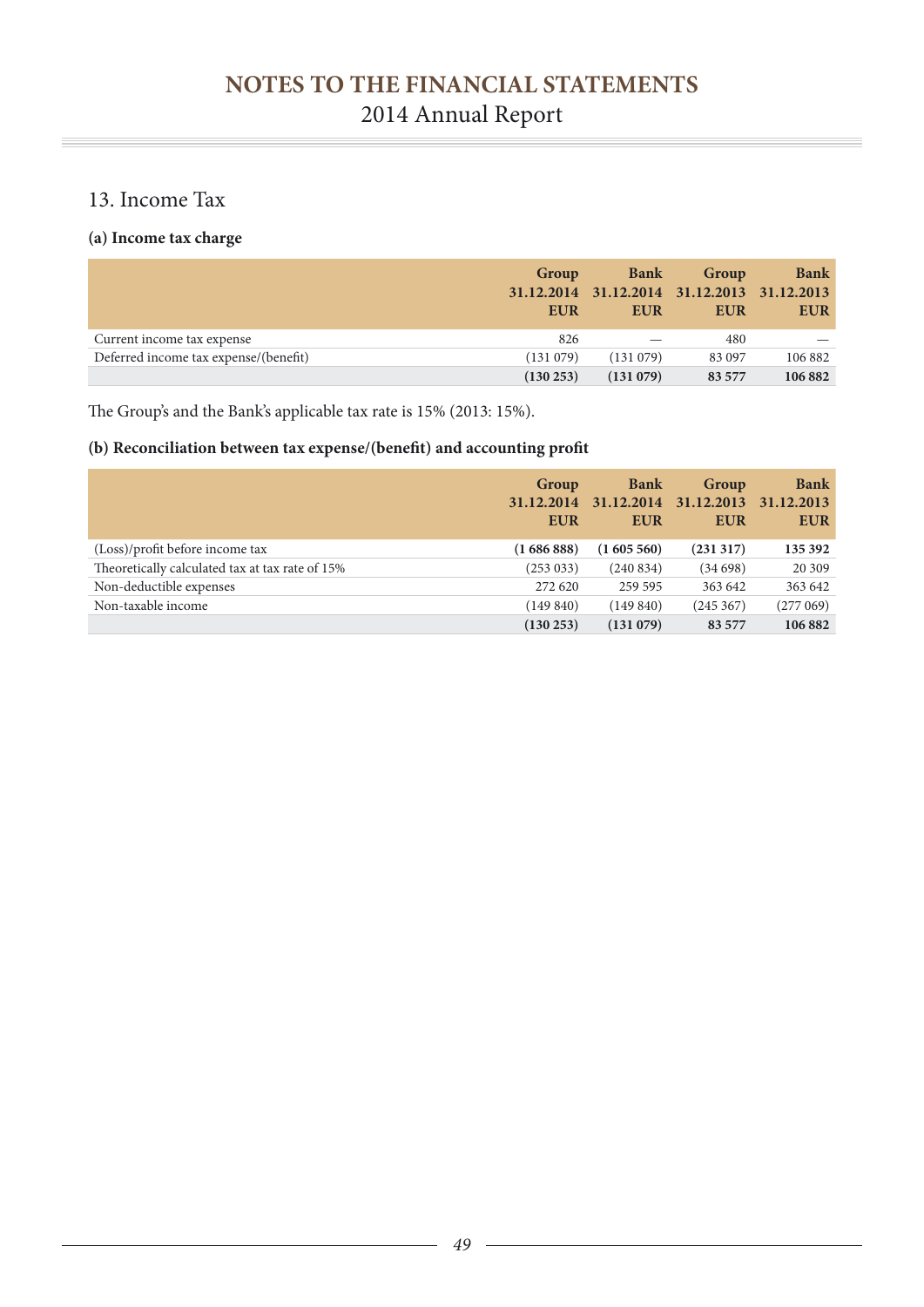### **(c) Deferred taxes**

These deductible temporary differences, which have no expiry dates, are listed below at their tax effected accumulated values:

| <b>GROUP</b>                                         | <b>Assets</b><br>31.12.2014<br><b>EUR</b> | <b>Assets</b><br>31.12.2013<br><b>EUR</b> | <b>Liabilities</b><br>31.12.2014<br><b>EUR</b> | <b>Liabilities</b><br>31.12.2013<br><b>EUR</b> | <b>Deferred</b><br>tax assets/<br>(liabilities)<br>31.12.2014<br><b>EUR</b> | <b>Deferred</b><br>tax assets/<br>(liabilities)<br>31.12.2013<br><b>EUR</b> |
|------------------------------------------------------|-------------------------------------------|-------------------------------------------|------------------------------------------------|------------------------------------------------|-----------------------------------------------------------------------------|-----------------------------------------------------------------------------|
| Financial instruments at fair value                  | 17541                                     | 12 4 29                                   |                                                |                                                | 17 541                                                                      | 12 4 29                                                                     |
| through profit or loss<br>Property and equipment     |                                           |                                           | (1001668)                                      | (819716)                                       | (1001668)                                                                   | (819716)                                                                    |
|                                                      |                                           |                                           |                                                | (536 466)                                      |                                                                             |                                                                             |
| Intangible assets                                    |                                           | $\hspace{0.1mm}-\hspace{0.1mm}$           | (563177)                                       |                                                | (563177)                                                                    | (536 466)                                                                   |
| Investment property                                  |                                           |                                           | (43877)                                        | (102182)                                       | (43877)                                                                     | (102182)                                                                    |
| Other assets                                         | 41 156                                    | 27 595                                    | —                                              |                                                | 41 156                                                                      | 27 5 95                                                                     |
| Other liabilities                                    |                                           | 36 958                                    | (1051)                                         |                                                | (1051)                                                                      | 36 958                                                                      |
| Tax loss carry-forwards                              | 411760                                    | 110 987                                   |                                                |                                                | 411760                                                                      | 110 987                                                                     |
| Recognised net deferred tax assets/<br>(liabilities) | 470 457                                   | 187969                                    | (1609773)                                      | (1458364)                                      | (1139316)                                                                   | (1270395)                                                                   |

| <b>BANK</b>                                                   | <b>Assets</b><br>31.12.2014<br><b>EUR</b> | <b>Assets</b><br>31.12.2013<br><b>EUR</b> | Liabilities<br>31.12.2014<br><b>EUR</b> | <b>Liabilities</b><br>31.12.2013<br><b>EUR</b> | <b>Deferred</b><br>tax assets/<br>(liabilities)<br>31.12.2014<br><b>EUR</b> | <b>Deferred</b><br>tax assets/<br>(liabilities)<br>31.12.2013<br><b>EUR</b> |
|---------------------------------------------------------------|-------------------------------------------|-------------------------------------------|-----------------------------------------|------------------------------------------------|-----------------------------------------------------------------------------|-----------------------------------------------------------------------------|
| Financial instruments at fair value<br>through profit or loss | 17541                                     | 12429                                     |                                         |                                                | 17541                                                                       | 12 4 29                                                                     |
| Property and equipment                                        | —                                         |                                           | (1001668)                               | (819716)                                       | (1001668)                                                                   | (819716)                                                                    |
| Intangible assets                                             |                                           |                                           | (563 177)                               | (536466)                                       | (563 177)                                                                   | (536 466)                                                                   |
| Investment property                                           |                                           |                                           | (43877)                                 | (102182)                                       | (43877)                                                                     | (102182)                                                                    |
| Other assets                                                  | 41 156                                    | 27 595                                    | —                                       |                                                | 41 156                                                                      | 27 5 95                                                                     |
| Other liabilities                                             |                                           | 36 958                                    | (1051)                                  |                                                | (1051)                                                                      | 36958                                                                       |
| Tax loss carry-forwards                                       | 411760                                    | 110 987                                   |                                         |                                                | 411760                                                                      | 110 987                                                                     |
| Recognised net deferred tax assets/<br>(liabilities)          | 470 457                                   | 187969                                    | (1609773)                               | (1458364)                                      | (1139316)                                                                   | (1270395)                                                                   |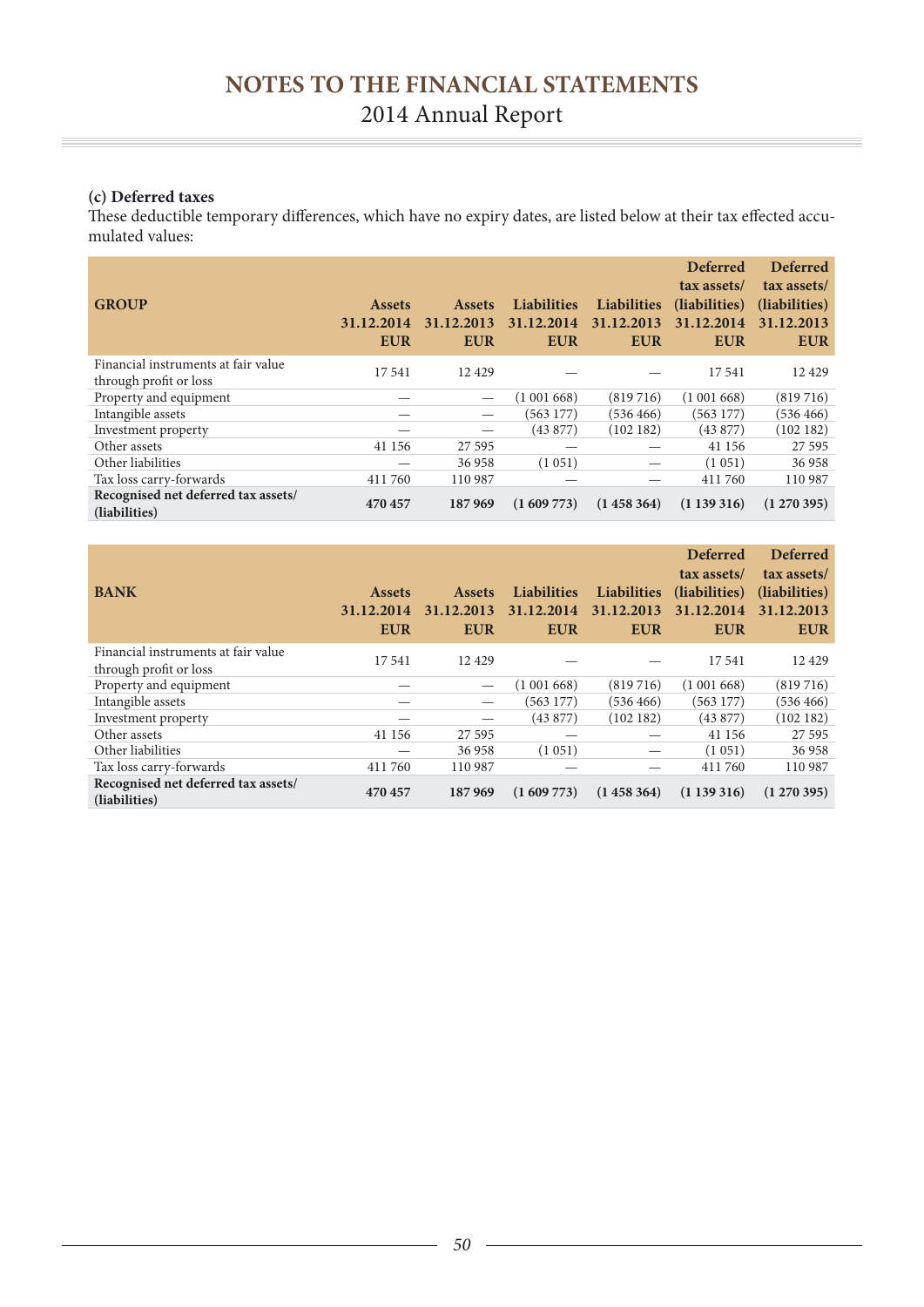### **(d) Movement in temporary differences**

| <b>GROUP</b>                                               | <b>Carrying amount</b><br>31.12.2013<br><b>EUR</b> | <b>Recognised in</b><br>income statement<br>31.12.2014<br><b>EUR</b> | <b>Carrying amount</b><br>31.12.2014<br><b>EUR</b> |
|------------------------------------------------------------|----------------------------------------------------|----------------------------------------------------------------------|----------------------------------------------------|
| Financial instruments at fair value through profit or loss | 12 4 29                                            | 5 1 1 2                                                              | 17 541                                             |
| Property and equipment                                     | (819716)                                           | (181952)                                                             | (1001668)                                          |
| Intangible assets                                          | (536 466)                                          | (26711)                                                              | (563177)                                           |
| Investment property                                        | (102182)                                           | 58 30 5                                                              | (43877)                                            |
| Other assets                                               | 27 5 95                                            | 13 5 61                                                              | 41 156                                             |
| Other liabilities                                          | 36958                                              | (38009)                                                              | (1051)                                             |
| Tax loss carry-forwards                                    | 110 987                                            | 300 773                                                              | 411760                                             |
|                                                            | (1270395)                                          | 131 079                                                              | (1139316)                                          |

| <b>BANK</b>                                                | <b>Carrying amount</b><br>31.12.2013<br><b>EUR</b> | <b>Recognised in</b><br>income statement<br>31.12.2014<br><b>EUR</b> | <b>Carrying amount</b><br>31.12.2014<br><b>EUR</b> |
|------------------------------------------------------------|----------------------------------------------------|----------------------------------------------------------------------|----------------------------------------------------|
| Financial instruments at fair value through profit or loss | 12 4 29                                            | 5 1 1 2                                                              | 17 541                                             |
| Property and equipment                                     | (819716)                                           | (181952)                                                             | (1001668)                                          |
| Intangible assets                                          | (536 466)                                          | (26711)                                                              | (563177)                                           |
| Investment property                                        | (102182)                                           | 58 30 5                                                              | (43877)                                            |
| Other assets                                               | 27 595                                             | 13 5 61                                                              | 41 156                                             |
| Other liabilities                                          | 36958                                              | (38009)                                                              | (1051)                                             |
| Tax loss carry-forwards                                    | 110 987                                            | 300 773                                                              | 411760                                             |
|                                                            | (1270395)                                          | 131 079                                                              | (1139316)                                          |

The Group's and the Bank's unused tax losses 411 760 (2013: 110 987) totalled as at 31 December 2014. Under the applicable laws of the Republic of Latvia, the timeframe for tax loss carry-forwards is not limited.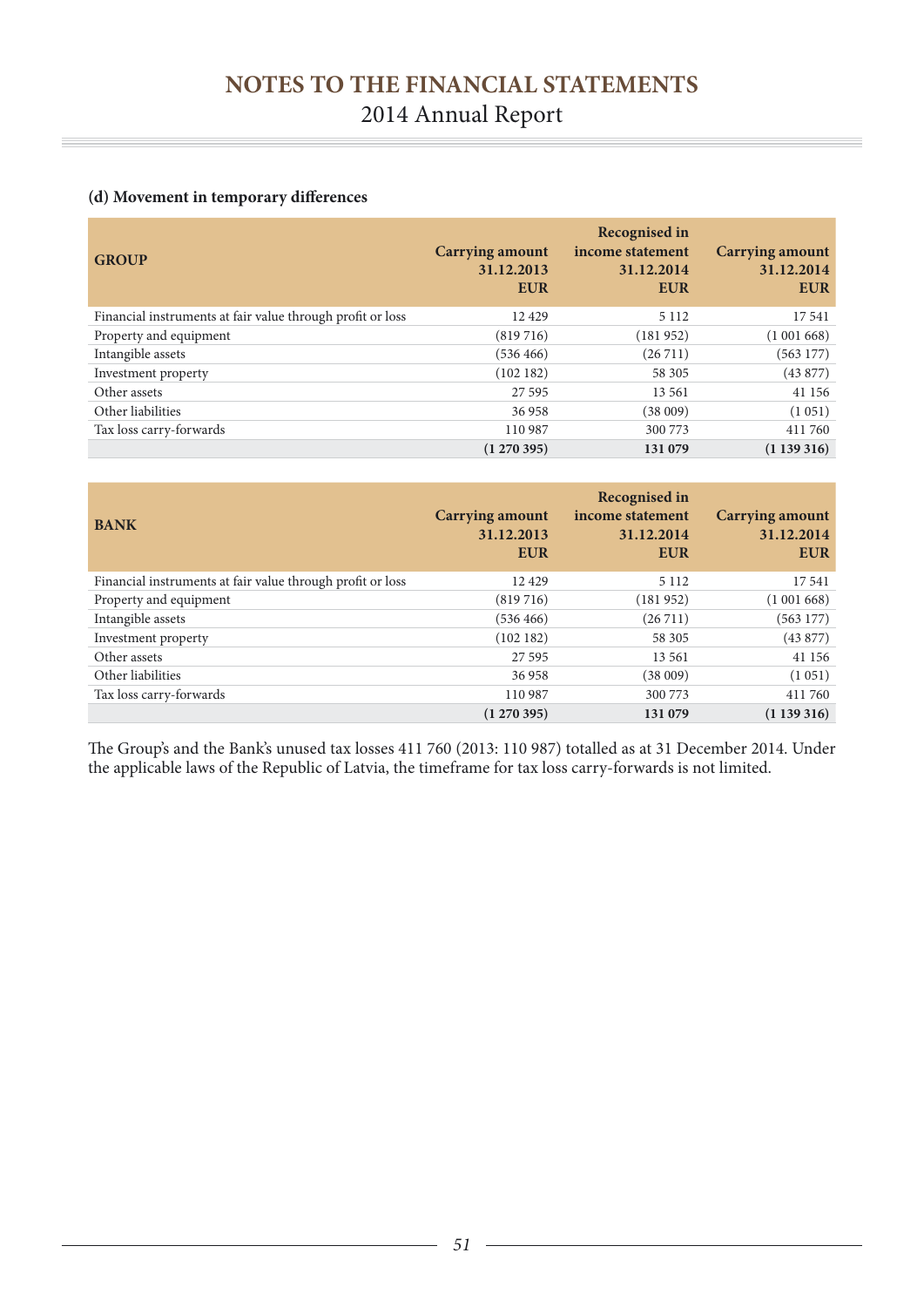### 14. Cash and Balances with Bank of Latvia

|                                 | Group<br><b>EUR</b> | <b>Bank</b><br>31.12.2014 31.12.2014 31.12.2013 31.12.2013<br><b>EUR</b> | <b>Second</b> Group<br><b>EUR</b> | <b>Bank</b><br><b>EUR</b> |
|---------------------------------|---------------------|--------------------------------------------------------------------------|-----------------------------------|---------------------------|
| Cash                            | 1 353 263           | 1 348 731                                                                | 1 574 784                         | 1 573 421                 |
| Balance with the Bank of Latvia | 22 176 492          | 22 176 492                                                               | 29 870 782                        | 29 870 782                |
|                                 | 23 529 755          | 23 5 25 223                                                              | 31 445 566                        | 31 444 203                |

The Bank is required to ensure that the monthly average balance with the Bank of Latvia exceeds the statutory reserve requirement ratio for commercial banks. During 2014 and 2013 the Bank complied with the reserve requirements.

### 15. Cash and Cash Equivalents

|                                                                          | Group<br>31.12.2014<br><b>EUR</b> | <b>Bank</b><br>31.12.2014<br><b>EUR</b> | Group<br>31.12.2013<br><b>EUR</b> | <b>Bank</b><br>31.12.2013<br><b>EUR</b> |
|--------------------------------------------------------------------------|-----------------------------------|-----------------------------------------|-----------------------------------|-----------------------------------------|
| Cash                                                                     | 1 353 263                         | 1 348 731                               | 1 574 784                         | 1 573 421                               |
| Balance with the Bank of Latvia                                          | 22 176 492                        | 22 176 492                              | 29 870 782                        | 29 870 782                              |
|                                                                          | 23 529 755                        | 23 5 25 223                             | 31 445 566                        | 31 444 203                              |
| Due from other credit institutions with up to 3 months original maturity | 271 189 576                       | 271 189 576                             | 143 679 993                       | 143 679 993                             |
| Due to other credit institutions with up to 3 months original maturity   | (6454176)                         | (6454176)                               | (7625866)                         | (7625866)                               |
|                                                                          | 288 265 155                       | 288 260 623                             | 167 499 693                       | 167 498 330                             |

### 16. Securities-Held-For Trading

|                                                                    | Group<br>and Bank<br>31.12.2014<br><b>EUR</b> | Group<br>and Bank<br>31.12.2013<br><b>EUR</b> |
|--------------------------------------------------------------------|-----------------------------------------------|-----------------------------------------------|
| Debt securities                                                    |                                               |                                               |
| Government treasury bills                                          | 29 29 1                                       |                                               |
| Bonds of other issuers and other fixed-income securities rated Ba  | 420 876                                       |                                               |
| Bonds of other issuers and other fixed-income securities rated Caa |                                               | 1021978                                       |
| Shares and other variable income securities                        | 26 672                                        | 646792                                        |
|                                                                    | 476839                                        | 1 668 770                                     |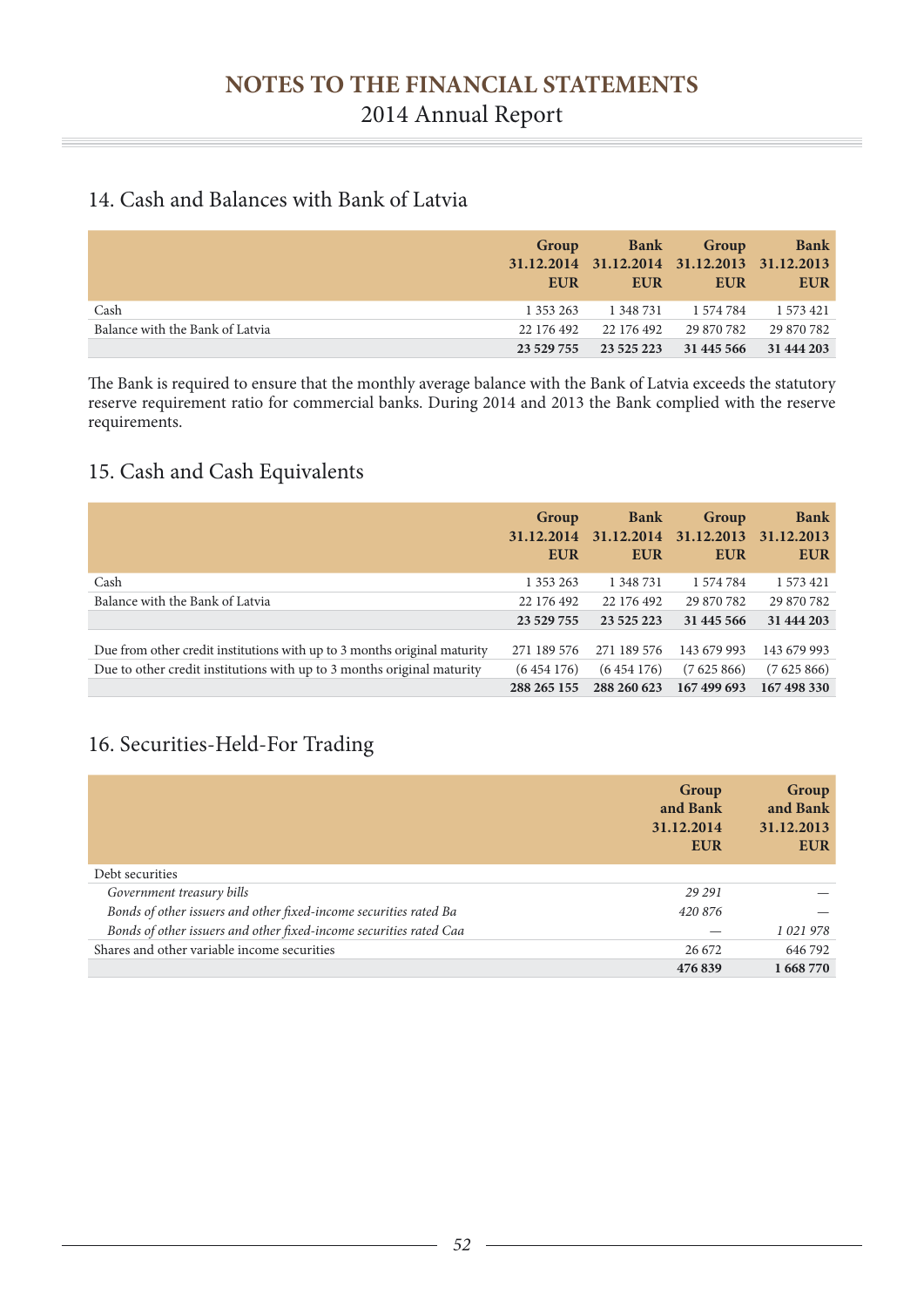The table below shows the securities recorded by issuer profile:

|                                          | <b>Group and Bank</b><br>31.12.2014<br><b>EUR</b> | <b>Group and Bank</b><br>31.12.2013<br><b>EUR</b> |
|------------------------------------------|---------------------------------------------------|---------------------------------------------------|
| Debt securities of credit institutions   | 420 876                                           | 1 0 2 1 9 7 8                                     |
| Debt securities of municipal authorities | 29 29 1                                           |                                                   |
| <b>Total debt securities</b>             | 450 167                                           | 1021978                                           |
| State-owned companies enterprises        | 17909                                             | 337 302                                           |
| Shares of credit institutions            |                                                   | 272 375                                           |
| Shares of private enterprises            | 8 7 6 3                                           | 37 115                                            |
| <b>Total shares</b>                      | 26 672                                            | 646792                                            |
|                                          | 476839                                            | 1668770                                           |

The table below shows the geographical concentration of securities:

|                                                                                                            | <b>Group and Bank</b><br>31.12.2014<br><b>EUR</b> | <b>Group and Bank</b><br>31.12.2013<br><b>EUR</b> |
|------------------------------------------------------------------------------------------------------------|---------------------------------------------------|---------------------------------------------------|
| Entity-issued debt securities exposed to country risk (Ukraine)                                            |                                                   | 1 0 2 1 9 7 8                                     |
| Debt securities of entities registered in OECD countries                                                   | 29 29 1                                           |                                                   |
| Debt securities of entities registered in CIS countries                                                    | 420 876                                           |                                                   |
| <b>Total debt securities</b>                                                                               | 450 167                                           | 1021978                                           |
| Shares of entities registered in the Republic of Latvia<br>Shares of entities registered in OECD countries | 1495<br>2697                                      | 2 2 9 2<br>30 134                                 |
| Shares of entities registered in CIS countries                                                             | 22 480                                            | 614 366                                           |
| <b>Total shares</b>                                                                                        | 26 672                                            | 646792                                            |
|                                                                                                            | 476839                                            | 1 668 770                                         |

As of 31 December 2014 and 31 December 2013, the Bank did not possess any debt securities serving as collateral for repo transactions.

### 17. Derivative Financial Instruments

The table below summarises the contractual amounts of the Group's and the Bank's forward foreign exchange contracts outstanding at 31 December 2014 and 31 December 2013. The foreign currency amounts presented below are translated at rates prevalent at the reporting date. The resultant unrealised gains and losses on these unmatured contracts, along with the

amounts payable and receivable on the matured but unsettled contracts, have been recognised in the profit or loss. All of the amounts presented below were fully paid and received under the contracts during the period 1 January 2014 to the date of signing of these financial statements.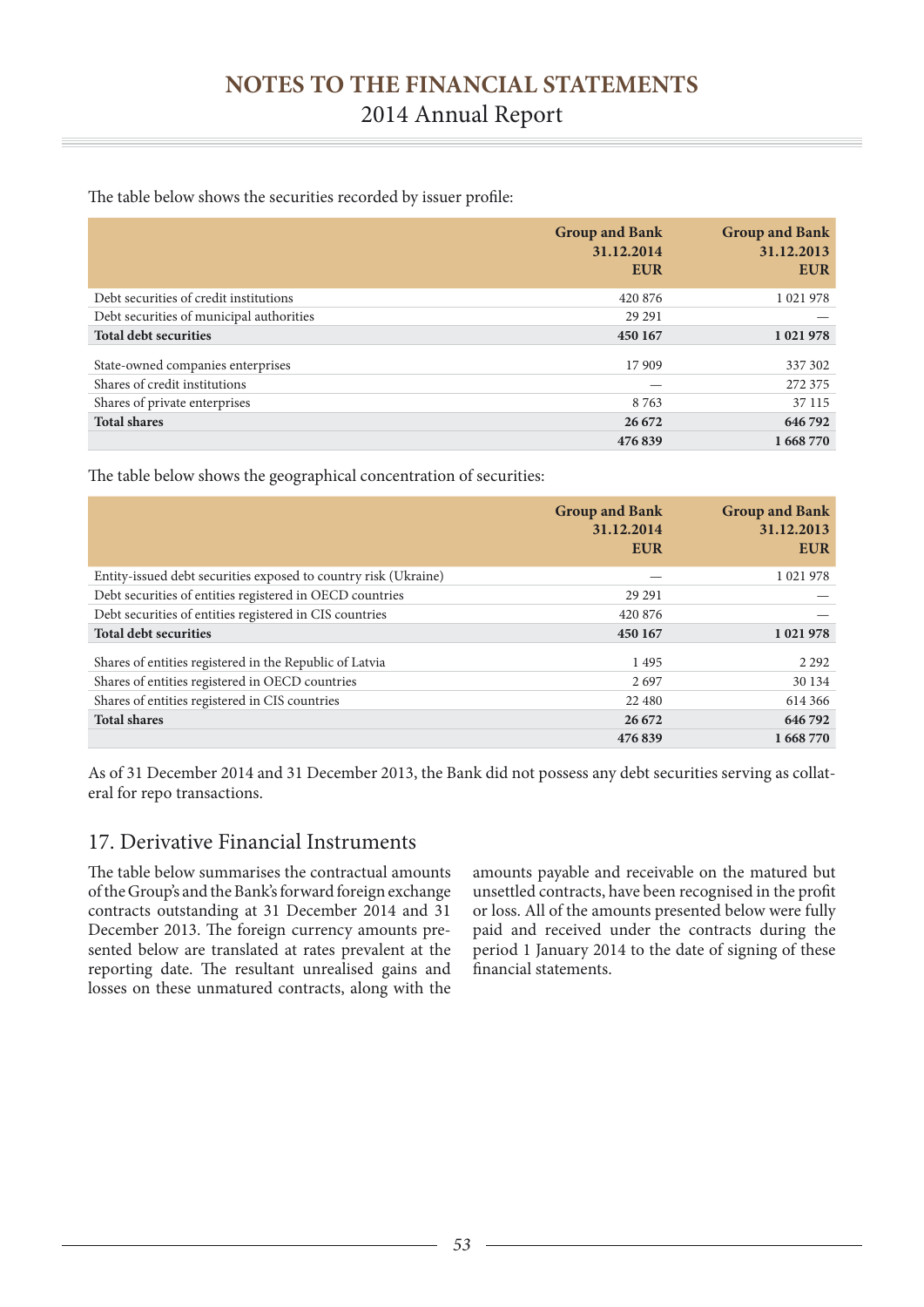|                                    |                                           | <b>Group and Bank</b>                          |                                           | <b>Group and Bank</b>                          |
|------------------------------------|-------------------------------------------|------------------------------------------------|-------------------------------------------|------------------------------------------------|
|                                    | 31.12.2014<br><b>Assets</b><br><b>EUR</b> | 31.12.2014<br><b>Liabilities</b><br><b>EUR</b> | 31.12.2013<br><b>Assets</b><br><b>EUR</b> | 31.12.2013<br><b>Liabilities</b><br><b>EUR</b> |
| Notional amount                    |                                           |                                                |                                           |                                                |
| Currency SWAPS                     | 212 685 377                               | 212 240 485                                    | 232 184 612                               | 231 244 332                                    |
| Foreign currency FORWARD contracts | 11 276 883                                | 11 286 435                                     | 21 473 017                                | 21 592 065                                     |
| FUTURES contracts (gold)           | 394 729                                   |                                                | 613 360                                   |                                                |
|                                    | 224 356 989                               | 223 526 920                                    | 254 270 989                               | 252 836 397                                    |
| Fair value                         |                                           |                                                |                                           |                                                |
| Currency SWAPS                     | 2 3 8 5 7 0 0                             | 1940808                                        | 1 424 744                                 | 484 464                                        |
| Foreign currency FORWARD contracts | 14 700                                    | 24 2 5 2                                       | 19 163                                    | 138 212                                        |
| FUTURES contracts (gold)           | 4612                                      |                                                | 22 685                                    |                                                |
|                                    | 2405012                                   | 1965060                                        | 1466592                                   | 622 676                                        |

The table below shows the concentration of foreign currency exchange SWAP transactions by counterparty domiciles:

|                                                                            | <b>Group and Bank</b>                     |                                                | <b>Group and Bank</b>                     |                                                |
|----------------------------------------------------------------------------|-------------------------------------------|------------------------------------------------|-------------------------------------------|------------------------------------------------|
|                                                                            | 31.12.2014<br><b>Assets</b><br><b>EUR</b> | 31.12.2014<br><b>Liabilities</b><br><b>EUR</b> | 31.12.2013<br><b>Assets</b><br><b>EUR</b> | 31.12.2013<br><b>Liabilities</b><br><b>EUR</b> |
| <b>Fair value</b>                                                          |                                           |                                                |                                           |                                                |
| Currency SWAPS with Latvia incorporated credit institutions                |                                           |                                                | 270 196                                   |                                                |
| Currency SWAPS with other EU countries incorporated credit<br>institutions | 220 955                                   |                                                | 1 1 5 4 5 4 8                             |                                                |
| Currency SWAPS with non-OECD incorporated credit institutions              | 2 164 745                                 | 1 940 808                                      |                                           | 484 464                                        |
| including currency SWAPS with Ukraine incorporated credit<br>institutions  | —                                         | 1 431 565                                      |                                           | 484 464                                        |
|                                                                            | 2 3 8 5 7 0 0                             | 1940808                                        | 1 424 744                                 | 484 464                                        |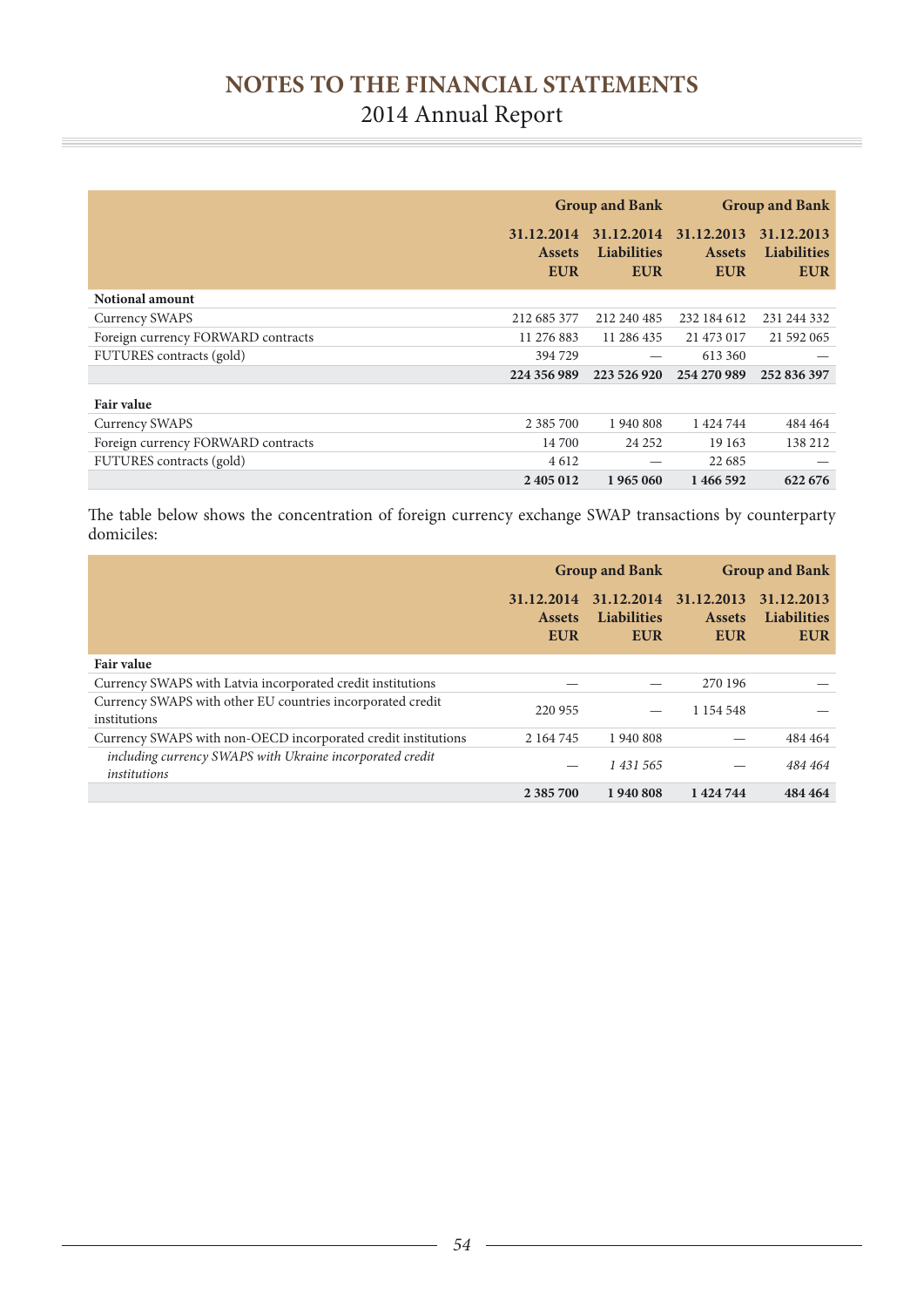The table below shows the concentration of foreign exchange FORWARD transactions by counterparty domiciles:

|                                                                                                            | <b>Group and Bank</b>                     |                                                | <b>Group and Bank</b>                     |                                         |
|------------------------------------------------------------------------------------------------------------|-------------------------------------------|------------------------------------------------|-------------------------------------------|-----------------------------------------|
|                                                                                                            | 31.12.2014<br><b>Assets</b><br><b>EUR</b> | 31.12.2014<br><b>Liabilities</b><br><b>EUR</b> | 31.12.2013<br><b>Assets</b><br><b>EUR</b> | 31.12.2013<br>Liabilities<br><b>EUR</b> |
| <b>Fair value</b>                                                                                          |                                           |                                                |                                           |                                         |
| Foreign currency exchange FORWARD transactions with other EU<br>countries incorporated credit institutions | 6 5 1 0                                   | 6 7 6 5                                        |                                           |                                         |
| Foreign currency exchange FORWARD transactions with Ukraine<br>incorporated credit institutions            |                                           |                                                | 8 5 9 6                                   |                                         |
| Foreign currency exchange FORWARD transactions with Latvian<br>customers                                   |                                           |                                                | 137                                       | 5 1 2 4                                 |
| Foreign currency exchange FORWARD transactions with other<br>countries customers                           | 8 1 9 0                                   | 17487                                          | 10 430                                    | 133 088                                 |
|                                                                                                            | 14 700                                    | 24 25 2                                        | 19 163                                    | 138 212                                 |

### 18. Due from Credit Institutions

|                      | Group<br>and Bank<br>31.12.2014<br><b>EUR</b> | Group<br>and Bank<br>31.12.2013<br><b>EUR</b> |
|----------------------|-----------------------------------------------|-----------------------------------------------|
| Repayable on demand  | 271 193 419                                   | 137 966 615                                   |
| Other deposits       | 6 397 836                                     | 17 001 426                                    |
|                      | 277 591 255                                   | 154 968 041                                   |
| Allowances (Note 12) |                                               | (26)                                          |
|                      | 277 591 255                                   | 154 968 015                                   |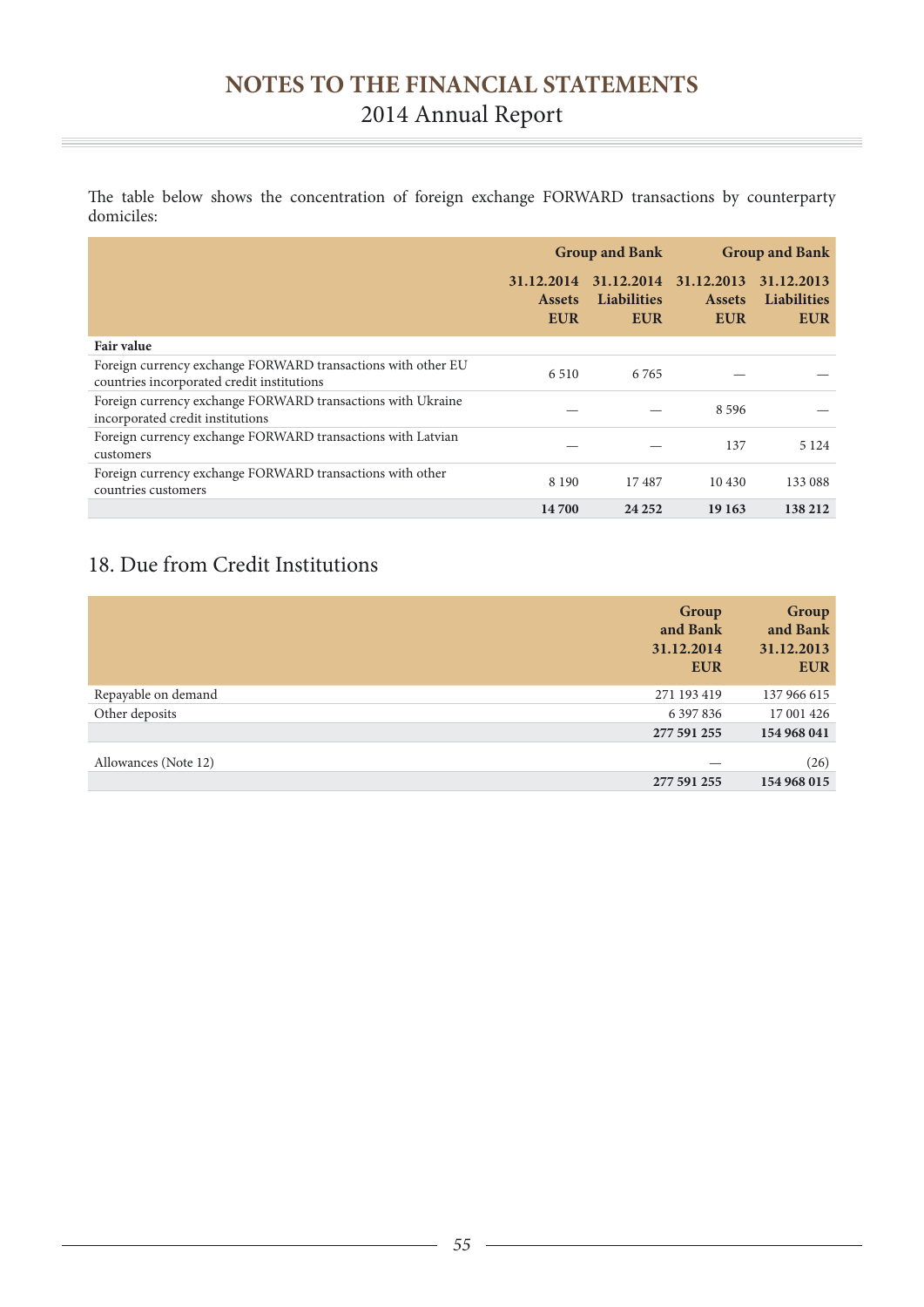The table below shows the geographical concentration of dues from credit institutions:

|                                                                                        | Group<br>and Bank | Group<br>and Bank |
|----------------------------------------------------------------------------------------|-------------------|-------------------|
|                                                                                        | 31.12.2014        | 31.12.2013        |
|                                                                                        | <b>EUR</b>        | <b>EUR</b>        |
| Due from credit institutions incorporated in the Republic of Latvia (Moody's ratings): | 127 525           | 2 453 602         |
| not rated                                                                              | 127 525           | 2 453 602         |
| Due from credit institutions incorporated in other EU countries (Moody's ratings):     | 209 718 823       | 57 049 859        |
| rated A                                                                                | 25 205 579        | 22 429 937        |
| rated Baa                                                                              | 179 265 885       | 31 922 817        |
| not rated                                                                              | 5 247 359         | 2 697 105         |
| Due from credit institutions incorporated in other OECD countries (Moody's ratings):   | 64 402 135        | 78 233 968        |
| rated A                                                                                | 64 402 135        | 78 231 770        |
| not rated                                                                              |                   | 2 1 9 8           |
| Due from credit institutions incorporated in Ukraine (Moody's ratings):                | 4 2 6 4           | 14 830 418        |
| rated Caa                                                                              |                   | 7540              |
| rated Ca                                                                               | 3016              | 14 822 878        |
| not rated                                                                              | 1 2 4 8           |                   |
| Due from credit institutions incorporated in other countries (Moody's ratings):        | 3 3 3 3 5 0 8     | 2 400 194         |
| rated A                                                                                | 139 635           |                   |
| rated Baa                                                                              |                   | 139 437           |
| rated Ba                                                                               | 2772817           | 46                |
| rated B                                                                                | 419 261           | 43 040            |
| rated Caa                                                                              | 11                | 2 2 1 3 8 9 0     |
| not rated                                                                              | 6784              | 3781              |
|                                                                                        | 277 591 255       | 154 968 041       |
| Allowances (Note 12)                                                                   |                   | (26)              |
|                                                                                        | 277 591 255       | 154 968 015       |

### **Concentration of placements with banks and other financial institutions**

As at 31 December 2014 and 31 December 2013, the Group and the Bank had three banks and financial institutions, whose balances exceeded 10% of total placements with banks and other financial institutions. The gross value of these balances as of 31 December 2014 and 31 December 2013 were EUR 243 665 835 and EUR 125 520 837, respectively.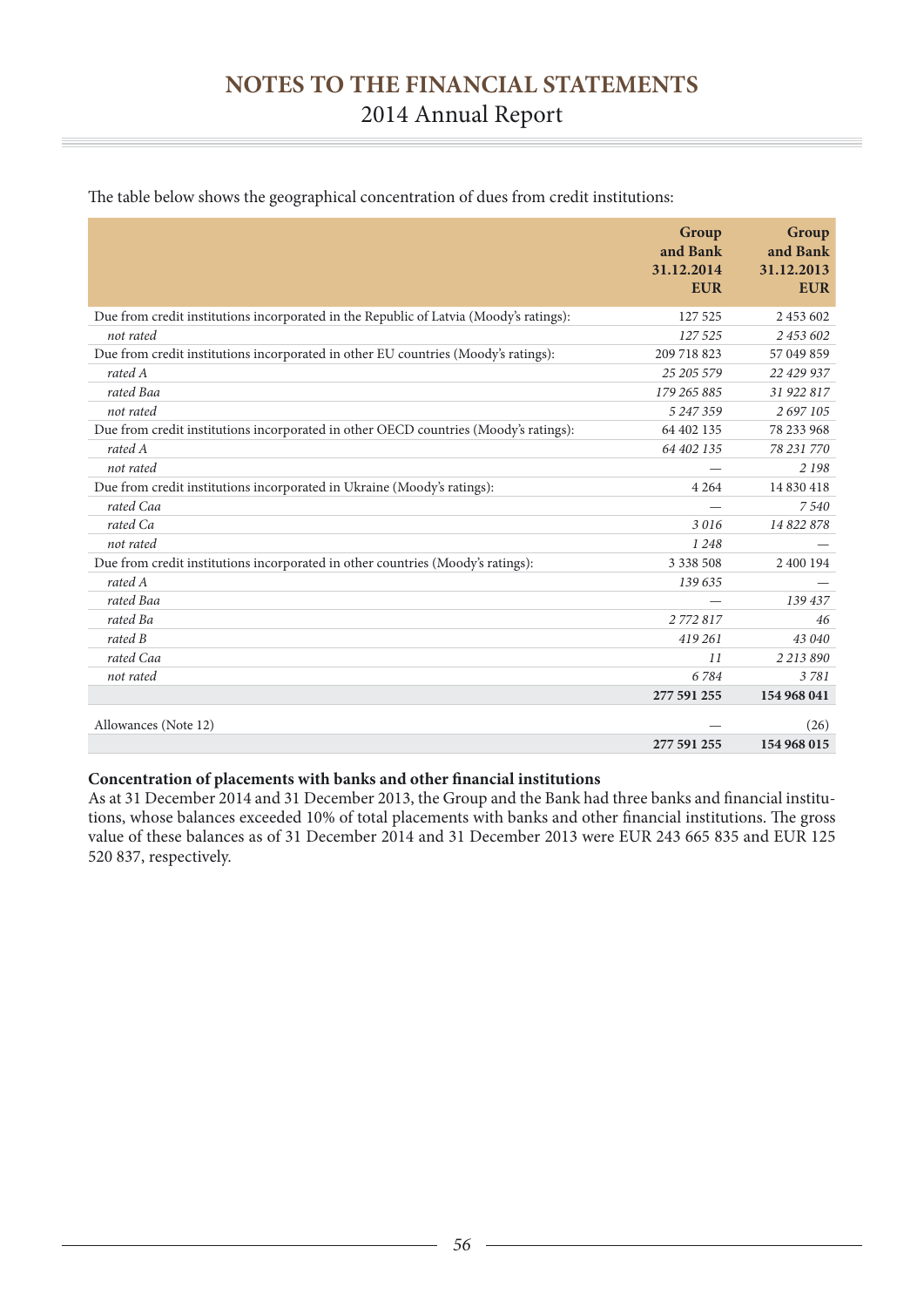### 19. Loans

### **(a) Loans by type**

|                      | Group<br>31.12.2014<br><b>EUR</b> | <b>Bank</b><br>31.12.2014<br><b>EUR</b> | Group<br>31.12.2013<br><b>EUR</b> | <b>Bank</b><br>31.12.2013<br><b>EUR</b> |
|----------------------|-----------------------------------|-----------------------------------------|-----------------------------------|-----------------------------------------|
| Commercial loans     | 30 702 749                        | 30 806 550                              | 47 007 537                        | 47 209 435                              |
| Mortgage loans       | 29 509 030                        | 31 384 137                              | 29 095 208                        | 31 245 562                              |
| Trade finance        | 12 857 224                        | 12 857 224                              | 14 136 978                        | 14 136 978                              |
| Overdrafts           | 2 3 8 4 1 0 4                     | 2 467 940                               | 4773900                           | 4837911                                 |
| Industrial loans     | 1 008 537                         | 1 008 537                               | 988 907                           | 988 907                                 |
| Consumer loans       | 253 063                           | 253 063                                 | 250 955                           | 250 955                                 |
| Payment cards        | 223 245                           | 223 245                                 | 224 356                           | 224 356                                 |
| Other                | 23 692 441                        | 23 692 441                              | 5 881 571                         | 5 881 571                               |
|                      | 100 630 393                       | 102 693 137                             | 102 359 412                       | 104 775 675                             |
| Reverse repos        | 4 262 609                         | 4 2 6 2 6 0 9                           | 4790892                           | 4790892                                 |
|                      | 104 893 002                       | 106 955 746                             | 107 150 304                       | 109 566 567                             |
| Allowances (Note 12) | (8806139)                         | (9202378)                               | (5589751)                         | (5985990)                               |
|                      | 96 086 863                        | 97 753 368                              | 101 560 553                       | 103 580 577                             |

### **(b) Loan profile by country of risk**

| <b>GROUP</b>          | <b>Gross</b> loans<br>31.12.2014<br><b>EUR</b> | <b>Allowances</b><br>31.12.2014<br><b>EUR</b> | <b>Net loans</b><br>31.12.2014<br><b>EUR</b> |
|-----------------------|------------------------------------------------|-----------------------------------------------|----------------------------------------------|
| Republic of Latvia    | 41 014 781                                     | (4628167)                                     | 36 386 614                                   |
| Other EU countries    | 20 440 177                                     | (588402)                                      | 19 851 775                                   |
| Non-EU OECD countries | 6821868                                        | (247 422)                                     | 6 5 7 4 4 4 6                                |
| Ukraine               | 32 224 001                                     | (3016390)                                     | 29 207 611                                   |
| Other CIS countries   | 4 389 932                                      | (325754)                                      | 4 0 6 4 1 7 8                                |
| Other countries       | 2 2 4 3                                        | $\left( 4\right)$                             | 2 2 3 9                                      |
|                       | 104 893 002                                    | (8806139)                                     | 96 086 863                                   |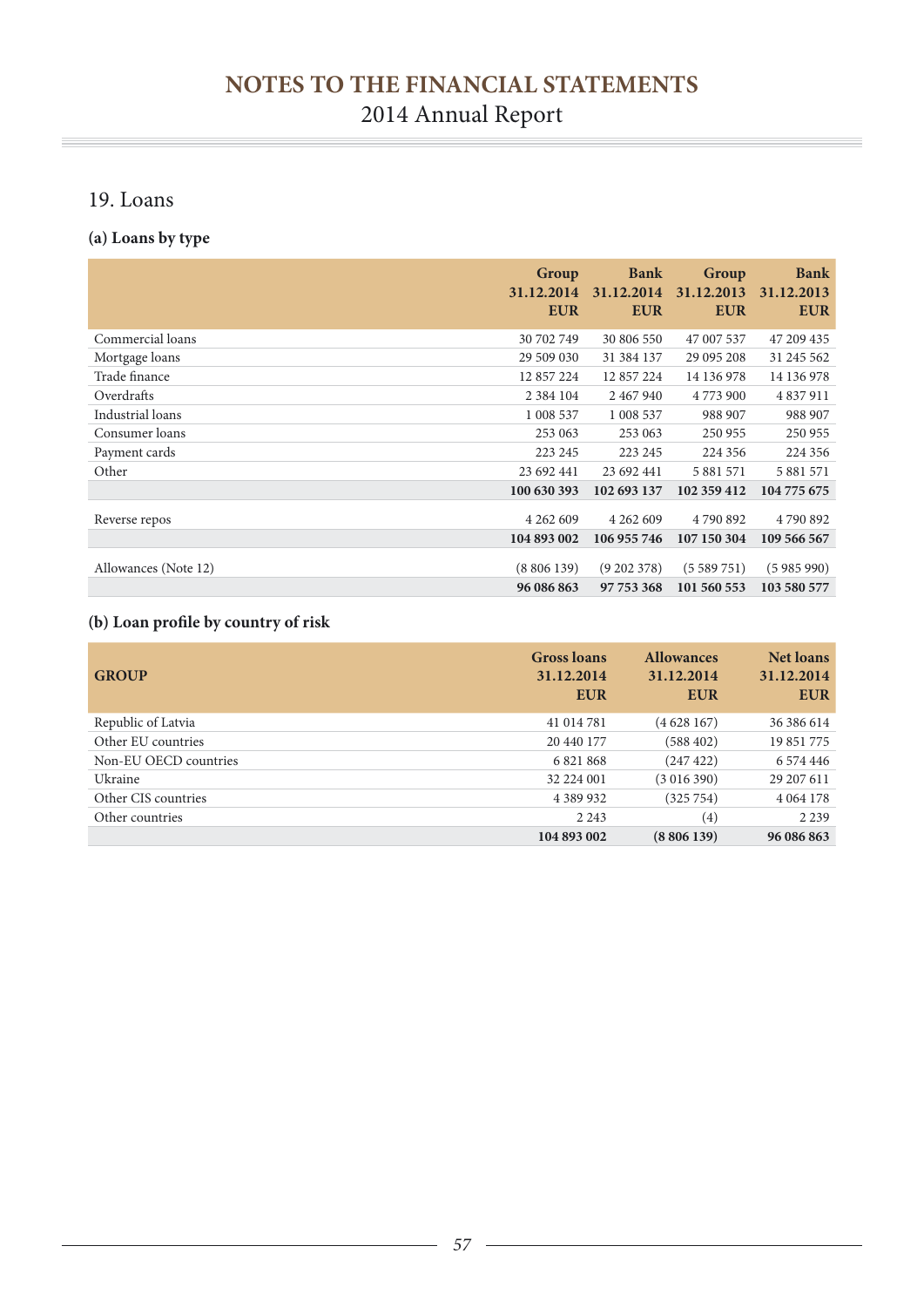| <b>BANK</b>           | <b>Gross</b> loans<br>31.12.2014<br><b>EUR</b> | <b>Allowances</b><br>31.12.2014<br><b>EUR</b> | <b>Net loans</b><br>31.12.2014<br><b>EUR</b> |
|-----------------------|------------------------------------------------|-----------------------------------------------|----------------------------------------------|
| Republic of Latvia    | 43 077 525                                     | (5024406)                                     | 38 053 119                                   |
| Other EU countries    | 20 440 177                                     | (588402)                                      | 19 851 775                                   |
| Non-EU OECD countries | 6821868                                        | (247 422)                                     | 6 5 7 4 4 4 6                                |
| Ukraine               | 32 224 001                                     | (3016390)                                     | 29 207 611                                   |
| Other CIS countries   | 4 389 932                                      | (325754)                                      | 4 0 6 4 1 7 8                                |
| Other countries       | 2 2 4 3                                        | $\left( 4\right)$                             | 2 2 3 9                                      |
|                       | 106 955 746                                    | (9202378)                                     | 97 753 368                                   |

| <b>GROUP</b>          | <b>Gross</b> loans<br>31.12.2013<br><b>EUR</b> | <b>Allowances</b><br>31.12.2013<br><b>EUR</b> | <b>Net loans</b><br>31.12.2013<br><b>EUR</b> |
|-----------------------|------------------------------------------------|-----------------------------------------------|----------------------------------------------|
| Republic of Latvia    | 44 398 019                                     | (3749470)                                     | 40 648 549                                   |
| Other EU countries    | 30 331 653                                     | (519 209)                                     | 29 812 444                                   |
| Non-EU OECD countries | 6 0 71 9 39                                    | (249 422)                                     | 5 822 517                                    |
| Ukraine               | 18 885 414                                     | (1071650)                                     | 17813764                                     |
| Other CIS countries   | 5 0 21 5 46                                    |                                               | 5 0 21 5 46                                  |
| Other countries       | 2441733                                        |                                               | 2441733                                      |
|                       | 107 150 304                                    | (5589751)                                     | 101 560 553                                  |

| <b>BANK</b>           | <b>Gross</b> loans<br>31.12.2013<br><b>EUR</b> | <b>Allowances</b><br>31.12.2013<br><b>EUR</b> | <b>Net loans</b><br>31.12.2013<br><b>EUR</b> |
|-----------------------|------------------------------------------------|-----------------------------------------------|----------------------------------------------|
| Republic of Latvia    | 46 814 282                                     | (4145709)                                     | 42 668 573                                   |
| Other EU countries    | 30 331 653                                     | (519 209)                                     | 29 812 444                                   |
| Non-EU OECD countries | 6 0 7 1 9 3 9                                  | (249 422)                                     | 5 822 517                                    |
| Ukraine               | 18 885 414                                     | (1071650)                                     | 17813764                                     |
| Other CIS countries   | 5 0 21 5 46                                    |                                               | 5 0 21 5 46                                  |
| Other countries       | 2441733                                        |                                               | 2441733                                      |
|                       | 109 566 567                                    | (5985990)                                     | 103 580 577                                  |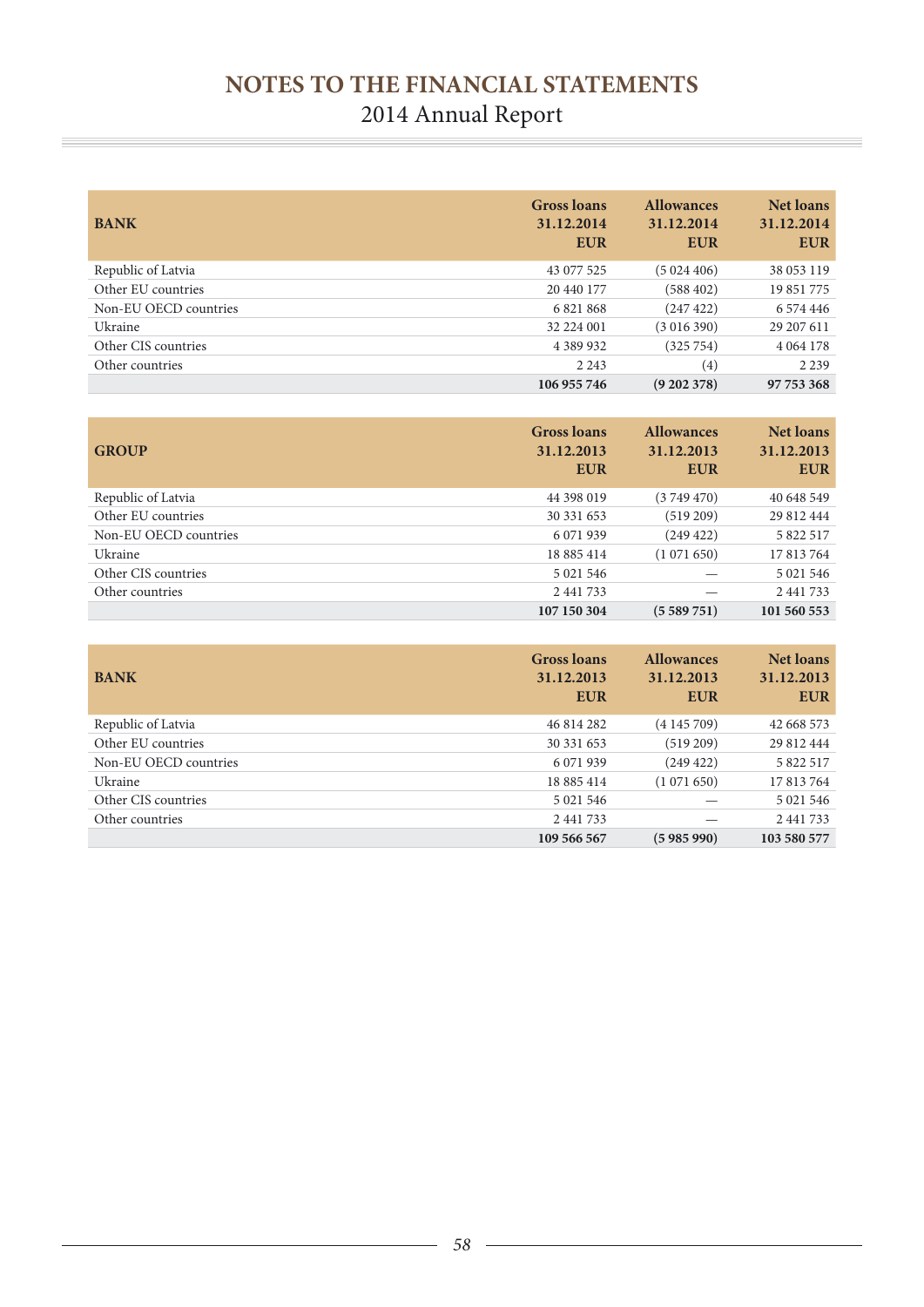### **(c) Loans by customer profile**

|                                                          | Group<br>31.12.2014<br><b>EUR</b> | <b>Bank</b><br>31.12.2014<br><b>EUR</b> | Group<br>31.12.2013<br><b>EUR</b> | <b>Bank</b><br>31.12.2013<br><b>EUR</b> |
|----------------------------------------------------------|-----------------------------------|-----------------------------------------|-----------------------------------|-----------------------------------------|
| Loans to corporate clients                               | 83 751 058                        | 85 813 802                              | 80 401 157                        | 82 817 420                              |
| Loans to financial institutions                          | 6 1 1 3 2 9 8                     | 6 1 1 3 2 9 8                           | 7 682 941                         | 7682941                                 |
| Loans to non-profit institutions serving households      |                                   |                                         | 125                               | 125                                     |
| Loans to individuals                                     | 13 643 472                        | 13 643 472                              | 17 783 746                        | 17 783 746                              |
| Loans to senior management and staff members of the Bank | 1 385 174                         | 1 385 174                               | 1 282 335                         | 1 282 335                               |
|                                                          | 104 893 002                       | 106 955 746                             | 107 150 304                       | 109 566 567                             |
| Allowances (Note 12)                                     | (8806139)                         | (9202378)                               | (5589751)                         | (5985990)                               |
|                                                          | 96 086 863                        | 97 753 368                              | 101 560 553                       | 103 580 577                             |

### **(d) Industry analysis of the loan portfolio**

| <b>GROUP</b>                           | <b>Gross</b> loans<br>31.12.2014<br><b>EUR</b> | <b>Allowances</b><br>31.12.2014<br><b>EUR</b> | <b>Net loans</b><br>31.12.2014<br><b>EUR</b> |
|----------------------------------------|------------------------------------------------|-----------------------------------------------|----------------------------------------------|
| Trade                                  | 33 527 235                                     | (3493188)                                     | 30 034 047                                   |
| Real estate                            | 24 117 146                                     | (4481880)                                     | 19 635 266                                   |
| Finance                                | 18 821 217                                     | (312604)                                      | 18 508 613                                   |
| Manufacturing                          | 2 003 823                                      |                                               | 2 003 823                                    |
| Energy                                 | 1 646 325                                      |                                               | 1 646 325                                    |
| Information and communication services | 1 162 971                                      | (806)                                         | 1 1 62 1 65                                  |
| Other services                         | 6 503 347                                      | (20 225)                                      | 6 483 122                                    |
| Agriculture, forestry and timber       | 163 587                                        | (3456)                                        | 160 131                                      |
| Other                                  | 1918705                                        | (66530)                                       | 1852175                                      |
| Loans to individuals                   | 15 028 646                                     | (427 450)                                     | 14 601 196                                   |
|                                        | 104 893 002                                    | (8806139)                                     | 96 086 863                                   |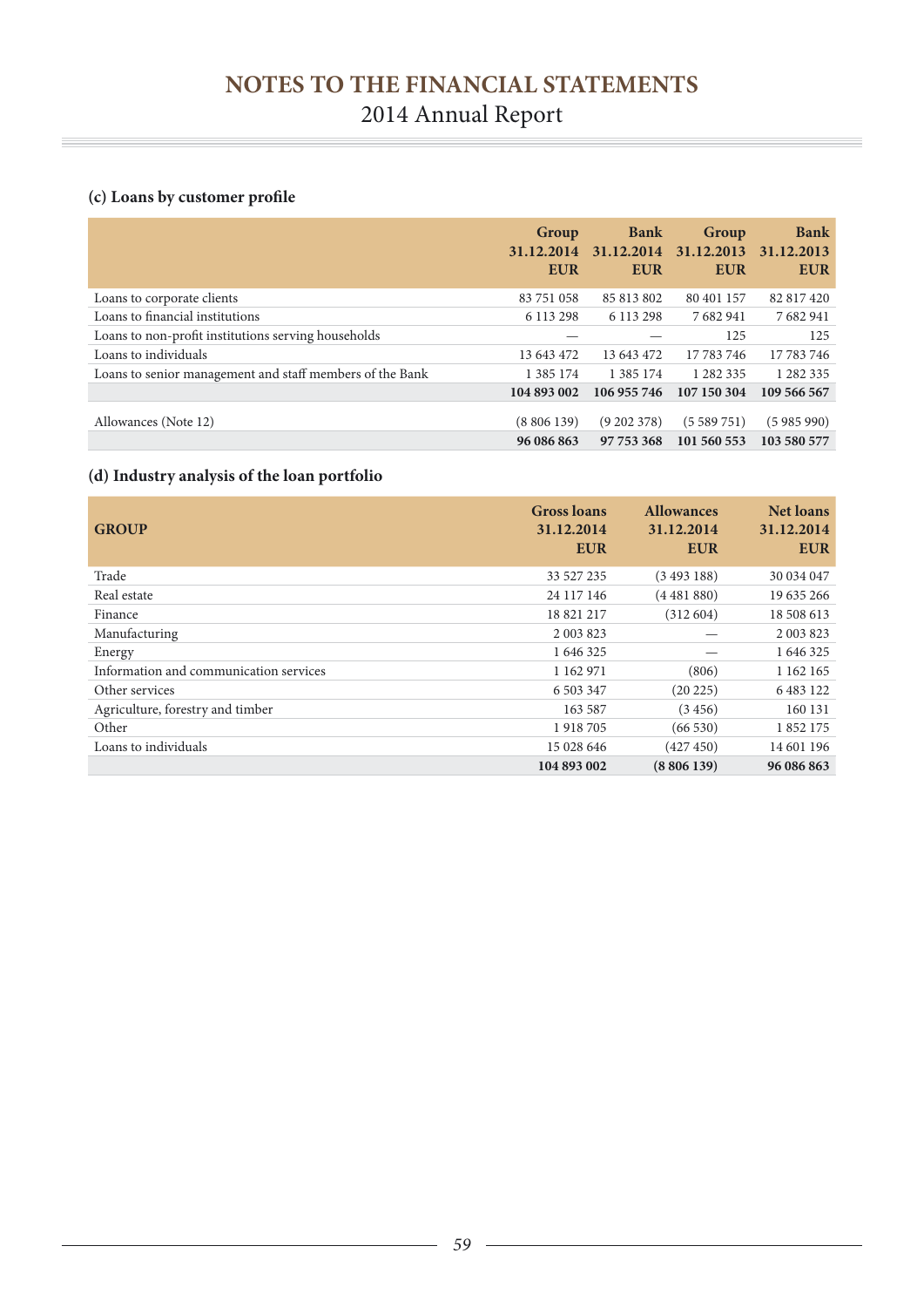| <b>BANK</b>                            | <b>Gross</b> loans<br>31.12.2014<br><b>EUR</b> | <b>Allowances</b><br>31.12.2014<br><b>EUR</b> | <b>Net loans</b><br>31.12.2014<br><b>EUR</b> |
|----------------------------------------|------------------------------------------------|-----------------------------------------------|----------------------------------------------|
| Trade                                  | 33 527 235                                     | (3493188)                                     | 30 034 047                                   |
| Real estate                            | 26 179 890                                     | (4878119)                                     | 21 301 771                                   |
| Finance                                | 18 821 217                                     | (312604)                                      | 18 508 613                                   |
| Manufacturing                          | 2 003 823                                      |                                               | 2 003 823                                    |
| Energy                                 | 1 646 325                                      |                                               | 1 646 325                                    |
| Information and communication services | 1 162 971                                      | (806)                                         | 1 1 62 1 65                                  |
| Other services                         | 6 503 347                                      | (20 225)                                      | 6 483 122                                    |
| Agriculture, forestry and timber       | 163 587                                        | (3456)                                        | 160 131                                      |
| Other                                  | 1918705                                        | (66530)                                       | 1852175                                      |
| Loans to individuals                   | 15 028 646                                     | (427 450)                                     | 14 601 196                                   |
|                                        | 106 955 746                                    | (9202378)                                     | 97 753 368                                   |

| <b>GROUP</b>                           | <b>Gross</b> loans<br>31.12.2013<br><b>EUR</b> | <b>Allowances</b><br>31.12.2013<br><b>EUR</b> | <b>Net loans</b><br>31.12.2013<br><b>EUR</b> |
|----------------------------------------|------------------------------------------------|-----------------------------------------------|----------------------------------------------|
| Trade                                  | 33 287 403                                     | (1344328)                                     | 31 943 075                                   |
| Real estate                            | 22 456 480                                     | (3428745)                                     | 19 027 735                                   |
| Finance                                | 21 557 426                                     | (312 579)                                     | 21 244 847                                   |
| Manufacturing                          | 2 023 497                                      |                                               | 2 0 2 3 4 9 7                                |
| Energy                                 | 1680171                                        |                                               | 1680171                                      |
| Information and communication services | 1 065 327                                      | (38)                                          | 1 065 289                                    |
| Other services                         | 3 408 663                                      | $(20\,225)$                                   | 3 3 8 8 4 3 8                                |
| Agriculture, forestry and timber       | 17454                                          | (3476)                                        | 13 978                                       |
| Other                                  | 2 5 8 7 8 0 2                                  | (66531)                                       | 2 5 2 1 2 7 1                                |
| Loans to individuals                   | 19 066 081                                     | (413829)                                      | 18 652 252                                   |
|                                        | 107 150 304                                    | (5589751)                                     | 101 560 553                                  |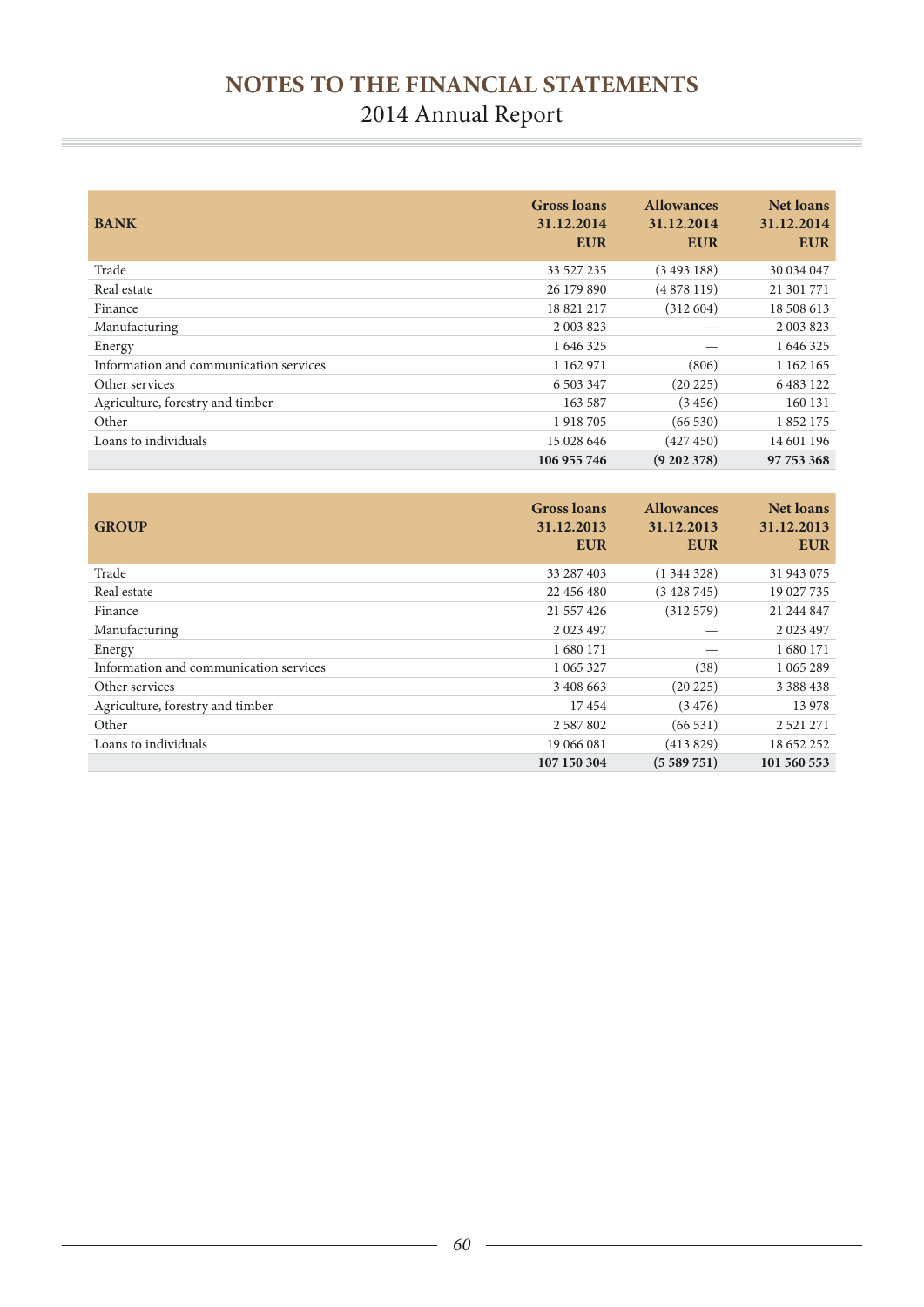| <b>BANK</b>                            | <b>Gross</b> loans<br>31.12.2013<br><b>EUR</b> | <b>Allowances</b><br>31.12.2013<br><b>EUR</b> | <b>Net loans</b><br>31.12.2013<br><b>EUR</b> |
|----------------------------------------|------------------------------------------------|-----------------------------------------------|----------------------------------------------|
| Trade                                  | 33 287 403                                     | (1344328)                                     | 31 943 075                                   |
| Real estate                            | 24 872 743                                     | (3824984)                                     | 21 047 759                                   |
| Finance                                | 21 557 426                                     | (312 579)                                     | 21 244 847                                   |
| Manufacturing                          | 2 0 2 3 4 9 7                                  |                                               | 2 0 2 3 4 9 7                                |
| Information and communication services | 1 065 327                                      | (38)                                          | 1 065 289                                    |
| Energy                                 | 1680171                                        |                                               | 1680171                                      |
| Agriculture, forestry and timber       | 17454                                          | (3476)                                        | 13 978                                       |
| Other services                         | 3 408 663                                      | (20 225)                                      | 3 3 8 4 4 3 8                                |
| Other                                  | 2 5 8 7 8 0 2                                  | (66531)                                       | 2 5 2 1 2 7 1                                |
| Loans to individuals                   | 19 066 081                                     | (413829)                                      | 18 652 252                                   |
|                                        | 109 566 567                                    | (5985990)                                     | 103 580 577                                  |

### **(e) Breakdown of loаns by groups of delayed payments and non-delinquent loans**

The following table provides information on the credit quality of the loan portfolio:

| <b>GROUP</b>              | <b>Gross</b> loans<br>31.12.2014<br><b>EUR</b> | <b>Allowances</b><br>31.12.2014<br><b>EUR</b> | <b>Net loans</b><br>31.12.2014<br><b>EUR</b> |
|---------------------------|------------------------------------------------|-----------------------------------------------|----------------------------------------------|
| Non-delinquent loans      | 74 496 181                                     | (2958541)                                     | 71 537 640                                   |
| Up to 1 month (inclusive) | 373 967                                        | (124556)                                      | 249 411                                      |
| 1 to 3 months             | 150 046                                        | (2 239)                                       | 147 807                                      |
| 3 to 6 months             | 10 278 606                                     | (964 402)                                     | 9 3 1 4 2 0 4                                |
| More than 6 months        | 19 594 202                                     | (4756401)                                     | 14 837 801                                   |
|                           | 104 893 002                                    | (8806139)                                     | 96 086 863                                   |

| <b>BANK</b>               | <b>Gross loans</b><br>31.12.2014<br><b>EUR</b> | <b>Allowances</b><br>31.12.2014<br><b>EUR</b> | <b>Net loans</b><br>31.12.2014<br><b>EUR</b> |
|---------------------------|------------------------------------------------|-----------------------------------------------|----------------------------------------------|
| Non-delinquent loans      | 76 558 925                                     | (3354780)                                     | 73 204 145                                   |
| Up to 1 month (inclusive) | 373 967                                        | (124556)                                      | 249 411                                      |
| 1 to 3 months             | 150 046                                        | (2 239)                                       | 147 807                                      |
| 3 to 6 months             | 10 278 606                                     | (964 402)                                     | 9 3 1 4 2 0 4                                |
| More than 6 months        | 19 594 202                                     | (4756401)                                     | 14 837 801                                   |
|                           | 106 955 746                                    | (9202378)                                     | 97 753 368                                   |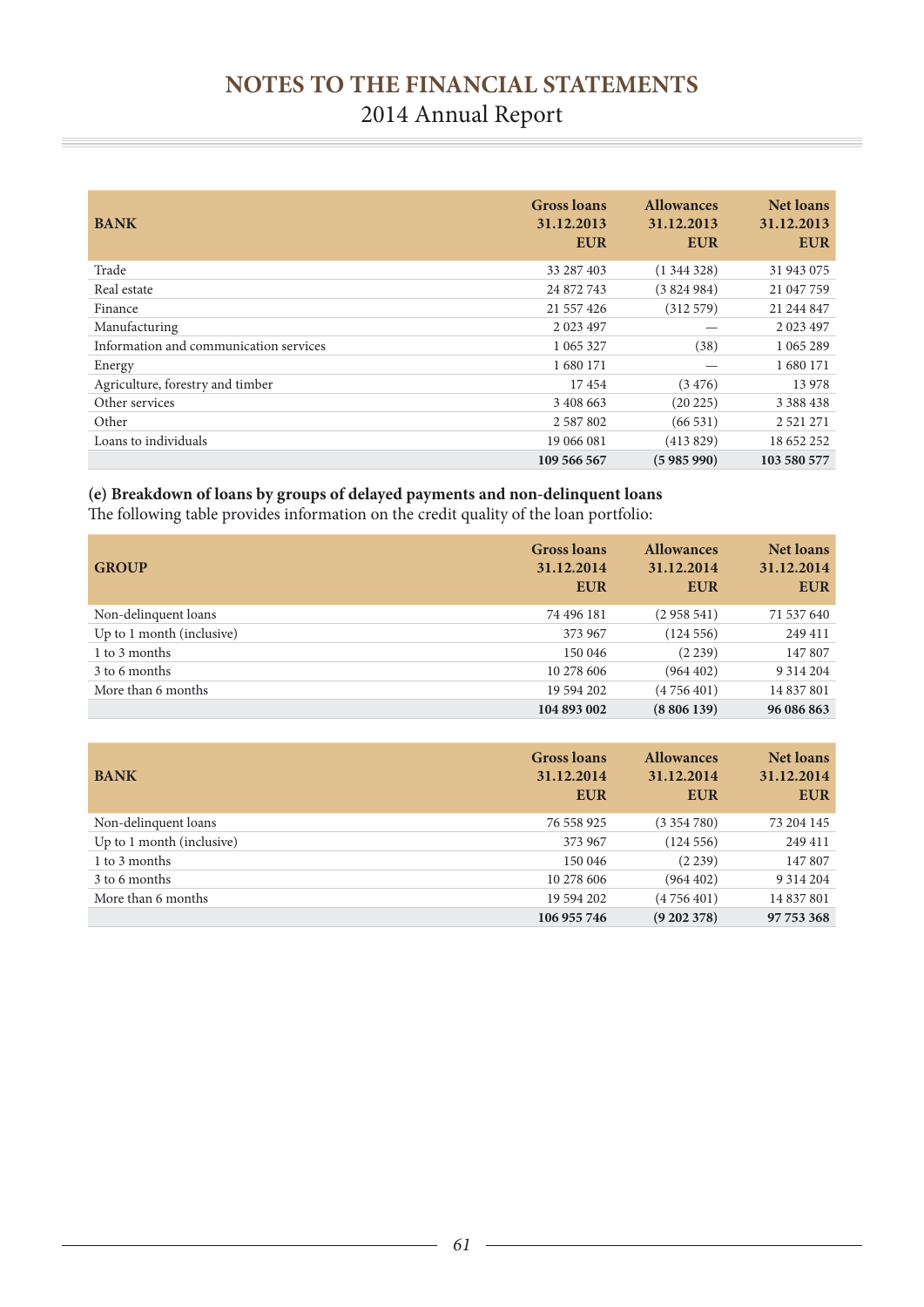| <b>GROUP</b>              | <b>Gross loans</b><br>31.12.2013<br><b>EUR</b> | <b>Allowances</b><br>31.12.2013<br><b>EUR</b> | <b>Net loans</b><br>31.12.2013<br><b>EUR</b> |
|---------------------------|------------------------------------------------|-----------------------------------------------|----------------------------------------------|
| Non-delinquent loans      | 79 317 552                                     | (2123229)                                     | 77 194 323                                   |
| Up to 1 month (inclusive) | 1681729                                        |                                               | 1681729                                      |
| 1 to 3 months             | 11 198 822                                     |                                               | 11 198 822                                   |
| 3 to 6 months             | 795                                            | (361)                                         | 434                                          |
| More than 6 months        | 14 951 406                                     | (3466161)                                     | 11 485 245                                   |
|                           | 107 150 304                                    | (5589751)                                     | 101 560 553                                  |

| <b>BANK</b>               | <b>Gross</b> loans<br>31.12.2013<br><b>EUR</b> | <b>Allowances</b><br>31.12.2013<br><b>EUR</b> | <b>Net loans</b><br>31.12.2013<br><b>EUR</b> |
|---------------------------|------------------------------------------------|-----------------------------------------------|----------------------------------------------|
| Non-delinquent loans      | 81 733 815                                     | (2519468)                                     | 79 214 347                                   |
| Up to 1 month (inclusive) | 1681729                                        |                                               | 1681729                                      |
| 1 to 3 months             | 11 198 822                                     |                                               | 11 198 822                                   |
| 3 to 6 months             | 795                                            | (361)                                         | 434                                          |
| More than 6 months        | 14 951 406                                     | (3466161)                                     | 11 485 245                                   |
|                           | 109 566 567                                    | (5985990)                                     | 103 580 577                                  |

Movements in the loan impairment allowance for the years ended 31 December 2014 and 31 December 2013 are disclosed in Note 12.

### **(f) Restructured loans:**

During the years ended 31 December 2014 and 31 December 2013, the Bank restructured loans by changing the terms of the loan agreement as follows:

|                                                                                                               | Group<br>31.12.2014<br><b>EUR</b> | <b>Bank</b><br>31.12.2014<br><b>EUR</b> | Group<br>31.12.2013<br><b>EUR</b> | <b>Bank</b><br>31.12.2013<br><b>EUR</b> |
|---------------------------------------------------------------------------------------------------------------|-----------------------------------|-----------------------------------------|-----------------------------------|-----------------------------------------|
| Interest capitalised                                                                                          | 6 776 835                         | 6 7 7 6 8 3 5                           |                                   |                                         |
| Interest rate change                                                                                          | 2 537 093                         | 2 537 093                               |                                   |                                         |
| Extension of the loan maturity date                                                                           | 1 1 28 9 34                       | 1 1 28 9 34                             |                                   |                                         |
| Principal grace                                                                                               | 136914                            | 136914                                  | 4 6 5 4                           | 4 6 5 4                                 |
| Appointment of the substitute borrower (to act instead of the original<br>one) or engagement of the guarantor |                                   |                                         | 234 474                           | 234 474                                 |
|                                                                                                               | 10 579 776                        | 10 579 776                              | 239 128                           | 239 128                                 |

During the period from 1 January 2015 to the date of signing these financial statements, the restructured loans have seen a well-respected payment discipline.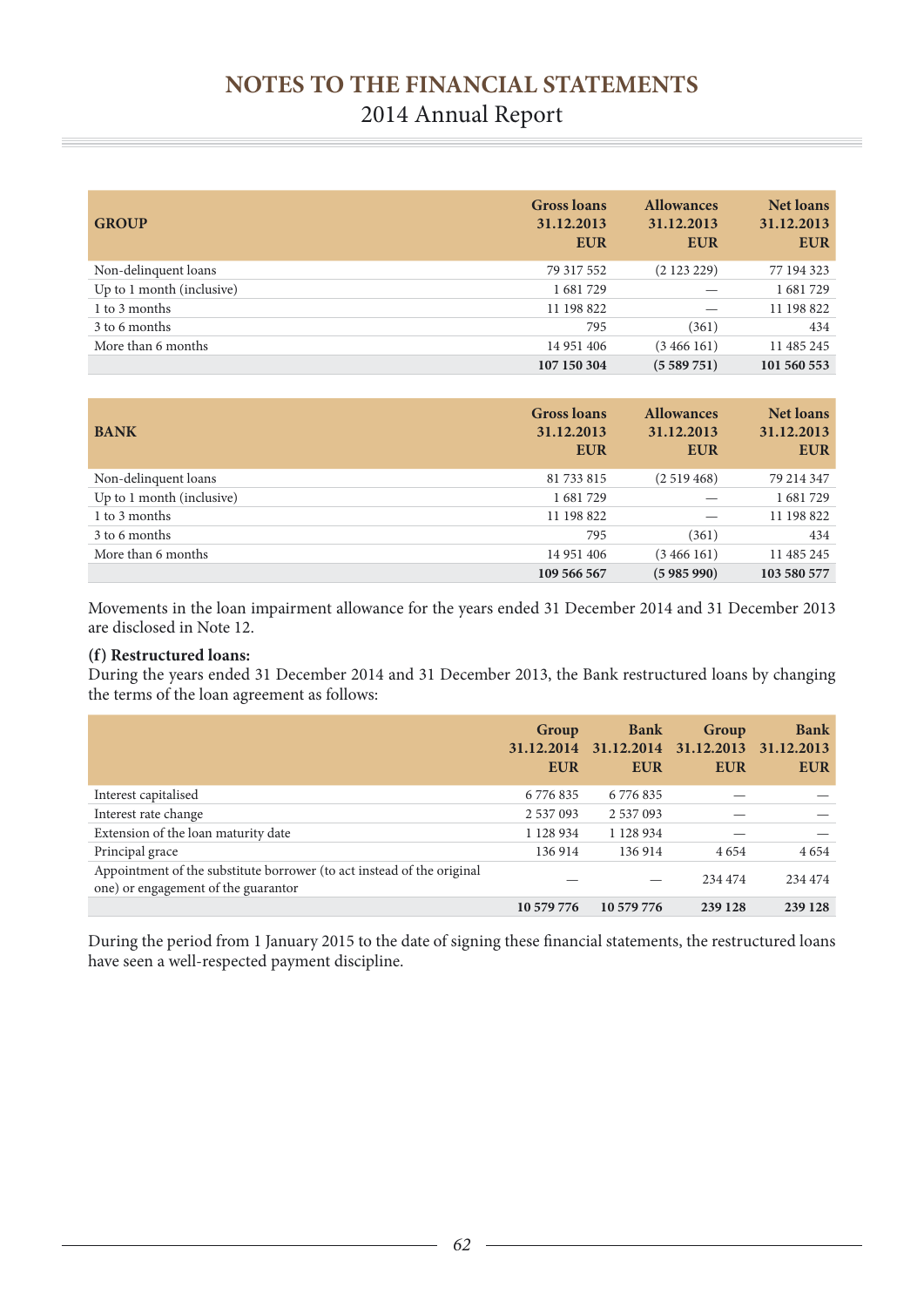### **(g) Analysis of collateral**

The following table provides the analysis by collateral type of the loan portfolio:

|                   | <b>Net loans</b><br>31.12.2014<br><b>EUR</b> | Group<br>% of loan<br>portfolio<br>31.12.2014<br>$\%$ | <b>Net loans</b><br>31.12.2014<br><b>EUR</b> | <b>Bank</b><br>% of loan<br>portfolio<br>31.12.2014<br>$\%$ |
|-------------------|----------------------------------------------|-------------------------------------------------------|----------------------------------------------|-------------------------------------------------------------|
| Real estate       | 68 835 091                                   | 71.64%                                                | 70 501 596                                   | 72.12%                                                      |
| Commercial pledge | 15 302 202                                   | 15.92%                                                | 15 302 202                                   | 15.65%                                                      |
| Traded securities | 4 262 609                                    | 4.44%                                                 | 4 2 6 2 6 0 9                                | 4.36%                                                       |
| Deposits          | 1 297 543                                    | 1.35%                                                 | 1 297 543                                    | 1.33%                                                       |
| Other collateral  | 163 359                                      | 0.17%                                                 | 163 359                                      | 0.17%                                                       |
| No collateral     | 6 2 2 6 0 5 9                                | 6.48%                                                 | 6 2 2 6 0 5 9                                | 6.37%                                                       |
|                   | 96 086 863                                   | 100%                                                  | 97 753 368                                   | 100%                                                        |

|                   | <b>Net loans</b><br>31.12.2013<br><b>EUR</b> | Group<br>% of loan<br>portfolio<br>31.12.2013<br>$\%$ | <b>Net loans</b><br>31.12.2013<br><b>EUR</b> | <b>Bank</b><br>% of loan<br>portfolio<br>31.12.2013<br>$\%$ |
|-------------------|----------------------------------------------|-------------------------------------------------------|----------------------------------------------|-------------------------------------------------------------|
| Real estate       | 68 053 453                                   | 67.00%                                                | 70 073 477                                   | 67.65%                                                      |
| Commercial pledge | 15 224 314                                   | 15.00%                                                | 15 224 314                                   | 14.70%                                                      |
| Traded securities | 5 0 6 9 6 9 8                                | 5.00%                                                 | 5 0 6 9 6 9 8                                | 4.89%                                                       |
| Deposits          | 1958 617                                     | 1.90%                                                 | 1958617                                      | 1.89%                                                       |
| Other collateral  | 5 7 1 4 0 7 4                                | 5.60%                                                 | 5 7 1 4 0 7 4                                | 5.52%                                                       |
| No collateral     | 5 540 397                                    | 5.50%                                                 | 5 540 397                                    | 5.35%                                                       |
|                   | 101 560 553                                  | 100%                                                  | 103 580 577                                  | 100%                                                        |

The amounts shown in the table above represent the carrying value of the loans, and do not necessarily represent the fair value of the collateral.

Mortgage loans are secured by underlying housing real estate. Payment cards overdrafts are secured by deposits and guarantees. Consumer loans are secured by other types of collateral.

The Bank holds collateral against loans and advances to customers in the form of mortgage interests over property, other registered securities over assets, and guarantees.

During the year ended 31 December 2014, the Group and Bank have not obtained ownership of assets through acquiring control over the property serving as collateral for commercial loans (2013: nil).

Brokerage account balances and security deposits paid to the counterparties are classified as unsecured loans.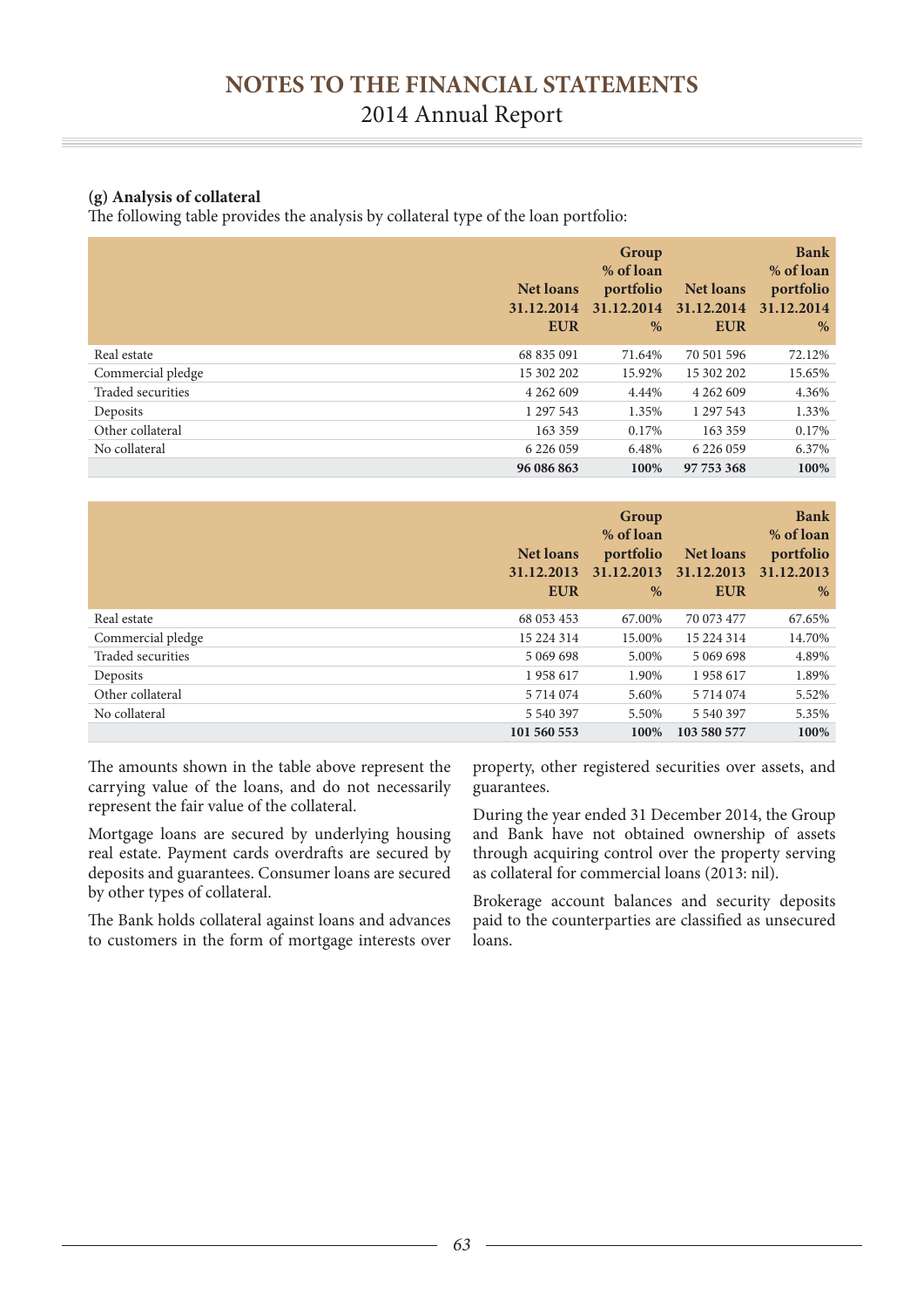#### **(h) Significant credit exposures**

As at 31 December 2014 and 31 December 2013 the Bank had no borrowers, including related parties whose outstanding loan balances exceeded 10% of loans to customers.

According to regulatory requirements, the Bank is not allowed to have a credit exposure to one client or a group of related clients of more than 25% of its equity. The Bank was in compliance with this requirement during the years ended 31 December 2014 and 31 December 2013.

#### **(i) Breakdown of loans with inherent country risk (Ukraine) by groups of delayed payments and non-delinquent loans**

The following table provides information on the credit quality of the loan portfolio:

| <b>GROUP</b>         | <b>Gross</b> loans<br>31.12.2014<br><b>EUR</b> | <b>Allowances</b><br>31.12.2014<br><b>EUR</b> | <b>Net loans</b><br>31.12.2014<br><b>EUR</b> |
|----------------------|------------------------------------------------|-----------------------------------------------|----------------------------------------------|
| Non-delinquent loans | 6 5 20 30 3                                    | (404109)                                      | 6 1 1 6 1 9 4                                |
| 1 to 3 months        | 1 0 8 5                                        |                                               | 1085                                         |
| 3 to 6 months        | 10 277 928                                     | (964000)                                      | 9 3 1 3 9 2 8                                |
| More than 6 months   | 15 424 685                                     | (1648281)                                     | 13 776 404                                   |
|                      | 32 224 001                                     | (3016390)                                     | 29 207 611                                   |

| <b>BANK</b>          | <b>Gross loans</b><br>31.12.2014<br><b>EUR</b> | <b>Allowances</b><br>31.12.2014<br><b>EUR</b> | <b>Net loans</b><br>31.12.2014<br><b>EUR</b> |
|----------------------|------------------------------------------------|-----------------------------------------------|----------------------------------------------|
| Non-delinquent loans | 6 5 20 30 3                                    | (404109)                                      | 6 1 1 6 1 9 4                                |
| 1 to 3 months        | 1 0 8 5                                        |                                               | 1085                                         |
| 3 to 6 months        | 10 277 928                                     | (964000)                                      | 9 3 1 3 9 2 8                                |
| More than 6 months   | 15 424 685                                     | (1648281)                                     | 13 776 404                                   |
|                      | 32 224 001                                     | (3016390)                                     | 29 207 611                                   |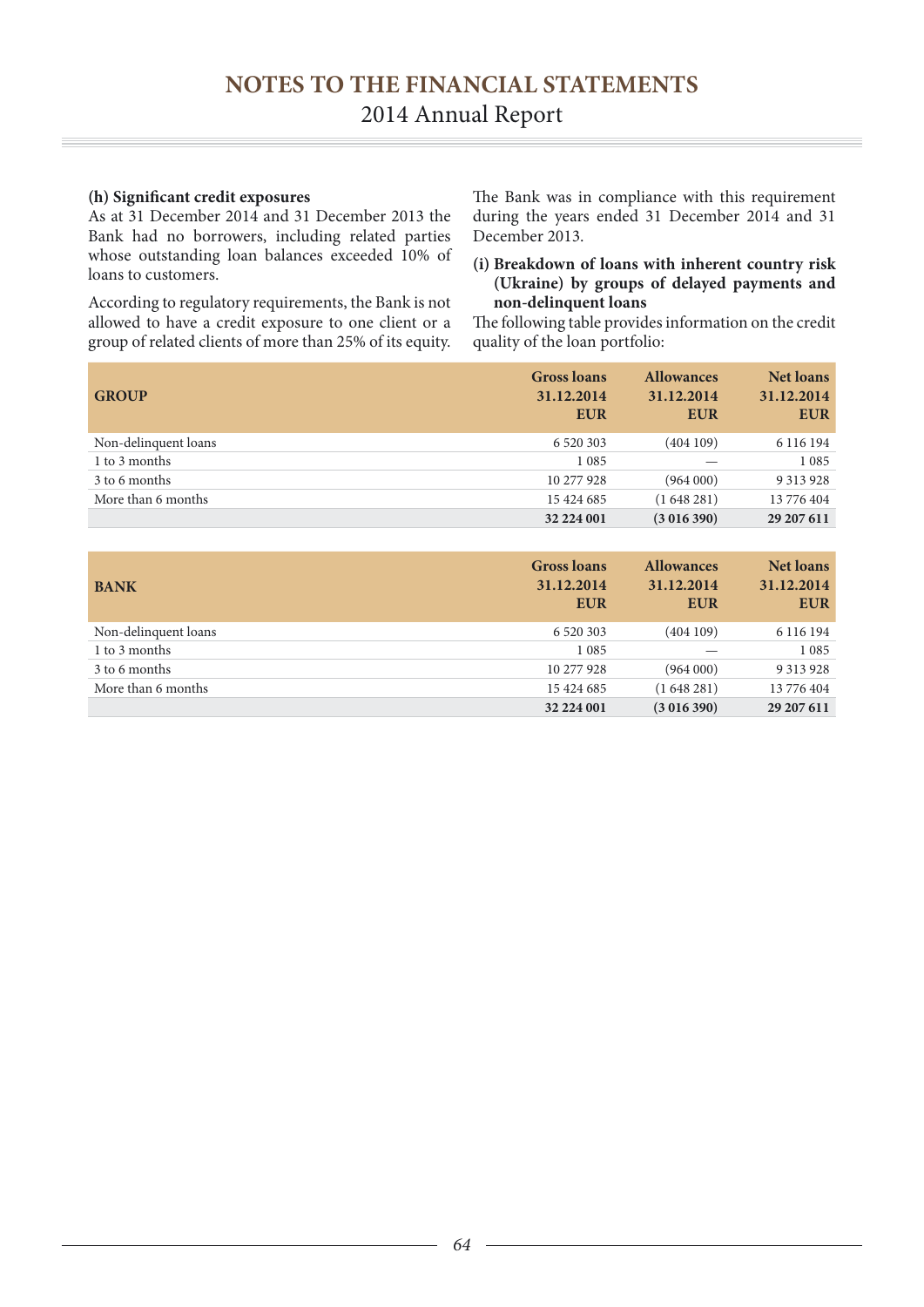| <b>GROUP</b>         | <b>Gross loans</b><br>31.12.2013<br><b>EUR</b> | <b>Allowances</b><br>31.12.2013<br><b>EUR</b> | <b>Net loans</b><br>31.12.2013<br><b>EUR</b> |
|----------------------|------------------------------------------------|-----------------------------------------------|----------------------------------------------|
| Non-delinquent loans | 9 870 391                                      | (201306)                                      | 9 6 6 9 0 8 5                                |
| 1 to 3 months        | 5 3 8 5 1 8 1                                  |                                               | 5 3 8 5 1 8 1                                |
| More than 6 months   | 3 629 842                                      | (870344)                                      | 2759498                                      |
|                      | 18 885 414                                     | (1071650)                                     | 17813764                                     |

| <b>BANK</b>          | <b>Gross loans</b><br>31.12.2013<br><b>EUR</b> | <b>Allowances</b><br>31.12.2013<br><b>EUR</b> | <b>Net loans</b><br>31.12.2013<br><b>EUR</b> |
|----------------------|------------------------------------------------|-----------------------------------------------|----------------------------------------------|
| Non-delinquent loans | 9 870 391                                      | (201306)                                      | 9 6 6 9 0 8 5                                |
| 1 to 3 months        | 5 3 8 5 1 8 1                                  |                                               | 5 3 8 5 1 8 1                                |
| More than 6 months   | 3 629 842                                      | (870344)                                      | 2759498                                      |
|                      | 18 885 414                                     | (1071650)                                     | 17813764                                     |

The Bank has entered into cession agreements to sell loans totalling EUR 9 million, more than six months overdue. The counterparty has made initial payments to purchase the exposure and, therefore, the Bank's management expects the amount to be recoverable and has based its impairment assessment of the loans on the basis that the purchaser will honour its commitment to purchase the loans.

### 20. Available for Sale Instruments

|                                                             | <b>Group and Bank</b><br>31.12.2014<br><b>EUR</b> | <b>Group and Bank</b><br>31.12.2013<br><b>EUR</b> |
|-------------------------------------------------------------|---------------------------------------------------|---------------------------------------------------|
| Debt securities of central governments (Moody's ratings)    | 7 245 936                                         |                                                   |
| Debt securities of central governments rated Baa            | 7 245 936                                         |                                                   |
| Debt securities of credit institutions (Moody's ratings)    | 20 686 540                                        |                                                   |
| Debt securities of credit institutions rated Aaa            | 20 686 540                                        |                                                   |
| Debt securities of credit institutions domiciled in Iceland |                                                   | 39 135                                            |
| Debt securities of financial institutions (Moody's ratings) | 50 039 584                                        |                                                   |
| Debt securities of financial institutions rated Aaa         | 50 039 584                                        |                                                   |
| Public non-financial Corporations (Moody's ratings)         | 2 3 7 1 6 5 5                                     |                                                   |
| Public non-financial Corporations rated Baa                 | 2 371 655                                         |                                                   |
| Shares and other variable income securities                 | 7 013 552                                         | 4 3 4 3 1 3 7                                     |
| Capital, JSC                                                | 180 863                                           | 180 863                                           |
| S. W.I.F.T., SCRL                                           | 53 960                                            | 54 735                                            |
| Imprimatur Capital Technology Venture Fund, LP              | 359 420                                           | 179 007                                           |
| Tamar Energy, Ltd                                           | 6419309                                           | 3 928 532                                         |
|                                                             | 87 357 267                                        | 4 3 8 2 2 7 2                                     |

Investment in Capital JSC is measured at cost less impairment as the Bank believes there is no readily available active market to detemine the fair value.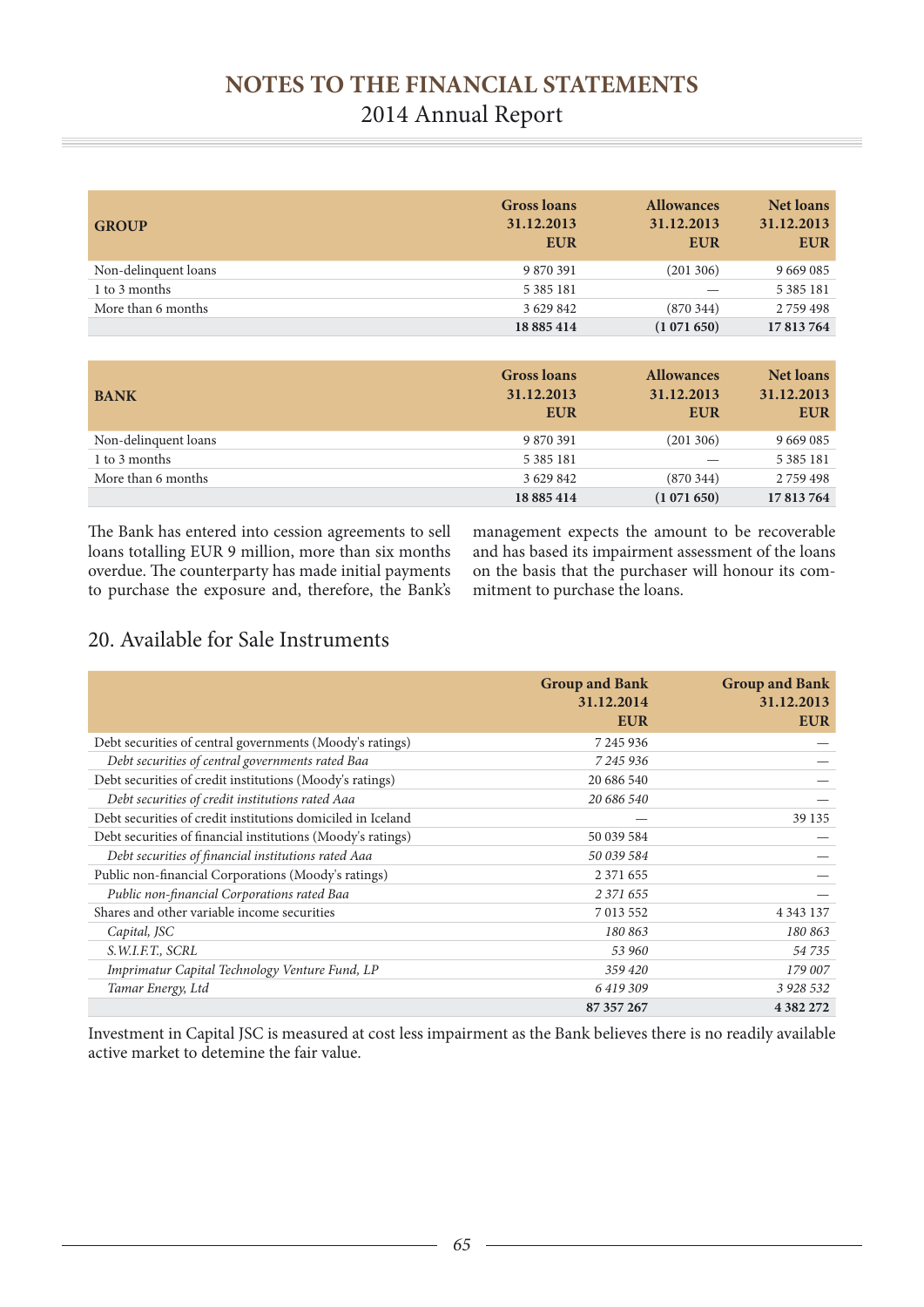The fair value of S.W.I.F.T. SCRL is reported according to a certain withdrawal price as of 31 December 2014 and 31 December 2013.

Imprimatur Capital Technology Venture Fund makes seed investments in SMEs which becomes its portfolio companies. Тhe Fund's purpose is to invest in technology-related SMEs, develop their business potential and then sell its ownership interests in such SMEs at a profit and for the benefit of the Fund and its Investors. Please refer to note 48 on sensitivity analysis of the fair value of this exposure.

Tamar Energy is a renewable energy business focusing entirely on anaerobic digestion. Investment Tamar Energy is measured at cost as there is no readily available active market to detemine the fair value. The entity is still in its start up phase and is expanding operations as per its operational plans. Management has assessed the investment and no impairment was identified.

Bank owns 5 percent of shares in Tamar Energy.

Even though net assets have decreased due to accumulated losses, the Bank's management assesses that due to increase in turnover and high future potential there is no need to recognise an impairment allowance. Below is a summary of Tamar Energy financial information:

|                           | <b>Tamar Energy, Ltd</b><br>31.04.2014<br><b>EUR</b> | <b>Tamar Energy, Ltd</b><br>31.04.2013<br><b>EUR</b> |
|---------------------------|------------------------------------------------------|------------------------------------------------------|
| Current assets            | 29 139 967                                           | 14 368 922                                           |
| Non-current assets        | 53 760 810                                           | 23 115 108                                           |
| <b>Total assets</b>       | 82 900 777                                           | 37 484 030                                           |
| Current liabilities       | 3 277 301                                            | 4778 522                                             |
| Non-current liabilities   | 6 6 5 8 5 5 6                                        | 2 3 7 1 3 5 9                                        |
| <b>Total liabilities</b>  | 9935857                                              | 7149881                                              |
| Net assets                | 72 964 920                                           | 30 334 149                                           |
| Income                    | 7955943                                              | 2 5 8 6 1 7 8                                        |
| Expenses                  | (17524776)                                           | (10388061)                                           |
| Loss                      | (9568833)                                            | (7801883)                                            |
| Group share in net assets | 3 648 246                                            | 1 516 707                                            |
| Group share in loss       | (478442)                                             | (390094)                                             |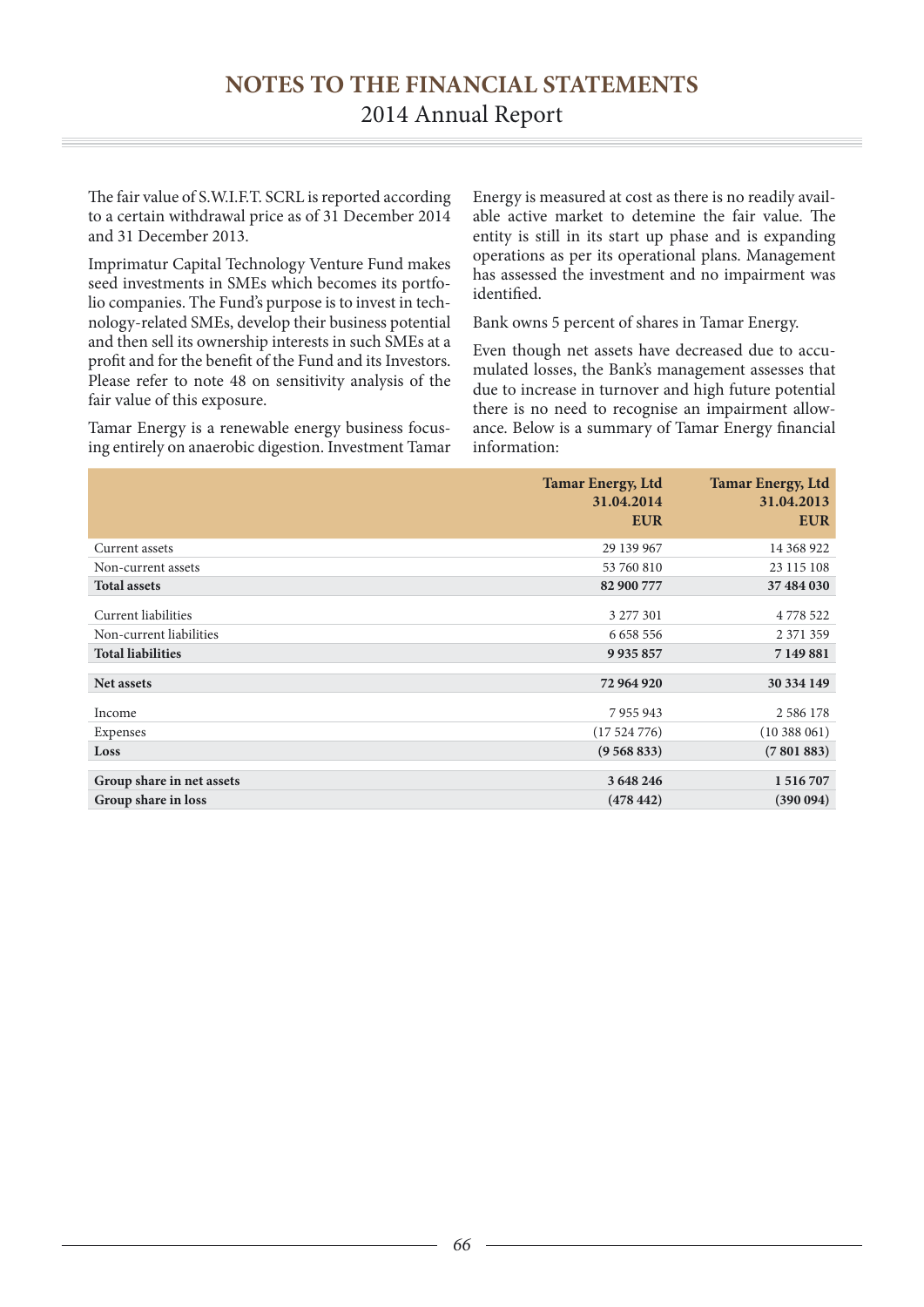### 21. Līdz termiņa beigām turēti ieguldījumi

|                                         | <b>Group and Bank</b><br>31.12.2014<br><b>EUR</b> | <b>Group and Bank</b><br>31.12.2013<br><b>EUR</b> |
|-----------------------------------------|---------------------------------------------------|---------------------------------------------------|
| Government bonds                        | 5910325                                           | 747 488                                           |
| Bonds and other fixed-income securities | 2 8 2 0 3 3 4                                     | 4 9 6 5 6 2 5                                     |
|                                         | 8730659                                           | 5 7 1 3 1 1 3                                     |

The following table shows the distribution of securities held-to-maturity by issuer profile:

|                                                          | <b>Group and Bank</b><br>31.12.2014<br><b>EUR</b> | <b>Group and Bank</b><br>31.12.2013<br><b>EUR</b> |
|----------------------------------------------------------|---------------------------------------------------|---------------------------------------------------|
| Debt securities of central governments (Moody's ratings) | 5910326                                           | 747487                                            |
| Debt securities of central governments rated A           | 986 830                                           |                                                   |
| Debt securities of central governments rated Baa         | 4 9 23 4 96                                       | 747487                                            |
| Debt securities of credit institutions (Moody's ratings) | 517298                                            | 2 3 0 3 2 8 5                                     |
| Debt securities of credit institutions rated Baa         | 84 206                                            | 75 216                                            |
| Debt securities of credit institutions rated Ba          | 433 092                                           | 391 038                                           |
| Debt securities of credit institutions rated Caa         |                                                   | 1837031                                           |
| Public non-financial Corporations (Moody's ratings)      |                                                   | 610 129                                           |
| Public non-financial Corporations rated Baa              |                                                   | 610129                                            |
| Debt securities of private enterprises (Moody's ratings) | 2 3 0 3 0 3 5                                     | 2 0 5 2 2 1 2                                     |
| Debt securities of private enterprises rated Baa         | 1 226 825                                         | 1 085 729                                         |
| Debt securities of private enterprises rated Ba          | 871 495                                           | 784 831                                           |
| Debt securities of private enterprises rated BB          | 204 715                                           | 181 652                                           |
|                                                          | 8730659                                           | 5713113                                           |

According to the amendments to IAS 39, the Bank sold Ukraine held-to-maturity assets during 2014. The Bank had the intention and ability to hold that assets for the foreseeable future or to maturity. In respect of assets earmarked for selling in the category "held-to-maturity", the Bank has arrived at the conclusion that a one-time event (which is beyond the Bank's control, which does not fall within recurring

events and which the Bank could not reasonably have foreseen) has given rise to extraordinary circumstances that enable the Bank to partially sell held-to-maturity financial instruments. The Bank determined that the aforementioned event made it necessary to sell held-to-maturity financial instruments, and that the sale did not constitute "tainting" under IAS 39.9.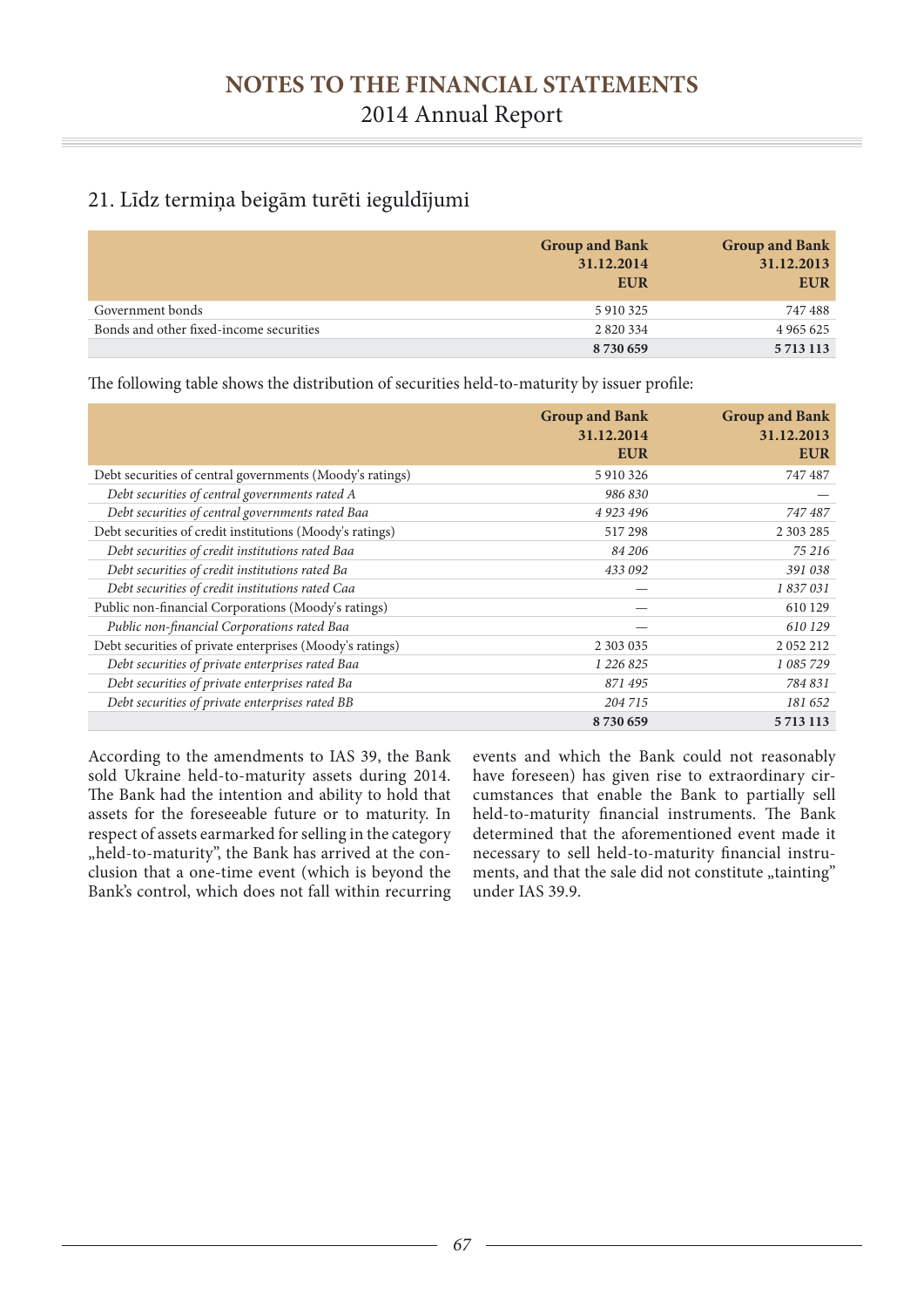### 22. Investments in Equity Accounted Investees

|                                 | Ownership<br>(%) | <b>Country of</b><br>incorporation | <b>Purpose</b> | <b>Group and Bank</b><br>31.12.2014<br><b>EUR</b> | <b>Group and Bank</b><br>31.12.2013<br><b>EUR</b> |
|---------------------------------|------------------|------------------------------------|----------------|---------------------------------------------------|---------------------------------------------------|
| LLC "Komunikācijas un projekti" | 50               | Latvia                             | Investments    | 1 144 547                                         | 1 144 547                                         |
|                                 |                  |                                    |                | 1 144 547                                         | 1 144 547                                         |

The management assessed future cash flows to be generated by the investee and as a result of this assessment concluded that there is no objective evidence of impairment of the investment.

|                           | LLC "Komunikācijas un projekti" |               |
|---------------------------|---------------------------------|---------------|
|                           | 31.12.2014                      | 31.12.2013    |
|                           | <b>EUR</b>                      | <b>EUR</b>    |
| Current assets            | 1 500                           | 6887          |
| Non-current assets        | 2 3 8 7 5 2 4                   | 2 377 045     |
| <b>Total assets</b>       | 2 3 8 9 0 2 4                   | 2 3 8 3 9 3 2 |
| Current liabilities       | 87 343                          | 4 7 7 6       |
| Non-current liabilities   |                                 | 64 888        |
| <b>Total liabilities</b>  | 87 343                          | 69 664        |
| Net assets                | 2 301 681                       | 2 3 1 4 2 6 8 |
| Income                    |                                 |               |
| Expenses                  | (12.587)                        | (9 271)       |
| Loss                      | (12587)                         | $(9\,271)$    |
|                           |                                 |               |
| Group share in net assets | 1 150 841                       | 1 1 5 7 1 3 4 |
| Group share in loss       | (6 294)                         | (4636)        |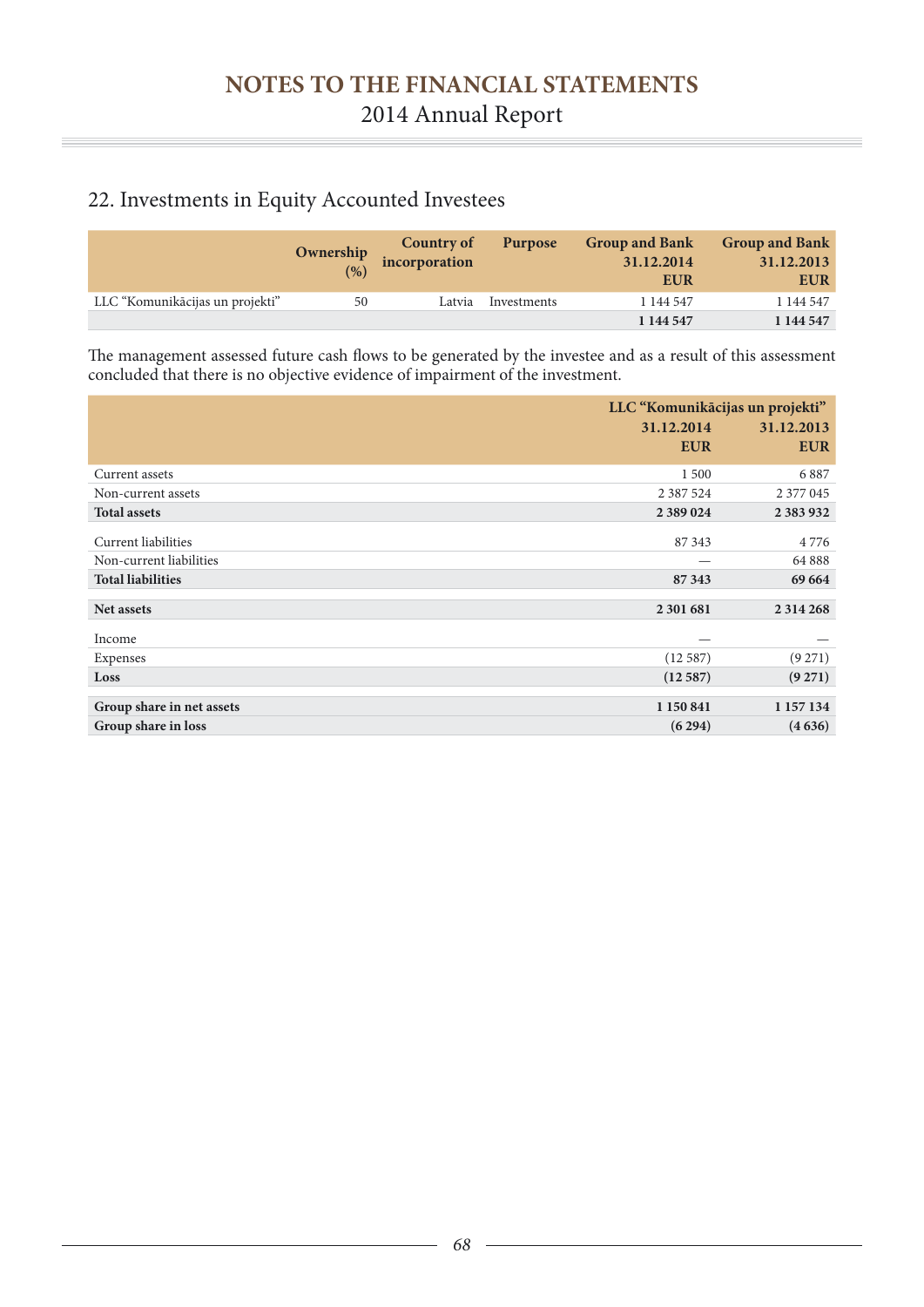### 23. Investments in Subsidiaries

The subsidiaries of the Bank are as follows:

| <b>Name</b>                 | <b>Country of</b><br>incorporation | <b>Principal Activities</b>                                                                           | Carrying<br>amount of<br>investment | Ownership<br>31.12.2014<br>$\%$ | Ownership<br>31.12.2013<br>$\%$ |
|-----------------------------|------------------------------------|-------------------------------------------------------------------------------------------------------|-------------------------------------|---------------------------------|---------------------------------|
| "BIB Real Estate" LLC       | Latvia                             | Real estate                                                                                           | 1 940 228                           | 100                             | 100                             |
| "Gaujas Īpašumi" LLC        | Latvia                             | Real estate                                                                                           |                                     | 100                             | 100                             |
| "Global Investments" LLC    | Latvia                             | Real estate                                                                                           |                                     | 100                             | 100                             |
| "BIB Consulting" LLC        | Latvia                             | Legal advice, asset<br>protection services and<br>advice and guidance on<br>taxation and tax planning | 2846                                | 100                             | 100                             |
| Investments in subsidiaries |                                    |                                                                                                       | 1943074                             |                                 |                                 |

The management assessed future cash flows to be generated by the investee and as a result of this assessments concluded that there is no objective evidence of impairment of the investment.

|                           |               | <b>SIA "BIB Real Estate"</b> |
|---------------------------|---------------|------------------------------|
|                           | 31.12.2014    | 31.12.2013                   |
|                           | <b>EUR</b>    | <b>EUR</b>                   |
| Current assets            | 420 001       | 450 516                      |
| Non-current assets        | 3 558 024     | 3758801                      |
| <b>Total assets</b>       | 3978025       | 4 209 317                    |
| Current liabilities       | 494 322       | 509 719                      |
| Non-current liabilities   | 2 2 8 4 1 1 6 | 2 416 263                    |
| <b>Total liabilities</b>  | 2778438       | 2925982                      |
| Net assets                | 1 199 587     | 1 283 335                    |
| Income                    | 173 193       | 122 162                      |
| Expenses                  | (256942)      | (468 285)                    |
| Loss                      | (83749)       | (346123)                     |
|                           |               |                              |
| Group share in net assets | 1 199 587     | 1 283 335                    |
| Group share in loss       | (83749)       | (346123)                     |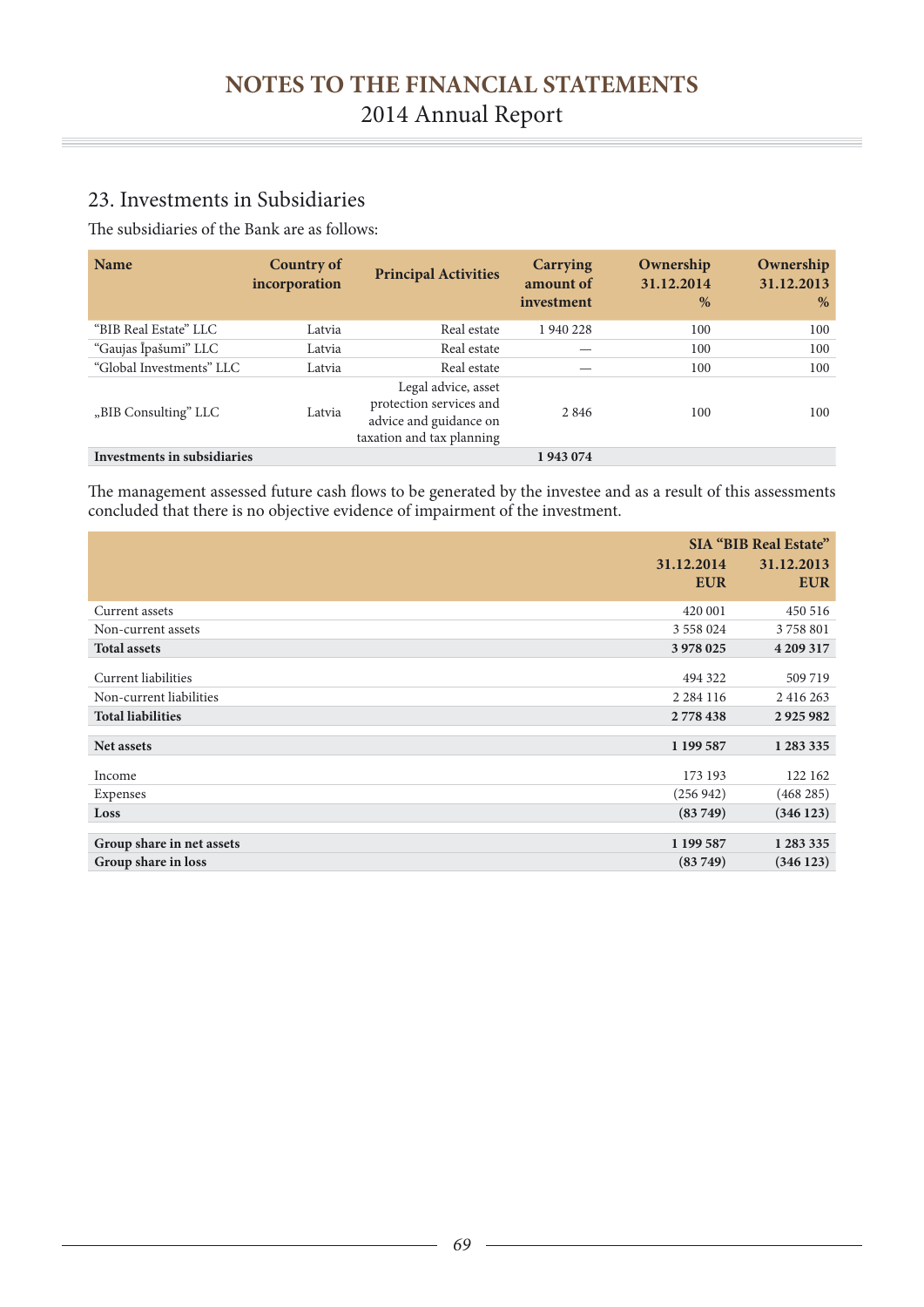|                                                | <b>SIA "BIB Consulting"</b> |                          |
|------------------------------------------------|-----------------------------|--------------------------|
|                                                | 31.12.2014<br><b>EUR</b>    | 31.12.2013<br><b>EUR</b> |
| Current assets                                 | 13 360                      | 10 5 8 8                 |
| Non-current assets                             | 93                          | 421                      |
| <b>Total assets</b>                            | 13 4 53                     | 11 009                   |
| Current liabilities<br>Non-current liabilities | 6 2 4 2                     | 5 3 9 3                  |
| <b>Total liabilities</b>                       | 6 2 4 2                     | 5 3 9 3                  |
| Net assets                                     | 7211                        | 5616                     |
| Income                                         | 83714                       | 61 980                   |
| Expenses                                       | (82119)                     | (59 263)                 |
| Loss                                           | 1595                        | 2717                     |
| Group share in net assets                      | 7211                        | 5 6 1 6                  |
| Group share in loss                            | 1595                        | 2717                     |

### 24. Investment Property

For investment property, the Bank applies a fair-valuebased accounting model. The fair value of the investment property item is based on the appraisals from independent appraisers who hold a recognised and relevant professional qualification and have recent experience in appraising similar property.

| <b>Investment property</b> | Group<br><b>EUR</b> | <b>Bank</b><br><b>EUR</b> |
|----------------------------|---------------------|---------------------------|
| As of 31 December 2012     | 8 2 1 9 4 8 1       | 4 143 132                 |
| Additions                  | 15 625              |                           |
| Revaluation                | 79 588              | 17 203                    |
| Sale                       | (395 559)           |                           |
| As of 31 December 2013     | 7919135             | 4 160 335                 |
| Additions                  | 4970                |                           |
| Revaluation                | (279 329)           | (242 482)                 |
| Sale                       | (168899)            |                           |
| As of 31 December 2014     | 7475877             | 3 9 1 7 8 5 3             |

Gain on investment property sold during 2014 was EUR 39 102 in the Group.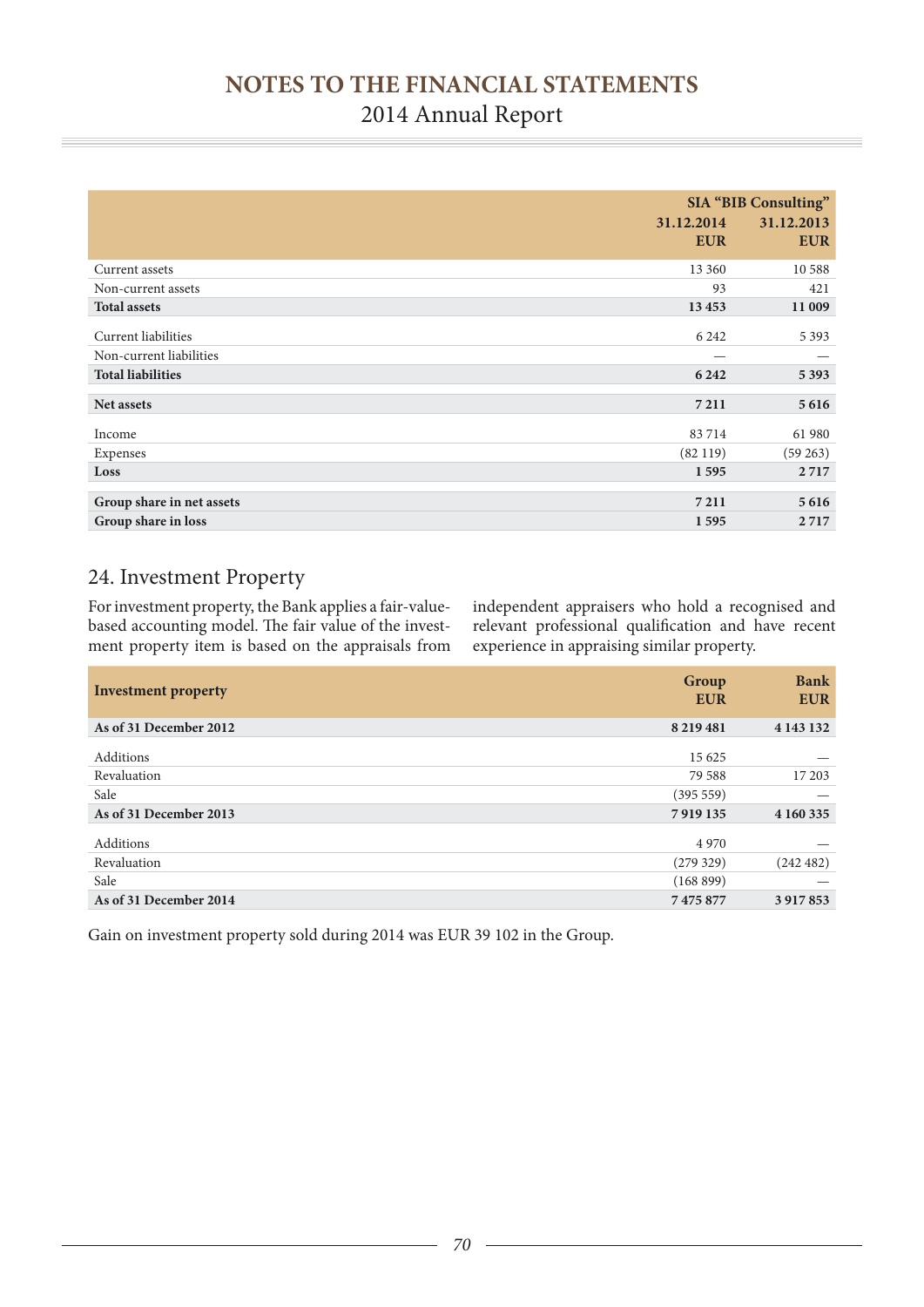| Amounts recognised in the profit or loss (apart from revaluation and disposal<br>result):                                                                                                 | Group<br><b>EUR</b> | <b>Bank</b><br><b>EUR</b> |
|-------------------------------------------------------------------------------------------------------------------------------------------------------------------------------------------|---------------------|---------------------------|
| Rental income earned on investment property                                                                                                                                               | 71 473              | 71 473                    |
| Direct operating expenses (including repairs and maintenance costs) incurred in connection<br>with the investment property which has earned a rental income during the reporting year     | (17450)             | (17 450)                  |
| Direct operating expenses (including repairs and maintenance costs) incurred in connection<br>with the investment property which has not earned a rental income during the reporting year | $(24\,201)$         | (1783)                    |

The fair value of investment property was determined by external, independent property valuers, having appropriate recognised professional qualifications and recent experience in the location and category of the property being valued. The independent valuers provide the fair value of the Group's investment property portfolio every year.

The investment property has been categorised as a Level 3 in the fair value hierarchy. The following table shows the valuation technique used in measuring the fair value of investment property, as well as the significant unobservable inputs used:

#### **The Group's investment**

|                                                                |                          |                                                                                 |                                                             | Significant unobservable inputs |                                                                          | <b>Inter-relation between</b><br>significant unobserva-                                                              |
|----------------------------------------------------------------|--------------------------|---------------------------------------------------------------------------------|-------------------------------------------------------------|---------------------------------|--------------------------------------------------------------------------|----------------------------------------------------------------------------------------------------------------------|
| <b>Type</b>                                                    | <b>EUR</b>               | <b>Valuation technique</b>                                                      |                                                             | 31.12.2014                      | 31.12.2013                                                               | ble inputs and fair value<br>measurement                                                                             |
| Construction<br>objects and<br>related land<br>plots in Latvia | 1 145 800                | Comparable transaction<br>method                                                | Sales price varies<br>from EUR to EUR<br>per m <sup>2</sup> | 133-452                         | $92 - 287$                                                               | The estimated fair value would<br>increase (decrease) if:<br>· Sales price per m2 was higher                         |
|                                                                |                          | Discounted cash flows                                                           | Rental income per<br>$m2$ of EUR                            | $0.38 - 6.19$                   | $0.38 - 6.19$                                                            | (lower);<br>• Rental income per m2 was<br>higher (lower);                                                            |
|                                                                |                          | technique: the model is<br>based on discounted cash<br>flows from rental income | Discount rate of %                                          | $6.63 - 9.75$                   | $6.63 - 9.75$                                                            | • The discount rate was lower<br>(higher);                                                                           |
|                                                                |                          |                                                                                 | Occupancy rate<br>of $%$                                    | 90                              | 90                                                                       | • The occupancy rate was lower.                                                                                      |
| Land plots in<br>Riga                                          | 2088700                  | Comparable transaction<br>method                                                | Sales price varies<br>from EUR to EUR<br>per m <sup>2</sup> | 1 100-1 350                     | 1 300                                                                    | The estimated fair value would<br>increase (decrease) if:<br>• Sales price per $m2$ was higher<br>(lower);           |
|                                                                |                          | Discounted cash flows                                                           | Discount rate of %                                          | 12.25                           | 12.25                                                                    | • The discount rate was lower<br>(higher);                                                                           |
|                                                                |                          | technique: the model is<br>based on discounted cash<br>flows from rental income | Construction costs<br>$EUR$ per m <sup>2</sup>              | 777                             | 480                                                                      | • Construction costs per $m2$<br>would be less (greater);                                                            |
|                                                                |                          |                                                                                 | The final sale price<br>$EUR$ per m <sup>2</sup>            | 1 3 5 0                         | 1 300                                                                    | • The final sale price per $m2$ was<br>higher (lower).                                                               |
| Land plots in<br>Latvia                                        | 1 324 000                | Comparable transaction<br>method                                                | Sales price varies<br>from EUR to EUR<br>per m <sup>2</sup> | $14 - 86$                       | $7 - 61$                                                                 | The estimated fair value would<br>increase (decrease) if:<br>• Sales price per $m2$ was higher<br>(lower):           |
|                                                                |                          | Discounted cash flows                                                           | Discount rate of %                                          | 11.75                           | 11.75                                                                    | • The discount rate was lower<br>(higher);                                                                           |
|                                                                |                          | technique: the model is<br>based on discounted cash                             | Construction costs<br>$EUR$ per m <sup>2</sup>              | 683                             | 480                                                                      | $\bullet$ Construction costs per m <sup>2</sup><br>would be less (greater);                                          |
|                                                                | flows from rental income | The final sale price<br>$EUR$ per m <sup>2</sup>                                | 785                                                         | 552                             | $\bullet$ The final sale price per m <sup>2</sup> was<br>higher (lower). |                                                                                                                      |
| Premises in<br>Latvia                                          | 443 000                  | Comparable transaction<br>method                                                | Sales price varies<br>from EUR to EUR<br>per m <sup>2</sup> | 2 121-2 128                     | 14 77-1 478                                                              | The estimated fair value would<br>increase (decrease) if:<br>• Sales price per m <sup>2</sup> was higher<br>(lower); |
|                                                                |                          | Discounted cash flows                                                           | Rental income per<br>$m2$ of EUR                            | 4.00                            | 2.81                                                                     | • Rental income per m <sup>2</sup> was<br>higher (lower);                                                            |
|                                                                |                          | technique: the model is<br>based on discounted cash<br>flows from rental income | Discount rate of %                                          | 12.75                           | 12.75                                                                    | • The discount rate was lower<br>(higher);                                                                           |
|                                                                |                          |                                                                                 | Occupancy rate<br>$of \%$                                   | 50                              | 50                                                                       | • The occupancy rate was higher<br>(lower).                                                                          |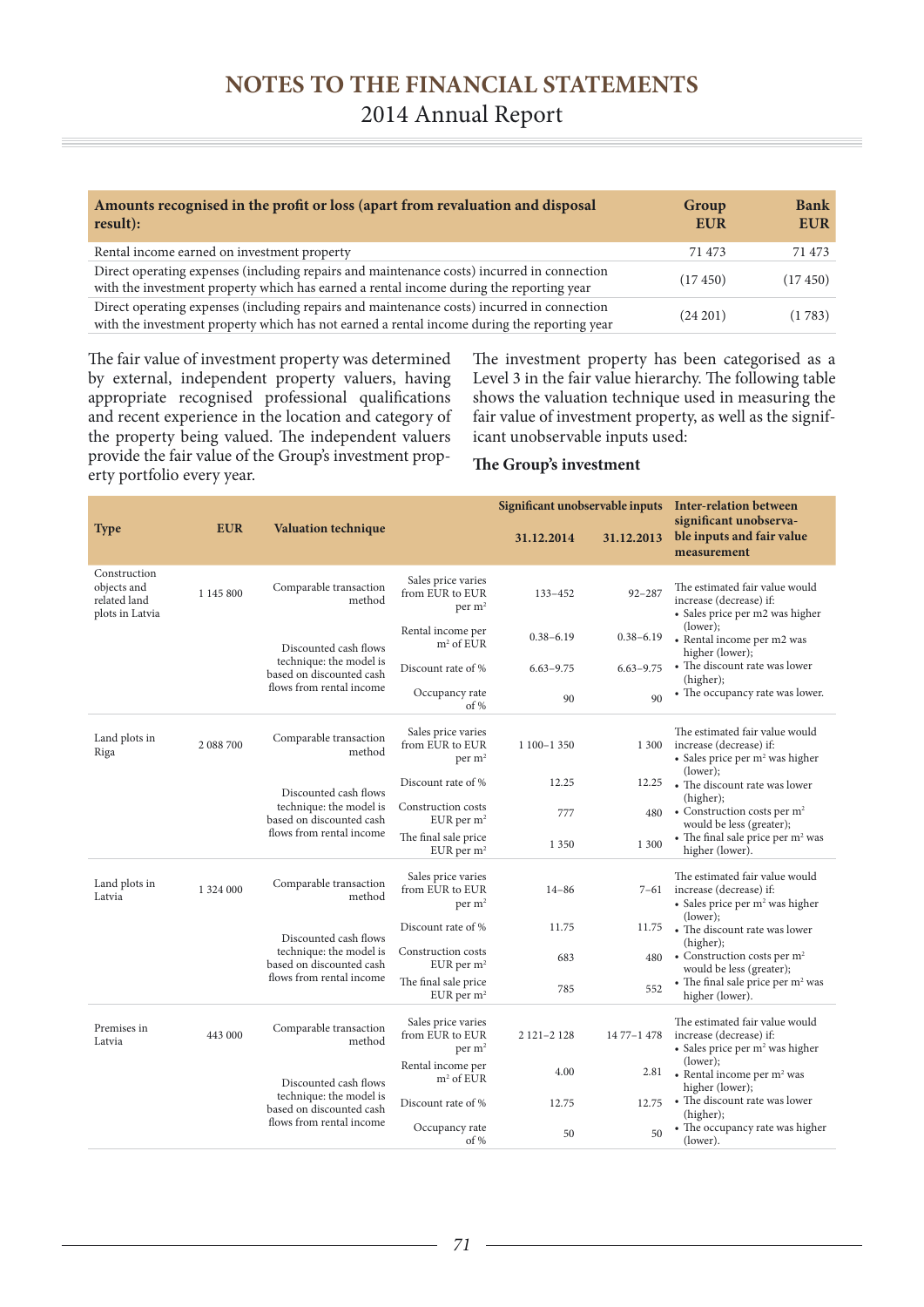|                                                                 |            |                                                      |                                                             | Significant unobservable inputs |             | <b>Inter-relation between</b>                                                                                                |
|-----------------------------------------------------------------|------------|------------------------------------------------------|-------------------------------------------------------------|---------------------------------|-------------|------------------------------------------------------------------------------------------------------------------------------|
| <b>Type</b>                                                     | <b>EUR</b> | <b>Valuation technique</b>                           |                                                             | 31.12.2014                      | 31.12.2013  | significant unobserva-<br>ble inputs and fair value<br>measurement                                                           |
| Construction<br>objects and<br>related land<br>plots in Latvia  | 515 700    | Comparable transaction<br>method                     | Sales price varies<br>from EUR to EUR<br>per m <sup>2</sup> | $87 - 665$                      | $61 - 468$  | The estimated fair value would<br>increase (decrease) if:<br>$\bullet$ Sales price per m <sup>2</sup> was higher<br>(lower). |
| Land plot in<br>Riga                                            | 448 000    | Comparable transaction<br>method                     | Sales price varies<br>from EUR to EUR<br>per m <sup>2</sup> | 1 4 0 9                         | 987         | The estimated fair value would<br>increase (decrease) if:<br>$\bullet$ Sales price per m <sup>2</sup> was higher<br>(lower). |
| Land plots in<br>Jurmala                                        | 558 400    | Comparable transaction<br>method                     | Sales price varies<br>from EUR to EUR<br>per m <sup>2</sup> | $40 - 69$                       | $27 - 47$   | The estimated fair value would<br>increase (decrease) if:<br>• Sales price per m <sup>2</sup> was higher<br>(lower).         |
| Apartments in<br>Latvia                                         | 268 924    | Comparable transaction<br>method                     | Sales price varies<br>from EUR to EUR<br>per m <sup>2</sup> | 3 1 1 3                         | 2 188-3 254 | The estimated fair value would<br>increase (decrease) if:<br>$\bullet$ Sales price per $m2$ was higher<br>(lower).           |
| Construction<br>objects and<br>related land<br>plots in Belarus | 356 632    | Comparable transaction<br>method                     | Sales price varies<br>from EUR to EUR<br>per m <sup>2</sup> | 921                             | 618-909     | The estimated fair value would<br>increase (decrease) if:<br>• Sales price per $m2$ was higher<br>(lower);                   |
|                                                                 |            | Discounted cash flows<br>technique: the model is     | Rental income per<br>$m2$ of EUR                            | 0.26                            | 0.18        | $\bullet$ Rental income per m <sup>2</sup> was<br>higher (lower);                                                            |
|                                                                 |            | based on discounted cash<br>flows from rental income | Occupancy rate<br>of $%$                                    | 100                             | 100         | • The occupancy rate was higher<br>(lower).                                                                                  |
| Premises in<br><b>Belarus</b>                                   | 326721     | Comparable transaction<br>method                     | Sales price varies<br>from EUR to EUR<br>per m <sup>2</sup> | 846                             | 813         | The estimated fair value would<br>increase (decrease) if:<br>• Sales price per $m2$ was higher                               |
|                                                                 |            | Discounted cash flows<br>technique: the model is     | Rental income per<br>$m2$ of EUR                            | 0.26                            | 0.18        | (lower);<br>• Rental income per m2 was<br>higher (lower);                                                                    |
|                                                                 |            | based on discounted cash<br>flows from rental income | Occupancy rate<br>$of \%$                                   | 100                             | 100         | • The occupancy rate was higher<br>(lower).                                                                                  |
| <b>Investment</b>                                               | 7.175.077  |                                                      |                                                             |                                 |             |                                                                                                                              |

**property 7 475 877**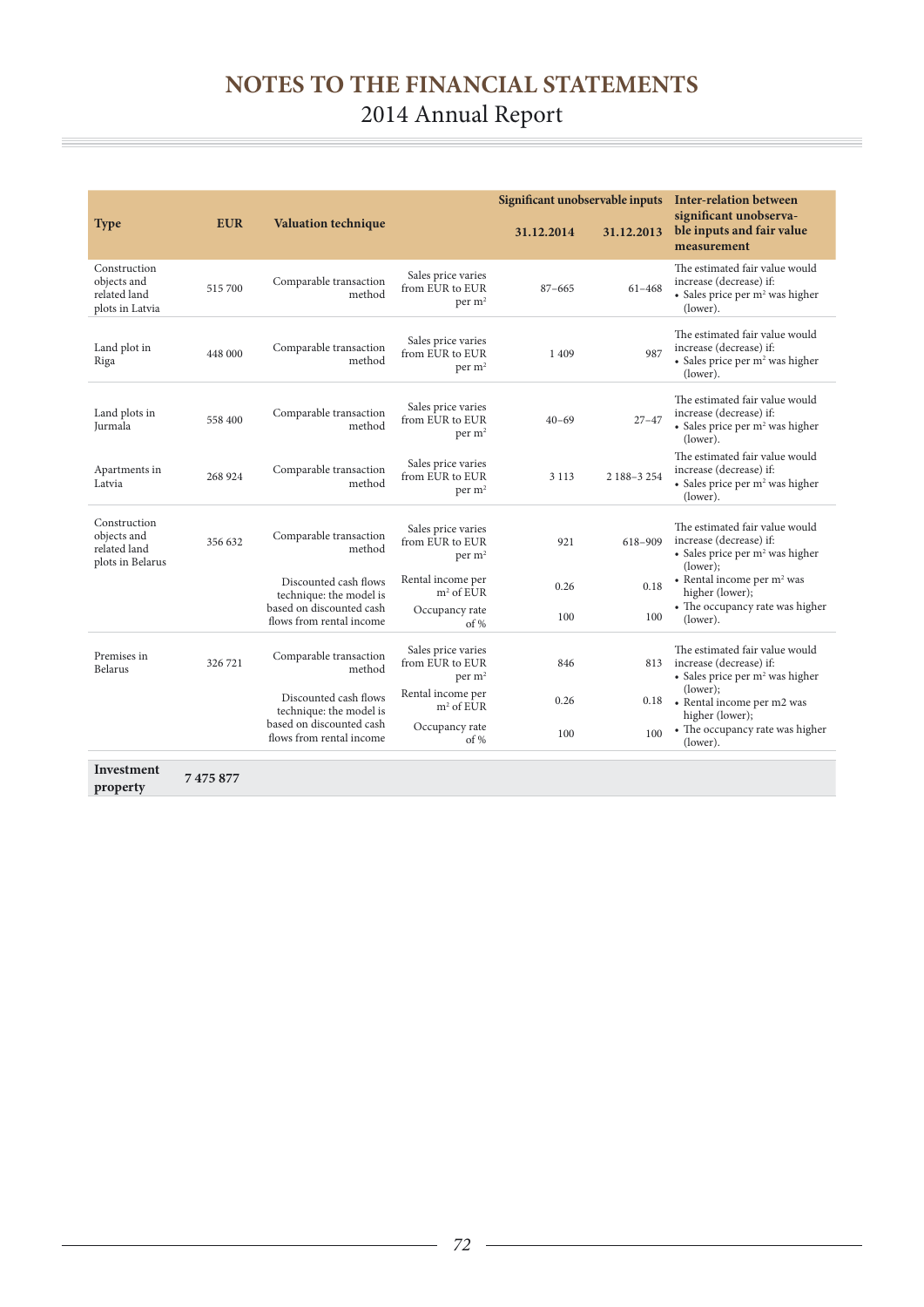#### **Sensitivity analyses**

A Riga-based land plot represents the largest exposure. A 5-percent change in the sale price and the discount-rate change by 250 basis points would significantly affect the Bank's profit:

|                                                                                                             | 31.12.2014<br><b>EUR</b> | 31.12.2013<br><b>EUR</b> |
|-------------------------------------------------------------------------------------------------------------|--------------------------|--------------------------|
| Land plots in Riga                                                                                          | 2 088 700                | 2 3 8 3 3 1 0            |
| Profit from revaluation of investment properties if sales price will increase by 5%                         | 696 836                  | 576 304                  |
| Losses from revaluation of investment properties if sales price will decrease by 5%                         | (675192)                 | (505 729)                |
| Losses from revaluation of investment properties if the discount-rates will increase<br>by 250 basis points | (367639)                 | (235 385)                |

### 25. Property and Equipment

| <b>GROUP</b>           | <b>Buildings and</b><br>land (own use)<br><b>EUR</b> | <b>Motor vehicles</b><br><b>EUR</b> | Office<br>equipment<br><b>EUR</b> | <b>Construction</b><br>in progress<br><b>EUR</b> | <b>Total</b><br><b>EUR</b> |
|------------------------|------------------------------------------------------|-------------------------------------|-----------------------------------|--------------------------------------------------|----------------------------|
| Acquisition cost       |                                                      |                                     |                                   |                                                  |                            |
| As of 31 December 2012 | 12 866 472                                           | 253 268                             | 3545102                           | 672 296                                          | 17 337 138                 |
| Additions              | 2 664 084                                            |                                     | 780 824                           | 665893                                           | 4 1 1 0 8 0 1              |
| Disposals              |                                                      | (59684)                             | (836171)                          |                                                  | (895 855)                  |
| Reclassification       | 1 1 5 1 8 0 3                                        |                                     |                                   | (1151803)                                        |                            |
| As of 31 December 2013 | 16 682 359                                           | 193 584                             | 3 489 755                         | 186 386                                          | 20 552 084                 |
| Additions              |                                                      | 122 162                             | 514910                            | 31 987                                           | 669 059                    |
| Disposals              |                                                      | (36054)                             | (497924)                          |                                                  | (533978)                   |
| As of 31 December 2014 | 16 682 359                                           | 279 692                             | 3 506 741                         | 218 373                                          | 20 687 165                 |
| Depreciation           |                                                      |                                     |                                   |                                                  |                            |
| As of 31 December 2012 | (1101943)                                            | (127703)                            | (1962311)                         |                                                  | (3191957)                  |
| Depreciation           | (225 787)                                            | (41561)                             | (474123)                          |                                                  | (741 471)                  |
| Disposals              |                                                      | 48 5 27                             | 835937                            | $\overline{\phantom{0}}$                         | 884 464                    |
| As of 31 December 2013 | (1327730)                                            | (120737)                            | (1600497)                         |                                                  | (3048964)                  |
| Depreciation           | (287 220)                                            | (35897)                             | (447967)                          |                                                  | (771084)                   |
| Disposals              |                                                      | 36 054                              | 497924                            |                                                  | 533 978                    |
| As of 31 December 2014 | (1614950)                                            | (120 580)                           | (1550540)                         |                                                  | (3286070)                  |
| Net book value         |                                                      |                                     |                                   |                                                  |                            |
| As of 31 December 2012 | 11764529                                             | 125 565                             | 1582791                           | 672 296                                          | 14 145 181                 |
| As of 31 December 2013 | 15 354 629                                           | 72847                               | 1889258                           | 186 386                                          | 17 503 120                 |
| As of 31 December 2014 | 15 067 409                                           | 159 112                             | 1956201                           | 218 373                                          | 17401095                   |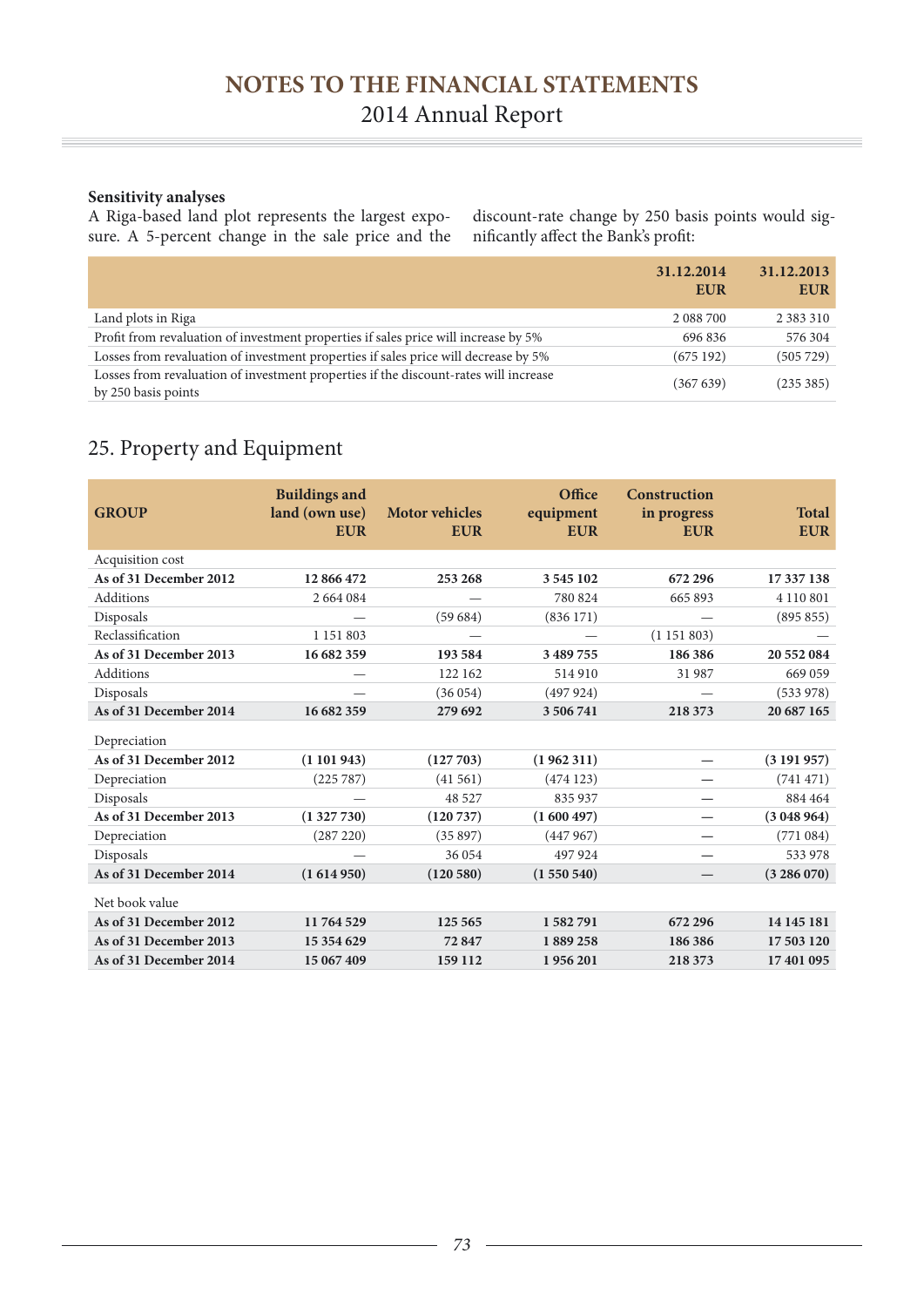| <b>BANK</b>            | <b>Buildings and</b><br>land (own use)<br><b>EUR</b> | <b>Motor vehicles</b><br><b>EUR</b> | Office<br>equipment<br><b>EUR</b> | <b>Construction</b><br>in progress<br><b>EUR</b> | <b>Total</b><br><b>EUR</b> |
|------------------------|------------------------------------------------------|-------------------------------------|-----------------------------------|--------------------------------------------------|----------------------------|
| Acquisition cost       |                                                      |                                     |                                   |                                                  |                            |
| As of 31 December 2012 | 12 866 472                                           | 253 268                             | 3541790                           | 672 296                                          | 17 333 826                 |
| Additions              | 2 664 084                                            |                                     | 780 628                           | 665 893                                          | 4 110 605                  |
| Disposals              |                                                      | (59684)                             | (836171)                          |                                                  | (895 855)                  |
| Reclassification       | 1 1 5 1 8 0 3                                        |                                     |                                   | (1151803)                                        |                            |
| As of 31 December 2013 | 16 682 359                                           | 193 584                             | 3 486 247                         | 186386                                           | 20 548 576                 |
| Additions              |                                                      | 122 162                             | 514910                            | 31 987                                           | 669 059                    |
| Disposals              |                                                      | (36054)                             | (497924)                          |                                                  | (533978)                   |
| As of 31 December 2014 | 16 682 359                                           | 279 692                             | 3503233                           | 218 373                                          | 20 683 657                 |
| Depreciation           |                                                      |                                     |                                   |                                                  |                            |
| As of 31 December 2012 | (1101943)                                            | (127703)                            | (1959522)                         |                                                  | (3189168)                  |
| Depreciation           | (225787)                                             | (41561)                             | (473823)                          |                                                  | (741171)                   |
| Disposals              |                                                      | 48 527                              | 835937                            |                                                  | 884 464                    |
| As of 31 December 2013 | (1327730)                                            | (120737)                            | (1597408)                         |                                                  | (3045875)                  |
| Depreciation           | (287 220)                                            | (35897)                             | (447641)                          |                                                  | (770758)                   |
| Disposals              |                                                      | 36 054                              | 497924                            |                                                  | 533 978                    |
| As of 31 December 2014 | (1614950)                                            | (120580)                            | (1547125)                         |                                                  | (3282655)                  |
| Net book value         |                                                      |                                     |                                   |                                                  |                            |
| As of 31 December 2012 | 11764529                                             | 125 565                             | 1582268                           | 672 296                                          | 14 144 658                 |
| As of 31 December 2013 | 15 354 629                                           | 72847                               | 1888839                           | 186 386                                          | 17 502 701                 |
| As of 31 December 2014 | 15 067 409                                           | 159 112                             | 1956108                           | 218 373                                          | 17 401 002                 |

The fair value of motor vehicles was determined by an independent appraiser by using the comparable transaction method based on recent market transactions with similar vehicles between independent parties. The evaluation of motor vehicles was carried out as at 7 September 2011.

The fair value of motor vehicles, taking into account their evaluation carried out in 2011 and the accumulated depreciation, is not significantly different from the carrying amount. The revaluated property and equipment fall within Level 3 of the fair value hierarchy. The management believes that any fair value sensitivity is not material to the financial statements.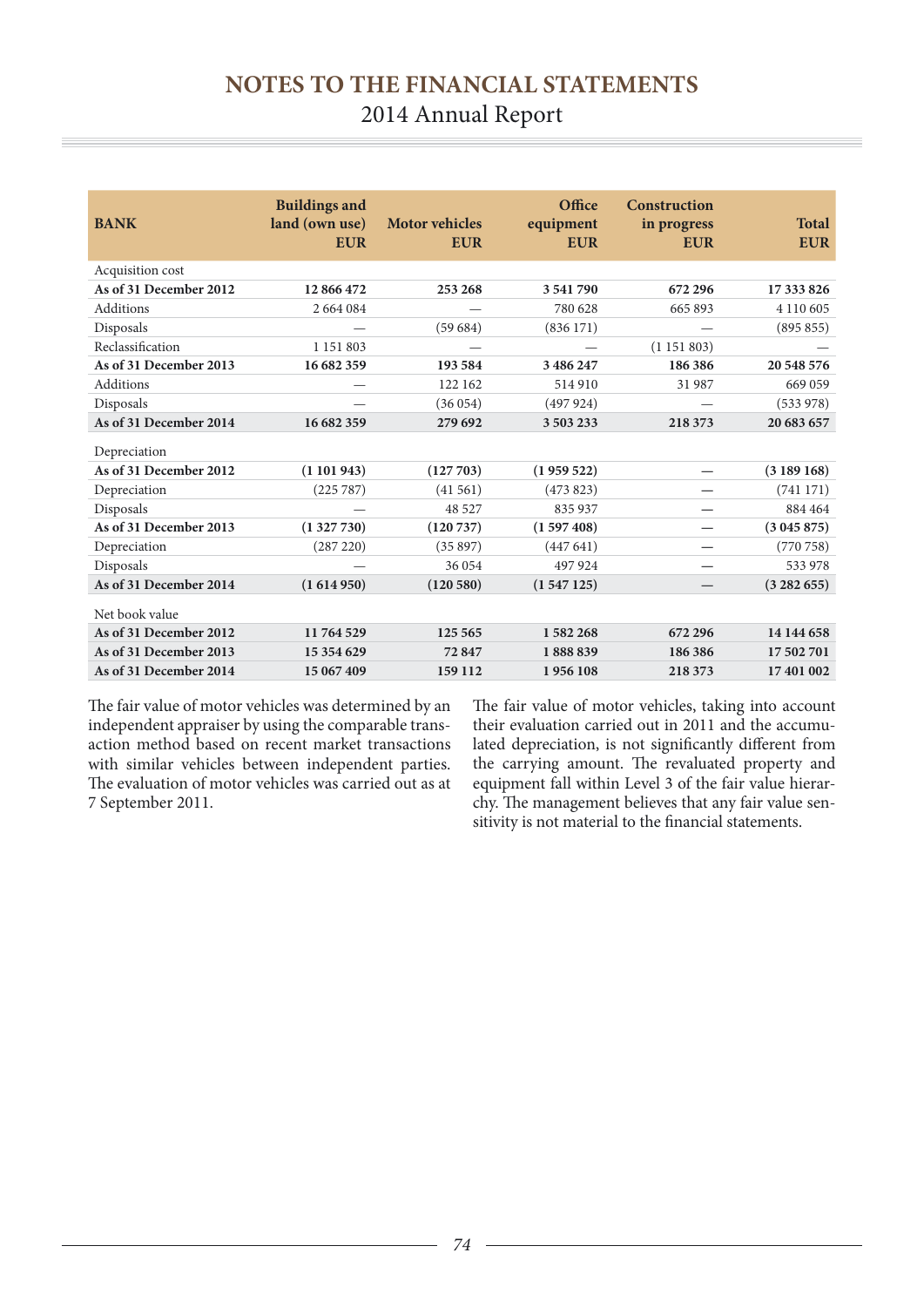# 26. Intangible Assets

| Acquisition cost<br>As of 31 December 2012<br>5 3 3 5 0 9 5<br>5 3 3 4 4 3 5<br>Additions<br>369 897<br>369 897<br>Disposals<br>(35703)<br>(35703)<br>As of 31 December 2013<br>5 669 289<br>5 668 629<br>Additions<br>244 277<br>244 277<br>Disposals<br>(75512)<br>(75512)<br>As of 31 December 2014<br>5837394<br>5838054<br>Amortization |
|----------------------------------------------------------------------------------------------------------------------------------------------------------------------------------------------------------------------------------------------------------------------------------------------------------------------------------------------|
|                                                                                                                                                                                                                                                                                                                                              |
|                                                                                                                                                                                                                                                                                                                                              |
|                                                                                                                                                                                                                                                                                                                                              |
|                                                                                                                                                                                                                                                                                                                                              |
|                                                                                                                                                                                                                                                                                                                                              |
|                                                                                                                                                                                                                                                                                                                                              |
|                                                                                                                                                                                                                                                                                                                                              |
|                                                                                                                                                                                                                                                                                                                                              |
|                                                                                                                                                                                                                                                                                                                                              |
| As of 31 December 2012<br>(763 352)<br>(762692)                                                                                                                                                                                                                                                                                              |
| Amortization<br>(374042)<br>(374042)                                                                                                                                                                                                                                                                                                         |
| Disposals<br>35 703<br>35 703                                                                                                                                                                                                                                                                                                                |
| As of 31 December 2013<br>(1101691)<br>(1101031)                                                                                                                                                                                                                                                                                             |
| Amortization<br>(490599)<br>(490599)                                                                                                                                                                                                                                                                                                         |
| 75 512<br>75 5 12<br>Disposals                                                                                                                                                                                                                                                                                                               |
| As of 31 December 2014<br>(1516778)<br>(1516118)                                                                                                                                                                                                                                                                                             |
| Net book value                                                                                                                                                                                                                                                                                                                               |
| As of 31 December 2012<br>4571743<br>4571743                                                                                                                                                                                                                                                                                                 |
| As of 31 December 2013<br>4567598<br>4567598                                                                                                                                                                                                                                                                                                 |
| As of 31 December 2014<br>4 3 2 1 2 7 6<br>4 3 2 1 2 7 6                                                                                                                                                                                                                                                                                     |

# 27. Deferred Expenses and Accrued Income

|                      | Group<br>31.12.2014<br><b>EUR</b> | <b>Bank</b><br>31.12.2014<br><b>EUR</b> | Group<br>31.12.2013<br><b>EUR</b> | <b>Bank</b><br>31.12.2013<br><b>EUR</b> |
|----------------------|-----------------------------------|-----------------------------------------|-----------------------------------|-----------------------------------------|
| Deferred expenses    | 1 484 960                         | 1 484 502                               | 1 3 3 9 1 7 8                     | 1 338 334                               |
| Other accrued income | 907 670                           | 910 170                                 | 928 684                           | 928 684                                 |
|                      | 2 392 630                         | 2 3 9 4 6 7 2                           | 2 2 6 7 8 6 2                     | 2 2 6 7 0 1 8                           |
| Allowances (Note 12) | (6296)                            | (6296)                                  | (5601)                            | (5601)                                  |
|                      | 2 3 8 6 3 3 4                     | 2 3 8 3 3 7 6                           | 2 2 6 2 2 6 1                     | 2 2 6 1 4 1 7                           |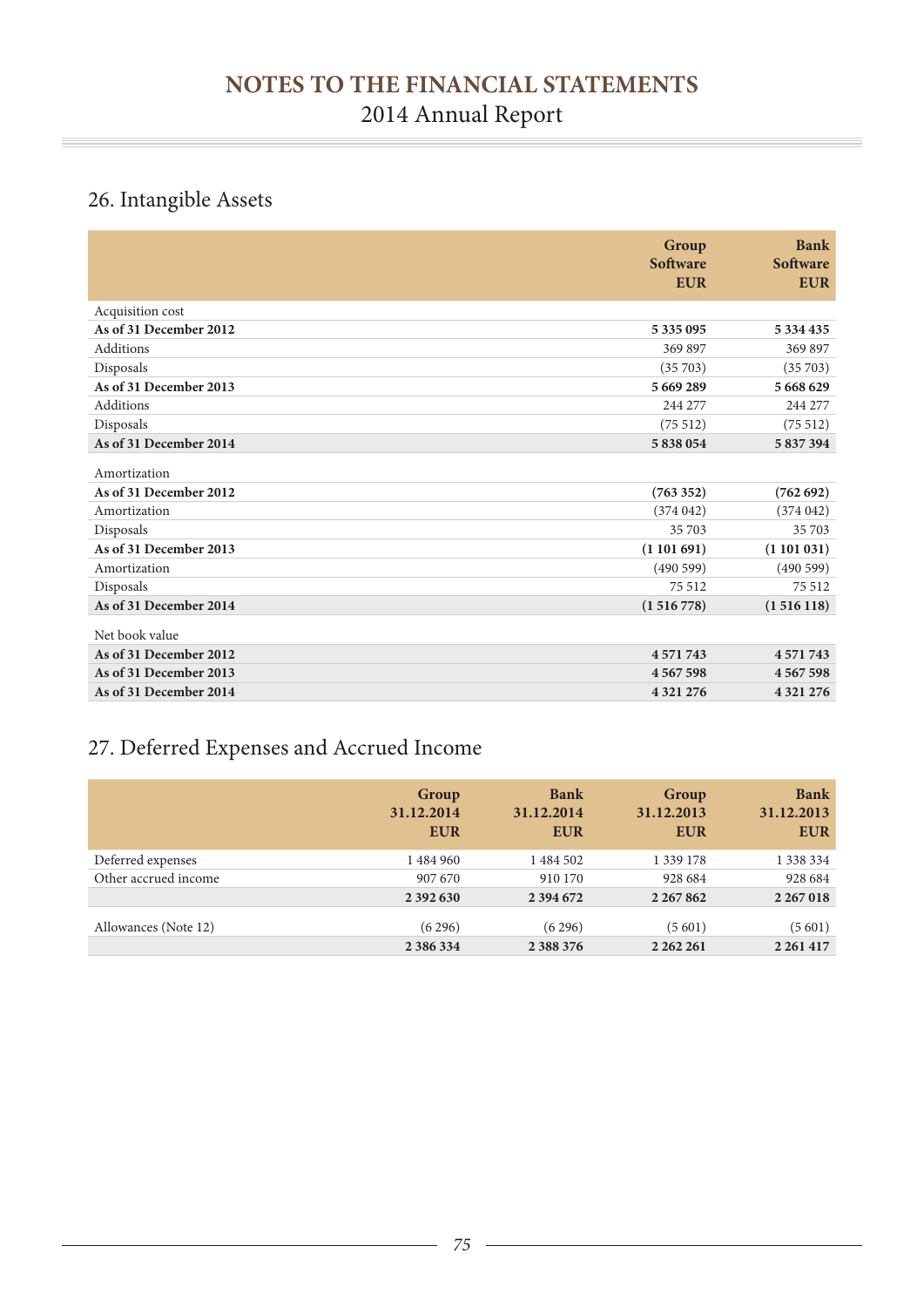#### 28. Other Assets

|                                                                | Group<br>31.12.2014<br><b>EUR</b> | <b>Bank</b><br>31.12.2014<br><b>EUR</b> | Group<br>31.12.2013<br><b>EUR</b> | <b>Bank</b><br>31.12.2013<br><b>EUR</b> |
|----------------------------------------------------------------|-----------------------------------|-----------------------------------------|-----------------------------------|-----------------------------------------|
| <b>Financial assest</b>                                        |                                   |                                         |                                   |                                         |
| Accounts receivable                                            | 621 351                           | 267 367                                 | 898 877                           | 254 347                                 |
| Prepayments                                                    | 309 853                           | 301 575                                 | 322 707                           | 307 302                                 |
| Money in transit (replenishment of a<br>correspondent account) | 91 439                            | 91 439                                  | 156719                            | 156719                                  |
| Unsettled spot forex transactions                              | 231 984                           | 231984                                  | 142 079                           | 142 079                                 |
| Funds placed in guarantee funds                                | 137 053                           | 137 053                                 | 121892                            | 121892                                  |
| Prepaid taxes                                                  | 136 570                           | 135 415                                 | 75 187                            | 74 278                                  |
| Others                                                         | 95 840                            | 95 840                                  | 2 2 3 4                           | 2 2 3 4                                 |
| Non financial assest                                           |                                   |                                         |                                   |                                         |
| Precious metals                                                | 510 098                           | 510098                                  | 710430                            | 710430                                  |
|                                                                | 2 134 188                         | 1770771                                 | 2 430 125                         | 1769 281                                |
| Allowances (Note 12)                                           | (365755)<br>1768433               | (144383)<br>1626388                     | (365729)<br>2 064 396             | (144357)<br>1624924                     |

Precious metals are stated at fair value.

The impairment allowance was made for accounts receivable.

### 29. Due to Credit Institutions

|                     | <b>Group and Bank</b><br>31.12.2014<br><b>EUR</b> | <b>Group and Bank</b><br>31.12.2013<br><b>EUR</b> |
|---------------------|---------------------------------------------------|---------------------------------------------------|
| Repayable on demand | 276 761                                           | 7 625 947                                         |
| Term balances       | 9 9 5 9 3 1 8                                     |                                                   |
|                     | 10 236 079                                        | 7625947                                           |

#### The table below shows geographical concentration:

|                                                              | <b>Group and Bank</b><br>31.12.2014<br><b>EUR</b> | <b>Group and Bank</b><br>31.12.2013<br><b>EUR</b> |
|--------------------------------------------------------------|---------------------------------------------------|---------------------------------------------------|
| Due to central banks                                         | 3 781 559                                         |                                                   |
| Credit institutions incorporated in the Republic of Latvia   | 32 5 9 4                                          | 10 044                                            |
| Credit institutions incorporated in other non-OECD countries | 6421926                                           | 7615903                                           |
|                                                              | 10 236 079                                        | 7625947                                           |

As at 31 December 2014 and 31 December 2013 due to credit institutions did not include any deposits serving as collateral for the outstanding loans.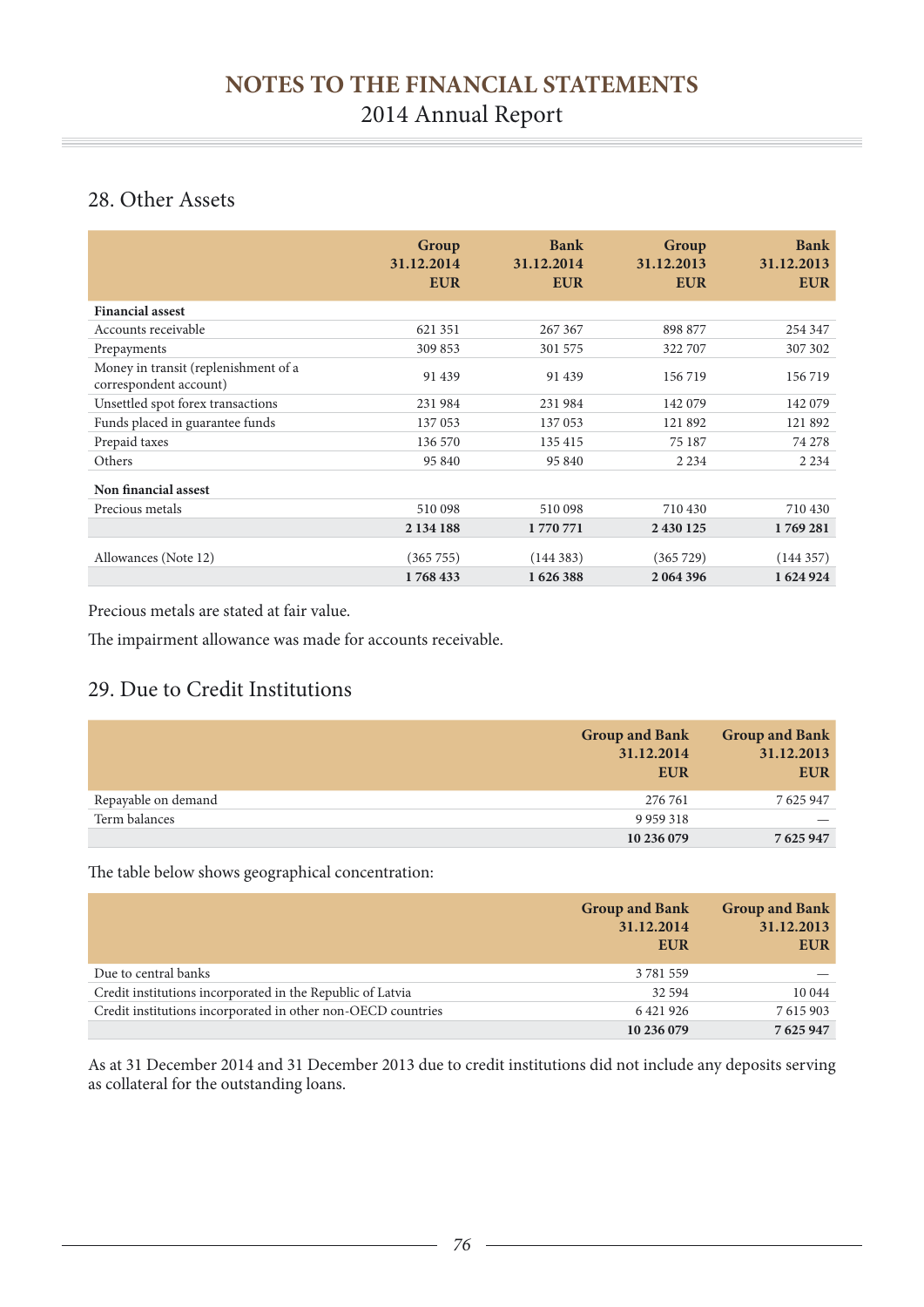#### **Concentration of due to credit institutions**

As at 31 December 2014 and 31 December 2013, the Group and Bank had balances with two and one credit institutions, which exceeded 10% of total placements by credit institutions. The gross values of these balances as of 31 December 2014 and 31 December 2013 were EUR 9 957 415 and EUR 7 327 790, respectively.

#### 30. Deposits

|                        | Group<br>31.12.2014<br><b>EUR</b> | <b>Bank</b><br>31.12.2014<br><b>EUR</b> | <b>Group</b><br>31.12.2013<br><b>EUR</b> | <b>Bank</b><br>31.12.2013<br><b>EUR</b> |
|------------------------|-----------------------------------|-----------------------------------------|------------------------------------------|-----------------------------------------|
| Repayable on demand    |                                   |                                         |                                          |                                         |
| Corporate customers    | 346 324 419                       | 346 335 239                             | 189 519 599                              | 189 527 683                             |
| Financial institutions | 2638049                           | 2 638 049                               | 2 3 3 5 2 6 0                            | 2 3 3 5 2 6 0                           |
| Public organisations   | 509                               | 509                                     | 97 662                                   | 97 662                                  |
| State-owned companies  | 39 861                            | 39 861                                  | 7392                                     | 7392                                    |
| Central governments    |                                   |                                         | 2 1 8 8                                  | 2 1 8 8                                 |
| Individuals            | 41 547 887                        | 41 547 887                              | 21 360 308                               | 21 360 308                              |
|                        | 390 550 725                       | 390 561 545                             | 213 322 409                              | 213 330 493                             |
| <b>Term deposits</b>   |                                   |                                         |                                          |                                         |
| Corporate customers    | 34 479 446                        | 34 479 446                              | 39 574 368                               | 39 574 368                              |
| Financial institutions |                                   |                                         | 346 677                                  | 346 677                                 |
| Individuals            | 23 203 295                        | 23 203 295                              | 22 037 073                               | 22 037 073                              |
|                        | 57 682 741                        | 57 682 741                              | 61958118                                 | 61 958 118                              |
| <b>Total deposits</b>  | 448 233 466                       | 448 244 286                             | 275 280 527                              | 275 288 611                             |

The Bank pays interest on current accounts, provided that the accounts maintain the pre-determined minimum balance.

#### **Blocked accounts**

As at 31 December 2014, the Bank maintained customer deposit balances of EUR 8 925 151 (as at 31 December 2013: EUR 12 249 693) which were blocked by the Bank as collateral for loans and commitments and sureties granted by the Bank.

#### **Concentrations of current accounts and customer deposits**

As of 31 December 2014 and 31 December 2013, the Bank had no clients whose account balance exceeded 10% of the total of all customer account balances.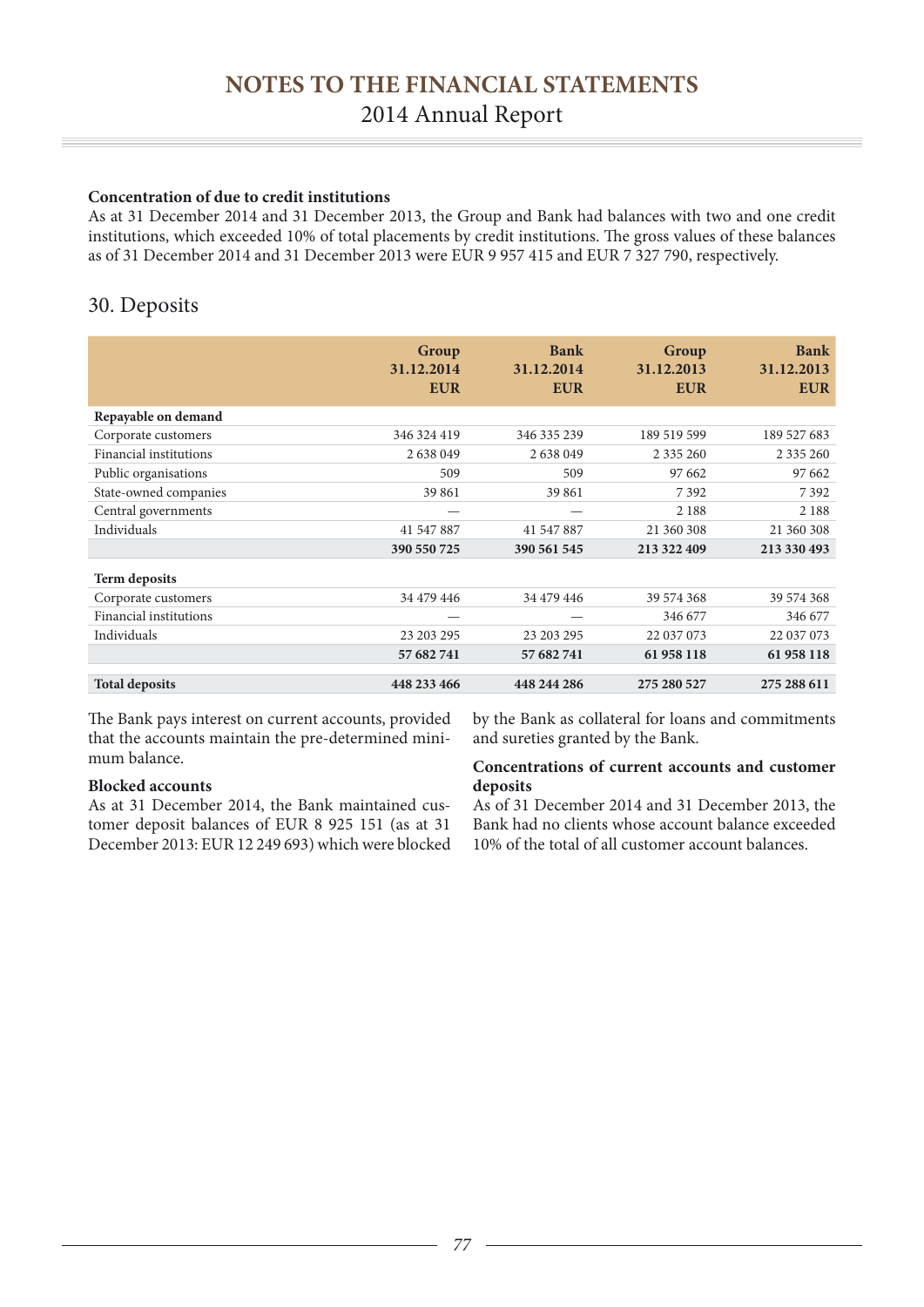#### 31. Debt Securities in Issue

|            | <b>Group and Bank</b><br>31.12.2014<br><b>EUR</b> | <b>Group and Bank</b><br>31.12.2013<br><b>EUR</b> |
|------------|---------------------------------------------------|---------------------------------------------------|
| Bond issue | 18 241 785                                        | 5 0 5 3 3 1 8                                     |
|            | 18 241 785                                        | 5 0 5 3 3 1 8                                     |

During the year ended 31 December 2014, two issued unlisted debt securities were redeemed.

During the year ended 31 December 2014, an average annual interest rate of 2.64% was applied to the debt securities in issue. The issued securities are not publicly traded.

| <b>Notional amount</b> | <b>Coupon Rate</b> | <b>Iissuance Date</b> |            | <b>Maturity Date Book value, EUR</b> |
|------------------------|--------------------|-----------------------|------------|--------------------------------------|
| EUR 1 000 000          | 2.30%              | 22.09.2014            | 22.09.2015 | 1 006 325                            |
| EUR 2 900 000          | 2.83%              | 21.11.2013            | 21.11.2015 | 2 909 119                            |
| EUR 400 000            | 2.85%              | 12.03.2014            | 12.03.2016 | 403 452                              |
| <b>USD 1 300 000</b>   | 2.30%              | 26.02.2014            | 26.02.2015 | 1 079 303                            |
| USD 1 300 000          | 2.30%              | 09.05.2014            | 09.05.2015 | 1 0 7 4 3 0 9                        |
| <b>USD 5 550 000</b>   | 2.20%              | 22.09.2014            | 22.09.2015 | 4 5 9 9 9 4 5                        |
| USD 2 150 000          | 2.88%              | 21.11.2013            | 21.11.2015 | 1776 525                             |
| <b>USD 2 500 000</b>   | 2.88%              | 12.03.2014            | 12.03.2016 | 2 0 7 0 9 5                          |
| USD 2 000 000          | 3.21%              | 16.06.2014            | 16.03.2016 | 1 649 514                            |
| USD 1 000 000          | 3.21%              | 02.07.2014            | 02.04.2016 | 836 801                              |
| <b>USD 1 000 000</b>   | 2.78%              | 15.09.2014            | 15.09.2016 | 830 397                              |
|                        |                    |                       |            | 18 241 785                           |

#### 32. Accrued Expenses, Provisions and Deferred Income

|                                                          | Group<br>31.12.2014<br><b>EUR</b> | <b>Bank</b><br>31.12.2014<br><b>EUR</b> | Group<br>31.12.2013<br><b>EUR</b> | <b>Bank</b><br>31.12.2013<br><b>EUR</b> |
|----------------------------------------------------------|-----------------------------------|-----------------------------------------|-----------------------------------|-----------------------------------------|
| Provision for unused vacation                            | 274 371                           | 274 371                                 | 246 387                           | 246 387                                 |
| Accrued payable to the Deposit Guarantee<br>Scheme (DGS) | 232 667                           | 232 667                                 | 136 906                           | 136 906                                 |
| Accruals for other payments                              | 647 139                           | 642 157                                 | 537 695                           | 537 695                                 |
| Other accrued expense                                    | 37 747                            | 37 747                                  | 32 811                            | 30 128                                  |
| Deferred income                                          | 296 738                           | 296 738                                 | 215 484                           | 215 484                                 |
|                                                          | 1488662                           | 1483680                                 | 1 169 283                         | 1 166 600                               |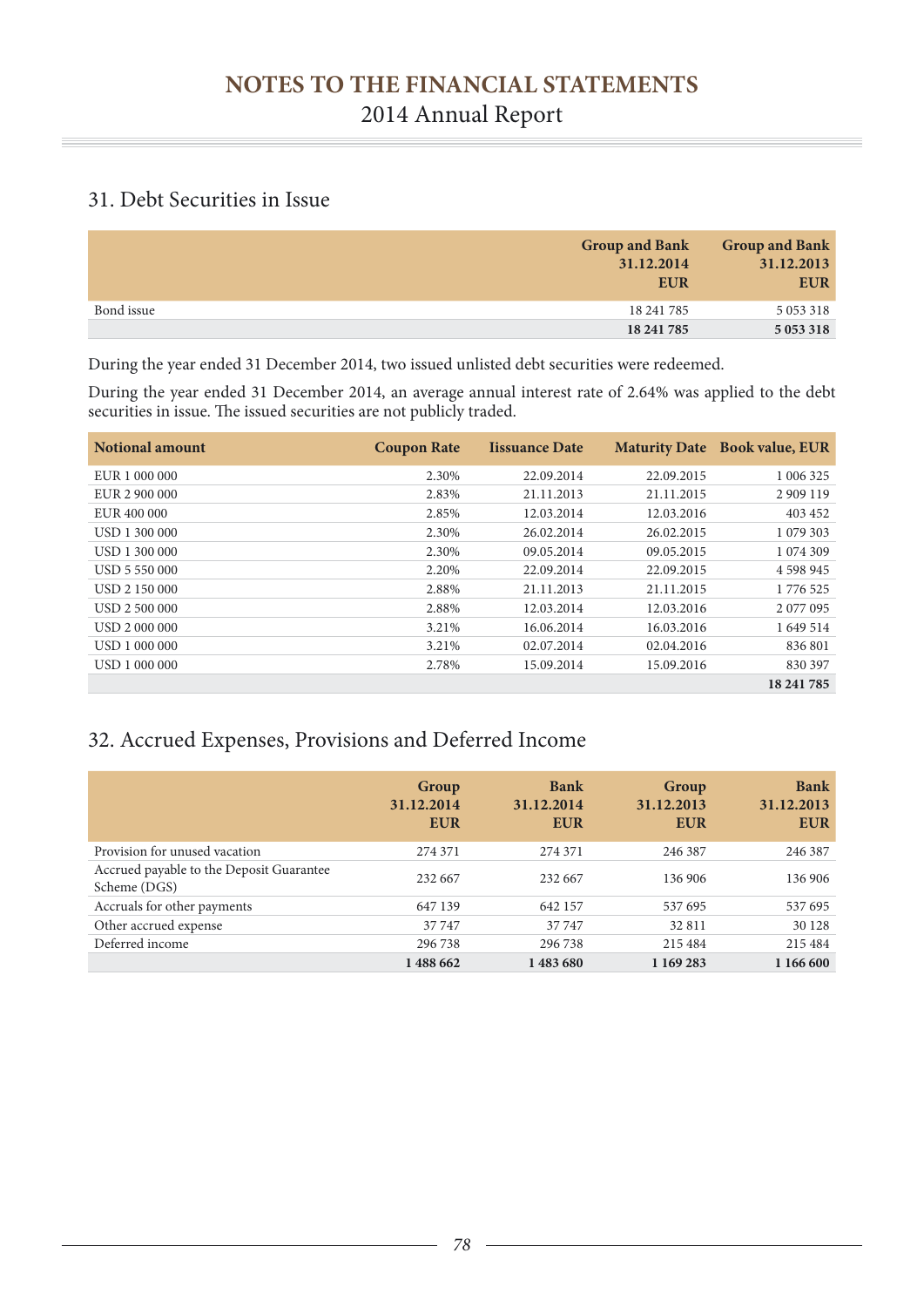### 33. Other Liabilities

|                                     | Group<br>31.12.2014<br><b>EUR</b> | <b>Bank</b><br>31.12.2014<br><b>EUR</b> | Group<br>31.12.2013<br><b>EUR</b> | <b>Bank</b><br>31.12.2013<br><b>EUR</b> |
|-------------------------------------|-----------------------------------|-----------------------------------------|-----------------------------------|-----------------------------------------|
| Unsettled spot forex transactions   | 49 193                            | 49 193                                  | 619 800                           | 619 800                                 |
| Money in transit                    | 598 933                           | 598 933                                 | 166 288                           | 166 288                                 |
| Staff salaries                      | 166 367                           | 166 367                                 | 144 034                           | 144 034                                 |
| Collateral securing the obligations | 5 2 7 1                           | 5 2 7 1                                 | 109 772                           | 109 772                                 |
| Other accounts payable              | 796 896                           | 357949                                  | 651841                            | 150 758                                 |
|                                     | 1616660                           | 1 177 713                               | 1691735                           | 1 190 652                               |

### 34. Subordinated Liabilities

Subordinated deposits have a fixed term of five years at their origination, and are repayable before maturity only on winding up or bankruptcy of the Bank and rank before shareholders' claims.

As at 31 December 2014, the Bank had one customer whose deposit exceeded 10% of the total volume of subordinated deposits.

| <b>Depositor</b> | Currency | Amount<br>$\mathbf{in}$<br>currency | rate  | conclusion<br>of the loan<br>agreement | date       | Interest The date of Repayment Group and Bank Group and Bank<br>Amount<br>31.12.2014<br><b>EUR</b> | Amount<br>31.12.2013<br><b>EUR</b> |
|------------------|----------|-------------------------------------|-------|----------------------------------------|------------|----------------------------------------------------------------------------------------------------|------------------------------------|
| Diana Belokon    | GBP      | 2 500 740                           | 7.00% | 30.04.2013                             | 14.01.2019 | 3 210 279                                                                                          | 2 9 9 2 2 8 5                      |
| <b>Total</b>     |          |                                     |       |                                        |            | 3 2 10 2 79                                                                                        | 2999285                            |

|                                     | 31.12.2014<br><b>EUR</b> | Group and Bank Group and Bank<br>31.12.2013<br><b>EUR</b> |
|-------------------------------------|--------------------------|-----------------------------------------------------------|
| Residents of the Republic of Latvia |                          |                                                           |
| Corporate customers                 | 19074                    | 19074                                                     |
| <i>Individuals</i>                  | 5 372 961                | 1 662 462                                                 |
| <b>Residents of other countries</b> |                          |                                                           |
| <i>Individuals</i>                  | 11 309 692               | 9 4 20 10 1                                               |
|                                     | 16 701 727               | 11 101 637                                                |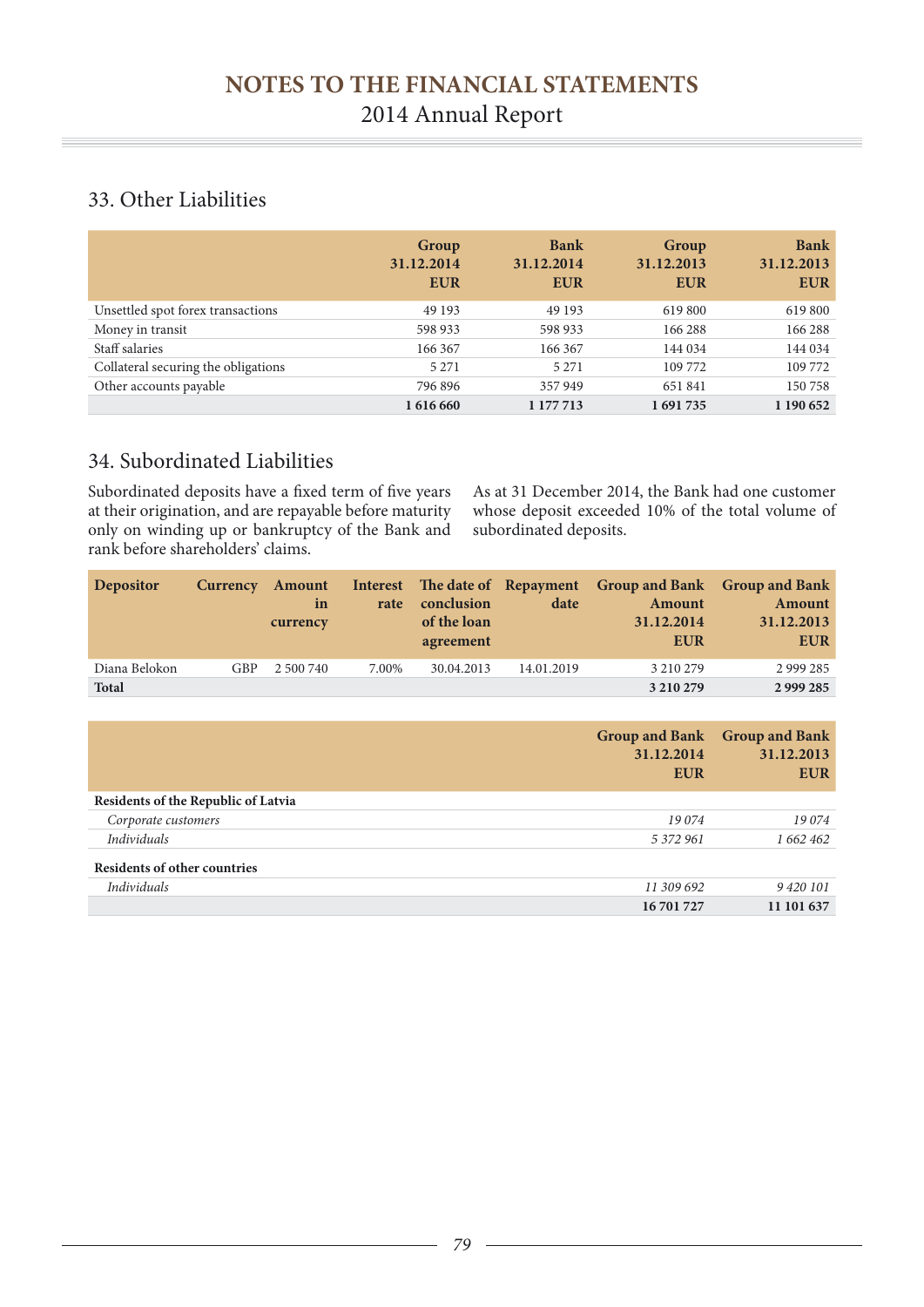### 35. Shareholders' Equity

Following the law requirement, the Bank re-registered its share capital in Euro on 10 April 2014. In result of the re-registration 59 653 EUR were transfered to reserve capital. The share capital as of 31 December 2014 consists of 14 154 421 shares in total nominal value of EUR 29 496 389. The nominal value of one share is EUR 7.10. The structure of shareholders holding ordinary shares did not change.

All shares are registered. Each share carries the right to one vote at the meetings of shareholders, a right to receive dividends as declared from time to time and a right to residual assets. Of the Bank's 93 shareholders, 28 are legal entities and 65 are individuals.

Reserve capital in the amount of EUR 835 152 (31 December 2013: EUR 775 499) is formed from the contributions made by the Bank's shareholders. The Bank's General Meeting of Shareholders makes the decision concerning further usage of reserve capital. Reserve capital can be used to:

- cover losses;
- increase the share capital;
- pay dividends.

|                                              | Quantity      | Amount<br><b>EUR</b> |
|----------------------------------------------|---------------|----------------------|
| Total paid-in share capital 31 December 2012 | 4 1 5 4 4 2 1 | 29 556 042           |
| Total paid-in share capital 31 December 2013 | 4 1 5 4 4 2 1 | 29 556 042           |
| Transfer to reserve capital                  |               | (59653)              |
| Total paid-in share capital 31 December 2014 | 4 1 5 4 4 2 1 | 29 496 389           |

Listed below are the shareholders who control more than 10 percent of the shares in the shareholders' equity:

|                | 31.12.2014 | 31.12.2013 |
|----------------|------------|------------|
| Valeri Belokon | 69.89%     | 69.89%     |
| Vilori Belokon | 30.01%     | 30.01%     |

#### 36. Sureties and Commitments

Sureties and guarantees, which represent irrevocable assurances and promise that the Bank will make payments to the beneficiary (third party) in the event that the obligor (customer) fails to honor his/her obligations to third parties, carry the same credit risk as loans.

Commitments to extend credit and liabilities for credit cards represent unused portions of authorisations to extend credit. With respect to credit risk on commitments to extend credit, the Bank is potentially exposed to a loss in an amount equal to the total unused commitments.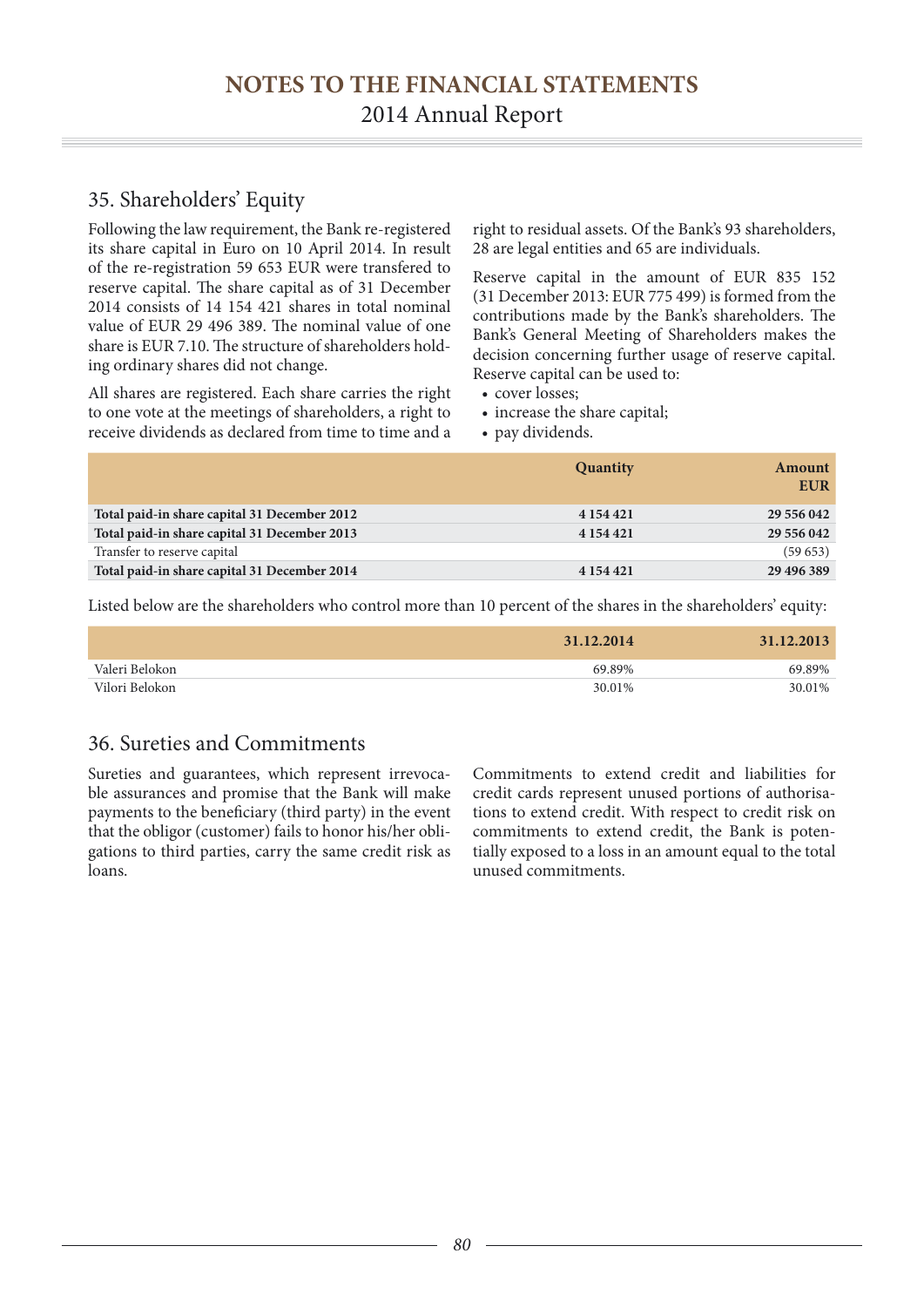|                                 | Group<br>31.12.2014<br><b>EUR</b> | <b>Bank</b><br>31.12.2014<br><b>EUR</b> | Group<br>31.12.2013<br><b>EUR</b> | <b>Bank</b><br>31.12.2013<br><b>EUR</b> |
|---------------------------------|-----------------------------------|-----------------------------------------|-----------------------------------|-----------------------------------------|
| Sureties and guarantees         | 2961317                           | 2961317                                 | 2 544 936                         | 2 5 4 4 9 3 6                           |
| <b>Commitments to customers</b> | 12 040 035                        | 12 134 805                              | 16 686 429                        | 16790230                                |
| Commitments to extend credit    | 8 0 3 7 1 2 8                     | 8 131 898                               | 7 654 112                         | 7757913                                 |
| Unused creditcard limits        | 715 047                           | 715 047                                 | 744 249                           | 744 249                                 |
| Other commitments               | 3 287 860                         | 3 287 860                               | 8 2 8 8 0 6 8                     | 8 2 8 8 0 6 8                           |
|                                 | 15 001 352                        | 15 096 122                              | 19 231 365                        | 19 335 166                              |

#### 37. Trust Agreements

The Bank enters into trust agreements with individuals and legal entities, residents and non-residents of the Republic of Latvia. The Bank accepts no risk for its trust operations; all risks are retained by its clients.

As of 31 December 2014, assets administered by the Bank totaled EUR 129 476 720. As of 31 December 2013, the Bank's administered assets stood at EUR 77 710 787.

#### 38. Litigation

In the ordinary course of business, the Group and the Bank are exposed to litigation risks. The management believes that the ultimate loss, if any, arising in connection with such litigation or complaints will not have a materially adverse effect on the Bank's financial position or results of future operations. No provisions were recognized as at 31 December 2014 and 2013.

#### 39. Related Party Transactions

The outstanding balances as of 31 December 2014 and related income statement amounts of transactions for the year ended 31 December 2014 with other related parties are as follows: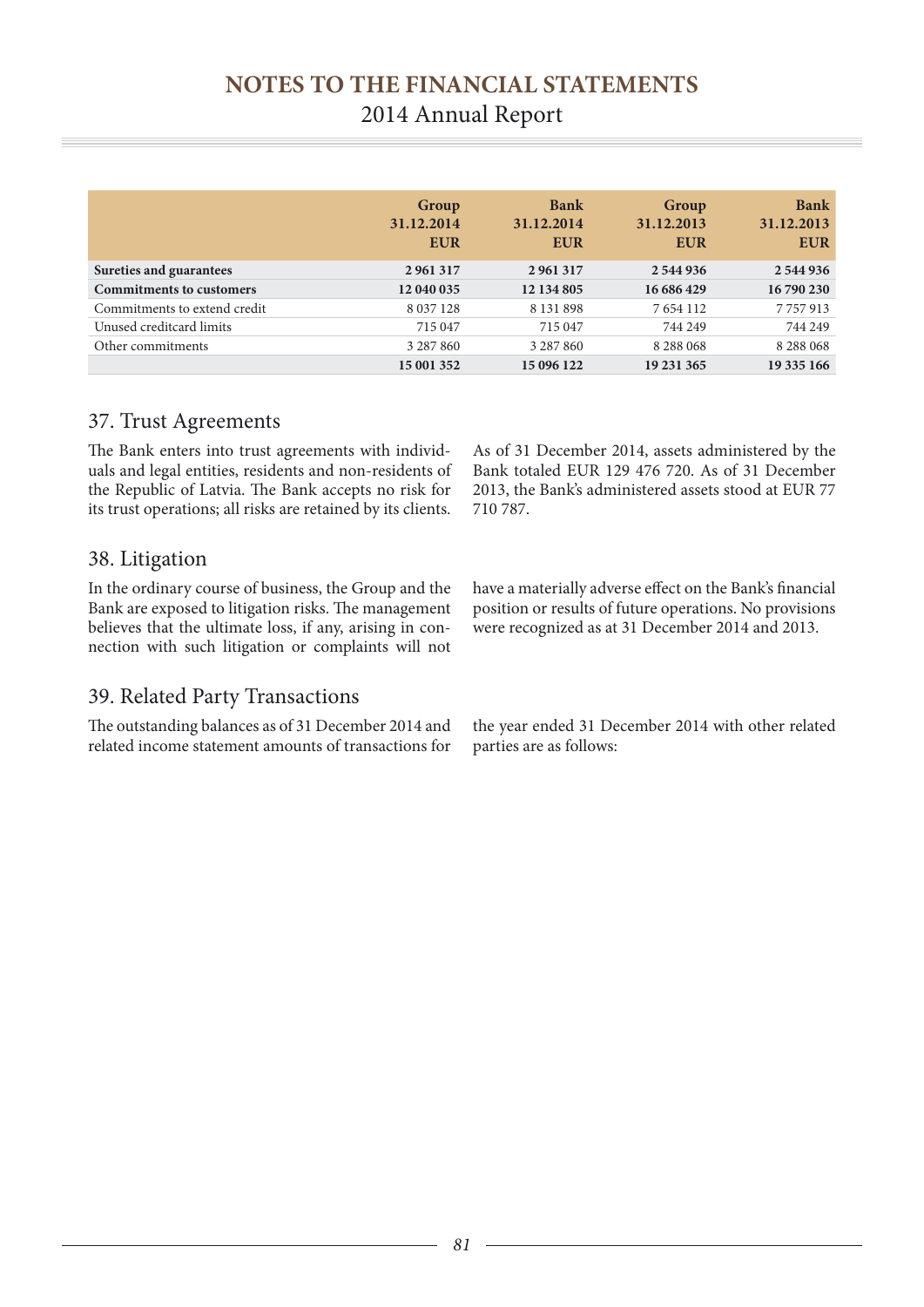| <b>GROUP AND BANK</b><br>As of 31 December 2014                      | Subsidiary<br><b>EUR</b>       | <b>Associate</b><br><b>EUR</b> | Shareholders,<br><b>Members</b> of<br>the Super-<br>visory Council<br>and Mana-<br>gement Board<br><b>EUR</b> | Other<br>senior<br>executives<br><b>EUR</b> | Other<br><b>EUR</b> | <b>Total</b><br><b>EUR</b> |
|----------------------------------------------------------------------|--------------------------------|--------------------------------|---------------------------------------------------------------------------------------------------------------|---------------------------------------------|---------------------|----------------------------|
| Due from credit institutions                                         |                                |                                |                                                                                                               |                                             |                     |                            |
| At the beginning of the period                                       |                                |                                |                                                                                                               |                                             | 58                  | 58                         |
| Difference due to fluctuations in foreign currency<br>exchange rates |                                |                                |                                                                                                               |                                             | $\overline{7}$      | $\overline{7}$             |
| At the end of the period                                             |                                |                                |                                                                                                               |                                             | 65                  | 65                         |
| Loans                                                                |                                |                                |                                                                                                               |                                             |                     |                            |
| At the beginning of the period                                       | 2 0 2 0 0 2 4                  | 45 9 45                        | 345 766                                                                                                       | $\overline{\phantom{0}}$                    | 2 302 927           | 4 7 1 4 6 6 2              |
| Gross Loans                                                          | 2 416 263                      | 45 945                         | 345 766                                                                                                       | $\equiv$                                    | 2 302 927           | 5 110 901                  |
| Allowances                                                           | (396 239)                      |                                |                                                                                                               | $\overline{\phantom{0}}$                    |                     | (396 239)                  |
| Issued during the period                                             | 142 318                        | 21 4 4 7                       | 482 480                                                                                                       | $=$                                         | 492 204             | 1 138 449                  |
| Repaid during the period                                             | (495837)                       |                                | (570 489)                                                                                                     | $\equiv$                                    | (1526308)           | (2592634)                  |
| Difference due to fluctuations in foreign currency<br>exchange rates |                                |                                | 391                                                                                                           |                                             | 14 631              | 15 022                     |
| Changes in the group of Bank-related parties                         | $\overline{\phantom{0}}$       |                                | $\equiv$                                                                                                      | $\overline{\phantom{0}}$                    | (125)               | (125)                      |
| At the end of the period                                             | 1 666 505                      | 67 392                         | 258 148                                                                                                       | $\equiv$                                    | 1 283 329           | 3 275 374                  |
| Gross Loans                                                          | 2 062 744                      | 67392                          | 258 148                                                                                                       | $\overline{\phantom{0}}$                    | 1 283 329           | 3 671 613                  |
| Allowances                                                           | (396 239)                      |                                |                                                                                                               | $\overline{\phantom{0}}$                    |                     | (396 239)                  |
| Interest income                                                      | 64 973                         | 5638                           | 7795                                                                                                          | $\overline{\phantom{0}}$                    | 126 664             | 205 070                    |
| Other assets                                                         |                                |                                |                                                                                                               |                                             |                     |                            |
| At the beginning of the period                                       | 11 492                         |                                | $\qquad \qquad -$                                                                                             | $\qquad \qquad \longleftarrow$              | (155)               | 11 3 3 7                   |
| Issued during the period                                             | 47 370                         | $\overline{\phantom{0}}$       | ÷.                                                                                                            | $\overline{\phantom{0}}$                    | $\equiv$            | 47370                      |
| Repayment during the period                                          | (4573)                         |                                | $\overline{\phantom{0}}$                                                                                      | $\overline{\phantom{0}}$                    |                     | (4573)                     |
| At the end of the period                                             | 54 289                         | $\sim$                         | $\sim$                                                                                                        | L.                                          | (155)               | 54 134                     |
| Sureties (guarantees)                                                |                                |                                |                                                                                                               |                                             |                     |                            |
| At the beginning of the period                                       |                                |                                |                                                                                                               | $\qquad \qquad \longleftarrow$              | 36 490              | 36 490                     |
| Redeemed during the period                                           |                                | $\overline{\phantom{0}}$       | $\overline{\phantom{0}}$                                                                                      | $\qquad \qquad -$                           | (36 490)            | (36 490)                   |
| At the end of the period                                             | $\equiv$                       | $\equiv$                       | $\equiv$                                                                                                      | $\equiv$                                    |                     |                            |
| Due to credit institutions                                           |                                |                                |                                                                                                               |                                             |                     |                            |
| At the beginning of the period                                       |                                |                                |                                                                                                               |                                             | 216 110             | 216 110                    |
| Increase in balances during the period                               |                                |                                |                                                                                                               |                                             | 19554               | 19554                      |
| Decline in balances during the period                                |                                |                                |                                                                                                               | $\overline{\phantom{0}}$                    | (108)               | (108)                      |
| Difference due to fluctuations in foreign currency<br>exchange rates |                                |                                |                                                                                                               |                                             | 8 3 9 0             | 8390                       |
| At the end of the period                                             |                                |                                |                                                                                                               |                                             | 243 946             | 243 946                    |
| Deposits                                                             |                                |                                |                                                                                                               |                                             |                     |                            |
| At the beginning of the period                                       | 8084                           | 3853                           | 330 305                                                                                                       | 209 675                                     | 717 364             | 1 269 281                  |
| Increase in balances during the period                               | 1 267 694                      | 17 557                         | 2 001 094                                                                                                     | $\qquad \qquad \longleftarrow$              | 20 798 115          | 24 084 460                 |
| Decline in balances during the period                                | (1264956)                      | (21302)                        | (2013176)                                                                                                     | $\qquad \qquad -$                           | (21013313)          | $(24\,312\,747)$           |
| Difference due to fluctuations in foreign currency<br>exchange rates | $\qquad \qquad \longleftarrow$ |                                | 236                                                                                                           | $\overline{\phantom{0}}$                    | 14 5 9 0            | 14826                      |
| Changes in the group of Bank-related parties                         |                                | $\qquad \qquad -$              | $\qquad \qquad -$                                                                                             | (209 675)                                   | $(43\ 276)$         | (252951)                   |
| At the end of the period                                             | 10822                          | 108                            | 318 459                                                                                                       |                                             | 473 480             | 802 869                    |
| Interest expense                                                     |                                |                                | 11 032                                                                                                        | 5 4 3 2                                     | 1564                | 18028                      |
| <b>Subordinated liabilities</b>                                      |                                |                                |                                                                                                               |                                             |                     |                            |
| At the beginning of the period                                       | $\equiv$                       |                                | 10 064                                                                                                        | $\overline{\phantom{0}}$                    | 4519234             | 4 5 29 29 8                |
| Difference due to fluctuations in foreign currency<br>exchange rates | $\overline{\phantom{0}}$       |                                |                                                                                                               | $\qquad \qquad \longleftarrow$              | 210 410             | 210 410                    |
| At the end of the period                                             |                                |                                | 10 064                                                                                                        | —                                           | 4 729 644           | 4 739 708                  |
| Interest expense                                                     |                                |                                | 800                                                                                                           |                                             | 324 661             | 325 461                    |

All related party transactions are at arm's length.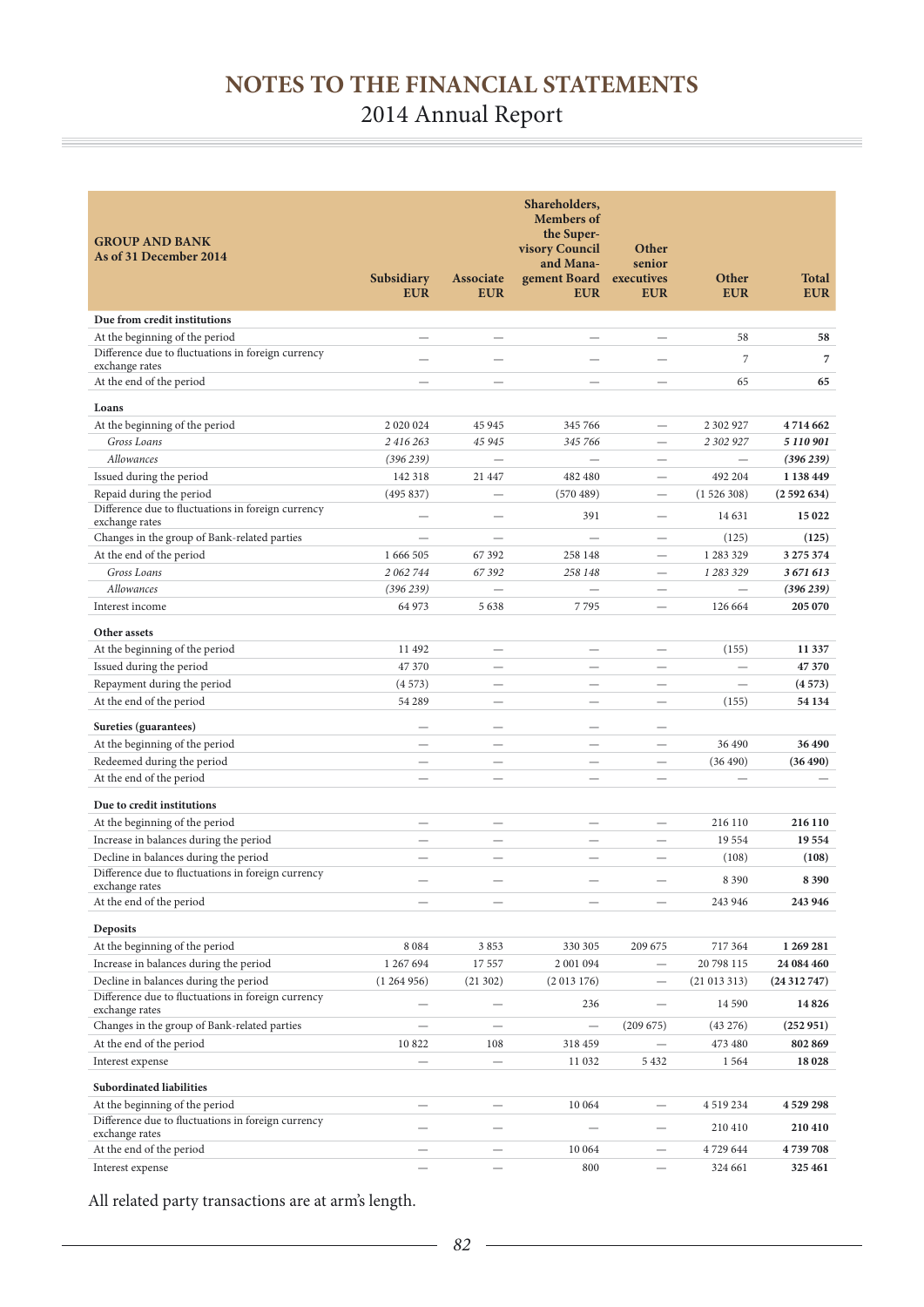| <b>GROUP AND BANK</b><br>As of 31 December 2013                                      | Subsidiary<br><b>EUR</b> | <b>Associate</b><br><b>EUR</b> | Shareholders,<br><b>Members</b> of<br>the Super-<br>visory Council<br>and Mana-<br>gement Board<br><b>EUR</b> | Other<br>senior<br>executives<br><b>EUR</b> | Other<br><b>EUR</b>      | <b>Total</b><br><b>EUR</b> |
|--------------------------------------------------------------------------------------|--------------------------|--------------------------------|---------------------------------------------------------------------------------------------------------------|---------------------------------------------|--------------------------|----------------------------|
| Due from credit institutions                                                         |                          |                                |                                                                                                               |                                             |                          |                            |
| At the beginning of the period                                                       |                          |                                |                                                                                                               |                                             | 60                       | 60                         |
| Difference due to fluctuations in foreign currency                                   |                          |                                |                                                                                                               |                                             | (2)                      | (2)                        |
| exchange rates<br>At the end of the period                                           | $\overline{\phantom{0}}$ | $\overline{\phantom{0}}$       | $\overline{\phantom{0}}$                                                                                      | $\overline{\phantom{0}}$                    | 58                       | 58                         |
|                                                                                      |                          |                                |                                                                                                               |                                             |                          |                            |
| Loans                                                                                |                          |                                |                                                                                                               |                                             |                          |                            |
| At the beginning of the period                                                       | 1989862                  | 25 5 46                        | 615 358                                                                                                       | $\overline{\phantom{0}}$                    | 3 278 628                | 5 909 394                  |
| Gross Loans                                                                          | 2 386 101                | 25 5 46                        | 615 358                                                                                                       | ÷,                                          | 3 278 628                | 6 305 633                  |
| Allowances                                                                           | (396 239)                |                                |                                                                                                               | $\overline{\phantom{0}}$                    |                          | (396 239)                  |
| Issued during the period                                                             | 868 178                  | 78 169                         | 425 350                                                                                                       | $\equiv$                                    | 292 071                  | 1663768                    |
| Repaid during the period<br>Difference due to fluctuations in foreign currency       | (838016)                 | (57 770)                       | (670 227)                                                                                                     |                                             | (1259112)                | (2825125)                  |
| exchange rates                                                                       |                          |                                | (61)                                                                                                          | $\overline{\phantom{0}}$                    | (8660)                   | (8721)                     |
| Changes in the group of Bank-related parties                                         | $\overline{\phantom{0}}$ | $\overline{\phantom{0}}$       | (24654)                                                                                                       | $\overline{\phantom{0}}$                    | $\overline{\phantom{0}}$ | (24654)                    |
| At the end of the period                                                             | 2 0 2 0 0 2 4            | 45 9 45                        | 345 766                                                                                                       |                                             | 2 302 927                | 4714662                    |
| Gross Loans                                                                          | 2 416 263                | 45 945                         | 345 766                                                                                                       |                                             | 2 302 927                | 5 110 901                  |
| Allowances                                                                           | (396 239)                | $\overline{\phantom{0}}$       |                                                                                                               | $\overline{\phantom{0}}$                    | L.                       | (396 239)                  |
| Interest income                                                                      | 91 084                   | 2 4 5 3                        | 21 9 19                                                                                                       |                                             | 246 618                  | 362 074                    |
| Other assets                                                                         |                          |                                |                                                                                                               |                                             |                          |                            |
| At the beginning of the period                                                       | 179                      | $\overline{\phantom{0}}$       |                                                                                                               |                                             |                          | 179                        |
| Issued during the period                                                             | 11 337                   |                                |                                                                                                               |                                             |                          | 11 3 3 7                   |
| Repayment during the period                                                          | (24)                     |                                |                                                                                                               | $\overline{\phantom{0}}$                    | (155)                    | (179)                      |
| At the end of the period                                                             | 11 492                   |                                |                                                                                                               |                                             | (155)                    | 11 3 3 7                   |
| Sureties (guarantees)                                                                |                          |                                |                                                                                                               |                                             |                          |                            |
| Issued during the period                                                             | $\equiv$                 |                                | $\overline{\phantom{0}}$                                                                                      | $\equiv$                                    | 410 749                  | 410749                     |
| Redeemed during the period                                                           | $\equiv$                 |                                | $\overline{\phantom{0}}$                                                                                      | $\equiv$                                    | (374 259)                | (374 259)                  |
| At the end of the period                                                             |                          | $\overline{\phantom{0}}$       | $\overline{\phantom{0}}$                                                                                      | $\overline{\phantom{0}}$                    | 36 490                   | 36 490                     |
|                                                                                      |                          |                                |                                                                                                               |                                             |                          |                            |
| Due to credit institutions                                                           |                          |                                |                                                                                                               |                                             | 217879                   |                            |
| At the beginning of the period<br>Difference due to fluctuations in foreign currency |                          |                                |                                                                                                               |                                             |                          | 217879                     |
| exchange rates                                                                       |                          |                                |                                                                                                               |                                             | (1769)                   | (1769)                     |
| At the end of the period                                                             | -                        |                                | $\overline{\phantom{0}}$                                                                                      | $\overline{\phantom{0}}$                    | 216 110                  | 216 110                    |
| Deposits                                                                             |                          |                                |                                                                                                               |                                             |                          |                            |
| At the beginning of the period                                                       | 2038                     |                                | 813850                                                                                                        | 70 476                                      | 1 1 1 4 8 9 4            | 2001258                    |
| Increase in balances during the period                                               | 1 136 042                | 127 368                        | 9 4 4 6 5 7 8                                                                                                 | 611 160                                     | 56 602 753               | 67 923 901                 |
| Decline in balances during the period                                                | (1129996)                | (123 515)                      | (9890790)                                                                                                     | (471961)                                    | (57173431)               | (68789693)                 |
| Difference due to fluctuations in foreign currency<br>exchange rates                 |                          |                                | (46)                                                                                                          | —                                           | (3544)                   | (3590)                     |
| Changes in the group of Bank-related parties                                         | $\qquad \qquad -$        | $\overline{\phantom{0}}$       | (39 287)                                                                                                      | $\equiv$                                    | 176 692                  | 137 405                    |
| At the end of the period                                                             | 8084                     | 3853                           | 330 305                                                                                                       | 209 675                                     | 717364                   | 1 269 281                  |
| Interest expense                                                                     |                          |                                | 20 889                                                                                                        | 2 1 4 9                                     | 76816                    | 99 854                     |
| <b>Subordinated liabilities</b>                                                      |                          |                                |                                                                                                               |                                             |                          |                            |
| At the beginning of the period                                                       | —                        | —                              | 10 064                                                                                                        |                                             | 1 019 267                | 1 029 331                  |
| Increase in balances during the period                                               | $\equiv$                 |                                |                                                                                                               | $\qquad \qquad -$                           | 1 000 681                | 1 000 681                  |
| Decline in balances during the period                                                | $\overline{\phantom{0}}$ | $\equiv$                       | $\equiv$                                                                                                      | $\qquad \qquad -$                           | (500000)                 | (500000)                   |
| Changes in the group of Bank-related parties                                         |                          |                                |                                                                                                               |                                             | 2 9 9 2 2 8 6            | 2999286                    |
| At the end of the period                                                             | $\overline{\phantom{0}}$ | —                              | 10 064                                                                                                        | —                                           | 4 5 19 2 3 4             | 4 5 29 29 8                |
| Interest expense                                                                     | $\overline{\phantom{0}}$ | $\overline{\phantom{0}}$       | 793                                                                                                           | $\overline{\phantom{0}}$                    | 233 140                  | 233 933                    |

All related party transactions are at arm's length.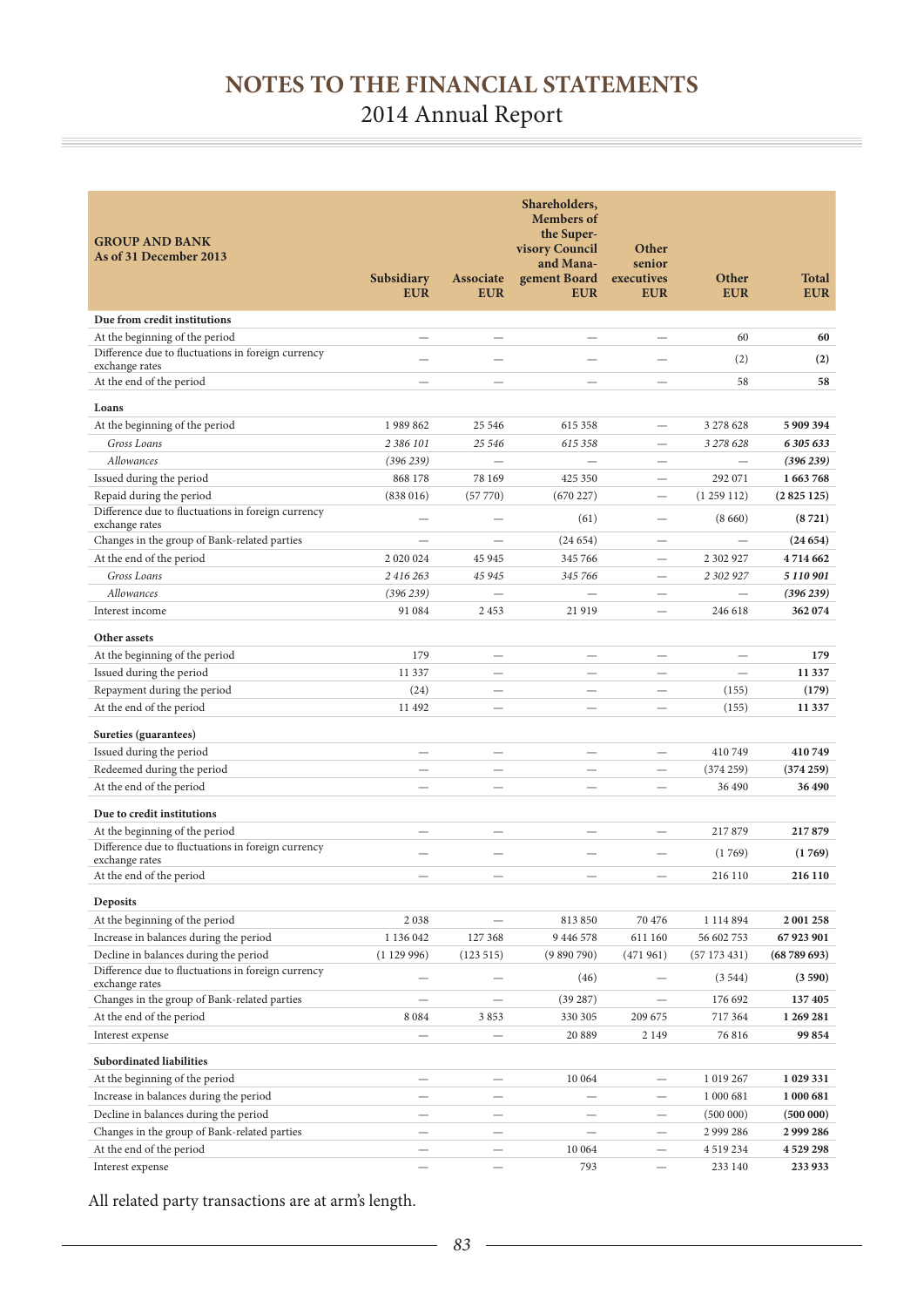#### 40. Capital Adequacy Calculation

The Financial and Capital Market Commission sets forth capital requirements for the Bank as a whole and supervises the adherence to the requirements.

Аccording to the specific requirement of the FCMC, the Bank should maintain a capital adequacy ratio above minimum level – 13.7% for the period starting from 1 Оctober 2014 till 30 September 2015 (from 1 Оctober 2013 till 30 September 2014: 13%). As at 31

December 2014, the Bank and the Group were in compliance with the requirements of the FCMC for capital adequacy and minimum equity, as well as satisfied the higher ratio as requested by the FCMC.

The Bank also monitors its capital adequacy levels calculated in accordance with the requirements of the New Basel Capital Accord, commonly known as Basel III.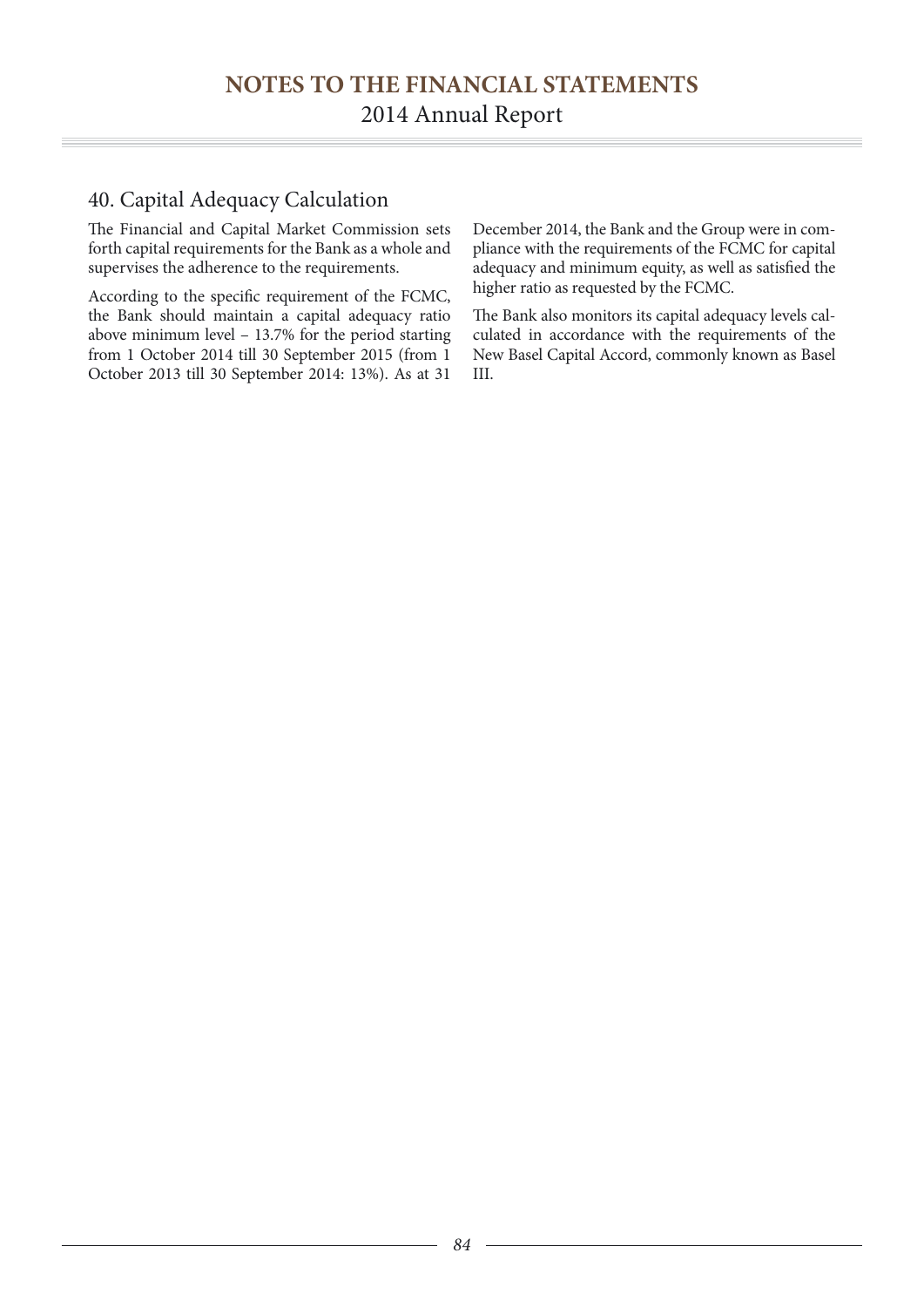The following table shows the composition of the Bank's capital position calculated in accordance with the requirements of the Basle Accord, as at 31 December 2014:

|                                                                                                                    | <b>Koncerns</b> | <b>Banka</b>  |
|--------------------------------------------------------------------------------------------------------------------|-----------------|---------------|
| <b>Total equity capital</b>                                                                                        | <b>EUR</b>      | <b>EUR</b>    |
| Paid-in share capital                                                                                              | 29 496 389      | 29 496 389    |
| Reserve capital and other reserves                                                                                 | 835 152         | 835 152       |
| Retained earnings                                                                                                  | 2 711 846       | 2 969 728     |
| Profit for the current year                                                                                        | (1556635)       | (1474481)     |
| Intangible assets                                                                                                  | (4321276)       | (4321276)     |
| Deferred tax related to the intangible asset                                                                       | 563 177         | 563 177       |
| Available for sale instruments revaluation reserve (negativ)                                                       | (183 894)       | (183 894)     |
| Less revaluation of investment property                                                                            | (755891)        | (288439)      |
| Tier 1 Core Capital                                                                                                | 26 788 868      | 27 596 356    |
| Subordinated liabilities                                                                                           | 12 187 644      | 12 187 644    |
| <b>Tier 2 Supplementary Capital</b>                                                                                | 12 187 644      | 12 187 644    |
|                                                                                                                    |                 |               |
| <b>TOTAL CAPITAL</b>                                                                                               | 38 976 512      | 39 784 000    |
| Capital charge for credit risk inherent in the Bank's book, including the breakdown<br>of exposures by categories: | 18 810 180      | 18 875 443    |
| Central governments or central banks                                                                               | 502 566         | 502 566       |
| Public entities                                                                                                    | 4718449         | 4718449       |
| Commercial companies                                                                                               | 4 052 928       | 4 052 928     |
| Overdue (delinquent) exposures*                                                                                    | 2 435 999       | 2 435 999     |
| High-risk exposures                                                                                                | 3 573 180       | 3778847       |
| Shares and other variable income securities                                                                        | 623895          | 779 341       |
| Other items                                                                                                        | 2 903 163       | 2607313       |
| The total capital charge for market risks                                                                          | 83 840          | 83 840        |
| Capital charge for operational risk                                                                                | 2 101 666       | 2 085 319     |
| Total capital charge                                                                                               | 20 995 686      | 21 044 602    |
|                                                                                                                    |                 |               |
| <b>CAPITAL ADEQUACY RATIOS</b>                                                                                     |                 |               |
| Common Equity Tier 1 capital ratio                                                                                 | 10.21%          | 10.49%        |
| Tier 1 capital ratio                                                                                               | 10.21%          | 10.49%        |
| <b>CAPITAL ADEQUACY RATIOS</b>                                                                                     |                 |               |
| 31 December 2014                                                                                                   | 14.85%          | 15.12%        |
| <b>CAPITAL ADEQUACY RATIOS</b>                                                                                     |                 |               |
| <b>31 December 2013</b>                                                                                            | 13.96%          | 14.24%        |
| Capital ratios, taking into account adjustments                                                                    |                 |               |
| Allowance or asset value adjustment by applying special policy for the purposes of calculating<br>own funds        | 2 5 8 4 4 9 2   | 2 5 8 4 4 9 2 |
| Common Equity Tier 1 capital ratio, taking into account adjustments                                                | 9.71%           | 10.00%        |
| Tier 1 capital ratio, taking into account adjustments                                                              | 9.71%           | 10.00%        |
| Capital adequacy ratio, taking into account adjustments                                                            | 13.87%          | 14.14%        |

*\*Past due exposures: exposures that are 90 days or more past due.*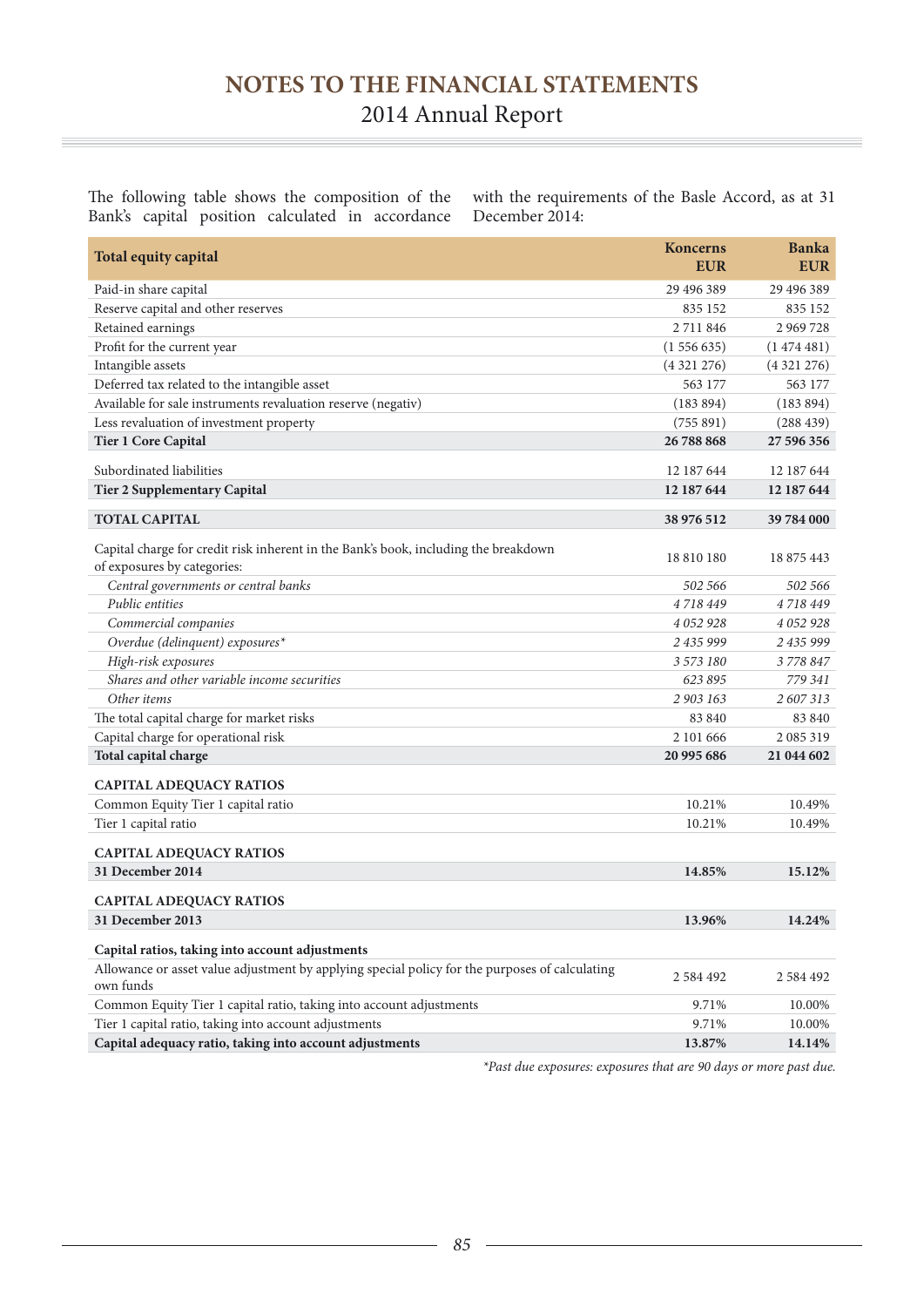The risk-weighted assets are measured by means of a hierarchy of risk weights classified according to the nature of – and reflecting an estimate of credit, market and other risks associated with – each asset and counterparty, taking into account any eligible collateral or guarantees. A similar treatment is adopted for sureties and commitments, with some adjustments to reflect the more contingent nature of the potential losses.

The Bank is subject to minimum capital adequacy requirements calculated in accordance with the Basle Accord established by covenants under liabilities incurred by the Bank. The Bank has complied with all externally imposed capital requirements during the years ended 31 December 2014 and 31 December

2013. In 2015 discussions with the Financial and Capital Market Commission of the Republic of Latvia started in relation to possible increase in capital adjustments to the capital requirements calculation. Please see note 49 for further details.

To calculate the required capital charge in accordance with the minimum regulatory capital requirements, Bank applies the following approaches:

- capital charge for credit risk the Standardised Approach;
- capital charge for market risk the Standardised Approach;
- capital charge for operational risk the Basic Indicator Approach.

#### 41. Term Structure of Assets and Liabilities

The following tables are based on regulatory instructions of the Financial and Capital Market Commission and show the term structure of assets and liabilities. This term structure will not necessarily coincide with discounted cash flows.

| <b>GROUP</b>                               | Demand<br><b>EUR</b>     | Less than<br>1 month<br><b>EUR</b> | 1 to 3<br>months<br><b>EUR</b> | $3$ to $6$<br>months<br><b>EUR</b> | 6 to 12<br>months<br><b>EUR</b>                                                                                                                                                                                 | 1 to 5 years<br><b>EUR</b> | 5 years and<br>more<br><b>EUR</b> | With no<br>stated<br>maturity or<br>pledged as<br>collateral<br><b>EUR</b> | <b>TOTAL</b><br><b>EUR</b> |
|--------------------------------------------|--------------------------|------------------------------------|--------------------------------|------------------------------------|-----------------------------------------------------------------------------------------------------------------------------------------------------------------------------------------------------------------|----------------------------|-----------------------------------|----------------------------------------------------------------------------|----------------------------|
| As of 31 December 2014                     |                          |                                    |                                |                                    |                                                                                                                                                                                                                 |                            |                                   |                                                                            |                            |
| <b>ASSETS</b>                              |                          |                                    |                                |                                    |                                                                                                                                                                                                                 |                            |                                   |                                                                            |                            |
| Cash and due from central banks            | 23 529 755               | $\overline{\phantom{0}}$           | $\overline{\phantom{0}}$       |                                    |                                                                                                                                                                                                                 | $\overline{\phantom{0}}$   | $\overline{\phantom{0}}$          | $\overline{\phantom{0}}$                                                   | 23 529 755                 |
| Due from credit institutions               | 267 010 134              | 3842                               |                                |                                    | 2 5 2 5 8 7 6                                                                                                                                                                                                   | $\equiv$                   | 65                                | 8 0 5 1 3 3 8                                                              | 277 591 255                |
| Financial assets held-for-trading          | 464 807                  | 2 405 012                          | $\equiv$                       | $\overline{\phantom{0}}$           |                                                                                                                                                                                                                 | $\overline{\phantom{0}}$   | 12032                             | $\overline{\phantom{0}}$                                                   | 2881851                    |
| Securities held-for-trading                | 464 807                  | $\overline{\phantom{0}}$           | $\overline{\phantom{0}}$       | $\overline{\phantom{m}}$           |                                                                                                                                                                                                                 | $\overline{\phantom{0}}$   | 12032                             | $\overline{\phantom{0}}$                                                   | 476839                     |
| Derivative financial instruments           | $\overline{\phantom{0}}$ | 2 405 012                          | $\overline{\phantom{0}}$       | $\overline{\phantom{0}}$           | $\overline{\phantom{0}}$                                                                                                                                                                                        | $\overline{\phantom{0}}$   | $\overline{\phantom{0}}$          | $\overline{\phantom{0}}$                                                   | 2 405 012                  |
| Available for sale instruments             | 74 674 442               | 66 4 64                            | 222 376                        | 49 4 62                            | 25 510                                                                                                                                                                                                          | $\overline{\phantom{0}}$   | 7013552                           | 5 305 461                                                                  | 87 357 267                 |
| Securities held-to-maturity                |                          | 27 593                             | 64813                          | 22 851                             | $\overline{\phantom{0}}$                                                                                                                                                                                        | 4 164 573                  | 4 450 829                         | $\overline{\phantom{0}}$                                                   | 8730659                    |
| Loans                                      | 17 186 469               | 5767578                            | 10 779 562                     | 9 440 037                          | 13 632 872                                                                                                                                                                                                      | 32 196 315                 | 2 848 022                         | 4 2 3 6 0 0 8                                                              | 96 086 863                 |
| Other financial assets                     | 1 061 762                | 428 808                            | 403 640                        | 178 404                            | 247 454                                                                                                                                                                                                         | 816 003                    | $\overline{\phantom{0}}$          | 1938 445                                                                   | 5 0 7 4 5 1 6              |
| Non-financial assets                       | $\overline{\phantom{0}}$ | $\overline{\phantom{a}}$           | $\overline{\phantom{0}}$       | $\overline{\phantom{m}}$           | $\overline{\phantom{0}}$                                                                                                                                                                                        | $\overline{\phantom{0}}$   | $\overline{\phantom{0}}$          | 29 708 347                                                                 | 29 708 347                 |
| <b>Total assets</b>                        | 383 927 369              | 8 699 297                          | 11 470 391                     | 9690754                            | 16 431 712                                                                                                                                                                                                      | 37 176 891                 | 14 324 500                        | 49 239 599                                                                 | 530 960 513                |
| <b>LIABILITIES</b>                         |                          |                                    |                                |                                    |                                                                                                                                                                                                                 |                            |                                   |                                                                            |                            |
| Due to credit institutions                 | 276 761                  | 6 177 759                          | $\overline{\phantom{0}}$       | $\overline{\phantom{0}}$           |                                                                                                                                                                                                                 | 1559                       | $\overline{\phantom{0}}$          | 3780000                                                                    | 10 236 079                 |
| Deposits                                   | 390 911 110              | 7 035 454                          | 21 032 140                     | 5 881 809                          | 10 594 811                                                                                                                                                                                                      | 5 341 212                  | 82 671                            | 7 3 5 4 2 5 9                                                              | 448 233 466                |
| Debt securities in issue                   |                          | 13 147                             | 1 141 434                      | 1 091 298                          | 10 242 146                                                                                                                                                                                                      | 5 753 760                  | $\overline{\phantom{0}}$          | $\overline{\phantom{m}}$                                                   | 18 241 785                 |
| Derivative financial instruments           | $\overline{\phantom{0}}$ | 1 965 060                          | $\overline{\phantom{m}}$       | $\overline{\phantom{m}}$           | $\overline{\phantom{m}}$                                                                                                                                                                                        | $\overline{\phantom{0}}$   | $\overline{\phantom{0}}$          | $\overline{\phantom{0}}$                                                   | 1965060                    |
| Subordinated liabilities                   |                          | 19 3 5 2                           | 36 337                         | 22 551                             | 2 204 747                                                                                                                                                                                                       | 10 709 085                 | 3709655                           | $\overline{\phantom{0}}$                                                   | 16701727                   |
| Financial liabilities                      | 3 576 796                | 795 333                            | (314007)                       | 1692                               | 43 249                                                                                                                                                                                                          | 133 673                    | 7902                              | $\overline{\phantom{m}}$                                                   | 4 2 4 4 6 3 8              |
| Shareholders' equity                       | $\equiv$                 | $\overline{\phantom{0}}$           | $\overline{\phantom{0}}$       | $\equiv$                           | $\equiv$                                                                                                                                                                                                        | $\equiv$                   | $\overline{\phantom{0}}$          | 31 337 758                                                                 | 31 337 758                 |
| Total liabilities and shareholders' equity | 394 764 667              | 16 006 105                         | 21895904                       | 6997350                            | 23 084 953                                                                                                                                                                                                      | 21 939 289                 | 3800228                           | 42 472 017                                                                 | 530 960 513                |
| Sureties and commitments*                  | 10 266 143               | $\overline{\phantom{0}}$           |                                | $\equiv$                           | $\overline{\phantom{0}}$                                                                                                                                                                                        |                            | $\equiv$                          | 2 3 4 9 8 7 6                                                              | 12 616 019                 |
| Maturity gap                               | (21103441)               | (7306808)                          | (10425513)                     | 2 693 404                          | (6653241)                                                                                                                                                                                                       | 15 237 602                 | 10 524 272                        | $\mathbf{x}$                                                               | $\mathbf{x}$               |
|                                            |                          |                                    |                                |                                    | *Sureties and commitments are diminished by the amount of the issued guarantees and loans<br>secured by the deposits placed with the Bank and totaling EUR 1 566 977. The value of the gold totals EUR 818 356. |                            |                                   |                                                                            |                            |
| As of 31 December 2013                     |                          |                                    |                                |                                    |                                                                                                                                                                                                                 |                            |                                   |                                                                            |                            |
| Assets                                     | 177 094 218              | 15 326 700                         | 5 106 458                      | 13 589 059                         | 42 374 881                                                                                                                                                                                                      | 24 123 234                 | 7585281                           | 51 693 974                                                                 | 336 893 805                |

| <b>Maturity gap</b>       | (53061693)  | 8678151                        | (22312478)                      | 3 3 8 1 8 8 0                   | 30 515 074 | 9489413                  | 2 2 5 0 4 1 8 |            |             |
|---------------------------|-------------|--------------------------------|---------------------------------|---------------------------------|------------|--------------------------|---------------|------------|-------------|
| Sureties and commitments* | 11709902    | $\qquad \qquad \longleftarrow$ | $\hspace{0.1mm}-\hspace{0.1mm}$ | $\hspace{0.1mm}-\hspace{0.1mm}$ |            | $\overline{\phantom{m}}$ |               | 4 689 750  | 16 399 652  |
| Liabilities               | 218 446 009 | 6648549                        | 27 418 936                      | 10 207 179                      | 11 859 807 | 14 633 821               | 5 3 3 4 8 6 3 | 42 344 641 | 336 893 805 |
| Assets                    | 177 094 218 | 15 326 700                     | 5 106 458                       | 13 589 059                      | 42 374 881 | 24 123 234               | 7 585 281     | 51 693 974 | 336 893 805 |
| AS 01 31 December 2015    |             |                                |                                 |                                 |            |                          |               |            |             |

*\*Sureties and commitments are diminished by the amount of the issued guarantees and loans secured by the deposits placed with the Bank and totaling EUR 2 099 250. The value of the gold totals EUR 732 463.*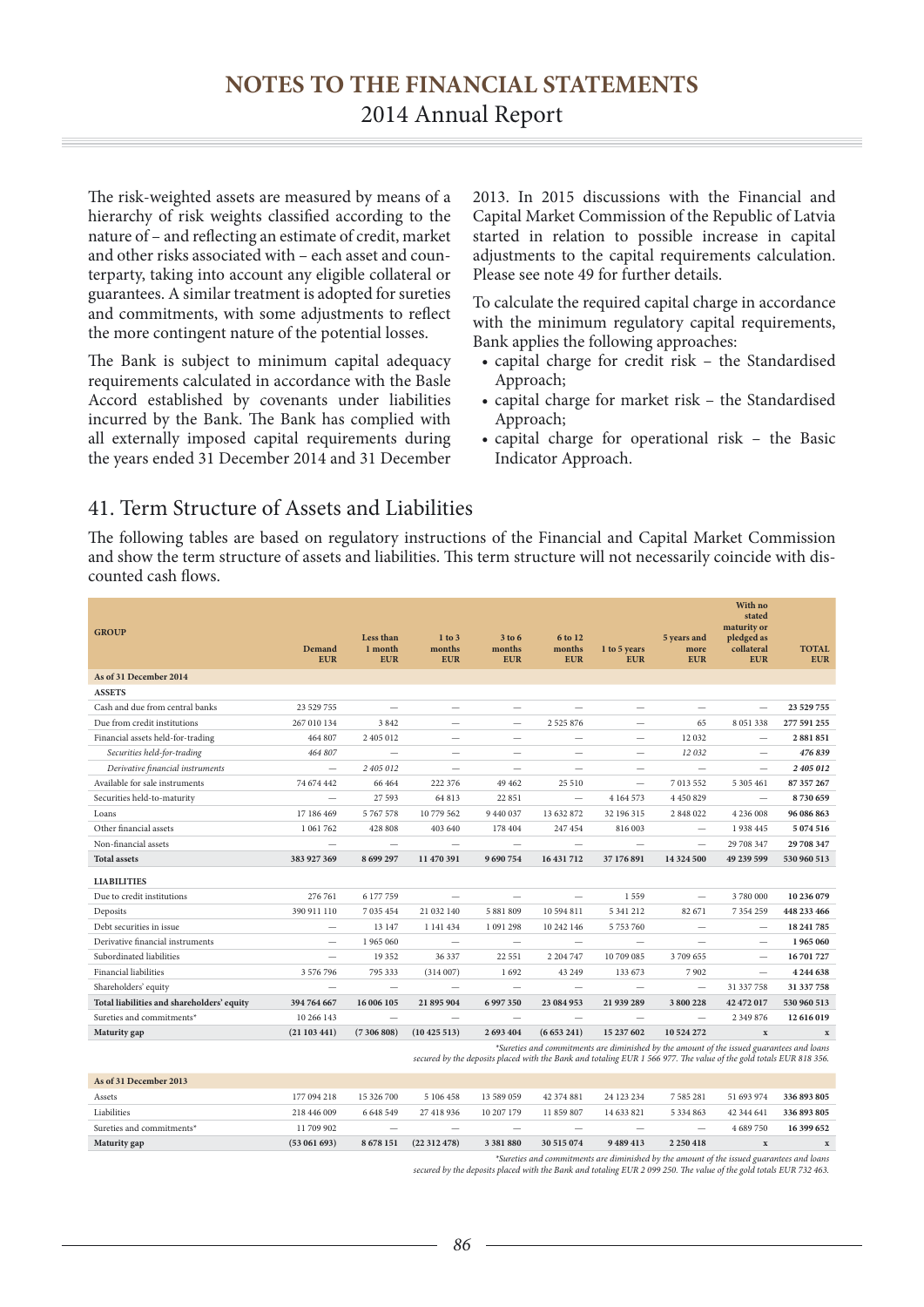| As of 31 December 2014<br><b>ASSETS</b>    |                          |                          | <b>EUR</b>               | months<br><b>EUR</b>     | 6 to 12<br>months<br><b>EUR</b>                                                                                                                                                                                 | 1 to 5 years<br><b>EUR</b> | 5 years and<br>more<br><b>EUR</b> | pledged as<br>collateral<br><b>EUR</b> | <b>TOTAL</b><br><b>EUR</b> |
|--------------------------------------------|--------------------------|--------------------------|--------------------------|--------------------------|-----------------------------------------------------------------------------------------------------------------------------------------------------------------------------------------------------------------|----------------------------|-----------------------------------|----------------------------------------|----------------------------|
|                                            |                          |                          |                          |                          |                                                                                                                                                                                                                 |                            |                                   |                                        |                            |
|                                            |                          |                          |                          |                          |                                                                                                                                                                                                                 |                            |                                   |                                        |                            |
| Cash and due from central banks            | 23 525 223               | $\overline{\phantom{a}}$ | $\overline{\phantom{0}}$ | $\overline{\phantom{a}}$ | -                                                                                                                                                                                                               | $\overline{\phantom{m}}$   | $\overline{\phantom{0}}$          | $\overline{\phantom{0}}$               | 23 525 223                 |
| Due from credit institutions               | 267 010 134              | 3842                     | -                        | $\qquad \qquad -$        | 2 5 2 5 8 7 6                                                                                                                                                                                                   | $\qquad \qquad -$          | 65                                | 8 0 5 1 3 3 8                          | 277 591 255                |
| Financial assets held-for-trading          | 464 807                  | 2405012                  | $\overline{\phantom{0}}$ |                          |                                                                                                                                                                                                                 | $\overline{\phantom{m}}$   | 12032                             | $\overline{\phantom{0}}$               | 2881851                    |
| Securities held-for-trading                | 464 807                  | $\overline{\phantom{0}}$ | $\overline{\phantom{0}}$ | $\equiv$                 | $\overline{\phantom{0}}$                                                                                                                                                                                        | $\overline{\phantom{0}}$   | 12032                             | $\equiv$                               | 476839                     |
| Derivative financial instruments           | $\overline{\phantom{m}}$ | 2 405 012                | $\overline{\phantom{0}}$ | $\overline{\phantom{0}}$ |                                                                                                                                                                                                                 | $\overline{\phantom{m}}$   | $\overline{\phantom{m}}$          | $\overline{\phantom{0}}$               | 2 405 012                  |
| Available for sale instruments             | 74 674 442               | 66 4 64                  | 222 376                  | 49 4 62                  | 25 510                                                                                                                                                                                                          | $\overline{\phantom{0}}$   | 7013552                           | 5 305 461                              | 87 357 267                 |
| Securities held-to-maturity                | $\overline{\phantom{0}}$ | 27 593                   | 64 813                   | 22 851                   | $\overline{\phantom{0}}$                                                                                                                                                                                        | 4 164 573                  | 4 4 5 0 8 2 9                     | $\overline{\phantom{0}}$               | 8730659                    |
| Loans                                      | 17 186 469               | 6 489 370                | 10 779 562               | 9 440 037                | 14 466 183                                                                                                                                                                                                      | 32 307 717                 | 2 848 022                         | 4 236 008                              | 97 753 368                 |
| Other financial assets                     | 921 759                  | 428 808                  | 403 640                  | 178 404                  | 247 454                                                                                                                                                                                                         | 816 003                    | $\overline{\phantom{0}}$          | 3 881 519                              | 6877587                    |
| Non-financial assets                       | $\overline{\phantom{0}}$ | $\overline{\phantom{a}}$ | $\equiv$                 | $\overline{\phantom{0}}$ | $\overline{\phantom{0}}$                                                                                                                                                                                        | $\equiv$                   | $\equiv$                          | 26 150 230                             | 26 150 230                 |
| <b>Total assets</b>                        | 383 782 834              | 9421089                  | 11 470 391               | 9690754                  | 17 265 023                                                                                                                                                                                                      | 37 288 293                 | 14 324 500                        | 47 624 556                             | 530 867 440                |
| <b>LIABILITIES</b>                         |                          |                          |                          |                          |                                                                                                                                                                                                                 |                            |                                   |                                        |                            |
| Due to credit institutions                 | 276761                   | 6 177 759                | -                        |                          | $\equiv$                                                                                                                                                                                                        | 1559                       | $\overline{\phantom{m}}$          | 3780000                                | 10 236 079                 |
| Deposits                                   | 390 921 930              | 7 035 454                | 21 032 140               | 5 881 809                | 10 594 811                                                                                                                                                                                                      | 5 341 212                  | 82 671                            | 7354259                                | 448 244 286                |
| Debt securities in issue                   | $\overline{\phantom{0}}$ | 13 147                   | 1 141 434                | 1 091 298                | 10 242 146                                                                                                                                                                                                      | 5753760                    | $\overline{\phantom{0}}$          |                                        | 18 241 785                 |
| Derivative financial instruments           | $\overline{\phantom{0}}$ | 1965060                  | $\overline{\phantom{0}}$ | $\overline{\phantom{a}}$ | $\equiv$                                                                                                                                                                                                        | $\overline{\phantom{0}}$   | $\equiv$                          | $\overline{\phantom{0}}$               | 1965060                    |
| Subordinated liabilities                   | $\overline{\phantom{m}}$ | 19 3 5 2                 | 36 337                   | 22 551                   | 2 204 747                                                                                                                                                                                                       | 10 709 085                 | 3709655                           |                                        | 16701727                   |
| <b>Financial liabilities</b>               | 3 132 867                | 795 333                  | (314007)                 | 1692                     | 43 249                                                                                                                                                                                                          | 133 673                    | 7902                              | $\equiv$                               | 3800709                    |
| Shareholders' equity                       |                          | $\overline{\phantom{0}}$ | $\overline{\phantom{0}}$ | $\overline{\phantom{m}}$ | $\overline{\phantom{0}}$                                                                                                                                                                                        | $\overline{\phantom{m}}$   |                                   | 31 677 794                             | 31 677 794                 |
| Total liabilities and shareholders' equity | 394 331 558              | 16 006 105               | 21895904                 | 6997350                  | 23 084 953                                                                                                                                                                                                      | 21 939 289                 | 3800228                           | 42 812 053                             | 530 867 440                |
| Sureties and commitments*                  | 10 360 913               | $\overline{\phantom{0}}$ | $\overline{\phantom{0}}$ | $\overline{\phantom{m}}$ | —                                                                                                                                                                                                               | $\overline{\phantom{m}}$   | $\overline{\phantom{0}}$          | 2 3 4 9 8 7 6                          | 12710789                   |
| Maturity gap                               | (20909637)               | (6585016)                | (10425513)               | 2693404                  | (5819930)                                                                                                                                                                                                       | 15 349 004                 | 10 524 272                        | $\mathbf{x}$                           | $\mathbf{x}$               |
| As of 31 December 2013                     |                          |                          |                          |                          | *Sureties and commitments are diminished by the amount of the issued guarantees and loans<br>secured by the deposits placed with the Bank and totaling EUR 1 566 977. The value of the gold totals EUR 818 356. |                            |                                   |                                        |                            |

| Maturity gap              | (53025728)  | 9402703                  | (22383939)    | 3 909 340  | 31 268 799               | 9489413           | 2 2 5 0 4 1 8 | X          |             |
|---------------------------|-------------|--------------------------|---------------|------------|--------------------------|-------------------|---------------|------------|-------------|
| Sureties and commitments* | 11813703    | $\overline{\phantom{m}}$ |               |            | $\overline{\phantom{0}}$ | $\qquad \qquad -$ |               | 4 689 750  | 16 503 453  |
| Liabilities               | 217 953 010 | 6 645 865                | 27 418 936    | 10 207 179 | 11 859 807               | 14 633 821        | 5 3 3 4 8 6 3 | 42 602 524 | 336 656 005 |
| Assets                    | 176 740 985 | 16 048 568               | 5 0 3 4 9 9 7 | 14 116 519 | 43 128 606               | 24 123 234        | 7 585 281     | 49 877 815 | 336 656 005 |
| AS OI 31 December 2015    |             |                          |               |            |                          |                   |               |            |             |

*\*Sureties and commitments are diminished by the amount of the issued guarantees and loans secured by the deposits placed with the Bank and totaling EUR 2 099 250. The value of the gold totals EUR 732 463.*

#### 42. Contractual Cash Flows

Analysis of the Bank's financial liabilities' contractual undiscounted cash flows:

|                                                        | Demand and less<br>than 1 month<br><b>EUR</b> | 1 to 3 months<br><b>EUR</b> | 3 to 6 months<br><b>EUR</b> | 6 to 12 months<br><b>EUR</b> | More than 1 year<br><b>EUR</b>  | <b>Total gross</b><br>amount outflow/<br>(inflow)<br><b>EUR</b> | Carrying<br>amount<br><b>EUR</b> |
|--------------------------------------------------------|-----------------------------------------------|-----------------------------|-----------------------------|------------------------------|---------------------------------|-----------------------------------------------------------------|----------------------------------|
| As of 31 December 2014                                 |                                               |                             |                             |                              |                                 |                                                                 |                                  |
| Non-derivative liabilities                             |                                               |                             |                             |                              |                                 |                                                                 |                                  |
| Deposits and balances due to financial<br>institutions | 6 4 5 4 5 2 0                                 |                             |                             |                              | 3781559                         | 10 236 079                                                      | 10 236 079                       |
| Current accounts and deposits due to customers         | 405 315 839                                   | 21 059 907                  | 5918273                     | 10 725 335                   | 5 7 5 2 2 4 2                   | 448 771 596                                                     | 448 244 286                      |
| Other borrowed funds                                   | 32 499                                        | 1 177 771                   | 1 1 1 3 8 4 9               | 12 810 101                   | 23 634 752                      | 38 768 972                                                      | 34 943 512                       |
| <b>Derivative liabilities</b>                          |                                               |                             |                             |                              |                                 |                                                                 |                                  |
| $\bullet$ Inflow                                       | (223962260)                                   |                             |                             | –                            | $\hspace{0.1mm}-\hspace{0.1mm}$ | (223962260)                                                     | (439952)                         |
| • Outflow                                              | 223 526 920                                   |                             |                             | –                            |                                 | 223 526 920                                                     |                                  |
| <b>Total</b>                                           | 411 367 518                                   | 22 237 678                  | 7032122                     | 23 535 436                   | 33 168 553                      | 497 341 307                                                     | 492 983 925                      |
| Credit related commitments                             | 15 096 122                                    |                             |                             |                              |                                 |                                                                 |                                  |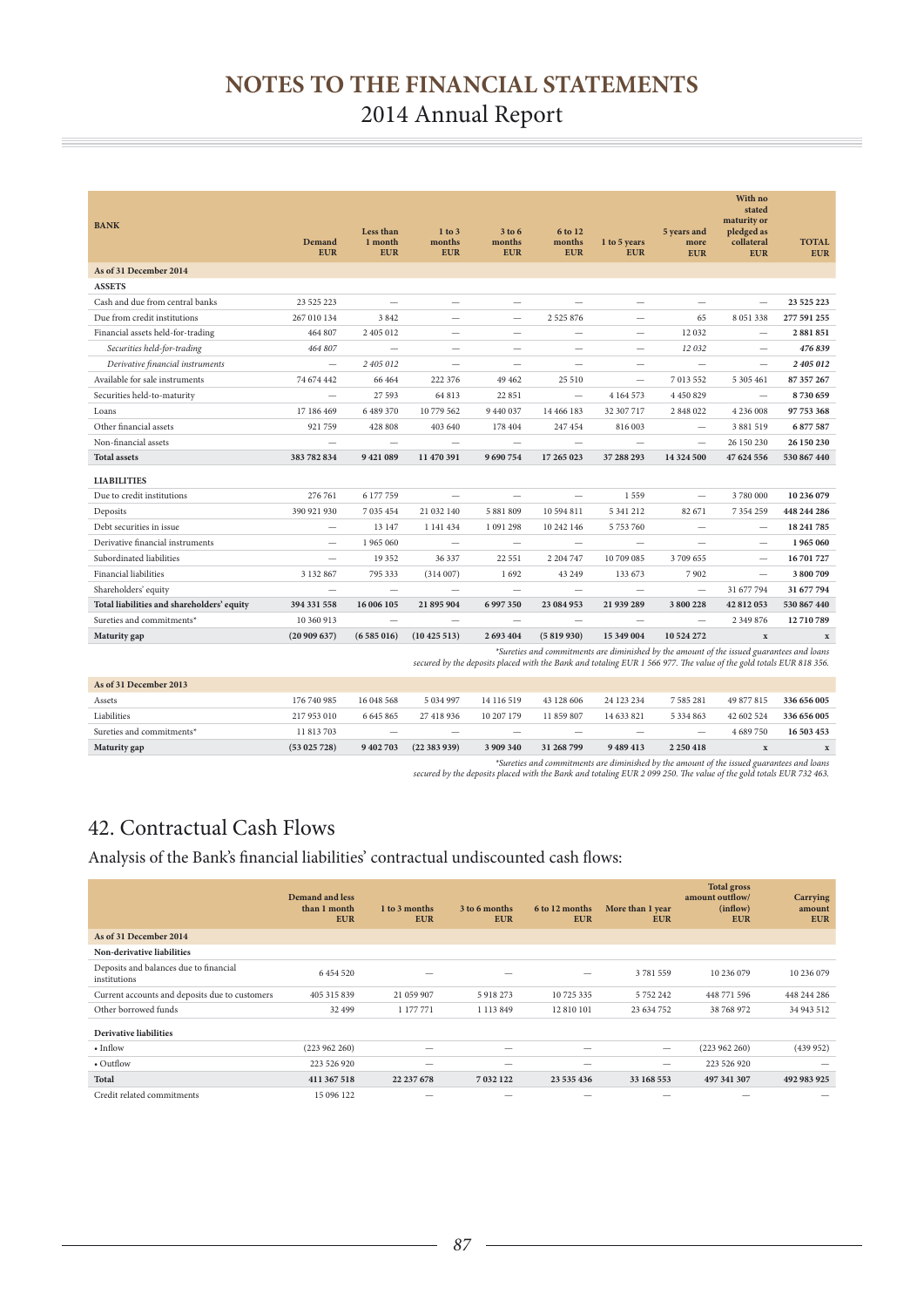|                                                        | Demand<br>and less<br>than 1<br>month<br><b>EUR</b> | $1$ to $3$<br>months<br><b>EUR</b> | $3$ to 6<br>months<br><b>EUR</b> | 6 to 12<br>months<br><b>EUR</b> | More than 1<br>year<br><b>EUR</b> | <b>Total gross</b><br>amount<br>outflow/<br>(inflow)<br><b>EUR</b> | Carrying<br>amount<br><b>EUR</b> |
|--------------------------------------------------------|-----------------------------------------------------|------------------------------------|----------------------------------|---------------------------------|-----------------------------------|--------------------------------------------------------------------|----------------------------------|
| As of 31 December 2013                                 |                                                     |                                    |                                  |                                 |                                   |                                                                    |                                  |
| Non-derivative liabilities                             |                                                     |                                    |                                  |                                 |                                   |                                                                    |                                  |
| Deposits and balances due to financial<br>institutions | 7625947                                             |                                    |                                  |                                 | —                                 | 7625947                                                            | 7625947                          |
| Current accounts and deposits due to<br>customers      | 222 182 732                                         | 27 421 305                         | 10 231 456                       | 11 847 659                      | 4 2 5 2 7 0 5                     | 275 935 857                                                        | 275 288 611                      |
| Other borrowed funds                                   | 8608                                                | 17649                              | 34 657                           | 209 562                         | 18 813 474                        | 19 083 950                                                         | 16 154 955                       |
| Derivative liabilities                                 |                                                     |                                    |                                  |                                 |                                   |                                                                    |                                  |
| $\bullet$ Inflow                                       | (253 657 629)                                       |                                    |                                  |                                 | $\overline{\phantom{m}}$          | (253657629)                                                        | (843917)                         |
| • Outflow                                              | 252 836 397                                         |                                    |                                  |                                 | —                                 | 252 836 397                                                        |                                  |
| Total                                                  | 228 996 055                                         | 27 438 954                         | 10 266 113                       | 12 057 221                      | 23 066 179                        | 301 824 522                                                        | 298 225 596                      |
| Credit related commitments                             | 19 335 166                                          |                                    |                                  |                                 |                                   |                                                                    |                                  |

The analyses of contractual undiscounted cash flows on the Group's and the Bank's financial liabilties do not vary significantly.

## 43. Analysis of Assets and Liabilities by Currency Profile

| <b>GROUP</b>                               | <b>EUR</b>    | <b>USD</b>    | <b>GBP</b>               | <b>RUB</b>               | <b>CHF</b>               | Other<br>currencies             | <b>TOTAL</b><br><b>EUR</b> |
|--------------------------------------------|---------------|---------------|--------------------------|--------------------------|--------------------------|---------------------------------|----------------------------|
|                                            |               |               |                          |                          |                          |                                 |                            |
| As of 31 December 2014<br><b>ASSETS</b>    |               |               |                          |                          |                          |                                 |                            |
|                                            |               |               |                          |                          |                          |                                 |                            |
| Cash and due from central banks            | 22 698 634    | 721 581       | 104 031                  | $\overline{\phantom{0}}$ | 3 4 3 5                  | 2074                            | 23 529 755                 |
| Due from credit institutions               | 104 098 459   | 162 443 397   | 3794430                  | 250 084                  | 5896085                  | 1 108 800                       | 277 591 255                |
| Financial assets held-for-trading          | 2 435 798     | 446 053       |                          | —                        | —                        | —                               | 2881851                    |
| Securities held-for-trading                | 30786         | 446 053       |                          | —                        | $\overline{\phantom{0}}$ | $\overbrace{\phantom{1232211}}$ | 476839                     |
| Derivative financial instruments           | 2 405 012     |               |                          | $\overline{\phantom{m}}$ | $\overline{\phantom{0}}$ |                                 | 2 405 012                  |
| Available for sale instruments             | 594 243       | 80 343 715    | 6 419 309                | $\overline{\phantom{0}}$ | $\overline{\phantom{0}}$ |                                 | 87 357 267                 |
| Securities held-to-maturity                |               | 8730659       |                          | $\overline{\phantom{0}}$ | $\overline{\phantom{0}}$ | $\overline{\phantom{0}}$        | 8730659                    |
| Loans                                      | 60 681 000    | 24 412 713    | 10 992 354               | 784                      | 12                       | $\overline{\phantom{0}}$        | 96 086 863                 |
| Financial and non-financial assets         | 32 694 109    | 1 3 1 3 0 0 6 | 256716                   | 4941                     | $\overline{\phantom{0}}$ | 514 091                         | 34 782 863                 |
| <b>Total assets</b>                        | 223 202 243   | 278 411 124   | 21 566 840               | 255 809                  | 5899532                  | 1624965                         | 530 960 513                |
| <b>LIABILITIES</b>                         |               |               |                          |                          |                          |                                 |                            |
| Due to credit institutions                 | 3 9 3 9 8 3 9 | 6 293 634     | 2606                     |                          |                          | $\overline{\phantom{0}}$        | 10 236 079                 |
| Deposits                                   | 97 539 535    | 324 785 066   | 18 630 982               | 227931                   | 5 964 193                | 1 085 759                       | 448 233 466                |
| Debt securities in issue                   | 4 3 1 8 8 9 6 | 13 922 889    |                          |                          | —                        | $\overline{\phantom{0}}$        | 18 241 785                 |
| Derivative financial instruments           | 1965060       |               | $\overline{\phantom{0}}$ | $\overline{\phantom{m}}$ | $\overline{\phantom{0}}$ | $\overline{\phantom{0}}$        | 1965060                    |
| Subordinated liabilities                   | 8 117 9 20    | 5 373 528     | 3 210 279                | $\equiv$                 | $\overline{\phantom{0}}$ | $\qquad \qquad -$               | 16701727                   |
| Financial liabilities                      | 3 293 253     | 832 610       | 102 667                  | 3 5 8 3                  | 216                      | 12 309                          | 4 2 4 4 6 3 8              |
| Shareholders' equity                       | 31 337 758    |               |                          |                          |                          |                                 | 31 337 758                 |
| Total liabilities and shareholders' equity | 150 512 261   | 351 207 727   | 21 946 534               | 231 514                  | 5964409                  | 1 098 068                       | 530 960 513                |
| <b>GROSS POSITION</b>                      | 72 689 982    | (72796603)    | (379694)                 | 24 29 5                  | (64877)                  | 526 897                         |                            |
| Unsettled spot forex contracts             | (55094100)    | 55 175 502    | 101 389                  |                          |                          |                                 |                            |
| Forward contracts                          | (16448156)    | 16 863 876    | 41                       | $\equiv$                 | 82 233                   | (62654)                         |                            |
| <b>NET POSITION</b>                        | 1 147 726     | (757 225)     | (278264)                 | 24 29 5                  | 17356                    | 464 243                         |                            |
| Ratio to the shareholders' equity* (%)     |               | $-1.94%$      | $-0.71%$                 | 0.06%                    | 0.04%                    |                                 |                            |
|                                            |               |               |                          |                          |                          |                                 |                            |
| As of 31 December 2013                     |               |               |                          |                          |                          |                                 |                            |
| Assets                                     | 127 640 890   | 191 054 988   | 13 915 490               | 319890                   | 2 766 404                | 1 196 143                       | 336 893 805                |
| Liabilities                                | 108 796 922   | 208 885 419   | 15 706 652               | 176726                   | 2 817 904                | 510 182                         | 336 893 805                |
| <b>Gross position</b>                      | 18843968      | (17830431)    | (1791162)                | 143 164                  | (51 500)                 | 685 961                         |                            |
| Net position                               | (1178552)     | 577 212       | 5498                     | 143 164                  | 166 307                  | 796 189                         |                            |

*\*Equity (net worth) totalling EUR 38 775 085 as of 31 December 2014 (as of 31 December 2013: 32 971 719).*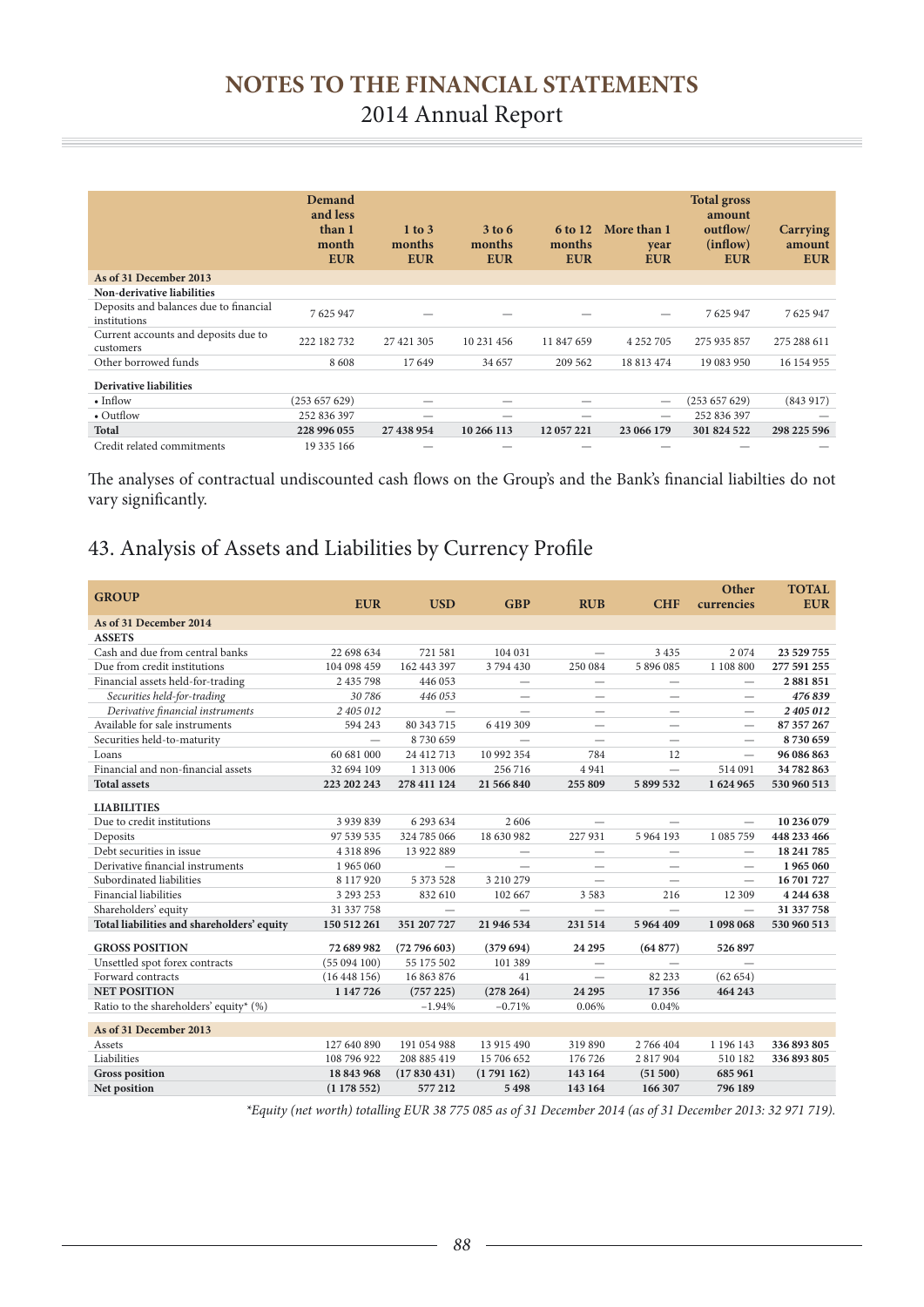| <b>BANK</b>                                | <b>EUR</b>               | <b>USD</b>    | <b>GBP</b>               | <b>RUB</b>               | <b>CHF</b>               | Other<br>currencies      | <b>TOTAL</b><br><b>EUR</b> |
|--------------------------------------------|--------------------------|---------------|--------------------------|--------------------------|--------------------------|--------------------------|----------------------------|
| As of 31 December 2014                     |                          |               |                          |                          |                          |                          |                            |
| <b>ASSETS</b>                              |                          |               |                          |                          |                          |                          |                            |
| Cash and due from central banks            | 22 694 102               | 721 581       | 104 031                  | $\overline{\phantom{0}}$ | 3 4 3 5                  | 2074                     | 23 525 223                 |
| Due from credit institutions               | 104 098 459              | 162 443 397   | 3 794 430                | 250 084                  | 5896085                  | 1 108 800                | 277 591 255                |
| Financial assets held-for-trading          | 2 435 798                | 446 053       | $\overline{\phantom{0}}$ | $\overline{\phantom{0}}$ | $\overline{\phantom{0}}$ |                          | 2881851                    |
| Securities held-for-trading                | 30786                    | 446 053       | ÷.                       | $\equiv$                 | $\overline{\phantom{0}}$ |                          | 476839                     |
| Derivative financial instruments           | 2 405 012                |               |                          |                          |                          |                          | 2 405 012                  |
| Available for sale instruments             | 594 243                  | 80 343 715    | 6 419 309                | $\overline{\phantom{0}}$ | $\overline{\phantom{0}}$ | $\overline{\phantom{m}}$ | 87 357 267                 |
| Securities held-to-maturity                | $\overline{\phantom{0}}$ | 8730659       | $\overline{\phantom{0}}$ | $\overline{\phantom{0}}$ | $\overline{\phantom{m}}$ | $\equiv$                 | 8730659                    |
| Loans                                      | 62 347 505               | 24 412 713    | 10 992 354               | 784                      | 12                       | $\overline{\phantom{0}}$ | 97 753 368                 |
| Financial and non-financial assets         | 30 939 063               | 1 3 1 3 0 0 6 | 256716                   | 4941                     | $\equiv$                 | 514 091                  | 33 027 817                 |
| <b>Total assets</b>                        | 223 109 170              | 278 411 124   | 21 566 840               | 255 809                  | 5899532                  | 1624965                  | 530 867 440                |
| <b>LIABILITIES</b>                         |                          |               |                          |                          |                          |                          |                            |
| Due to credit institutions                 | 3 9 3 9 8 3 9            | 6 293 634     | 2606                     | $\overline{\phantom{m}}$ | $\overline{\phantom{0}}$ | $\overline{\phantom{0}}$ | 10 236 079                 |
| Deposits                                   | 97 550 355               | 324 785 066   | 18 630 982               | 227931                   | 5 964 193                | 1 085 759                | 448 244 286                |
| Debt securities in issue                   | 4 3 1 8 8 9 6            | 13 922 889    | $\overline{\phantom{0}}$ | $\overline{\phantom{0}}$ | $\overline{\phantom{0}}$ | $\overline{\phantom{0}}$ | 18 241 785                 |
| Derivative financial instruments           | 1 965 060                |               |                          |                          | $\overline{\phantom{0}}$ |                          | 1965060                    |
| Subordinated liabilities                   | 8 117 9 20               | 5 373 528     | 3 210 279                |                          | $\overline{\phantom{0}}$ |                          | 16701727                   |
| Financial liabilities                      | 2 849 324                | 832 610       | 102 667                  | 3 5 8 3                  | 216                      | 12 3 0 9                 | 3800709                    |
| Shareholders' equity                       | 31 677 794               |               | $\overline{\phantom{0}}$ | $\overline{\phantom{a}}$ | $\overline{\phantom{0}}$ | $\overline{\phantom{0}}$ | 31 677 794                 |
| Total liabilities and shareholders' equity | 150 419 188              | 351 207 727   | 21 946 534               | 231 514                  | 5964409                  | 1 098 068                | 530 867 440                |
| <b>GROSS POSITION</b>                      | 72 689 982               | (72796603)    | (379694)                 | 24 29 5                  | (64877)                  | 526 897                  |                            |
| Unsettled spot forex contracts             | (55094100)               | 55 175 502    | 101 389                  |                          | $\overline{\phantom{m}}$ |                          |                            |
| Forward contracts                          | (16448156)               | 16 863 876    | 41                       | $\equiv$                 | 82 233                   | (62654)                  |                            |
| <b>NET POSITION</b>                        | 1 147 726                | (757 225)     | (278 264)                | 24 29 5                  | 17356                    | 464 243                  |                            |
| Ratio to the shareholders' equity* (%)     |                          | $-1.90%$      | $-0.70%$                 | 0.06%                    | 0.04%                    |                          |                            |
| As of 31 December 2013                     |                          |               |                          |                          |                          |                          |                            |
| Assets                                     | 127 403 090              | 191 054 988   | 13 915 490               | 319 890                  | 2766404                  | 1 196 143                | 336 656 005                |
| Liabilities                                | 108 718 610              | 208 725 931   | 15 706 652               | 176 726                  | 2 817 904                | 510 182                  | 336 656 005                |
| <b>Gross position</b>                      | 18 684 480               | (17670943)    | (1791162)                | 143 164                  | (51500)                  | 685 961                  |                            |
| Net position                               | (1555732)                | 736700        | 5498                     | 143 164                  | 166 307                  | 796 189                  |                            |

*\*Pašu kapitāla vērtība 2014. gada 31. decembrī 39 582 573 EUR (2013. gada 31. decembrī: 33 575 755).*

#### 44. Sensitivities Analysis

#### **Currency (foreign exchange) risk**

The sum of overall foreign exchange exposure and the net position in gold stood at 1.38% of the Group's equity as of 31 December 2014 (as of 31 December 2013: 1.57%).

Figures show that a 10-20 percent drop of the eiro against other currencies may have the following impact on the Group's profit (in EUR):

|                                     | 31.12.2014<br>USD | 31.12.2014<br><b>GBP</b> | 31.12.2014<br><b>RUB</b> | 31.12.2013<br>USD | 31.12.2013<br><b>GBP</b> | 31.12.2013<br><b>RUB</b> |
|-------------------------------------|-------------------|--------------------------|--------------------------|-------------------|--------------------------|--------------------------|
| Rate valid:                         | 1.2141            | 0.7789                   | 72.3370                  | 1.3647            | 0.8337                   | 45.0515                  |
| Foreign currency position (in EUR): | (757225)          | (278264)                 | 24 29 5                  | 577 212           | 5498                     | 143 164                  |
| $Profit/ (loss)$ (in EUR):          | (75723)           | (27826)                  | 4859                     | 57 721            | 782                      | 14 3 16                  |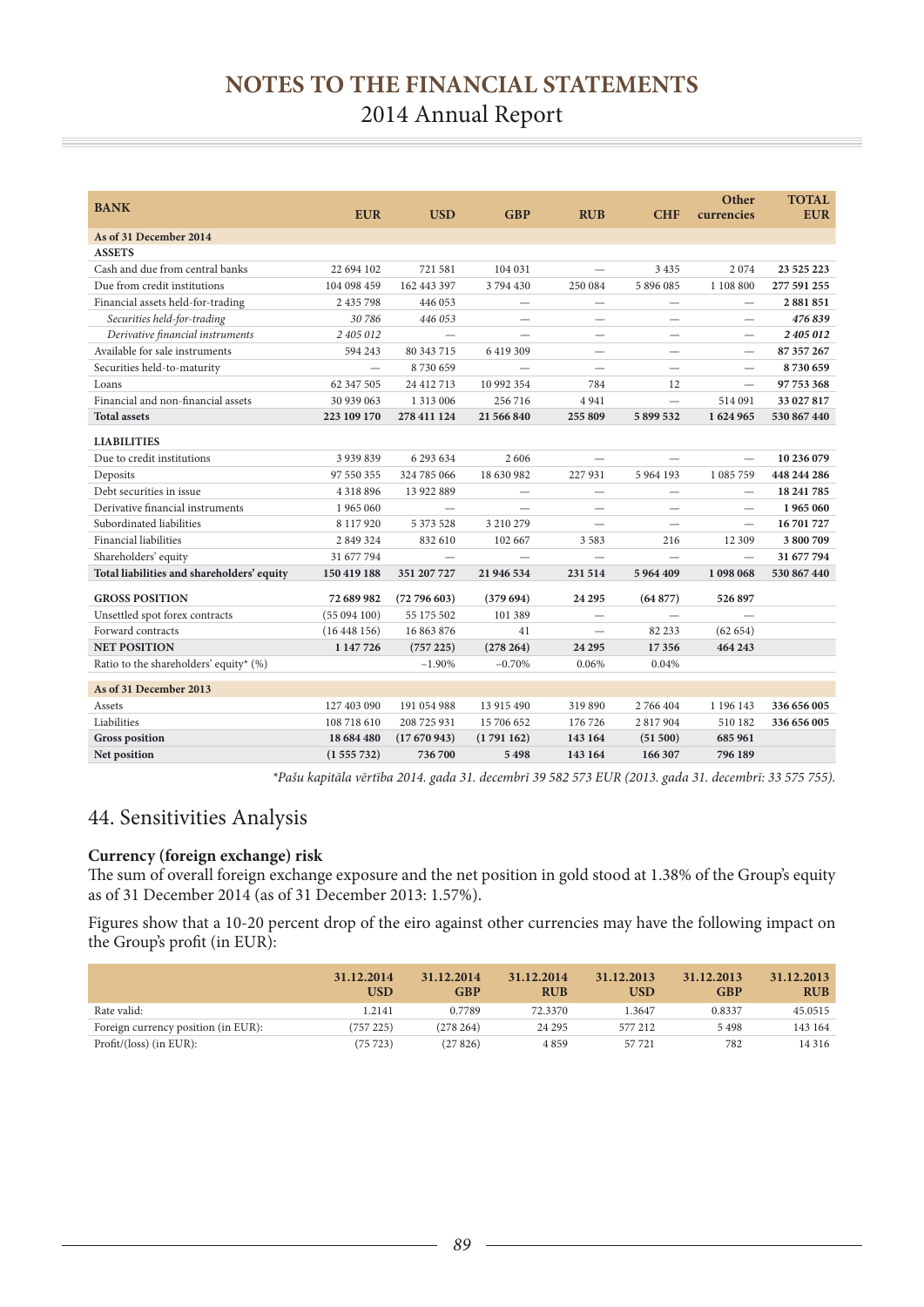The sum of overall foreign exchange exposure and the net position in gold stood at 1.34% of the Bank's equity as of 31 December 2014 (as of 31 December 2013: 5.65%).

Figures show that a 10–20 percent drop of the eiro against other currencies may have the following impact on the Bank's profit (in EUR):

|                                     | 31.12.2014<br>USD | 31.12.2014<br><b>GBP</b> | 31.12.2014<br><b>RUB</b> | 31.12.2013<br>USD | 31.12.2013<br><b>GBP</b> | 31.12.2013<br><b>RUB</b> |
|-------------------------------------|-------------------|--------------------------|--------------------------|-------------------|--------------------------|--------------------------|
| Rate valid:                         | 1.2141            | 0.7789                   | 72.3370                  | 1.3647            | 0.8337                   | 45.0515                  |
| Foreign currency position (in EUR): | (757225)          | (278264)                 | 24 29 5                  | 736 700           | 5498                     | 143 164                  |
| $Profit/ (loss)$ (in EUR):          | (75 723)          | (27826)                  | 4859                     | 73 670            | 550                      | 14 3 16                  |

## 45. Repricing Maturities of Assets and Liabilities

The following table shows the earlier of the interest rate contracted re-pricing dates or contractual maturity of financial assets and liabilities.

| <b>GROUP</b>                                 | $Up$ to $1$<br>month<br>(inclusive)<br><b>EUR</b> | $1$ to $3$<br>months<br><b>EUR</b> | $3$ to 6<br>months<br><b>EUR</b> | 6 to 12<br>months<br><b>EUR</b> | One year<br>and more<br><b>EUR</b> | Non inter-<br>est bearing<br><b>EUR</b> | <b>TOTAL</b><br><b>EUR</b> |
|----------------------------------------------|---------------------------------------------------|------------------------------------|----------------------------------|---------------------------------|------------------------------------|-----------------------------------------|----------------------------|
| As of 31 December 2014                       |                                                   |                                    |                                  |                                 |                                    |                                         |                            |
| <b>ASSETS</b>                                |                                                   |                                    |                                  |                                 |                                    |                                         |                            |
| Cash and due from central banks              | 22 176 491                                        |                                    | $\overline{\phantom{m}}$         | $\overline{\phantom{0}}$        | $\overline{\phantom{0}}$           | 1 353 264                               | 23 529 755                 |
| Due from credit institutions                 | 259 296 889                                       | 1 250 000                          | $\overline{\phantom{0}}$         | 3 0 3 3 7 8 8                   | $\overline{\phantom{0}}$           | 14 010 578                              | 277 591 255                |
| Financial assets held-for-trading            |                                                   |                                    |                                  |                                 | 445 053                            | 2 436 798                               | 2881851                    |
| Securities held-for-trading                  |                                                   |                                    |                                  |                                 | 445 053                            | 31786                                   | 476839                     |
| Derivative financial instruments             | —                                                 | $\qquad \qquad$                    |                                  | $\overline{\phantom{0}}$        | $\overline{\phantom{0}}$           | 2 405 012                               | 2405012                    |
| Available for sale instruments               |                                                   | —                                  | 4 128 778                        | 37 233 218                      | 38 617 906                         | 7 377 365                               | 87 357 267                 |
| Securities held-to-maturity                  | $\overline{\phantom{0}}$                          | $\overline{\phantom{0}}$           |                                  |                                 | 8 615 403                          | 115 256                                 | 8730659                    |
| Loans                                        | 4 5 5 3 1 7 4                                     | 10 552 359                         | 10 348 668                       | 13 280 987                      | 33 757 854                         | 23 593 821                              | 96 086 863                 |
| Financial and non-financial assets           |                                                   |                                    |                                  |                                 |                                    | 34 782 863                              | 34 782 863                 |
| <b>Total assets</b>                          | 286 026 554                                       | 11802359                           | 14 477 446                       | 53 547 993                      | 81 436 216                         | 83 669 945                              | 530 960 513                |
| <b>LIABILITIES</b>                           |                                                   |                                    |                                  |                                 |                                    |                                         |                            |
| Due to credit institutions                   | 6 177 416                                         |                                    |                                  |                                 | 3780000                            | 278 663                                 | 10 236 079                 |
| Deposits                                     | 309 249 244                                       | 21 147 867                         | 5 856 258                        | 11 538 108                      | 5760813                            | 94 681 176                              | 448 233 466                |
| Debt securities in issue                     |                                                   | 4 3 5 3 5 4 6                      | 5741611                          | 5 571 288                       | 2 470 966                          | 104 374                                 | 18 241 785                 |
| Derivative financial instruments             | —                                                 |                                    |                                  |                                 |                                    | 1965060                                 | 1965060                    |
| Subordinated liabilities                     | –                                                 |                                    | $\overline{\phantom{0}}$         | 2 204 551                       | 14 418 740                         | 78 436                                  | 16701727                   |
| Financial liabilities                        |                                                   | $\overline{\phantom{0}}$           | $\overline{\phantom{0}}$         | $\overline{\phantom{0}}$        | $\overline{\phantom{0}}$           | 4 2 4 4 6 3 8                           | 4 2 4 4 6 3 8              |
| Shareholders' equity                         |                                                   |                                    |                                  |                                 |                                    | 31 337 758                              | 31 337 758                 |
| Total liabilities and shareholders' equity   | 315 426 660                                       | 25 501 413                         | 11 597 869                       | 19 313 947                      | 26 430 519                         | 132 690 105                             | 530 960 513                |
| Net position sensitive to interest rate risk | (29 400 106)                                      | (13699054)                         | 2879577                          | 34 234 046                      | 55 005 697                         | (49020160)                              |                            |

A 100 basis point decrease/increase in interest rates is likely to have effect (decrease/increase) on the Group's annual net interest income to the amount of 292 328 EUR (as of 31 December 2013: EUR 247 708).

A 100 basis point decrease/increase in interest rates is likely to have effect (decrease/increase) on the Group's other comprehensive income to the amount of 118 888 EUR (as of 31 December 2013: EUR 0).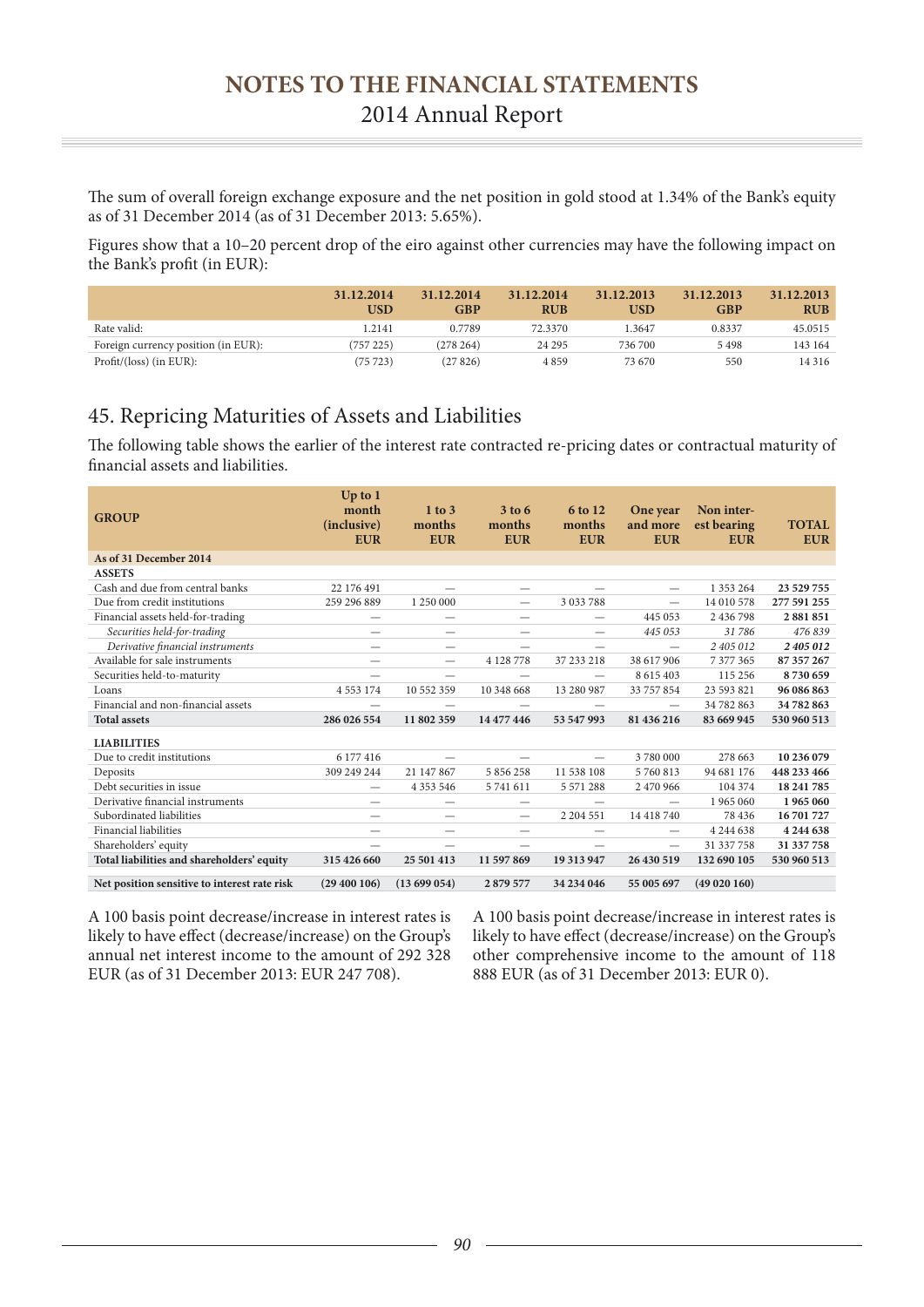|                                              | $Up$ to $1$<br>month<br>(inclusive)<br><b>EUR</b> | $1$ to $3$<br>months<br><b>EUR</b> | $3$ to 6<br>months<br><b>EUR</b> | 6 to 12<br>months<br><b>EUR</b> | One year<br>and more<br><b>EUR</b> | Non inter-<br>est bearing<br><b>EUR</b> | <b>TOTAL</b><br><b>EUR</b> |
|----------------------------------------------|---------------------------------------------------|------------------------------------|----------------------------------|---------------------------------|------------------------------------|-----------------------------------------|----------------------------|
| As of 31 December 2013                       |                                                   |                                    |                                  |                                 |                                    |                                         |                            |
| Assets                                       | 153 066 965                                       | 4 320 967                          | 14 341 018                       | 41 599 971                      | 28 109 750                         | 95 455 134                              | 336 893 805                |
| Liabilities                                  | 166 223 247                                       | 27 386 476                         | 14 966 887                       | 11 801 152                      | 16 701 920                         | 99 814 123                              | 336893805                  |
| Net position sensitive to interest rate risk | (13156282)                                        | (23065509)                         | (625869)                         | 29 798 819                      | 11 407 830                         | (4358989)                               |                            |

| <b>BANK</b>                                  | $Up$ to $1$<br>month<br>(inclusive)<br><b>EUR</b> | $1$ to $3$<br>months<br><b>EUR</b> | $3$ to 6<br>months<br><b>EUR</b> | 6 to 12<br>months<br><b>EUR</b> | One year<br>and more<br><b>EUR</b> | Non inter-<br>est bearing<br><b>EUR</b> | <b>TOTAL</b><br><b>EUR</b> |
|----------------------------------------------|---------------------------------------------------|------------------------------------|----------------------------------|---------------------------------|------------------------------------|-----------------------------------------|----------------------------|
| As of 31 December 2014                       |                                                   |                                    |                                  |                                 |                                    |                                         |                            |
| <b>ASSETS</b>                                |                                                   |                                    |                                  |                                 |                                    |                                         |                            |
| Cash and due from central banks              | 22 176 491                                        |                                    |                                  |                                 |                                    | 1 348 732                               | 23 525 223                 |
| Due from credit institutions                 | 259 296 889                                       | 1 250 000                          | $\overline{\phantom{0}}$         | 3 0 3 3 7 8 8                   | $\overline{\phantom{0}}$           | 14 010 578                              | 277 591 255                |
| Financial assets held-for-trading            |                                                   |                                    |                                  |                                 | 445 053                            | 2 436 798                               | 2881851                    |
| Securities held-for-trading                  |                                                   |                                    |                                  |                                 | 445 053                            | 31786                                   | 476839                     |
| Derivative financial instruments             |                                                   |                                    |                                  |                                 |                                    | 2 405 012                               | 2405012                    |
| Available for sale instruments               |                                                   | —                                  | 4 128 778                        | 37 233 218                      | 38 617 906                         | 7 377 365                               | 87 357 267                 |
| Securities held-to-maturity                  | —<br>—                                            | $\overline{\phantom{0}}$           |                                  |                                 | 8 6 15 4 03                        | 115 256                                 | 8730659                    |
| Loans                                        | 5 274 818                                         | 10 552 359                         | 10 348 668                       | 14 030 461                      | 33 953 092                         | 23 593 970                              | 97 753 368                 |
| Financial and non-financial assets           |                                                   |                                    |                                  |                                 |                                    | 33 027 817                              | 33 027 817                 |
| <b>Total assets</b>                          | 286 748 198                                       | 11802359                           | 14 477 446                       | 54 297 467                      | 81 631 454                         | 81 910 516                              | 530 867 440                |
| <b>LIABILITIES</b>                           |                                                   |                                    |                                  |                                 |                                    |                                         |                            |
| Due to credit institutions                   | 6 177 416                                         |                                    |                                  |                                 | 3780000                            | 278 663                                 | 10 236 079                 |
| Deposits                                     | 309 249 244                                       | 21 147 867                         | 5 856 258                        | 11 538 108                      | 5760813                            | 94 691 996                              | 448 244 286                |
| Debt securities in issue                     |                                                   | 4 3 5 3 5 4 6                      | 5741611                          | 5 5 7 1 2 8 8                   | 2 470 966                          | 104 374                                 | 18 241 785                 |
| Derivative financial instruments             |                                                   |                                    |                                  |                                 |                                    | 1965060                                 | 1965 060                   |
| Subordinated liabilities                     |                                                   |                                    |                                  | 2 2 0 4 5 5 1                   | 14 418 740                         | 78 436                                  | 16701727                   |
| Financial liabilities                        |                                                   |                                    |                                  | -                               | —                                  | 3 800 709                               | 3800709                    |
| Shareholders' equity                         |                                                   |                                    |                                  |                                 | $\overline{\phantom{0}}$           | 31 677 794                              | 31 677 794                 |
| Total liabilities and shareholders' equity   | 315 426 660                                       | 25 501 413                         | 11 597 869                       | 19 313 947                      | 26 430 519                         | 132 597 032                             | 530 867 440                |
| Net position sensitive to interest rate risk | (28678462)                                        | (13699054)                         | 2879577                          | 34 983 520                      | 55 200 935                         | (50686516)                              |                            |

A 100 basis point decrease/increase in interest rates is likely to have effect (decrease/increase) on the Bank's annual net interest income to the amount of 283 538 EUR (as of 31 December 2013: EUR 235 509).

A 100 basis point decrease/increase in interest rates is likely to have effect (decrease/increase) on the Bank's other comprehensive income to the amount of 118 888 EUR (as of 31 December 2013: EUR 0).

|                                              | $Up$ to $1$<br>month<br>(inclusive)<br><b>EUR</b> | $1$ to $3$<br>months<br><b>EUR</b> | $3$ to 6<br>months<br><b>EUR</b> | 6 to 12<br>months<br><b>EUR</b> | One year<br>and more<br><b>EUR</b> | Non inter-<br>est bearing<br><b>EUR</b> | <b>TOTAL</b><br><b>EUR</b> |
|----------------------------------------------|---------------------------------------------------|------------------------------------|----------------------------------|---------------------------------|------------------------------------|-----------------------------------------|----------------------------|
| As of 31 December 2013                       |                                                   |                                    |                                  |                                 |                                    |                                         |                            |
| Assets                                       | 153 788 608                                       | 4 320 967                          | 14 884 558                       | 42 354 587                      | 28 109 750                         | 93 197 535                              | 336 656 005                |
| Liabilities                                  | 166 223 247                                       | 27 386 476                         | 14 966 887                       | 11 801 154                      | 16 701 920                         | 99 576 321                              | 336 656 005                |
| Net position sensitive to interest rate risk | (12434639)                                        | (23065509)                         | (82329)                          | 30 553 433                      | 11 407 830                         | (6378786)                               |                            |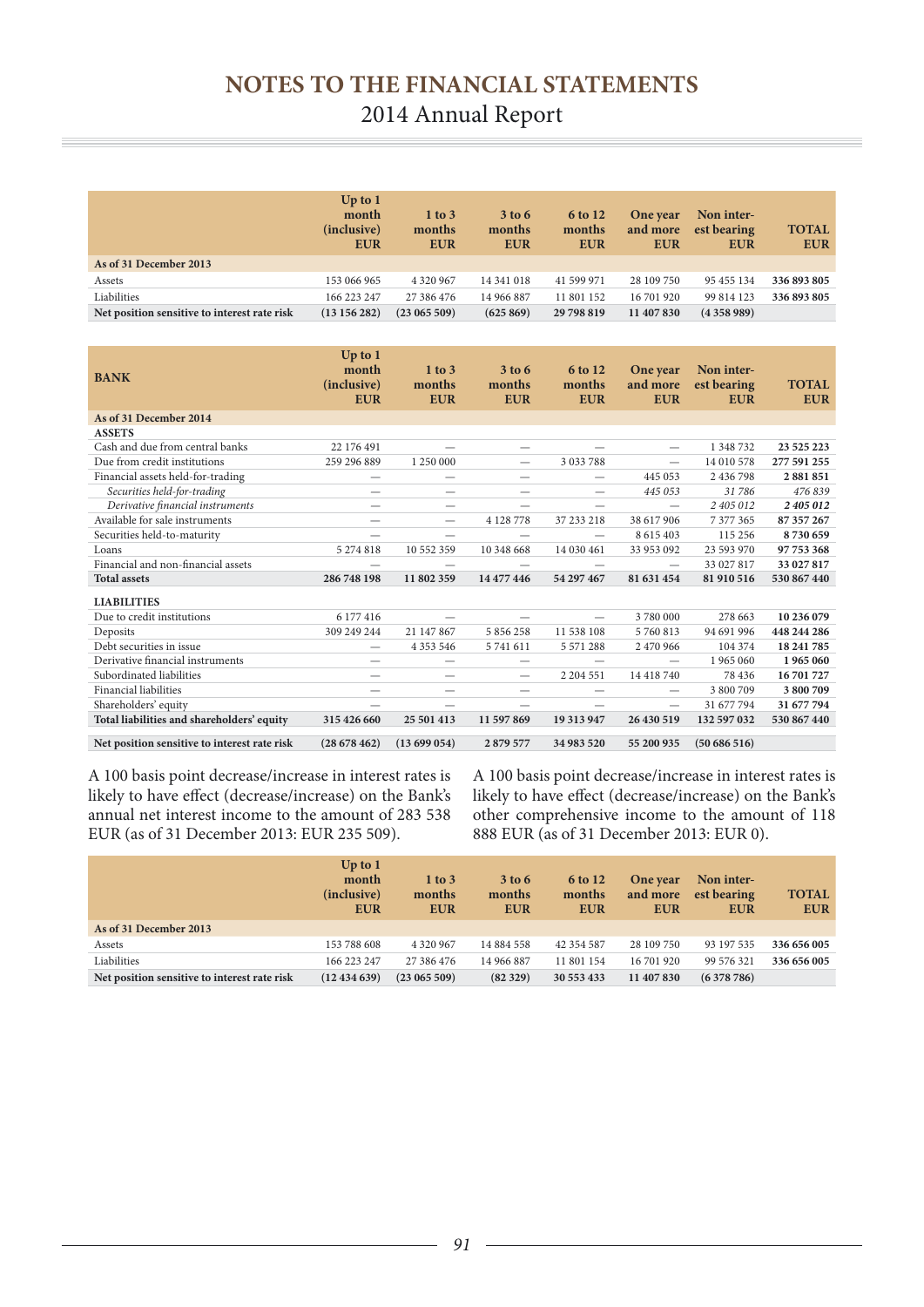#### 46. Credit Risk

The table below shows the Bank's maximum exposure to credit risk for the components of the statement of financial position, including derivatives. Exposures are based on net carrying amounts as reported in the statement of financial position.

The maximum credit exposures are shown both gross, i.e. without taking into account any collateral and other credit enhancement, and net, i.e. after taking into account any collateral and other credit enhancement. The details on the type and amounts of collateral held are disclosed in the respective notes.

| <b>BANK</b>                               | Gross<br>maximum<br>credit risk<br>exposure<br>31.12.2014<br><b>EUR</b> | <b>Net</b><br>maximum<br>credit risk<br>exposure<br>31.12.2014<br><b>EUR</b> | Gross<br>maximum<br>credit risk<br>exposure<br>31.12.2013<br><b>EUR</b> | <b>Net</b><br>maximum<br>credit risk<br>exposure<br>31.12.2013<br><b>EUR</b> |
|-------------------------------------------|-------------------------------------------------------------------------|------------------------------------------------------------------------------|-------------------------------------------------------------------------|------------------------------------------------------------------------------|
| Cash and due from central banks           | 23 525 223                                                              | 23 525 223                                                                   | 31 444 203                                                              | 31 444 203                                                                   |
| Due from credit institutions              | 277 591 255                                                             | 277 591 255                                                                  | 154 968 015                                                             | 154 968 015                                                                  |
| Financial assets held-for-trading         | 2881851                                                                 | 2 881 851                                                                    | 3 135 362                                                               | 3 135 362                                                                    |
| Securities held-for-trading               | 476839                                                                  | 476839                                                                       | 1 668 770                                                               | 1 668 770                                                                    |
| Derivative financial instruments          | 2 405 012                                                               | 2 405 012                                                                    | 1 466 592                                                               | 1 466 592                                                                    |
| Available for sale instruments            | 87 357 267                                                              | 87 357 267                                                                   | 4 3 8 2 2 7 2                                                           | 4 3 8 2 2 7 2                                                                |
| Securities held-to-maturity               | 8730659                                                                 | 8730659                                                                      | 5 7 1 3 1 1 3                                                           | 5 7 1 3 1 1 3                                                                |
| Loans                                     | 106 955 746                                                             | 511 353                                                                      | 109 566 567                                                             | 460 207                                                                      |
| Investments in equity accounted investees | 1 144 547                                                               | 1 144 547                                                                    | 1 144 547                                                               | 1 144 547                                                                    |
| Investments in subsidiaries               | 1943074                                                                 | 1943074                                                                      | 1943074                                                                 | 1943074                                                                      |
| Other financial assets                    | 1 116 290                                                               | 1 1 1 6 2 9 0                                                                | 914 494                                                                 | 914 494                                                                      |
| <b>Total financial assets</b>             | 511 245 912                                                             | 404 801 519                                                                  | 313 211 673                                                             | 204 105 287                                                                  |
| Sureties (guarantees)                     | 2961317                                                                 | 2 571 317                                                                    | 2 544 936                                                               | 2 104 936                                                                    |
| Commitments to customers                  | 12 134 805                                                              | 2 500 134                                                                    | 16 790 230                                                              | 13 721 301                                                                   |
| Total commitments and contingencies       | 15 096 122                                                              | 5 0 7 1 4 5 1                                                                | 19 335 166                                                              | 15 826 237                                                                   |
| Total maximum credit risk exposure        | 526 342 034                                                             | 409 872 970                                                                  | 332 546 839                                                             | 219 931 524                                                                  |

The maximum exposures to credit risks for the components at the statement of financial position of the Group and the Bank do not vary significantly.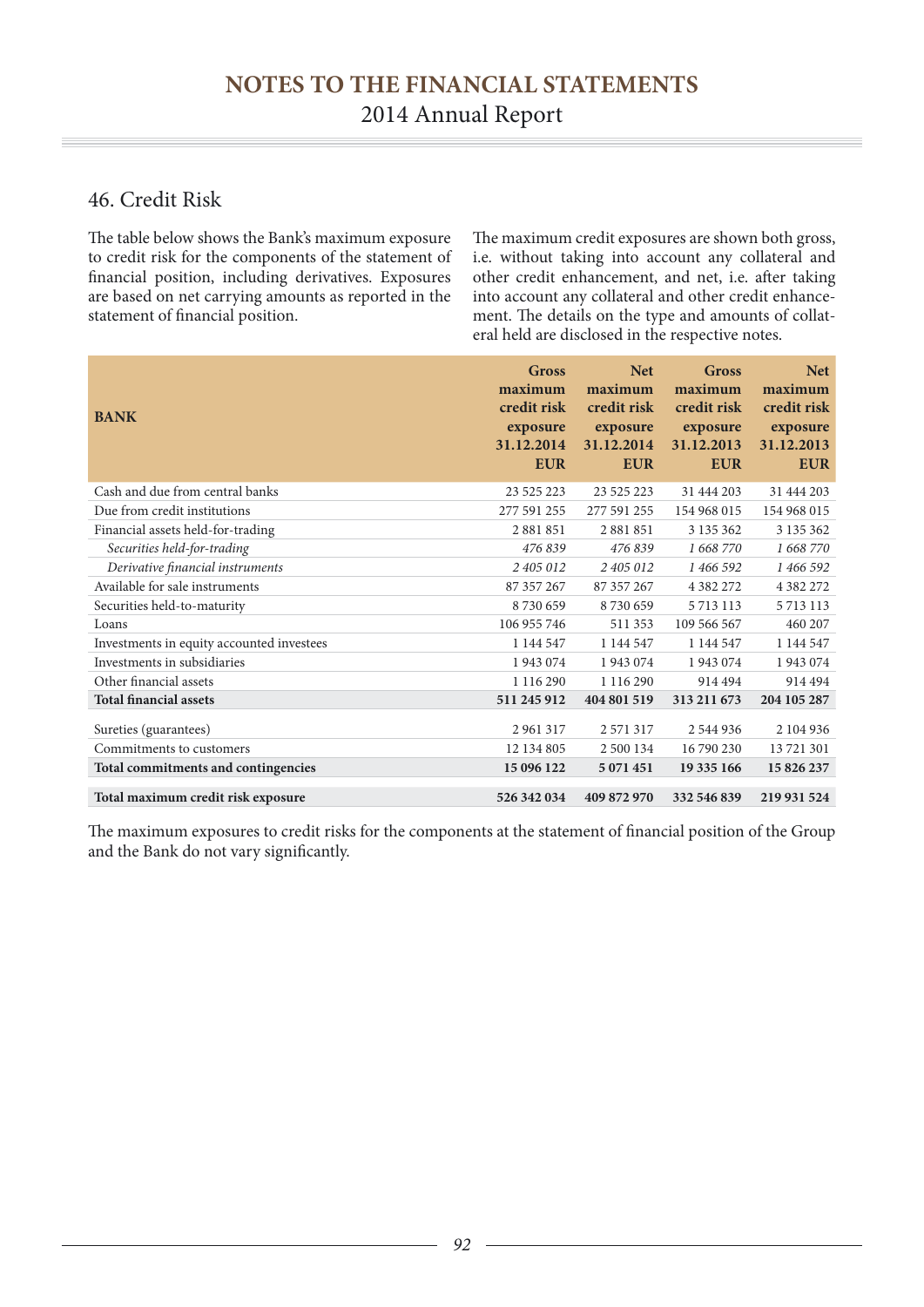# 47. Classification of Financial Assets and Liabilities and Comparison with Fair Value

The estimated fair values of financial instruments at fair value through profit or loss, quoted available-for-sale assets, held-to-maturity investments and other borrowed funds are based on quoted market prices at the reporting date without any deduction for transaction costs.

The estimated fair values of all other financial assets and liabilities, except as described below, are calculated using discounted cash flow techniques based on estimated future cash flows and discount rates for similar instruments at the reporting date.

The estimated fair value of the Bank's financial assets and liabilities are as follows:

|                                    | Financial assets/<br>liabilities at<br>amortised cost<br><b>EUR</b> | Financial assets/<br>liabilities at fair<br>value through<br>profit and loss<br><b>EUR</b> | <b>Financial assets</b><br>available-for-sale<br><b>EUR</b> | <b>Total</b><br><b>EUR</b> | <b>Fair value</b><br><b>EUR</b> |
|------------------------------------|---------------------------------------------------------------------|--------------------------------------------------------------------------------------------|-------------------------------------------------------------|----------------------------|---------------------------------|
| As of 31 December 2014             |                                                                     |                                                                                            |                                                             |                            |                                 |
| <b>ASSETS</b>                      |                                                                     |                                                                                            |                                                             |                            |                                 |
| Cash and due from central banks    | 23 525 223                                                          |                                                                                            |                                                             | 23 525 223                 | 23 525 223                      |
| Due from credit institutions       | 277 591 255                                                         |                                                                                            |                                                             | 277 591 255                | 277 578 075                     |
| Financial assets held-for-trading  |                                                                     | 2881851                                                                                    |                                                             | 2881851                    | 2881851                         |
| Securities held-for-trading        | —                                                                   | 476839                                                                                     | —                                                           | 476839                     | 476839                          |
| Derivative financial instruments   |                                                                     | 2 405 012                                                                                  |                                                             | 2405012                    | 2405012                         |
| Available for sale instruments     | —                                                                   | المستنبذ                                                                                   | 87 357 267                                                  | 87 357 267                 | 87 357 267                      |
| Securities held-to-maturity        | 8730659                                                             |                                                                                            | -                                                           | 8730659                    | 8730659                         |
| Loans                              | 97 753 368                                                          |                                                                                            |                                                             | 97 753 368                 | 96 036 527                      |
| Other financial assets             | 1 1 1 6 2 9 0                                                       |                                                                                            |                                                             | 1 1 1 6 2 9 0              | 1 1 1 6 2 9 0                   |
| <b>Total financial assets</b>      | 408 716 795                                                         | 2881851                                                                                    | 87 357 267                                                  | 498 955 913                | 497 225 892                     |
| Liabilities                        |                                                                     |                                                                                            |                                                             |                            |                                 |
| Due to credit institutions         | 10 236 079                                                          |                                                                                            |                                                             | 10 236 079                 | 10 236 079                      |
| Deposits                           | 448 244 286                                                         |                                                                                            |                                                             | 448 244 286                | 448 424 142                     |
| Debt securities in issue           | 18 241 785                                                          |                                                                                            |                                                             | 18 241 785                 | 18 241 785                      |
| Derivative financial instruments   |                                                                     | 1965060                                                                                    |                                                             | 1965060                    | 1965 060                        |
| Subordinated liabilities           | 16701727                                                            |                                                                                            |                                                             | 16701727                   | 17 233 276                      |
| <b>Total financial liabilities</b> | 493 423 877                                                         | 1965060                                                                                    |                                                             | 495 388 937                | 496 100 342                     |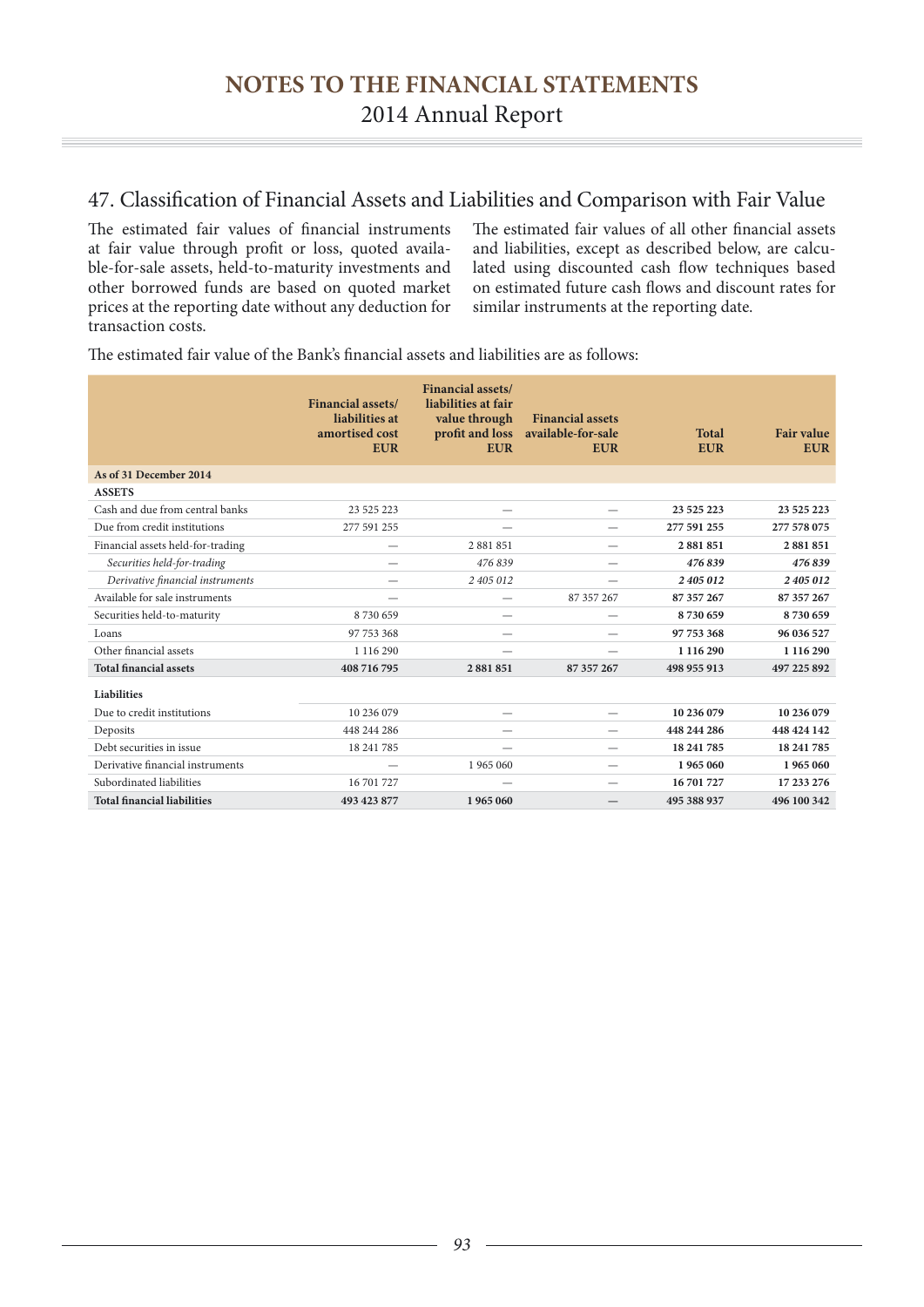|                                    | Financial assets/<br>liabilities at<br>amortised cost<br><b>EUR</b> | <b>Financial assets/</b><br>liabilities at fair<br>value through<br>profit and loss<br><b>EUR</b> | <b>Financial assets</b><br>available-for-sale<br><b>EUR</b> | <b>Total</b><br><b>EUR</b> | <b>Fair value</b><br><b>EUR</b> |
|------------------------------------|---------------------------------------------------------------------|---------------------------------------------------------------------------------------------------|-------------------------------------------------------------|----------------------------|---------------------------------|
| As of 31 December 2013             |                                                                     |                                                                                                   |                                                             |                            |                                 |
| <b>ASSETS</b>                      |                                                                     |                                                                                                   |                                                             |                            |                                 |
| Cash and due from central banks    | 31 444 203                                                          |                                                                                                   |                                                             | 31 444 203                 | 31 444 203                      |
| Due from credit institutions       | 154 968 015                                                         |                                                                                                   |                                                             | 154 968 015                | 154 895 063                     |
| Financial assets held-for-trading  | -                                                                   | 3 1 3 5 3 6 2                                                                                     |                                                             | 3 135 362                  | 3 135 362                       |
| Securities held-for-trading        | $\overline{\phantom{0}}$                                            | 1 668 770                                                                                         |                                                             | 1 668 770                  | 1 668 770                       |
| Derivative financial instruments   | —                                                                   | 1 466 592                                                                                         | $\overline{\phantom{0}}$                                    | 1466592                    | 1466592                         |
| Available for sale instruments     | -                                                                   |                                                                                                   | 4 3 8 2 2 7 2                                               | 4382272                    | 4382272                         |
| Securities held-to-maturity        | 5713113                                                             |                                                                                                   |                                                             | 5713113                    | 5828442                         |
| Loans                              | 103 580 577                                                         |                                                                                                   |                                                             | 103 580 577                | 104 262 170                     |
| Other financial assets             | 914 494                                                             |                                                                                                   |                                                             | 914 494                    | 914 494                         |
| <b>Total financial assets</b>      | 296 620 402                                                         | 3 135 362                                                                                         | 4 3 8 2 2 7 2                                               | 304 138 036                | 304 862 006                     |
| Liabilities                        |                                                                     |                                                                                                   |                                                             |                            |                                 |
| Due to credit institutions         | 7625947                                                             |                                                                                                   | —                                                           | 7625947                    | 7625947                         |
| Deposits                           | 275 288 611                                                         |                                                                                                   |                                                             | 275 288 611                | 275 887 062                     |
| Derivative financial instruments   |                                                                     | 622 676                                                                                           | —                                                           | 622 676                    | 622 676                         |
| Subordinated liabilities           | 11 101 637                                                          |                                                                                                   |                                                             | 11 101 637                 | 12785482                        |
| <b>Total financial liabilities</b> | 299 069 513                                                         | 622 676                                                                                           |                                                             | 299 692 189                | 301 974 485                     |

## 48. Fair Value Hierarchy

**(a) Financial instruments measured at fair value** The table below analyses financial instruments measured at fair value at the end of the reporting period, by the level in the fair value hierarchy into which the fair value measurement is categorised.

| <b>GROUP AND BANK</b>                                    | <b>Published price</b><br>quotations<br>(Level 1)<br><b>EUR</b> | <b>Valuation tech-</b><br>niques based on<br>market observ-<br>able inputs<br>(Level 2)<br><b>EUR</b> | <b>Valuation</b><br>techniques not<br>based on mar-<br>ket observable<br>inputs (Level 3)<br><b>EUR</b> | <b>Total</b><br><b>EUR</b> |
|----------------------------------------------------------|-----------------------------------------------------------------|-------------------------------------------------------------------------------------------------------|---------------------------------------------------------------------------------------------------------|----------------------------|
| As of 31 December 2014                                   |                                                                 |                                                                                                       |                                                                                                         |                            |
| <b>Financial assets</b>                                  |                                                                 |                                                                                                       |                                                                                                         |                            |
| Available for sale instruments                           | 80 343 715                                                      | 53 960                                                                                                | 359 420                                                                                                 | 80 757 095                 |
| Financial assets at fair value through profit or<br>loss | 476839                                                          |                                                                                                       |                                                                                                         | 476839                     |
| Derivatives                                              | 4612                                                            | 2 400 400                                                                                             |                                                                                                         | 2405012                    |
|                                                          | 80 825 166                                                      | 2454360                                                                                               | 359 420                                                                                                 | 83 638 946                 |
| <b>Financial liabilities</b>                             |                                                                 |                                                                                                       |                                                                                                         |                            |
| Derivatives                                              |                                                                 | 1965060                                                                                               |                                                                                                         | 1965060                    |
|                                                          |                                                                 | 1965060                                                                                               |                                                                                                         | 1965060                    |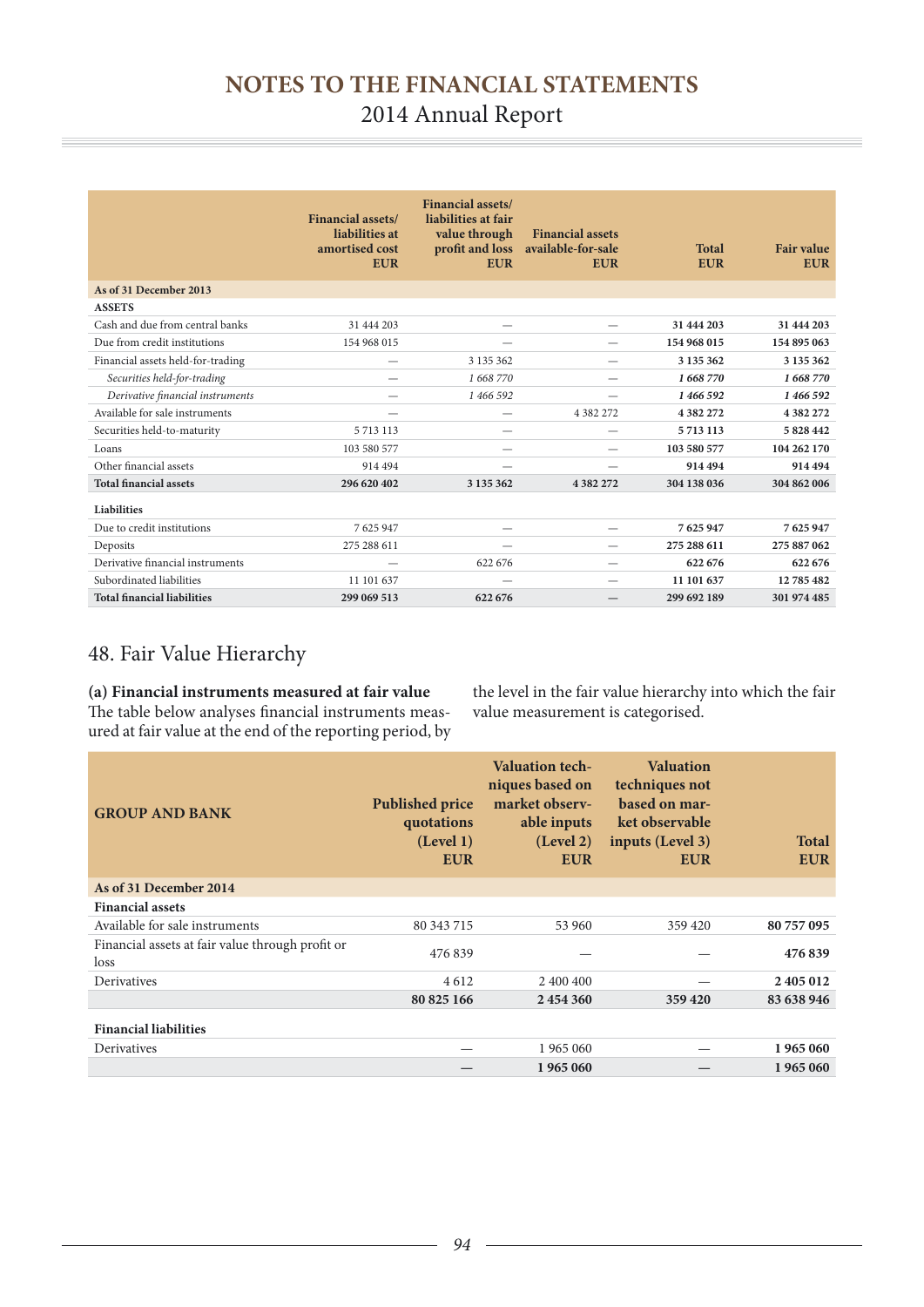| <b>GROUP AND BANK</b>                                    | <b>Published price</b><br>quotations<br>(Level 1)<br><b>EUR</b> | <b>Valuation tech-</b><br>niques based on<br>market observ-<br>able inputs<br>(Level 2)<br><b>EUR</b> | <b>Valuation</b><br>techniques not<br>based on mar-<br>ket observable<br>inputs (Level 3)<br><b>EUR</b> | <b>Total</b><br><b>EUR</b> |
|----------------------------------------------------------|-----------------------------------------------------------------|-------------------------------------------------------------------------------------------------------|---------------------------------------------------------------------------------------------------------|----------------------------|
| As of 31 December 2013                                   |                                                                 |                                                                                                       |                                                                                                         |                            |
| <b>Financial assets</b>                                  |                                                                 |                                                                                                       |                                                                                                         |                            |
| Available for sale instruments                           |                                                                 | 54 735                                                                                                | 218 142                                                                                                 | 272877                     |
| Financial assets at fair value through profit or<br>loss | 646 496                                                         | 1 022 274                                                                                             |                                                                                                         | 1668770                    |
| Derivatives                                              | 22 685                                                          | 1 443 907                                                                                             |                                                                                                         | 1466592                    |
|                                                          | 669 181                                                         | 2 5 2 0 9 1 6                                                                                         | 218 142                                                                                                 | 3 408 239                  |
| <b>Financial liabilities</b>                             |                                                                 |                                                                                                       |                                                                                                         |                            |
| Derivatives                                              |                                                                 | 622 676                                                                                               |                                                                                                         | 622 676                    |
|                                                          |                                                                 | 622 676                                                                                               |                                                                                                         | 622 676                    |

The following table shows a reconciliation from the beginning balances to the ending balances for fair value measurements in Level 3 of the fair value hierarchy:

|                         | <b>Financial assets</b><br>at fair value<br>through profit<br>or loss<br><b>EUR</b> | <b>Available for</b><br>sale financial<br>instruments<br><b>EUR</b> | <b>Financial invest-</b><br>ments at fair<br>value through<br>profit or loss<br><b>EUR</b> | <b>Total</b><br><b>EUR</b> |
|-------------------------|-------------------------------------------------------------------------------------|---------------------------------------------------------------------|--------------------------------------------------------------------------------------------|----------------------------|
| As of 31 December 2013  |                                                                                     | 218 142                                                             |                                                                                            | 218 142                    |
| Total gains and losses: |                                                                                     |                                                                     |                                                                                            |                            |
| in profit or loss       |                                                                                     |                                                                     |                                                                                            |                            |
| in OCI                  |                                                                                     |                                                                     |                                                                                            |                            |
| Purchases               |                                                                                     | 180 413                                                             |                                                                                            | 180413                     |
| Sale                    |                                                                                     | (39135)                                                             |                                                                                            | (39135)                    |
| As of 31 December 2014  |                                                                                     | 359 420                                                             |                                                                                            | 359 420                    |

Total gains or losses for the year ended 31 December 2013 in the statement of comprehensive income as follows:

|                                                                                  | <b>Financial assets</b><br>at fair value<br>through profit<br>or loss<br><b>EUR</b> | <b>Available for</b><br>sale financial<br><i>instruments</i><br><b>EUR</b> | <b>Financial invest-</b><br>ments at fair<br>value through<br>profit or loss<br><b>EUR</b> | <b>Total</b><br><b>EUR</b> |
|----------------------------------------------------------------------------------|-------------------------------------------------------------------------------------|----------------------------------------------------------------------------|--------------------------------------------------------------------------------------------|----------------------------|
| Net gain/(loss) on financial instruments at<br>fair value through profit or loss |                                                                                     |                                                                            |                                                                                            |                            |
| Net gain/(loss) on available-for-sale<br>instruments                             |                                                                                     | 39 135                                                                     |                                                                                            | 39 135                     |
| Total gains and losses included in profit<br>or loss                             |                                                                                     | 39 135                                                                     |                                                                                            | 39 1 35                    |
| Available-for-sale financial assets – net<br>change in fair value                |                                                                                     |                                                                            |                                                                                            |                            |
| Total gains and losses recognised in other<br>comprehensive income               |                                                                                     |                                                                            |                                                                                            |                            |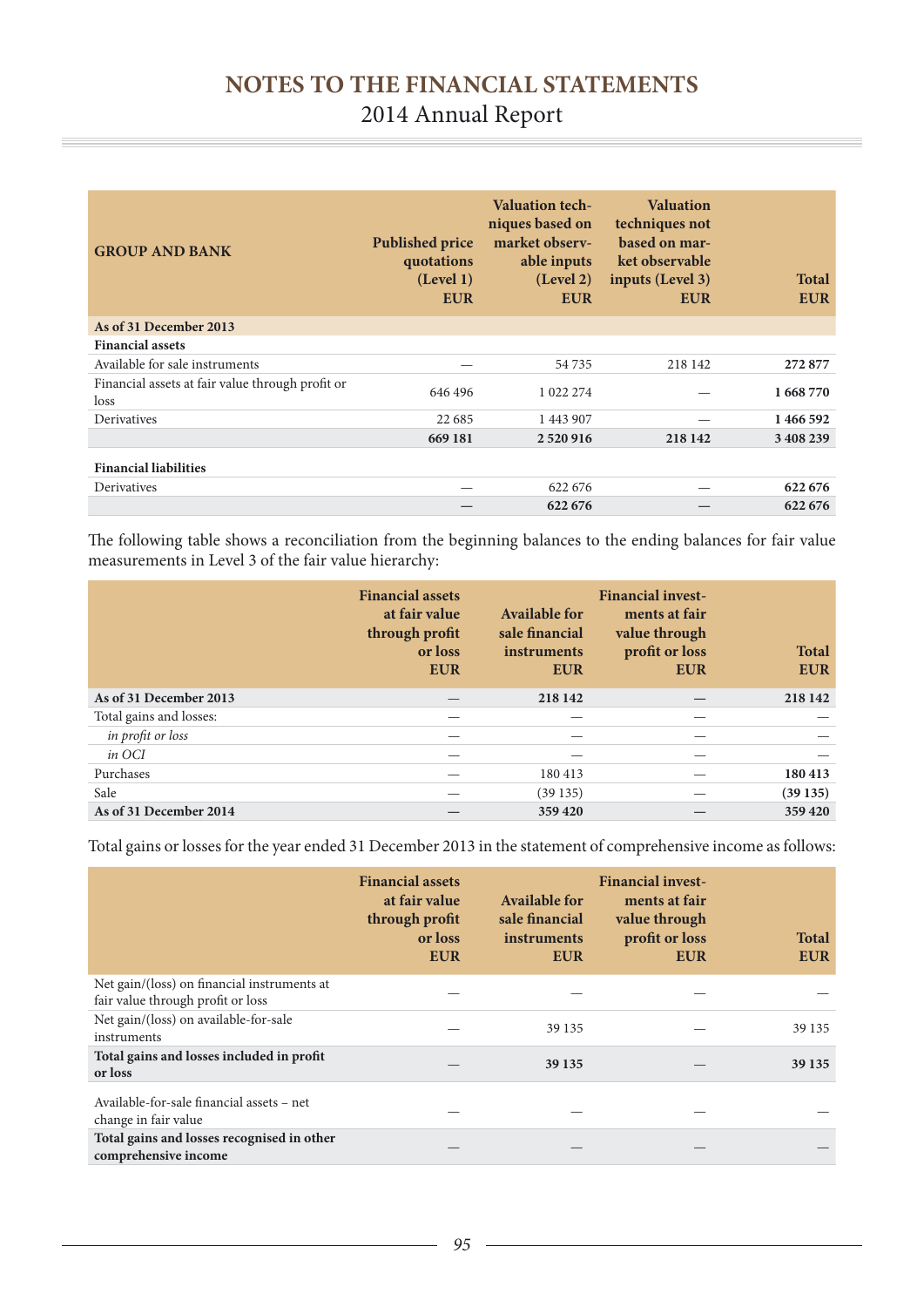The following table shows the valuation techniques use in measuring Level 2 and Level 3 fair values, as well as the significant unobservable inputs used:

| <b>Type</b>                                                                                               | <b>Valuation technique</b>                                                                                                                                                                                        | Significant unobservable<br>inputs | <b>Inter-relation between</b><br>significant unobserva-<br>ble inputs and fair value<br>measurement |
|-----------------------------------------------------------------------------------------------------------|-------------------------------------------------------------------------------------------------------------------------------------------------------------------------------------------------------------------|------------------------------------|-----------------------------------------------------------------------------------------------------|
| Assets at fair value through<br>profit or loss (forward<br>exchange contracts and interest<br>rate swaps) | Market comparison technique:<br>The fair values are based<br>on broker quotes. Similar<br>contracts are traded in an<br>active market and the quotes<br>reflect the actual transactions<br>in similar instruments | Not applicable                     | Not applicable                                                                                      |
| Available for sale assets                                                                                 | Quotes from brokers                                                                                                                                                                                               | non-liquid securities bid prices   | The estimated fair value would<br>increase (decrease) if:                                           |
|                                                                                                           |                                                                                                                                                                                                                   |                                    | Bid price quote increases                                                                           |
| Available for sale assets<br>(closed end funds)                                                           | Valuation is based on fund<br>manager dislosed net Asset<br>Value statement                                                                                                                                       | Net Asset value                    | The estimated fair value would<br>increase (decrease) if:                                           |
|                                                                                                           |                                                                                                                                                                                                                   |                                    | Net asset value increase<br>(decrease)                                                              |

For the fair values of equity securities under available for sale category, reasonably possible change at the reporting date to one of the significant unobservable

inputs, holding other inputs constant, would have the following effects:

|                                      |                        | Effect on other comprehensive income |  |  |
|--------------------------------------|------------------------|--------------------------------------|--|--|
|                                      | Increase<br><b>EUR</b> | (Decrease)<br><b>EUR</b>             |  |  |
| As of 31 December 2014               |                        |                                      |  |  |
| Net asset value quote (10% movement) | 35 942                 | (35942)                              |  |  |
| Bid price movements (10% movement)   | (9195)                 | 9 1 9 5                              |  |  |
|                                      | 26 747                 | (26747)                              |  |  |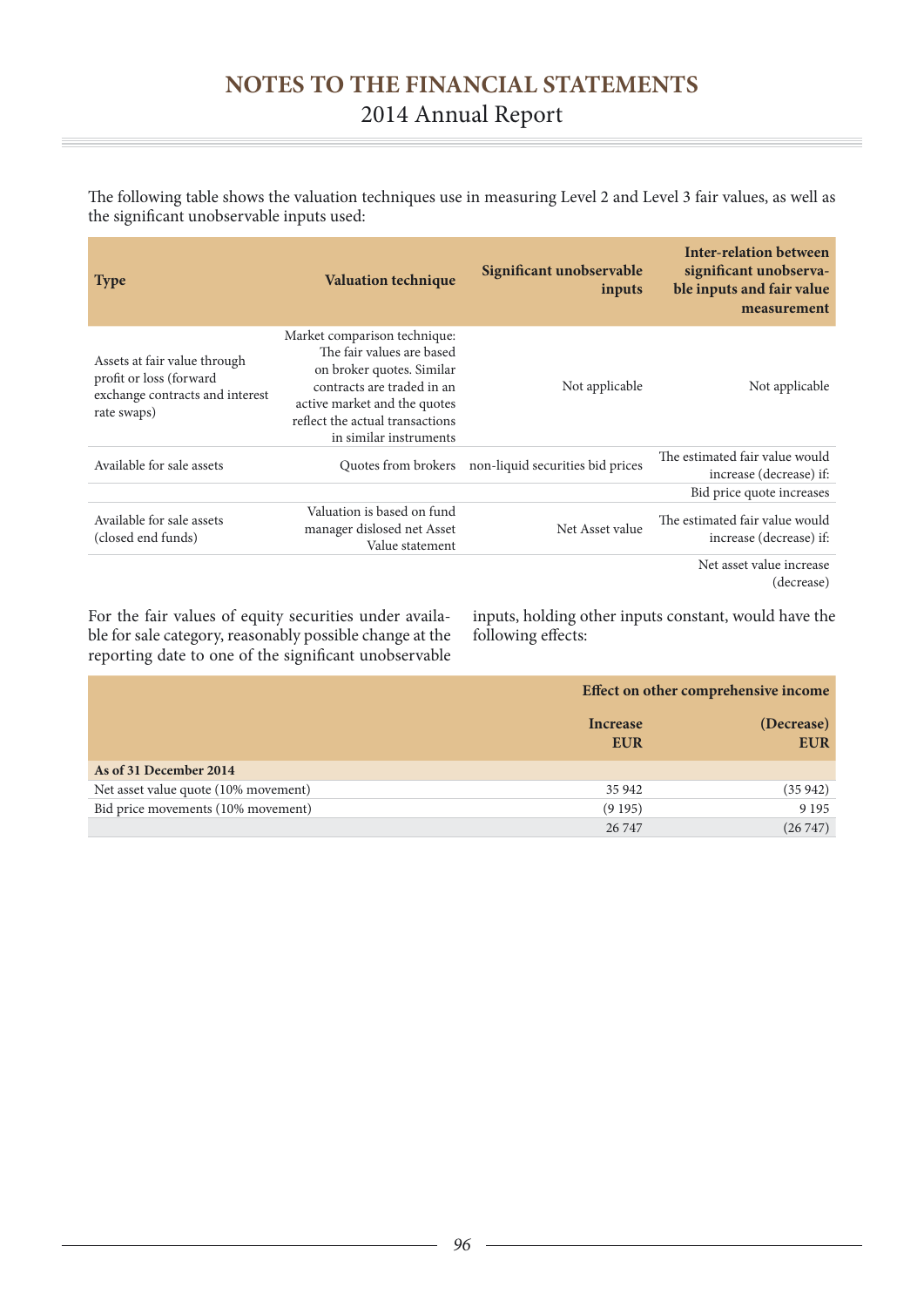#### **(b) Financial instruments not measured at fair value**

The table below analyses the fair values of financial instruments not measured at fair value, by the level in the fair value hierarchy into which each fair value measurement is categorised:

| <b>BANK</b>                                                | Level 1<br><b>EUR</b>    | Level 2<br><b>EUR</b> | Level 3<br><b>EUR</b>    | <b>Total</b><br><b>EUR</b> | Carrying<br>amount<br><b>EUR</b> |
|------------------------------------------------------------|--------------------------|-----------------------|--------------------------|----------------------------|----------------------------------|
| As of 31 December 2014                                     |                          |                       |                          |                            |                                  |
| <b>Financial assets</b>                                    |                          |                       |                          |                            |                                  |
| Cash and due from central banks                            |                          | 23 525 223            |                          | 23 525 223                 | 23 525 223                       |
| Due from credit institutions                               |                          |                       | 277 578 075              | 277 578 075                | 277 591 255                      |
| Loans                                                      |                          |                       | 96 036 527               | 96 036 527                 | 97 753 368                       |
| Securities held-to-maturity                                | 8730659                  |                       |                          | 8730659                    | 8730659                          |
|                                                            | 8730659                  | 23 525 223            | 373 614 602              | 405 870 484                | 407 600 505                      |
| <b>Financial liabilities</b>                               |                          |                       |                          |                            |                                  |
| Due to credit institutions                                 |                          | 10 236 079            | $\overline{\phantom{0}}$ | 10 236 079                 | 10 236 079                       |
| Deposits                                                   | $\overline{\phantom{0}}$ |                       | 448 424 142              | 448 424 142                | 448 244 286                      |
| Other liabilities                                          | $\overline{\phantom{0}}$ | 43 297 774            |                          | 43 297 774                 | 40 709 281                       |
|                                                            | —                        | 53 533 853            | 448 424 142              | 501 957 995                | 499 189 646                      |
|                                                            |                          |                       |                          |                            |                                  |
| As of 31 December 2013                                     |                          |                       |                          |                            |                                  |
| <b>Financial assets</b><br>Cash and due from central banks |                          |                       |                          |                            |                                  |
|                                                            |                          | 31 444 203            |                          | 31 444 203                 | 31 444 203                       |
| Due from credit institutions                               |                          | 154 895 063           |                          | 154 895 063                | 154 968 015                      |
| Loans                                                      |                          | 104 262 170           |                          | 104 262 170                | 103 580 577                      |
| Securities held-to-maturity                                | 5 828 442                |                       |                          | 5828442                    | 5713113                          |
|                                                            | 5 828 442                | 290 601 436           |                          | 296 429 878                | 295 705 908                      |
| <b>Financial liabilities</b>                               |                          |                       |                          |                            |                                  |
| Due to credit institutions                                 | —                        | 275 887 062           |                          | 275 887 062                | 7625947                          |
| Deposits                                                   |                          | 448 424 142           |                          | 448 424 142                | 275 288 611                      |
| Other liabilities                                          |                          | 22 089 123            |                          | 22 089 123                 | 20 405 278                       |
|                                                            |                          | 746 400 327           |                          | 746 400 327                | 303 319 836                      |

The following table shows the valuation techniques use in measuring Level 2 and Level 3 fair values, as well as the significant unobservable inputs used:

| <b>Type</b>                                         |                       | Valuation technique Significant unobservable inputs |
|-----------------------------------------------------|-----------------------|-----------------------------------------------------|
| Loans and advances due from financial institutions  | Discounted cash flows | Discount rates                                      |
| Loans and advances due from customers               | Discounted cash flows | Discount rates, default rates                       |
| Deposits and balances due to financial institutions | Discounted cash flows | Discount rates                                      |
| Deposits and balances due to customers              | Discounted cash flows | Discount rates                                      |
| Other borrowed funds                                | Discounted cash flows | Discount rates                                      |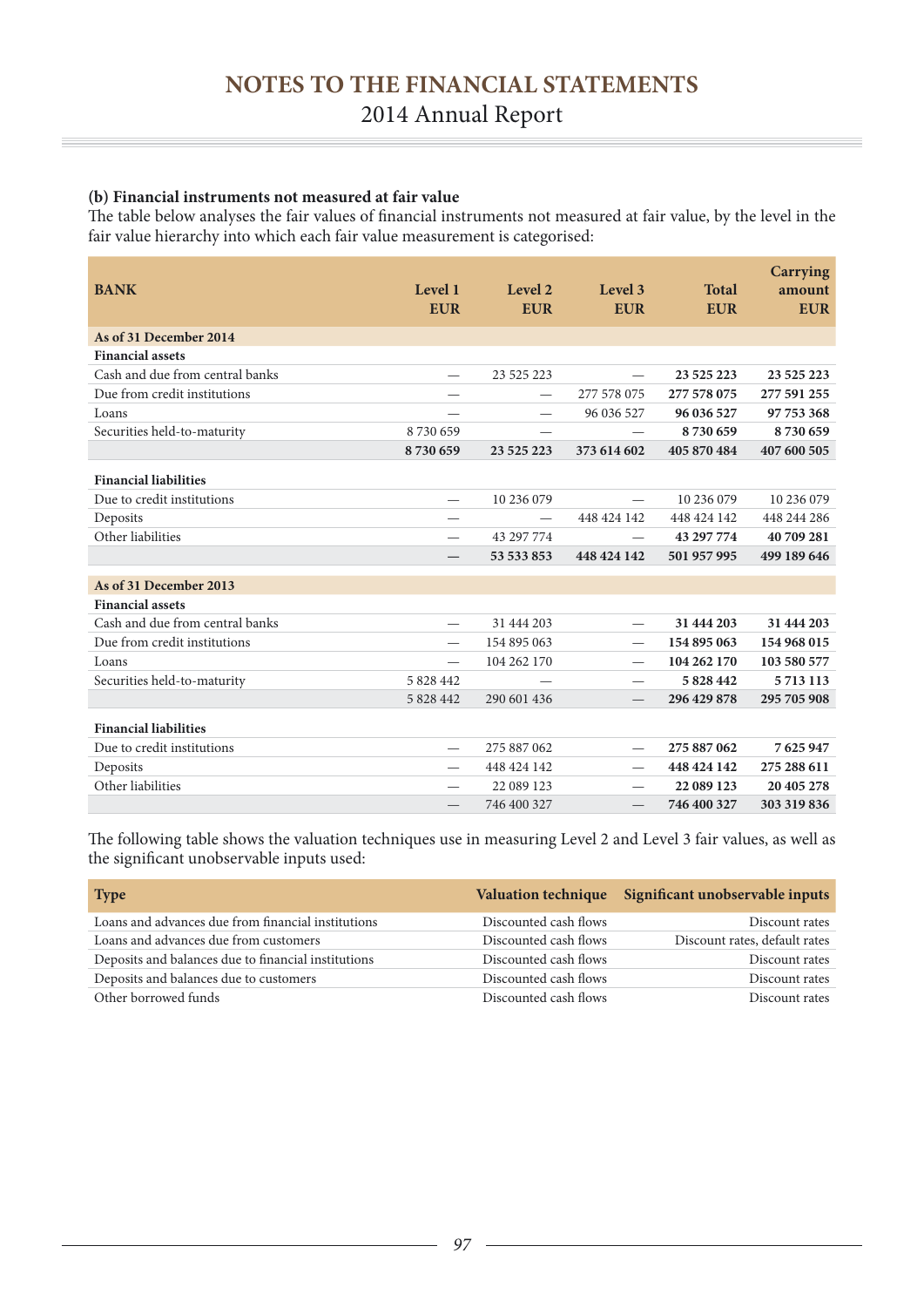#### 49. Going Concern

Ukraine's economic situation has further deteriorated significantly during 2014. Political and social unrest combined with rising regional tensions has deepened the ongoing economic crisis and has resulted in a widening of the state budget deficit and a depletion of the National Bank of Ukraine's foreign currency reserves. In February 2014, following the devaluation of the national currency, the National Bank of Ukraine introduced certain administrative restrictions on currency conversion transactions and also announced a transition to a floating foreign exchange rate regime. The national currency suffered further devaluation later in the year. The final resolution and the effects of the political and economic crisis are difficult to predict but may have further severe effects on the Ukrainian economy.

The Bank is following closely the economic and political developments in Ukraine in relation to the Bank's exposures in this country.

The following is an overview of the Bank's and the Group's exposure to Ukraine (as of December 31, 2014):

- Loans 29 207 611 EUR
- Contingent liabilities and commitments to customers – 2 104 804 EUR

A sensitivity analysis to change in collateral value by 15% implies additional impairment allowances for loans in the amount of EUR 1 733 thousand, which in turn would decrease the capital adequacy by 0.51% to 13.63% which would be below the level of capital adequacy set by the banking regulator, the Financial and Capital Market Commission of the Republic of Latvia, of 13.70%. For further details on loan exposures in Ukraine and the related uncertainty please refer to Note 19 (i).

Sensitivity analysis to change in collateral was not conducted for contingent liabilities and commitments since these relate to performing clients of the Bank without any amounts overdue or other customer specific impairment triggers.

The Financial and Capital Market Commission of the Republic of Latvia has evaluated the Bank's exposures in Ukraine and has concluded that the Bank needs to adjust the regulatory capital requirement calculation in light of the heightened risk relating to positions in Ukraine. The required capital adjustment according to the Bank's estimates in March 2015 results in the decrease of the capital adequacy ratio below the individual requirement of the FCMC, 13.7%, to 8.9%. Nevertheless, the final decision by the regulator is pending, and discussions about the required adjustments to prudential capital vary and the range of possible final outcomes is from 8.9% to 13.8%. This event, in turn, indicates at material uncertainty in relation to the Bank's ability to continue as a going concern. Furthermore, the Bank's tier 1 capital ratio (CET1) will be not drop below 7.5% (in the worst case scenario) which is in full compliance with the Regulation (EU) No 575/2013 of the European Parliament on prudential requirements for credit institutions and investment firms.

In light of the uncertain development of events in Ukraine, and following the principle of prudence, the management of the Bank has decided that the key priority for 2015 will be the reducing the Bank's and the Group's exposures in Ukraine to the extent possible. The task is currently underway. According to the management's estimates the structure of the loans, the collateral behind and the activities already undertaken by the Bank will allow to significantly decreasing the part of non-performing loans out of the total Bank's exposure in Ukraine and/or either extinguish or restructure them.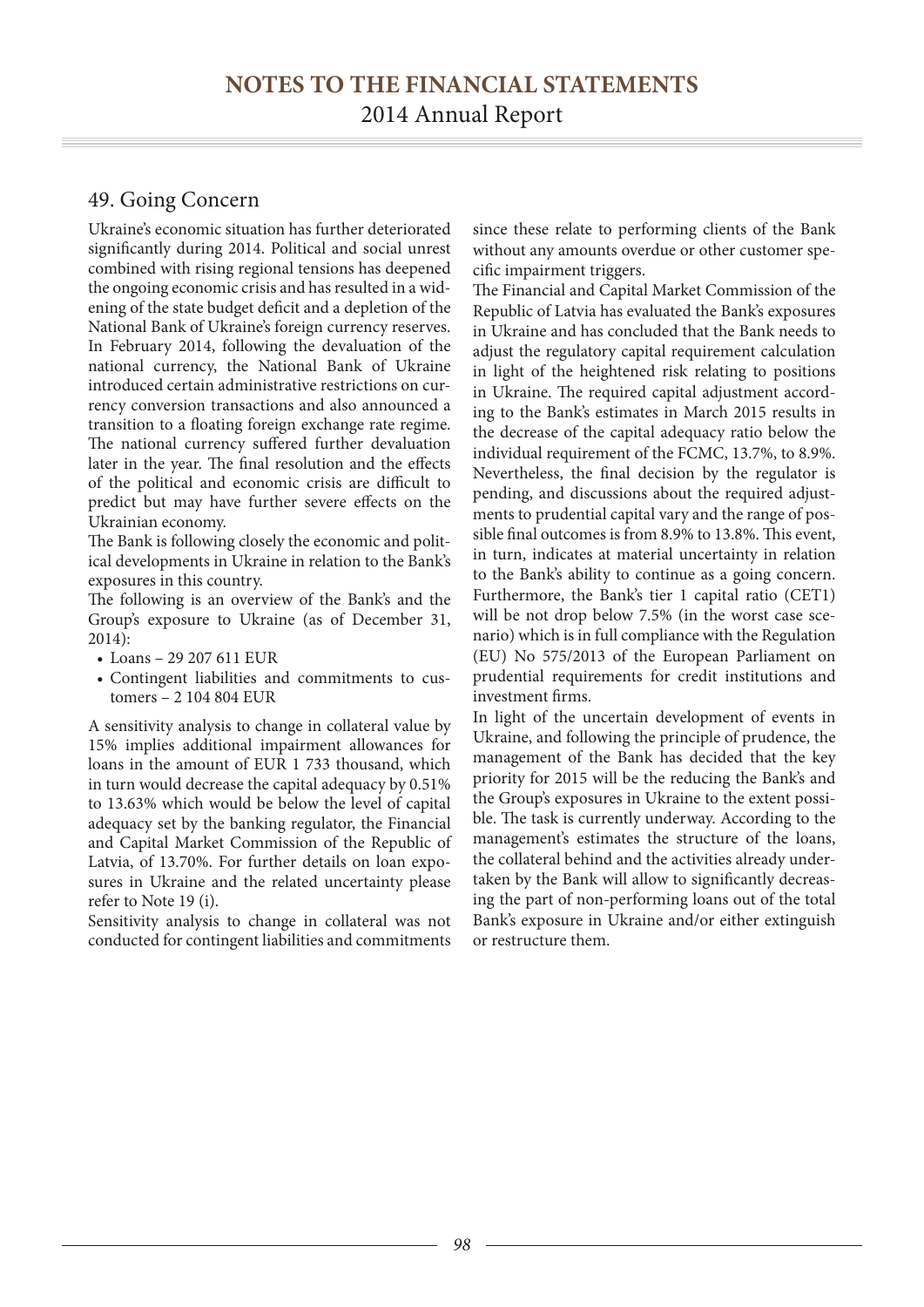The management of the Bank has also developed and has started implementing a plan to maintain the required individual capital adequacy ratio that fully addresses the possible shortage. According to the plan, there are both short term (up to 6 months) and long term (up to 1 year) solutions. The short term measures are directed towards the reduction of the risk of assets (for example by making investments in securities of the most secure issuers) and the improvement of profitability (for example, by optimising administrative expenses, stimulating the volumes of commission income earned by increasing the volume and diversity of the business, also by reviewing the Bank's price list for certain services in line with the market situation). In terms of the long-term measures, these include an increase in both the share capital and subordinated capital. The management of the Bank expects that the share capital increase by nearly EUR 9 million will be finalised by the end of 2015. This plan has a full support by the shareholders of the Bank who are committed to address any going concern issues that arise in light of the current developments in the Bank's markets.

#### 50. Events Subsequent to the Reporting Date

During the period from 1 January 2015 to the date of signing these financial statements, one of the Bank's correspondent banks has experienced deterioration in its financial position. The Bank has made a special allowance totalling EUR 1 374 thousand; the figure

corresponds to the balance of the claim against the bank. As at 31 December 2014, the Bank did not have any claim against the correspondent bank. The Bank expects that its claims will be satisfied during the correspondent bank's liquidation process.

#### 51. Information on Bank's Staff and Remuneration of the Management\*

*\*This note is not subject to audit*

In 2013, the Bank's average staff count increased to 251 (2013: 238).

Based on the FCMC's Regulations No. 61 "Regulations Governing the Disclosure of Information and Transparency of Institutions", the Bank publishes the information related to its remuneration policy, as formulated in accordance with the requirements outlined in Commission's Regulations No. 171 "Regulations Setting Forth the Basic Principles of the Remuneration Policy" (in effect as of 21 December 2009) and the established practices.

Within the framework of the Remuneration Policy, the Bank allocates the decision-making responsibility as follows: the Bank's Council is responsible for:

- determining and approving the basic principles of the Remuneration Policy;
- supervising the Policy (Policy formulation, implementation and adherence to);
- approving the Bank's internal framework that regulates remuneration-related issues;
- determining the remuneration for the employees whose activities influence the Bank's risk profile (hereinafter referred to as risk-takers);
- revising the basic principles of the remuneration policy (on a regular basis, but no less than once a year) in order to align the remuneration structure to (i) the Bank's current activities and development strategy and (ii) altering external factors;
- setting forth the procedure for verifying whether the Bank's remuneration policy is implemented in strict conformity with the approved Remuneration Policy.

The Bank's Board is responsible for:

- ensuring that the remuneration policy and policy-relevant internal documents are formulated and complied with;
- informing the risk-takers of the indicators and methods used in evaluating their performance results and determining the variable pay component.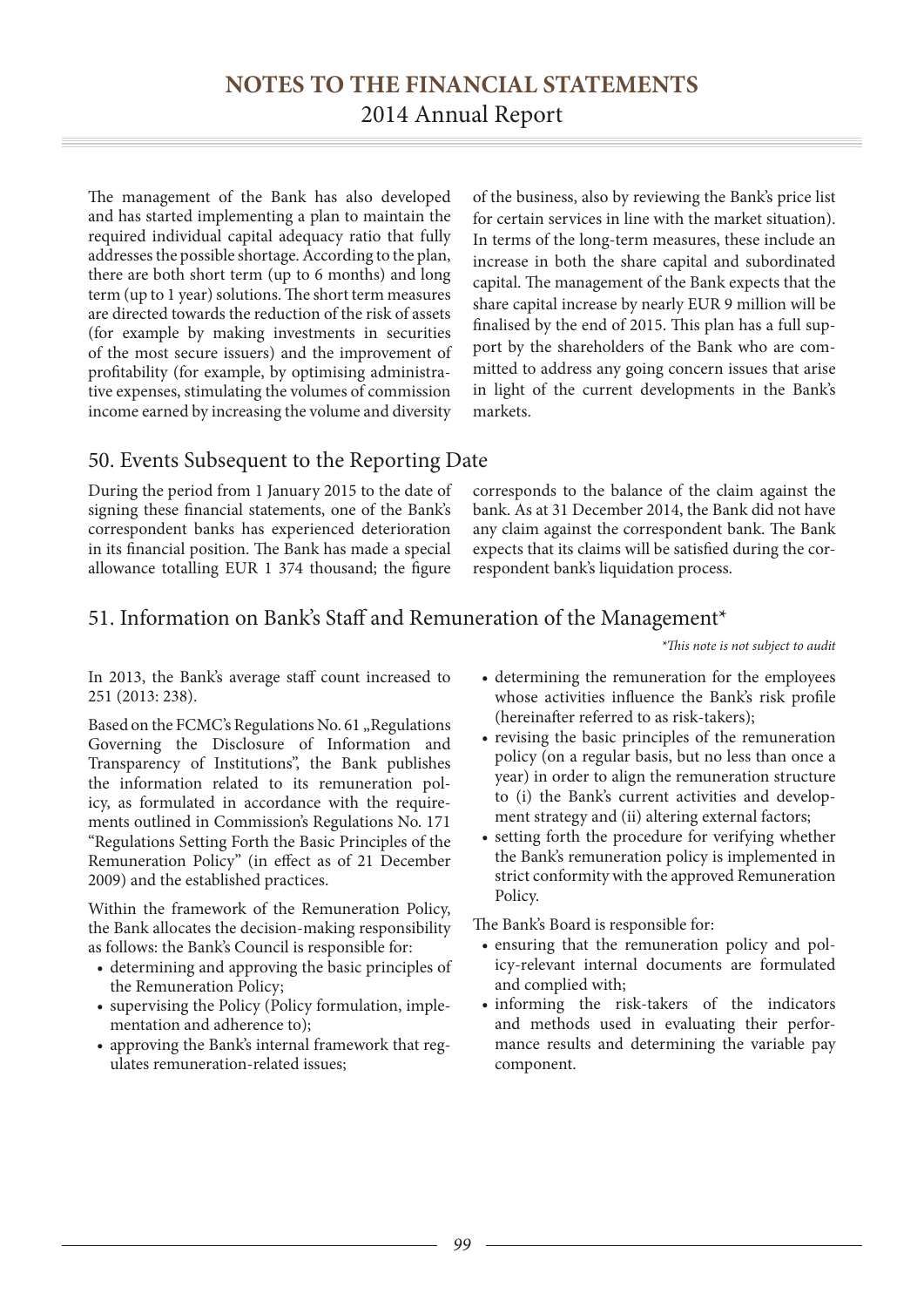To ensure compliance with the remuneration policy and policy-relevant internal regulatory documents, the Board may involve the employees performing internal control functions, HR Division's staff, and the Bank's shareholders (if necessary).

The HR Division is responsible for:

- formulating and preparing the internal regulatory documents (requiring the approval by the Council and /or Board) related to the remuneration policy, including coordinating the preparation of the documents having a material impact on the Bank's risk profile and the quality of risk management (to this end, the HR Division may involve the employees performing internal control functions, and other competent employees who possess the required skills and knowledge and are authorised to perform the functions and to obtain all relevant information);
- coordinating the supervision over the application of the remuneration policy and evaluating the overall effectiveness of the policy;
- implementing remuneration instruments and maintaining long-term employee motivation plans;
- conducting employee performance evaluation (with respect to the Bank's risk-takers) on a regular basis, but no less than once a year;
- aggregating the Risk Management, Statements and Analysis Department – provided information and non-financial data;
- preparing a proposal concerning the size of a variable remuneration component to be awarded/paid to the risk-takers.

The proposal is submitted to the Bank's:

• Board – for giving its recommendations to the Council;

• Council – for final approval.

The Risk Management, Statements and Analysis Department is responsible for:

- furnishing the HR Division with the Report analysing the possible impact of a variable remuneration component – to be paid in the future – on the Bank's risk profile, based on financial results attained by the risk-takers (the Risk Director submits the report on the evaluation results to the HR Division);
- evaluating the impact exerted by variable remuneration components already paid/awarded to the risk-takers (including risks and the structure of the variable components) on the Bank's risk profile and submitting the evaluation results to the Bank's Council (the Risk Director submits the report on the evaluation results to the Bank's Council).

The Compliance Department is responsible for:

• verifying whether the remuneration structure is compliant with the regulatory requirements and the Bank's internal regulatory framework. The Compliance Director submits the non-compliance report (once any non-compliance is identified).

The non-compliance report is submitted to:

- the Board for giving the Council the Board's recommendations regarding the corrective action;
- the Council for approving the corrective action (if necessary).

The Internal Audit Function is responsible for periodic policy-relevant checks (formulation, implementation and evaluation of the results). The Chief Audit Executive (the Head of the Internal Audit Function) reports audit findings to the Bank's Council.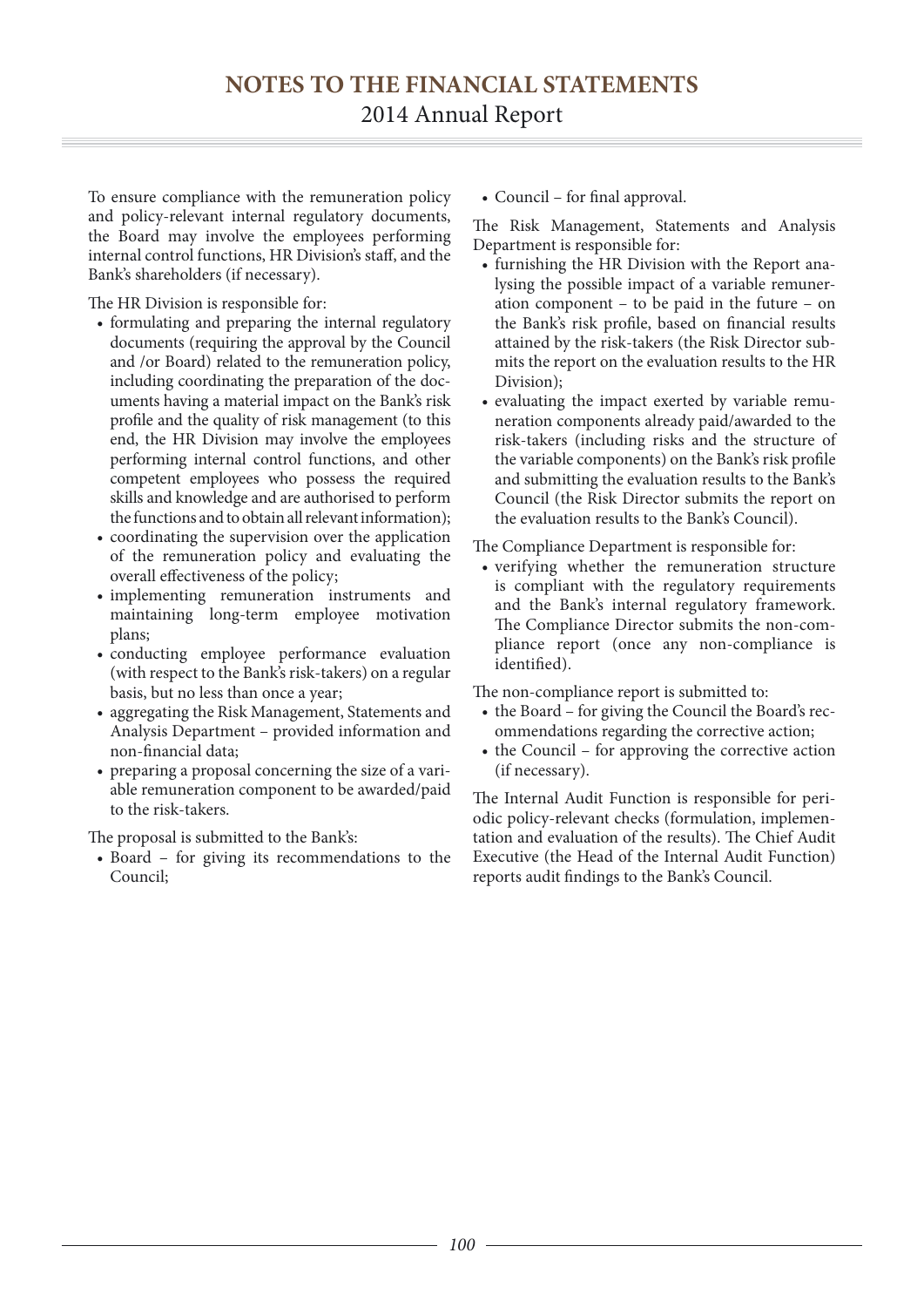The Bank does not establish the Remuneration Committee, taking into account the Bank's size and the specificity of the decision-making process.

The link between remuneration and performance (the pay-to-performance relationship) is ensured by the following elements of the remuneration system: extra payments and financial rewards / bonuses which are performance-linked (linked to the Bank's financial performance indicators, financial and non-financial performance indicators in the Bank's functional areas/ units, and financial and non-financial performance indicators of individual employees).

The Bank determines the basis for the payment by reference to the following performance results (financial and non-financial indicators) including the indicators whereby the employees acquire the irrevocable right to receive any element of variable pay and other benefits:

#### **Financial indicators**

- Bank's profit figure financial indicator;
- Achievement of functional unit's income plan (target income) – financial indicator;
- Achievement of individual income plan (target income) – financial indicator;

#### **Non-financial indicators**

- Implementation of functional unit's performance (action) plan – non-financial indicator;
- Individual employee performance and professional development (results of interviews conducted on a yearly basis) – non-financial indicator;
- Outstanding employee performance and special achievements – non-financial indicator;
- Quality of the work on the project non-financial indicator;
- Quality of initiative projects non-financial indicator.
- Acknowledgements and disciplinary penalties non-financial indicator;

The Bank divides variable remuneration into three broad categories (insignificant portion, significant portion and very substantial portion). Variable remuneration is subject to deferral arrangements as set out below.

An insignificant portion of variable remuneration may be paid out to the Bank's risk-takers right away and in full.

The Bank uses a two-stage payment model to pay out a significant portion of variable remuneration to the Bank's risk-takers:

- 60 percent variable pay can be paid out right away;
- 40 percent variable pay is deferred for the period which is calculated according to the approach described in the remuneration administration procedure – however, for a minimum of 3 years.

The Bank uses a two-stage payment model to pay out a very substantial portion of variable remuneration to the Bank's risk-takers:

- 40 percent variable pay can be paid out right away;
- 60 percent variable pay is deferred for the period which is calculated according to the approach described in the remuneration administration procedure – however, for a minimum of 3 years.